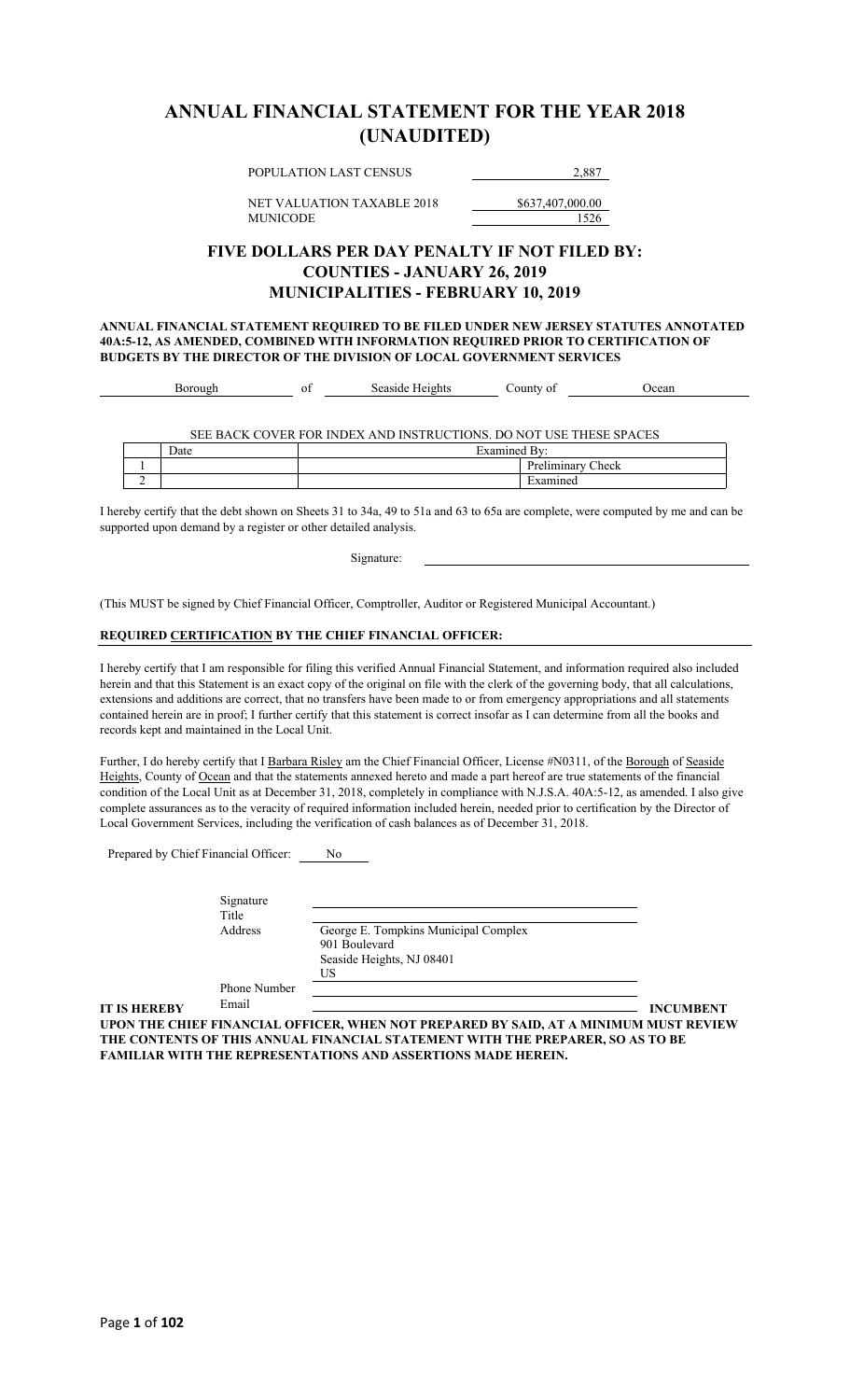### **THE REQUIRED CERTIFICATION BY AN RMA IS AS FOLLOWS:**

#### **Preparation by Registered Municipal Accountant (Statement of Statutory Auditor Only)**

I have prepared the post-closing trial balances, related statements and analyses included in the accompanying Annual Financial Statement from the books of account and records made available to me by the Borough of Seaside Heights as of December 31, 2018 and have applied certain agreed-upon procedures thereon as promulgated by the Division of Local Government Services, solely to assist the Chief Financial Officer in connection with the filing of the Annual Financial Statement for the year then ended as required by N.J.S.A. 40A:5-12, as amended.

Because the agreed-upon procedures do not constitute an examination of accounts made in accordance with generally accepted auditing standards, I do not express an opinion on any of the post-closing trial balances, related statements and analyses. In connection with the agreed-upon procedures no matters came to my attention that caused me to believe that the Annual Financial Statement for the year end December 31, 2018 is not in substantial compliance with the requirements of the State of New Jersey, Department of Community Affairs, Division of Local Government Services. Had I performed additional procedures, or had I made an examination of the financial statements in accordance with generally accepted auditing standards, other matters might have come to my attention that would have been reported to the governing body and the Division. This Annual Financial Statement relates only to the accounts and items prescribed by the Division and does not extend to the financial statements of the municipality/county, taken as a whole.

Listing of agreed-upon procedures not performed and/or matters coming to my attention of which the Director should be informed:

| Registered Municipal Accountant |  |
|---------------------------------|--|
| Holman Frenia Allison, P.C.     |  |
| Firm Name                       |  |

Address

Phone Number

Email

Certified by me 4/25/2019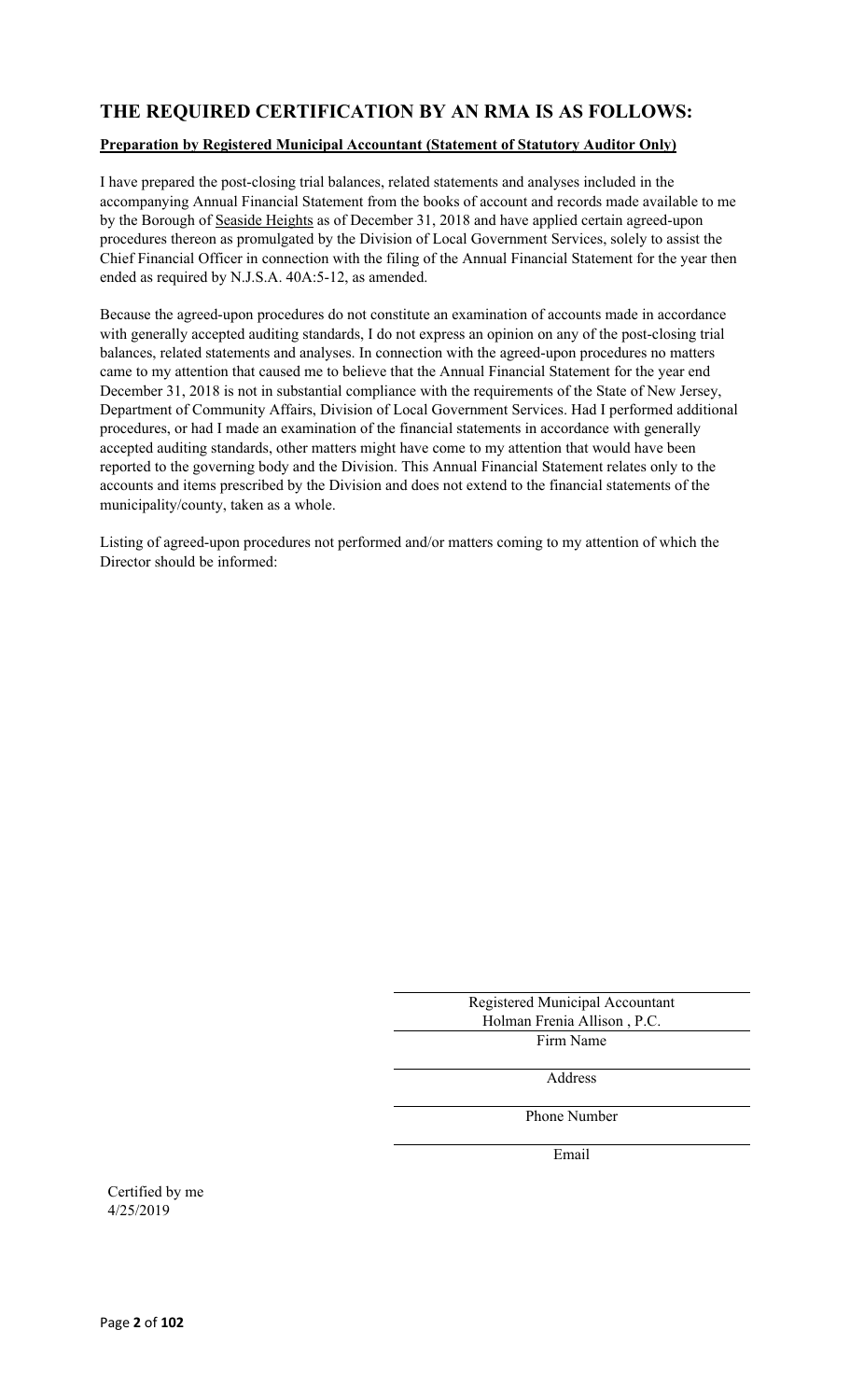### **MUNICIPAL BUDGET LOCAL EXAMINATION QUALIFICATION CERTIFICATION BY CHIEF FINANCIAL OFFICER**

*One of the following Certifications must be signed by the Chief Financial Officer if your municipality is eligible for local examination.*

### **CERTIFICATION OF QUALIFYING MUNICIPALITY**

- 1. The outstanding indebtedness of the previous fiscal year is **not in excess of 3.5%**
- 2. All emergencies approved for the previous fiscal year **did not exceed 3%** of total appropriations;
- 3. The tax collection rate **exceeded 90%**
- 4. Total deferred charges **did not equal or exceed 4%** of the total tax levy;
- 5. There were **no "procedural deficiencies" noted** by the registered municipal accountant on Sheet 1a of the Annual Financial Statement; and
- 6. There was **no operating deficit** for the previous fiscal year.
- 7. The municipality did **not** conduct an accelerated tax sale for less than 3 consecutive years.
- 8. The municipality did **not** conduct a tax levy sale the previous fiscal year and does not plan to conduct one in the current year.
- 9. The current year budget does **not** contain a levy or appropriation "CAP" referendum.
- 10. The municipality will **not** apply for Transitional Aid for 2019.

The undersigned certifies that this municipality has compiled in full in meeting **ALL** of the above criteria in determining its qualification for local examination of its Budget in accordance with N.J.A.C. 5:30-7.5.

| Municipality:                   | Seaside Heights |
|---------------------------------|-----------------|
| <b>Chief Financial Officer:</b> |                 |
| Signature:                      |                 |
| Certificate #:                  |                 |
| Date:                           | 2/17/2019       |
|                                 |                 |

### **CERTIFICATION OF NON-QUALIFYING MUNICIPALITY**

The undersigned certifies that this municipality does not meet item(s)  $#$  of the criteria above and therefore does not qualify for local examination of its Budget in accordance with N.J.A.C. 5:30-7.5.

Municipality: Seaside Heights Chief Financial Officer: Signature: Certificate #: Date: 4/25/2019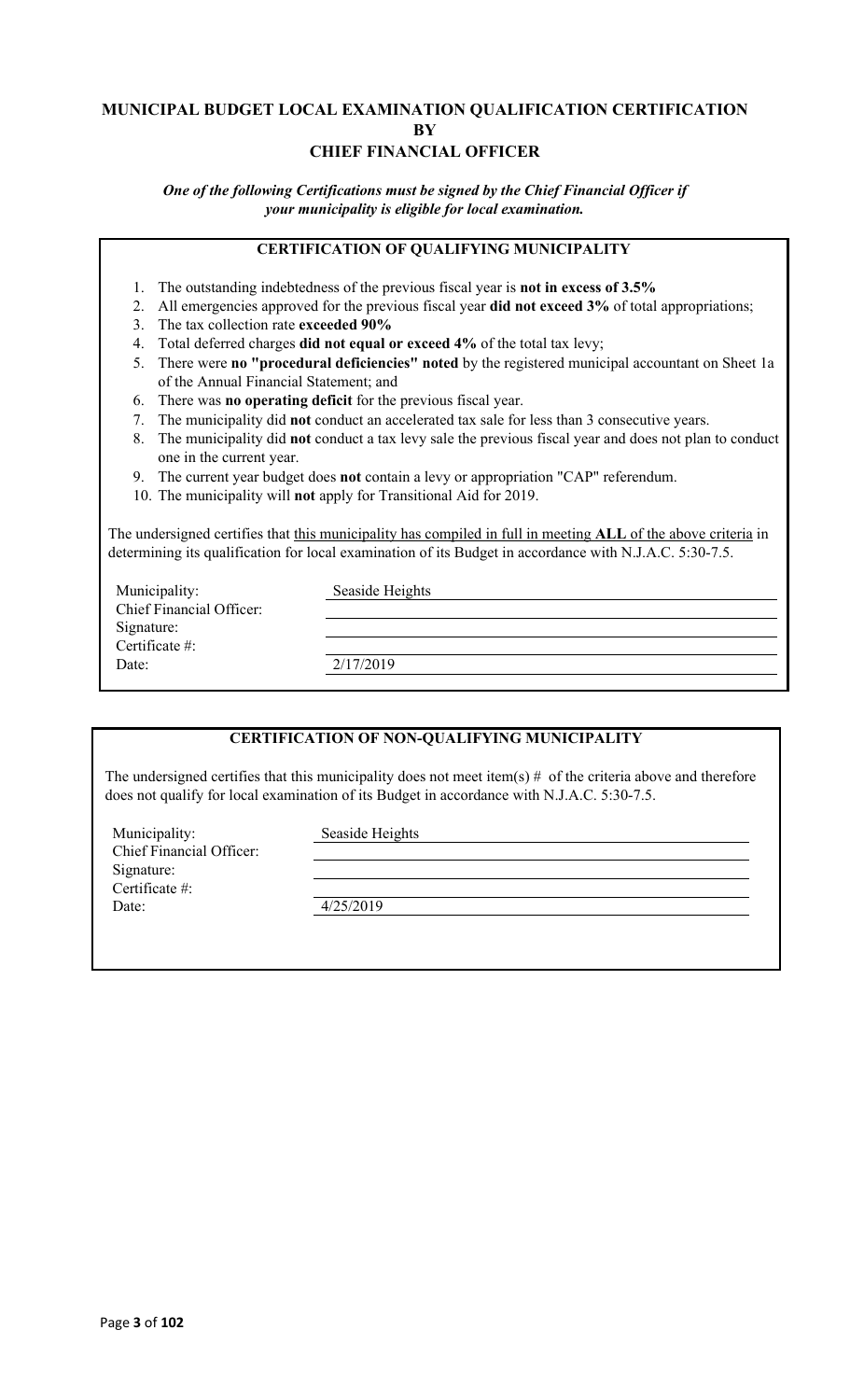**21-6001170** Fed I.D. # **Seaside Heights** Municipality **Ocean** County

### **Report of Federal and State Financial Assistance Expenditures of Awards**

Fiscal Year Ending: December 31, 2018

|              |                         | (2)                   |               |
|--------------|-------------------------|-----------------------|---------------|
|              | <b>Federal Programs</b> | <b>State Programs</b> | Other Federal |
|              | Expended                | Expended              | Programs      |
|              | (administered by        |                       | Expended      |
|              | the State)              |                       |               |
| <b>TOTAL</b> | \$100,000.00            | \$205,809.80          | \$163,929.71  |

Type of Audit required by OMB Uniform Guidance and N.J. Circular 15-08-OMB:

Financial Statement Audit Performed in Accordance with Government Auditing Standards (Yellow Book)

- Note: All local governments, who are recipients of federal and state awards (financial assistance), must report the total amount of federal and state funds expended during its fiscal year and the type of audit required to comply with OMB Uniform Guidance and N.J. Circular 15-08 OMB. The single audit threshold has been increased to \$750,000 beginning with fiscal year starting 1/1/2015.
- (1) Report expenditures from federal pass-through programs received directly from state governments. Federal pass-through funds can be identified by the Catalog of Federal Domestic Assistance (CFDA) number reported in the State's grant/contract agreements.
- (2) Report expenditures from state programs received directly from state government or indirectly from pass-through entities. **Exclude state aid (i.e., CMPTRA, Energy Receipts tax, etc.) since there are no compliance requirements.**
- (3) Report expenditures from federal programs received directly from the federal government or indirectly from entities other than state governments.

Signature of Chief Financial Officer **Date** Date

4/25/2019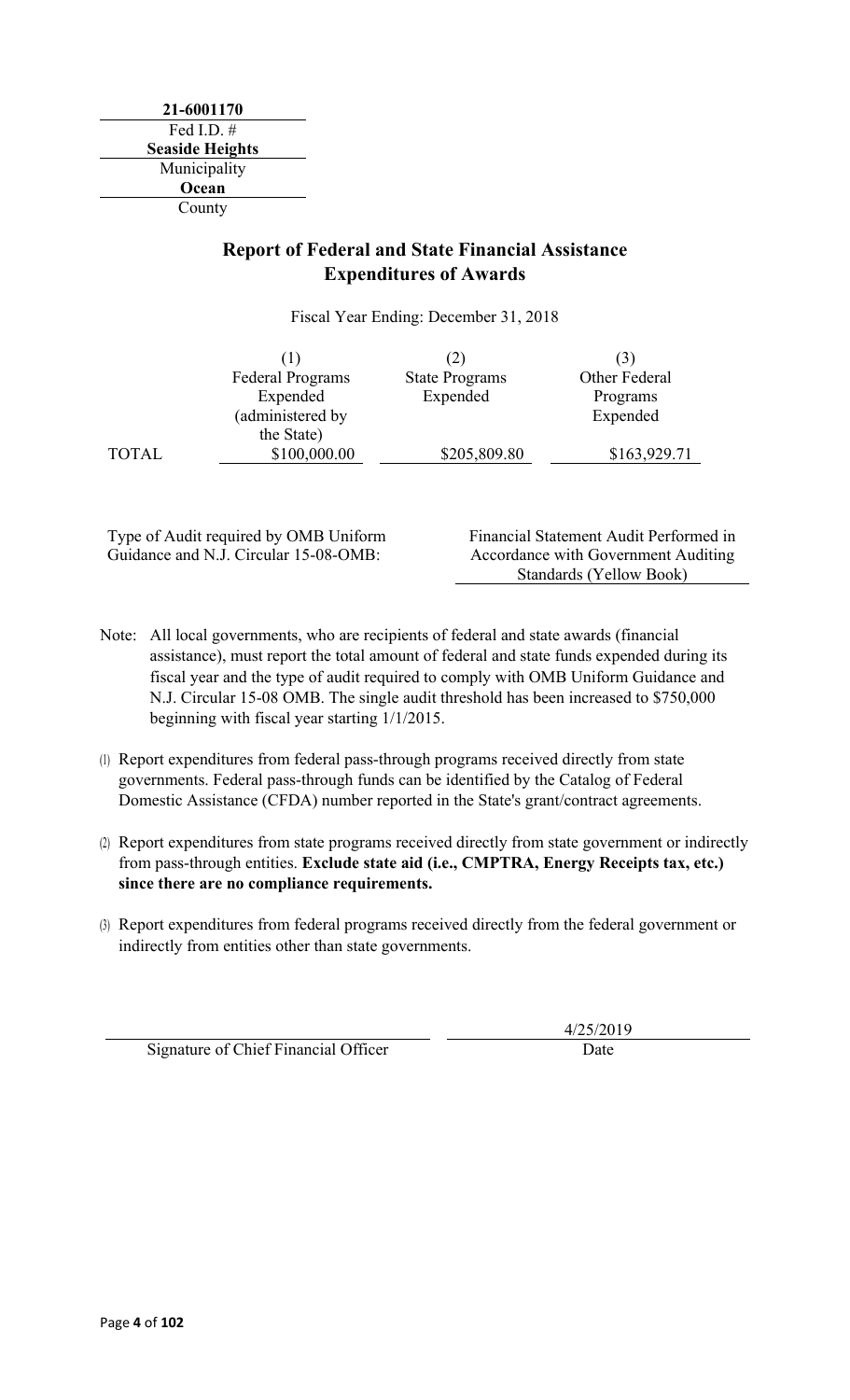### **IMPORTANT!**

### **READ INSTRUCTIONS**

#### **INSTRUCTION**

The following certification is to be used ONLY in the event there is NO municipality operated utility.

If there is a utility operated by the municipality or if a "utility fund" existed on the books of account, do not sign this statement and do not remove any of the UTILITY sheets from the document.

#### **CERTIFICATION**

I hereby certify that there was no "utility fund" on the books of account and there was no utility owned and operated by the Borough of Seaside Heights, County of Ocean during the year 2018.

I have therefore removed from this statement the sheets pertaining only to utilities.

| Signature: |  |
|------------|--|
| Name:      |  |
| `itle:     |  |

(This must be signed by the Chief Financial Officer, Comptroller, Auditor or Registered Municipal Accountant.)

### **MUNICIPAL CERTIFICATION OF TAXABLE PROPERTY AS OF OCTOBER 1, 2018**

 $\boxtimes$  Certification is hereby made that the Net Valuation Taxable of property liable to taxation for the tax year 2019 and filed with the County Board of Taxation on January 10, 2019 in accordance with the requirement of N.J.S.A. 54:4-35, was in the amount of \$**641,728,000**

| SIGNATURE OF TAX ASSESSOR |  |
|---------------------------|--|
| Seaside Heights           |  |
| <b>MUNICIPALITY</b>       |  |
| Ocean                     |  |
| <b>COUNTY</b>             |  |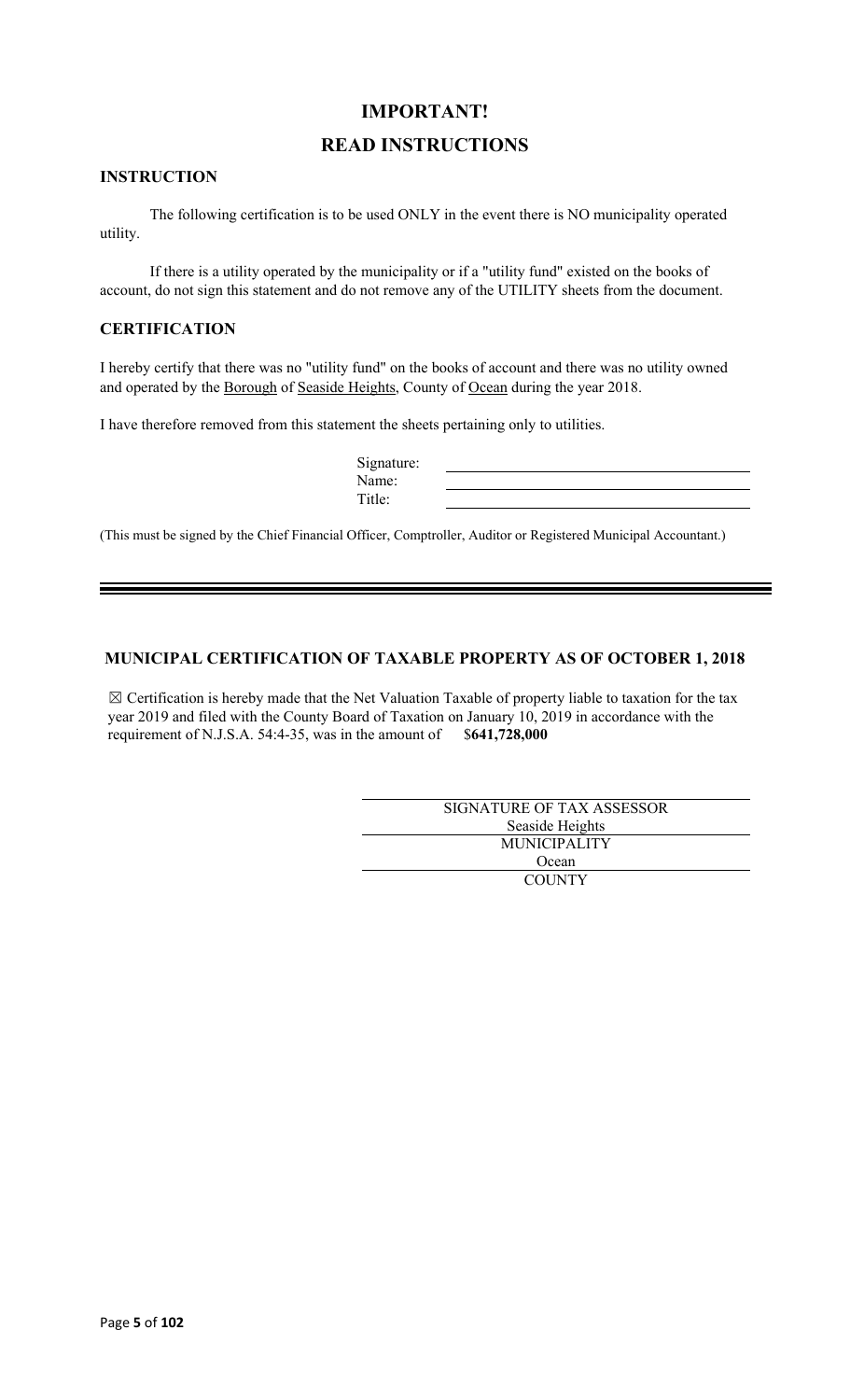### **CURRENT FUND ASSETS COMPARATIVE BALANCE SHEET – REGULATORY BASIS AS OF DECEMBER 31, 2018**

|                                                                                                                                                                        | 2018                                                |  |
|------------------------------------------------------------------------------------------------------------------------------------------------------------------------|-----------------------------------------------------|--|
| Cash:<br>Cash<br>Change Fund<br>Petty Cash<br>Sub Total Cash                                                                                                           | 3,575,472.45<br>6,900.00<br>498.26<br>3,582,870.71  |  |
| Investments:                                                                                                                                                           |                                                     |  |
| Other Receivables                                                                                                                                                      |                                                     |  |
| Receivables and Other Assets with Full Reserves<br><b>Delinquent Taxes</b><br>Other A/R<br>Due from Grant Fund<br>Sub Total Receivables and Other Assets with Reserves | 320,124.64<br>25,088.35<br>136,004.85<br>481,217.84 |  |
| Deferred Charges                                                                                                                                                       |                                                     |  |
| <b>Total Assets</b>                                                                                                                                                    | 4,064,088.55                                        |  |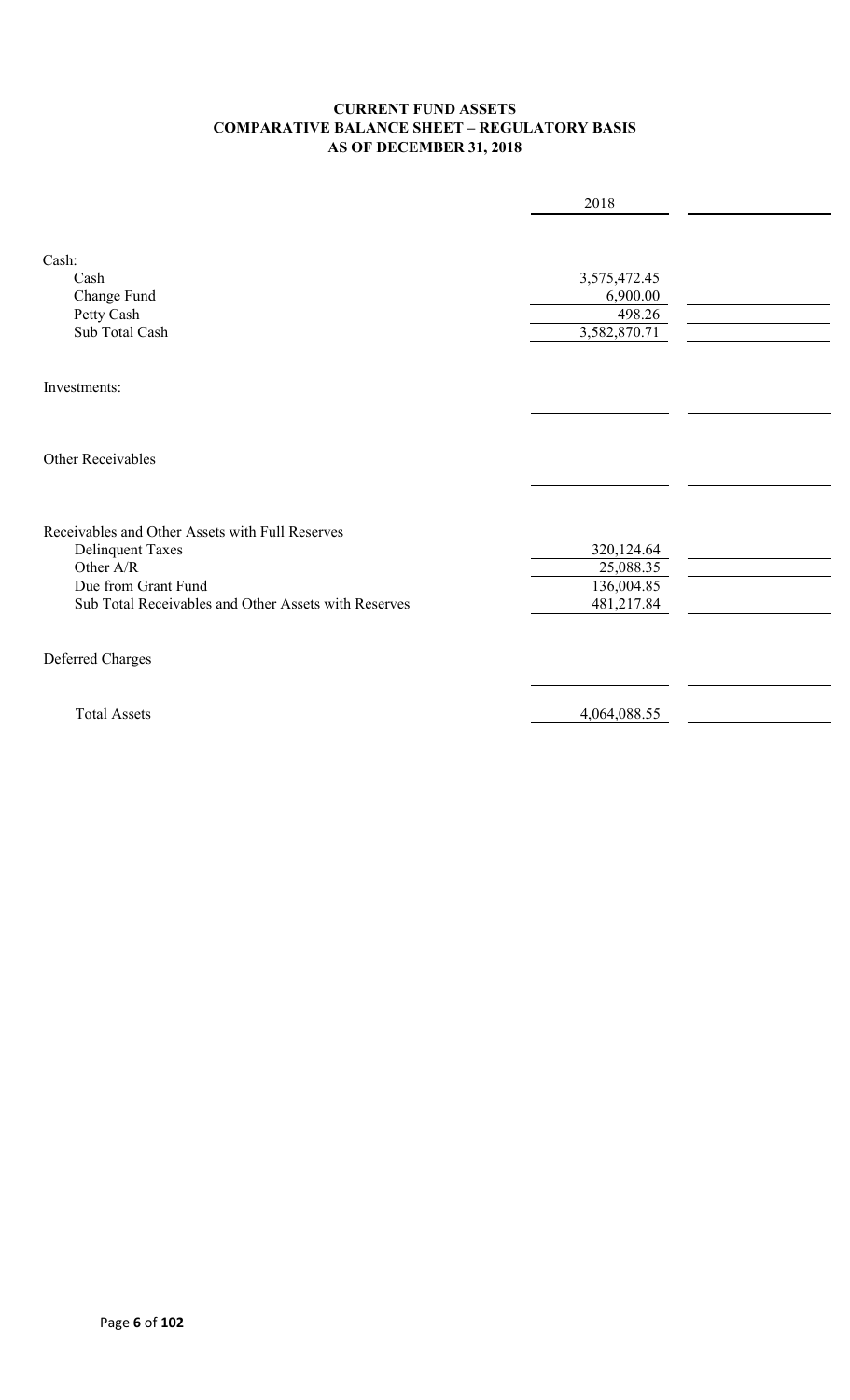### **CURRENT FUND LIABILITIES, RESERVES AND FUND BALANCE COMPARATIVE BALANCE SHEET – REGULATORY BASIS AS OF DECEMBER 31, 2018**

|                                                                    | 2018         |  |
|--------------------------------------------------------------------|--------------|--|
|                                                                    |              |  |
|                                                                    |              |  |
| Liabilities:                                                       |              |  |
| <b>Encumbrances Payable</b>                                        | 411,060.59   |  |
| <b>Appropriation Reserves</b>                                      | 732,653.97   |  |
| <b>Accounts Payable</b>                                            | 2,400.00     |  |
| Tax Overpayments                                                   | 86,663.48    |  |
| Regional High School Tax Payable                                   | 21,392.94    |  |
| Local District School Tax Payable                                  | 81,284.48    |  |
| Due County for Added and Omitted Taxes                             | 2,832.06     |  |
| Special District Taxes Payable                                     | 11,955.78    |  |
| Prepaid Taxes                                                      | 208,954.51   |  |
| Due to State of New Jersey - Senior Citizens & Veterans Deductions | 40.55        |  |
| Marriage License Fees Payable                                      | 75.00        |  |
| DCA Fees Payable                                                   | 9,215.00     |  |
| Due to General Capital                                             | 18,437.97    |  |
| Due to Animal Control                                              | 121.60       |  |
| Reserve for Police Evidence                                        | 12,053.28    |  |
| Reserve for Payroll Deduciton                                      | 22,725.90    |  |
| <b>Total Liabilities</b>                                           | 1,621,867.11 |  |
|                                                                    |              |  |
| Total Liabilities, Reserves and Fund Balance:                      |              |  |
| <b>Reserve for Receivables</b>                                     | 481,217.84   |  |
| <b>Fund Balance</b>                                                | 1,961,003.60 |  |
| Total Liabilities, Reserves and Fund Balance                       | 4,064,088.55 |  |
|                                                                    |              |  |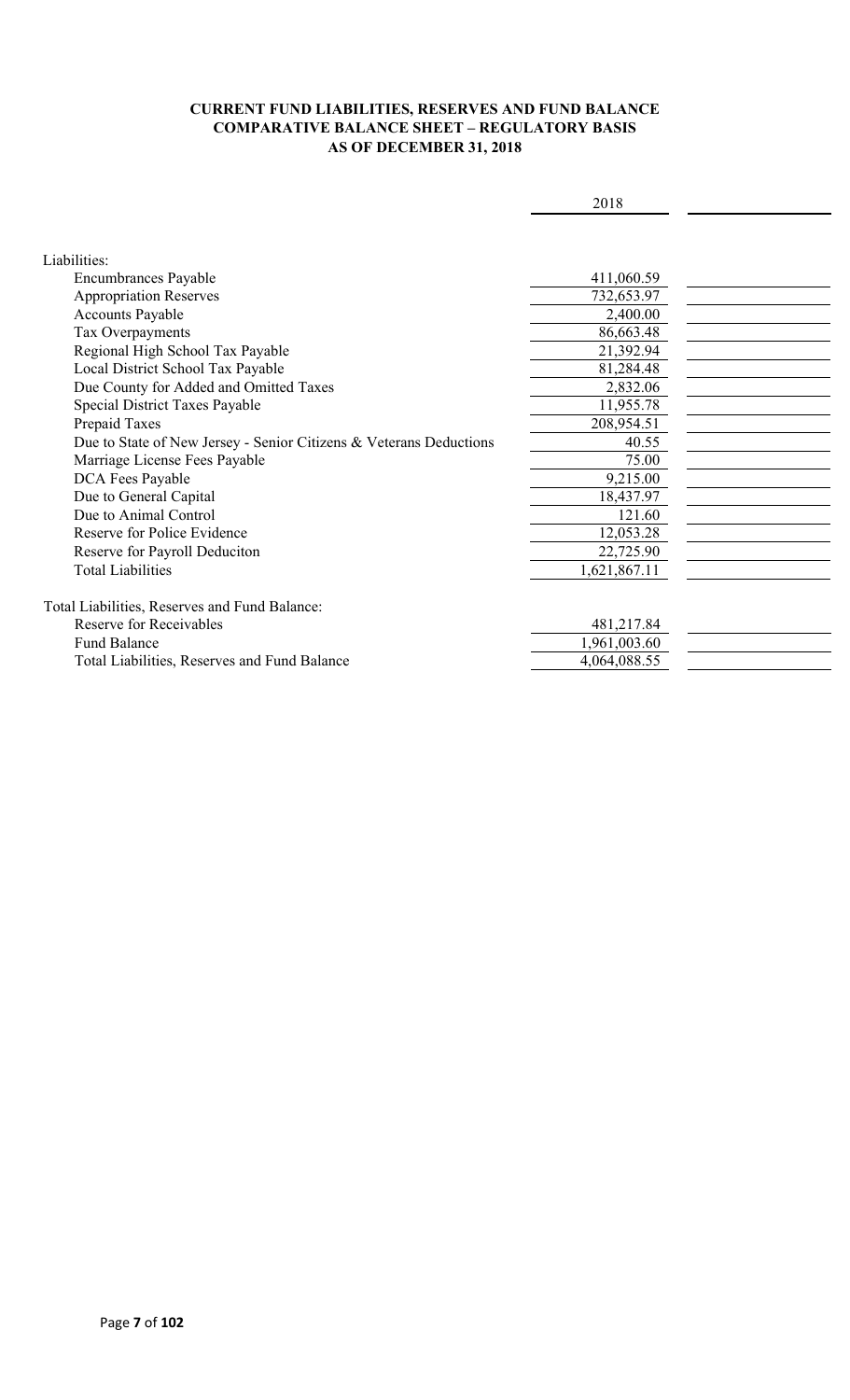### **FEDERAL AND STATE GRANT FUND COMPARATIVE BALANCE SHEET – REGULATORY BASIS AS OF DECEMBER 31, 2018**

|                                                      | 2018       |  |
|------------------------------------------------------|------------|--|
|                                                      |            |  |
| Assets                                               |            |  |
| Federal and State Grants Receivable                  | 720,786.58 |  |
| Total Assets Federal and State Grant Fund            | 720,786.58 |  |
|                                                      |            |  |
| Liabilities                                          |            |  |
| Appropriated Reserves for Federal and State Grants   | 571,762.01 |  |
| Unappropriated Reserves for Federal and State Grants | 13,019.72  |  |
| Due to Current                                       | 136,004.85 |  |
| Total Liabilities Federal and State Grant Fund       | 720,786.58 |  |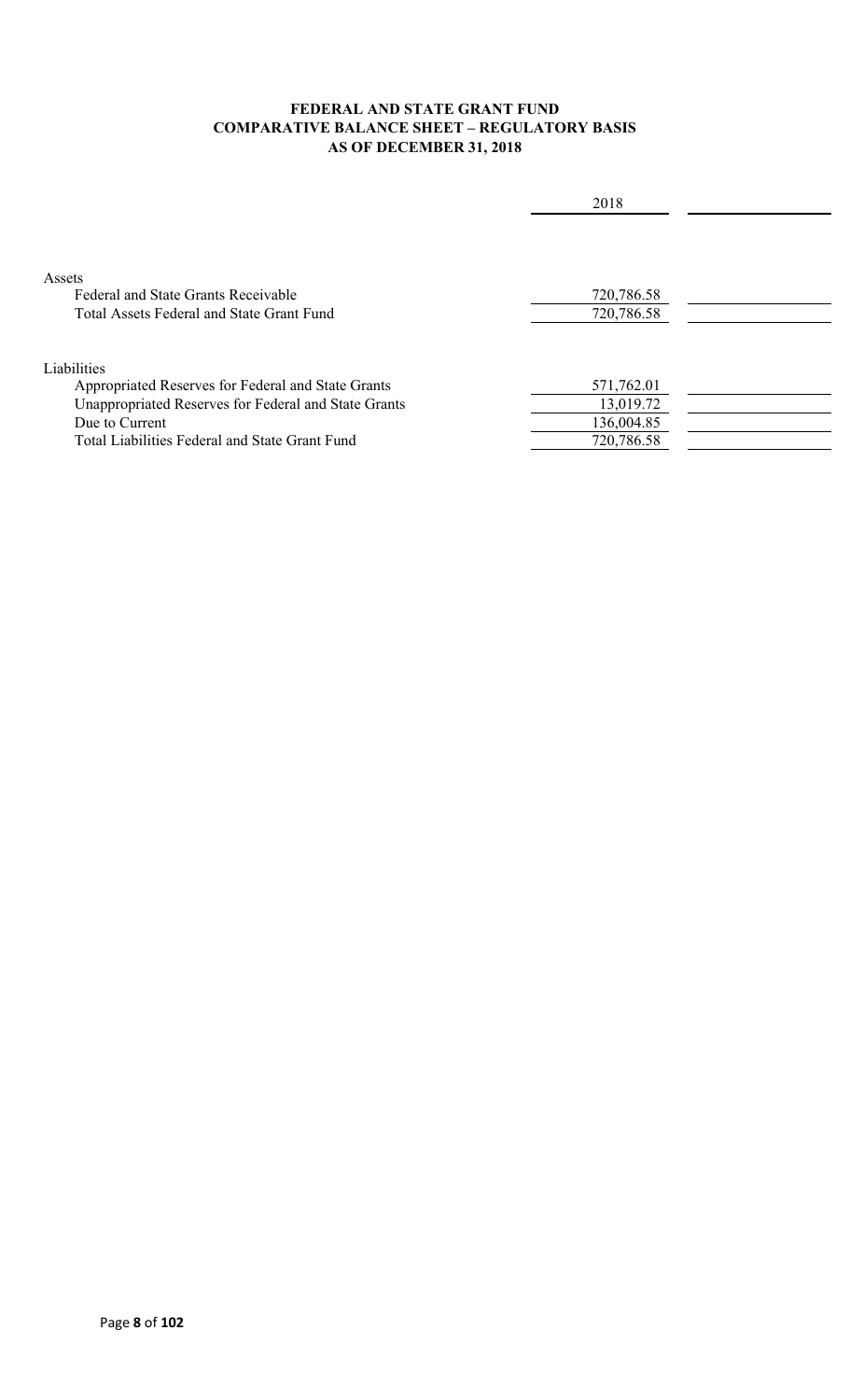### **CAPITAL FUND COMPARATIVE BALANCE SHEET – REGULATORY BASIS AS OF DECEMBER 31, 2018**

|                                                | 2018          |  |
|------------------------------------------------|---------------|--|
|                                                |               |  |
| Assets                                         |               |  |
| Cash<br>Due from Current                       | 1,032,650.64  |  |
|                                                | 18,437.97     |  |
|                                                |               |  |
| Deferred Charges                               |               |  |
| Deferred Charges to Future Taxation - Unfunded | 527,000.00    |  |
| Deferred Charges to Future Taxation - Funded   | 10,782,231.03 |  |
| <b>Total Deferred Charges</b>                  | 11,309,231.03 |  |
|                                                |               |  |
| Total Assets General Capital Fund              | 12,360,319.64 |  |
|                                                |               |  |
| Liabilities                                    |               |  |
| Contracts Payable                              | 161,752.00    |  |
| Improvement Authorizations - Funded            | 50,622.34     |  |
| Improvement Authorizations - Unfunded          | 523,951.99    |  |
| <b>General Capital Bonds</b>                   | 10,682,000.00 |  |
| <b>Bond Anticipation Notes</b>                 | 527,000.00    |  |
| Loans Payable                                  | 100,231.03    |  |
| Capital Improvement Fund                       | 132,904.19    |  |
| <b>Total Liabilities and Reserves</b>          | 12,178,461.55 |  |
|                                                |               |  |
| <b>Fund Balance</b>                            |               |  |
| Capital Surplus                                | 181,858.09    |  |
| <b>Total General Capital Liabilities</b>       | 12,360,319.64 |  |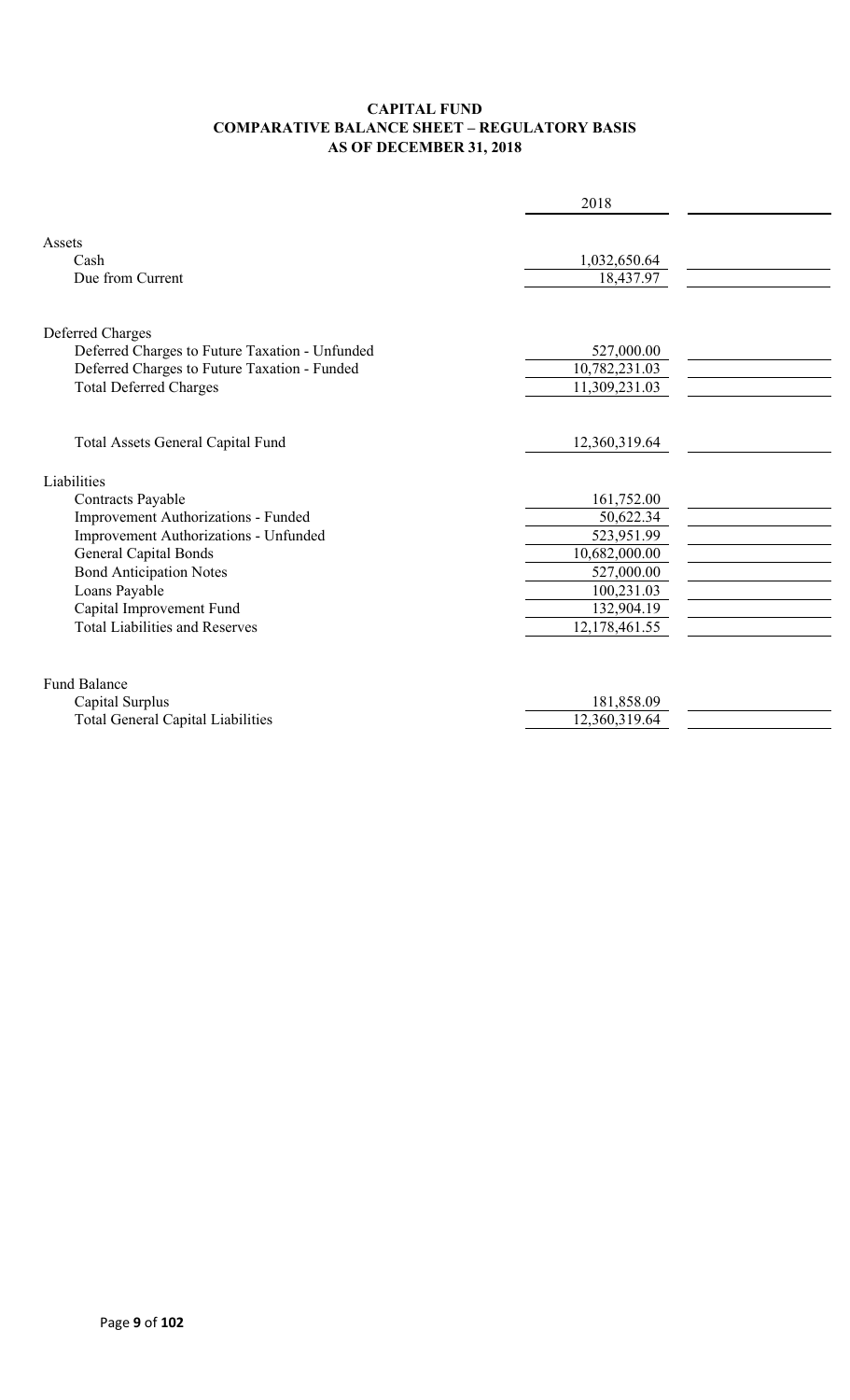### **TRUST ASSESSMENT FUND COMPARATIVE BALANCE SHEET – REGULATORY BASIS AS OF DECEMBER 31, 2018**

|                                              | 2018 |  |
|----------------------------------------------|------|--|
| Cash:                                        |      |  |
| Investments                                  |      |  |
| Assets not offset by Receivables             |      |  |
| Assets offset by the Reserve for Receivables |      |  |
| Deferred Charges                             |      |  |
|                                              |      |  |
| Liabilities and Reserves                     |      |  |
| Fund Balance                                 |      |  |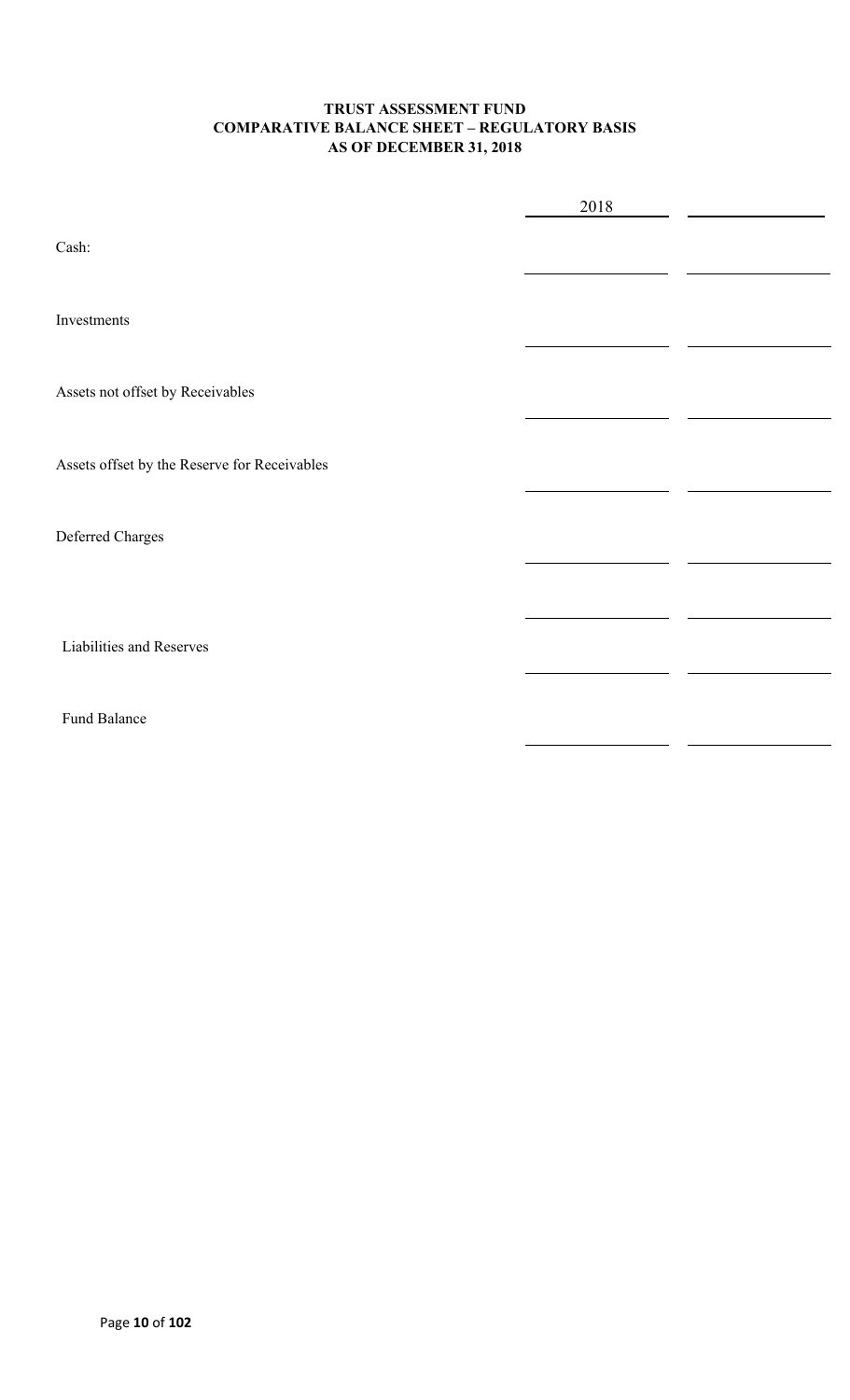### **OTHER TRUST FUND COMPARATIVE BALANCE SHEET – REGULATORY BASIS AS OF DECEMBER 31, 2018**

|                                                   | 2018                         |  |
|---------------------------------------------------|------------------------------|--|
|                                                   |                              |  |
| <b>Animal Control Trust Assets</b>                |                              |  |
| Cash                                              | 1,228.00                     |  |
| Due from Current Fund                             | 121.60                       |  |
| <b>Total Dog Trust Assets</b>                     | 1,349.60                     |  |
|                                                   |                              |  |
| Animal Control Trust Liabilities                  |                              |  |
| Due to State of NJ                                | 1.20                         |  |
| Reserve for Animal Control Expenditures           | 1,348.40                     |  |
| <b>Total Dog Trust Reserves</b>                   | 1,349.60                     |  |
|                                                   |                              |  |
| <b>CDBG Trust Assets</b>                          |                              |  |
|                                                   |                              |  |
|                                                   |                              |  |
|                                                   |                              |  |
| <b>CDBG</b> Trust Liabilities                     |                              |  |
|                                                   |                              |  |
|                                                   |                              |  |
| <b>LOSAP Trust Assets</b>                         |                              |  |
| Investment held by Fiscal Agent                   | 366,585.22                   |  |
| <b>Total LOSAP Trust Assets</b>                   | 366,585.22                   |  |
|                                                   |                              |  |
| <b>LOSAP Trust Liabilities</b>                    |                              |  |
| Reserve for Length of Service Award (LOSAP)       | 366,585.22                   |  |
| <b>Total LOSAP Trust Reserves</b>                 | 366,585.22                   |  |
|                                                   |                              |  |
|                                                   |                              |  |
| Open Space Trust Assets                           |                              |  |
|                                                   |                              |  |
|                                                   |                              |  |
| Open Space Trust Liabilities                      |                              |  |
|                                                   |                              |  |
|                                                   |                              |  |
|                                                   |                              |  |
| Other Trust Assets<br>Cash                        |                              |  |
| <b>Total Other Trust Assets</b>                   | 1,840,399.95<br>1,840,399.95 |  |
|                                                   |                              |  |
|                                                   |                              |  |
| <b>Other Trust Liabilities</b>                    |                              |  |
| Encumbrances Payable                              | 1,353.02                     |  |
| Total Miscellaneous Trust Reserves (31-287)       | 643,414.55                   |  |
| Total Trust Escrow Reserves (31-286)              | 1,195,632.38                 |  |
|                                                   |                              |  |
|                                                   |                              |  |
| <b>Total Other Trust Reserves and Liabilities</b> | 1,840,399.95                 |  |
|                                                   |                              |  |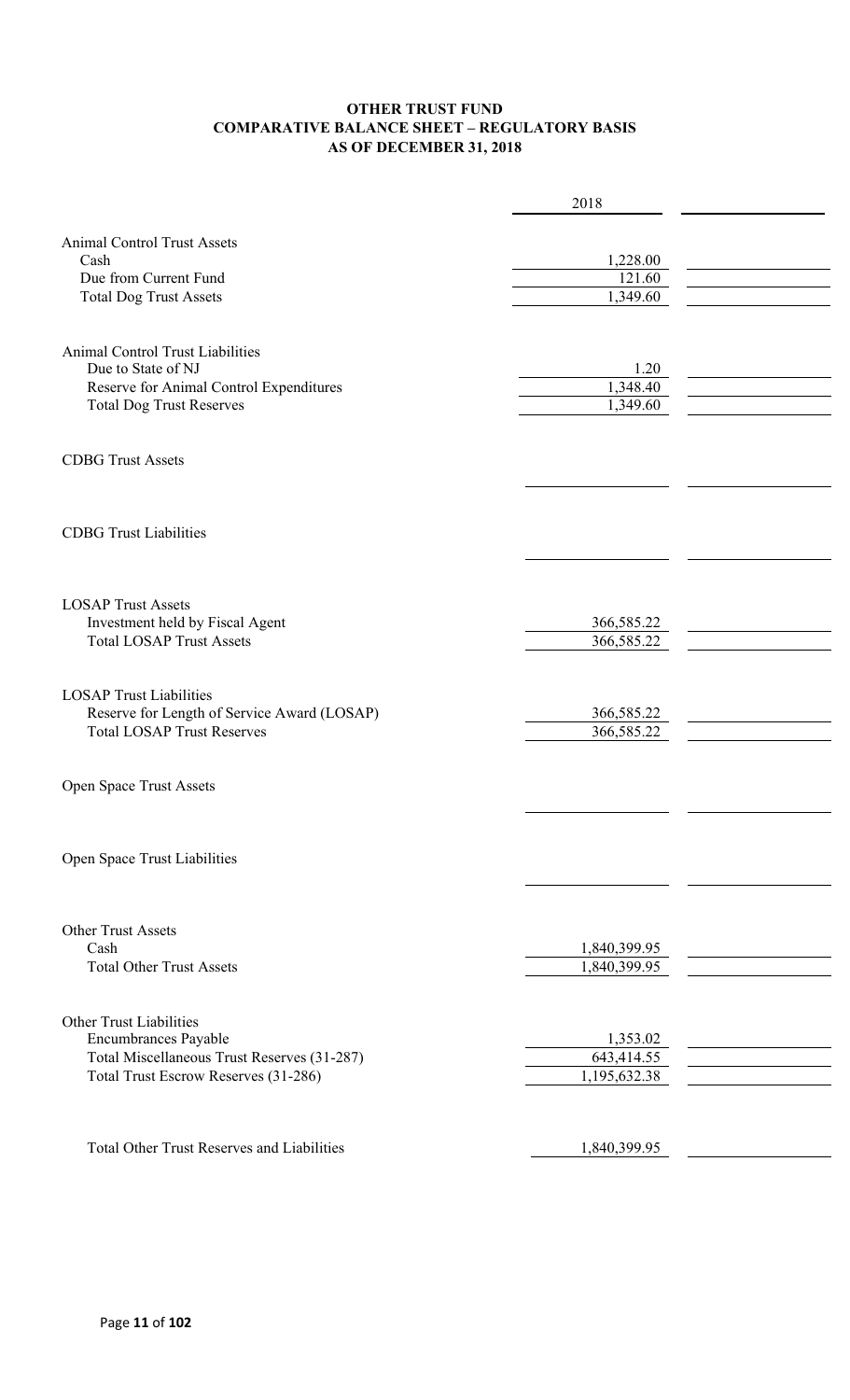### **PUBLIC ASSISTANCE FUND COMPARATIVE BALANCE SHEET – REGULATORY BASIS AS OF DECEMBER 31, 2018**

2018

Assets

Liabilities and Reserves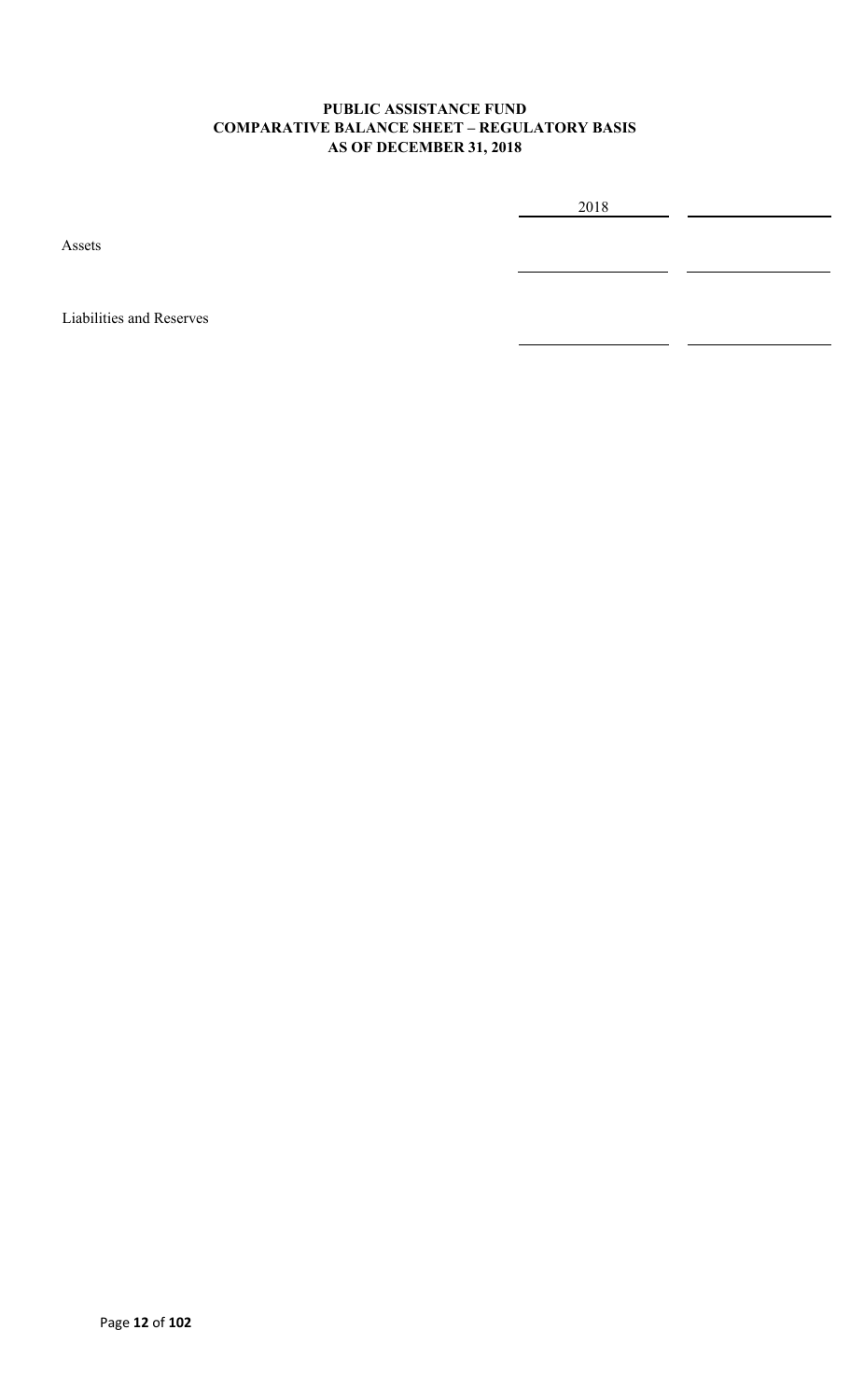# **SCHEDULE OF TRUST FUND RESERVES**

| Purpose                              | Amount Dec. 31, 2017 Per<br>Audit Report | Receipts       | Disbursements  | Balance as of<br>Dec. 31, 2018 |
|--------------------------------------|------------------------------------------|----------------|----------------|--------------------------------|
| Dr. Floyd Cash Performance Guarantee |                                          | \$550.00       |                | \$550.00                       |
| <b>Cash Performance Guarantee</b>    | \$19,555.68                              | \$20,730.00    | \$8,465.04     | \$31,820.64                    |
| Developer's Escrow Fund              | \$59,437.47                              | \$64,427.45    | \$59,735.35    | \$64,129.57                    |
| Disposal of Forfeited Property       | \$82,953.33                              | \$70,163.70    | \$50,803.87    | \$102,313.16                   |
| <b>Off-Duty Police Officers</b>      | \$58,383.41                              | \$251,800.00   | \$210,890.61   | \$99,292.80                    |
| Parking Offences Adjudication Act    | \$16,039.93                              | \$3,040.00     | \$833.00       | \$18,246.93                    |
| Public Defender                      | \$56,151.18                              | \$9,200.00     | \$50,420.66    | \$14,930.52                    |
| Self-Insurance Fund                  | \$28,739.76                              |                |                | \$28,739.76                    |
| Tax Title Lien Redemptions           | \$1,532,932.50                           | \$2,082,155.76 | \$2,419,455.88 | \$1,195,632.38                 |
| <b>Tourist Development</b>           | \$25,478.63                              | \$63,780.76    | \$52,560.00    | \$36,699.39                    |
| Unemployment Compensation Insurance  | \$199,013.80                             | \$85,449.66    | \$37,771.68    | \$246,691.78                   |
| Totals                               | \$2,078,685.69                           | \$2,651,297.33 | \$2,890,936.09 | \$1,839,046.93                 |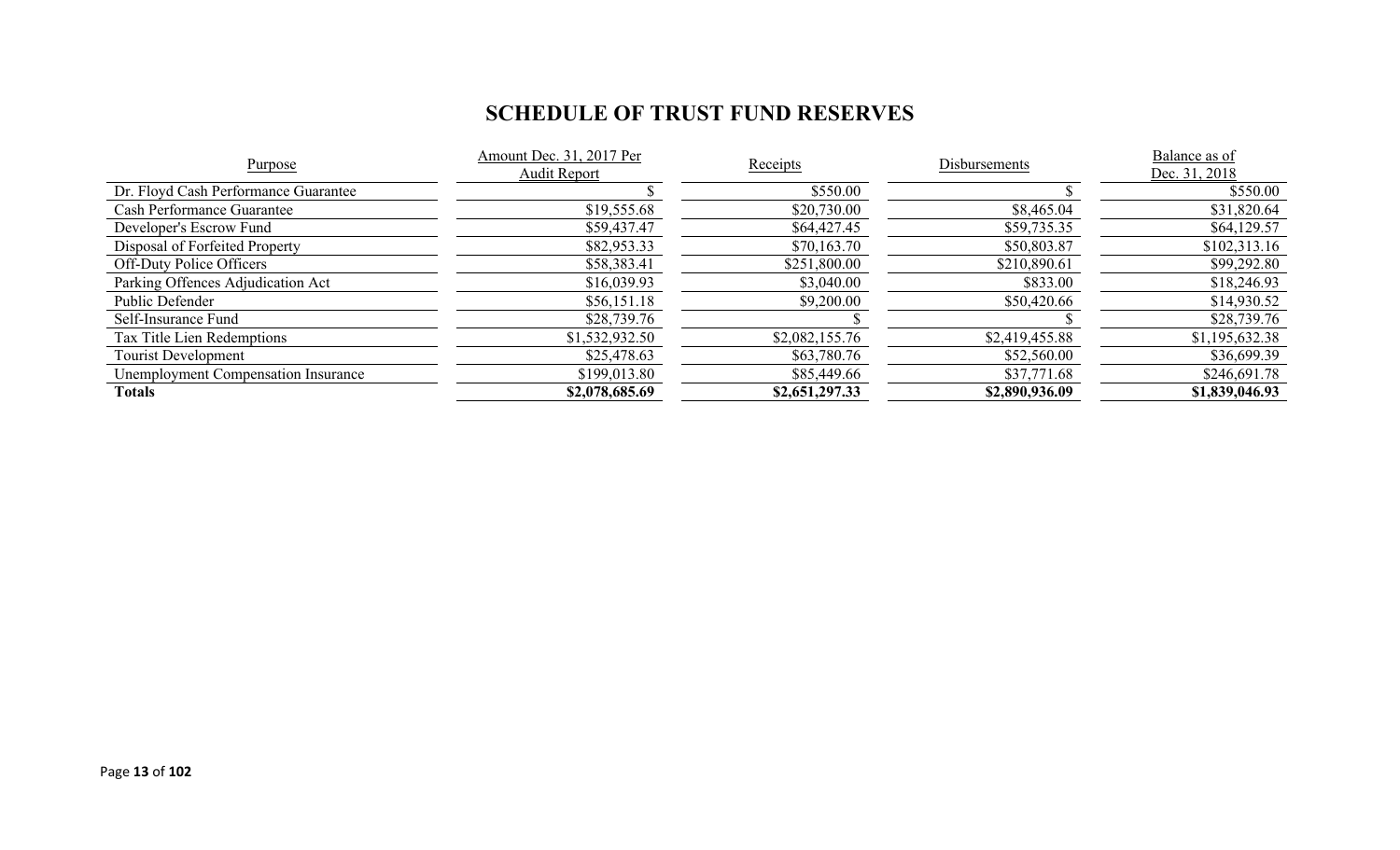# **ANALYSIS OF TRUST ASSESSMENT CASH AND INVESTMENTS PLEDGED TO LIABILITIES AND SURPLUS**

| Title of Liability to which Cash and Investments are<br>Pledged | Audit Balance Dec.<br>31, 2017 |                          | <b>Receipts</b>       | Other | Disbursements | Balance Dec. 31, 2018 |
|-----------------------------------------------------------------|--------------------------------|--------------------------|-----------------------|-------|---------------|-----------------------|
|                                                                 |                                | Assessments<br>and Liens | <b>Current Budget</b> |       |               |                       |
|                                                                 |                                |                          |                       |       |               |                       |
|                                                                 |                                |                          |                       |       |               |                       |
| Assessment Bond Anticipation Note Issues:                       |                                |                          |                       |       |               |                       |
|                                                                 |                                |                          |                       |       |               |                       |
| Other Liabilities                                               |                                |                          |                       |       |               |                       |
|                                                                 |                                |                          |                       |       |               |                       |
| <b>Trust Surplus</b>                                            |                                |                          |                       |       |               |                       |
| <b>Trust Surplus</b>                                            | $0.00\,$                       |                          |                       |       |               | $0.00\,$              |
| Less Assets "Unfinanced"                                        |                                |                          |                       |       |               |                       |
|                                                                 |                                |                          |                       |       |               |                       |
| Totals                                                          | $0.00\,$                       |                          |                       |       |               | $0.00\,$              |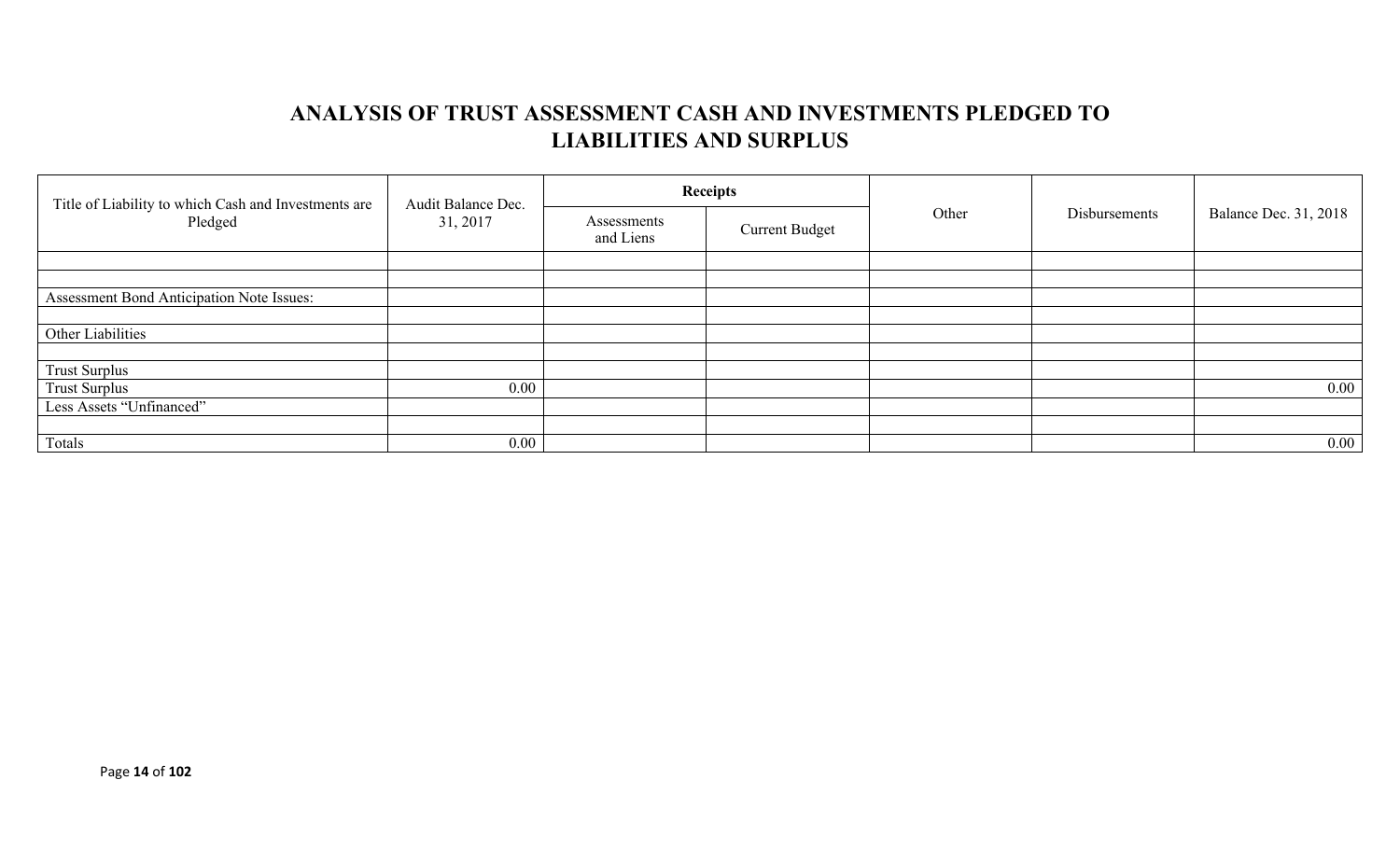# **CASH RECONCILIATION DECEMBER 31, 2018**

|                                   | Cash       |               | Less Checks  | Cash Book Balance |
|-----------------------------------|------------|---------------|--------------|-------------------|
|                                   | On Hand    | On Deposit    | Outstanding  |                   |
| Capital - General                 |            | 1,032,650.64  |              | 1,032,650.64      |
| Current                           | 361,666.28 | 3,341,145.76  | 127,339.59   | 3,575,472.45      |
| Electric Utility Capital          |            | 45,873.08     |              | 45,873.08         |
| <b>Electric Utility Operating</b> | 67,824.95  | 1,772,689.92  |              | 1,840,514.87      |
| Federal and State Grant Fund      |            |               |              |                   |
| Trust - Dog License               |            | 1,228.00      |              | 1,228.00          |
| Trust - Other                     |            | 2,722,310.63  | 881,910.68   | 1,840,399.95      |
| Water & Sewer Utility Capital     |            | 53,713.17     |              | 53,713.17         |
| Water & Sewer Utility Operating   | 56,902.83  | 1,975,431.97  |              | 2,032,334.80      |
| <b>Total</b>                      | 486,394.06 | 10,945,043.17 | 1,009,250.27 | 10,422,186.96     |

\* - Include Deposits In Transit

\*\* - Be sure to include a Public Assistance reconciliation and trial balance if the municipality maintains such a bank account

### **REQUIRED CERTIFICATION**

I hereby certify that all amounts shown in the "Cash on Deposit" column on Sheet 9 and 9(a) have been verified with the applicable bank statements, certificates, agreements or passbooks at December 31, 2018.

I also certify that all amounts, if any, shown for Investments in Savings and Loan Associations on any trial balance have been verified with the applicable passbooks at December 31, 2018.

All "Certificates of Deposit", "Repurchase Agreements" and other investments must be reported as cash and included in this certification.

(THIS MUST BE SIGNED BY THE REGISTERED MUNICIPAL ACCOUNTANT (STATUTORY AUDITOR) OR CHIEF FINANCIAL OFFICER) depending on who prepared this Annual Financial Statement as certified to on Sheet 1 or 1(a).

Signature: Title: Chief Financial Officer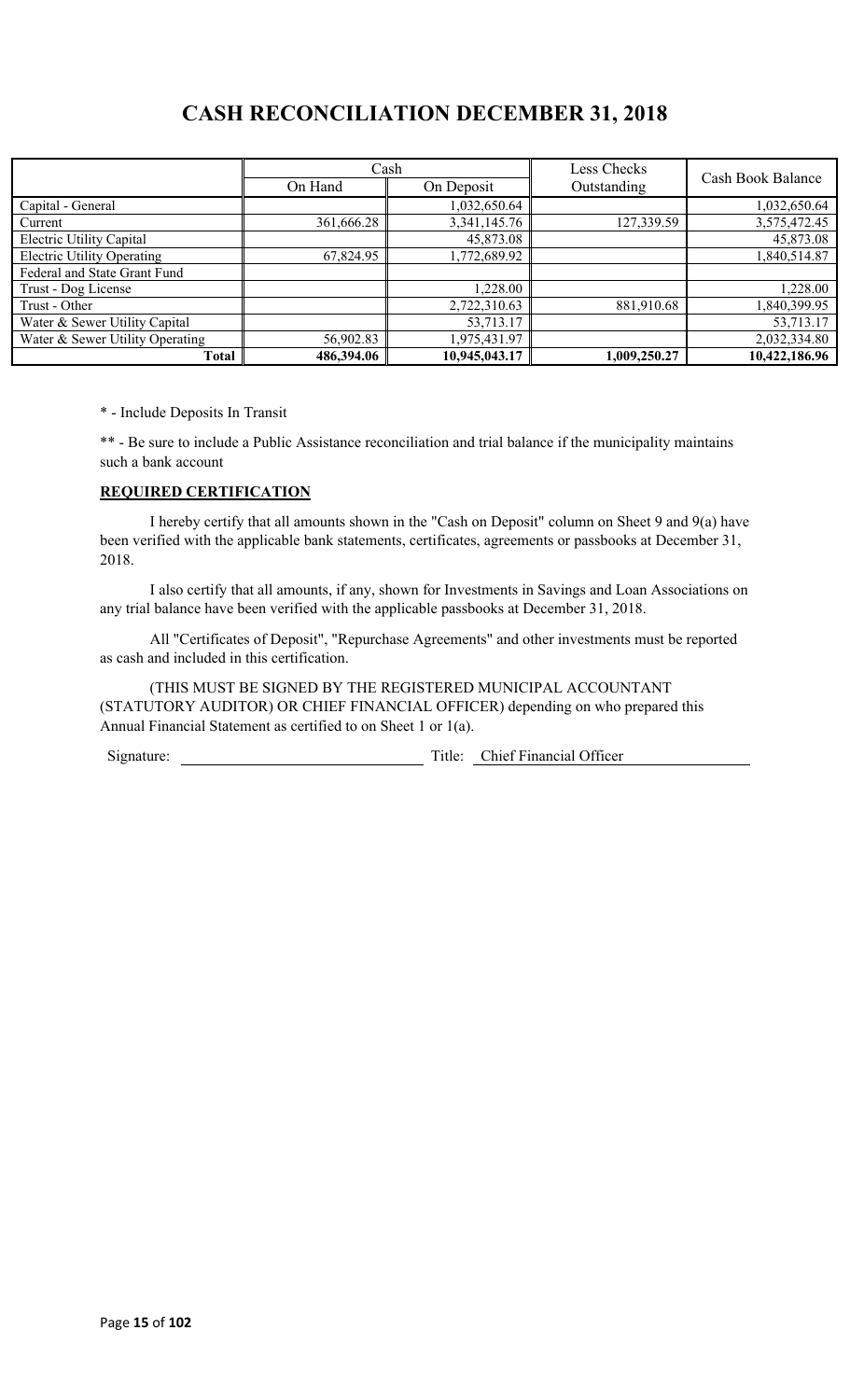# **CASH RECONCILIATION DECEMBER 31, 2018 (CONT'D)**

LIST BANKS AND AMOUNTS SUPPORTING "CASH ON DEPOSIT"

| <b>Bank</b>                                | <b>Amount</b> |
|--------------------------------------------|---------------|
| Disbursement -TD Bank                      | 125,754.77    |
| Dr. Floyd Maintenance Fund                 | 550.00        |
| Capital (Electric) - TD Bank               | 45,873.08     |
| Capital (Water/Sewer) -TD Bank             | 53,713.17     |
| Cash Performance Guarantee - TD Bank       | 31,820.64     |
| <b>Current Checking - TD Bank</b>          | 2,556,621.17  |
| Developers Escrow - TD Bank                | 64,129.57     |
| Dog License - TD Bank                      | 1,228.00      |
| Law Enforcement Trust - TD Bank            | 103,666.18    |
| NJ Cash Management (Current)               | 6,892.80      |
| NJ Cash Management (Electric Operating)    | 5,093.02      |
| NJ Cash Management (General Capital)       | 10,000.00     |
| NJ Cash Management (Water/Sewer Operating) | 2,249.28      |
| Operating (Electric) - TD Bank             | 1,767,596.90  |
| Operating (Water/Sewer) - TD Bank          | 1,973,182.69  |
| P.O.A.A. Trust - TD Bank                   | 18,246.93     |
| Parking Meter - TD Bank                    | 614,412.09    |
| Payroll - TD Bank                          | 24,310.72     |
| Police Security - TD Bank                  | 99,292.80     |
| Public Defender - TD Bank                  | 14,930.52     |
| Record of Evidence - TD Bank               | 13,154.21     |
| Self Insurance - TD Bank                   | 28,739.76     |
| Series 1998 Bonds - TD Bank                | 1,022,650.64  |
| <b>SUI Trust - TD Bank</b>                 | 246,691.78    |
| Tax Title Lien - TD Bank                   | 2,077,543.06  |
| Tourism Trust - TD Bank                    | 36,699.39     |
|                                            |               |
| <b>Total</b>                               | 10,945,043.17 |

Note: Sections N.J.S.A. 40A:4-61, 40A:4-62 and 40A:4-63 of the Local Budget Law require that separate bank accounts be maintained for each allocated fund.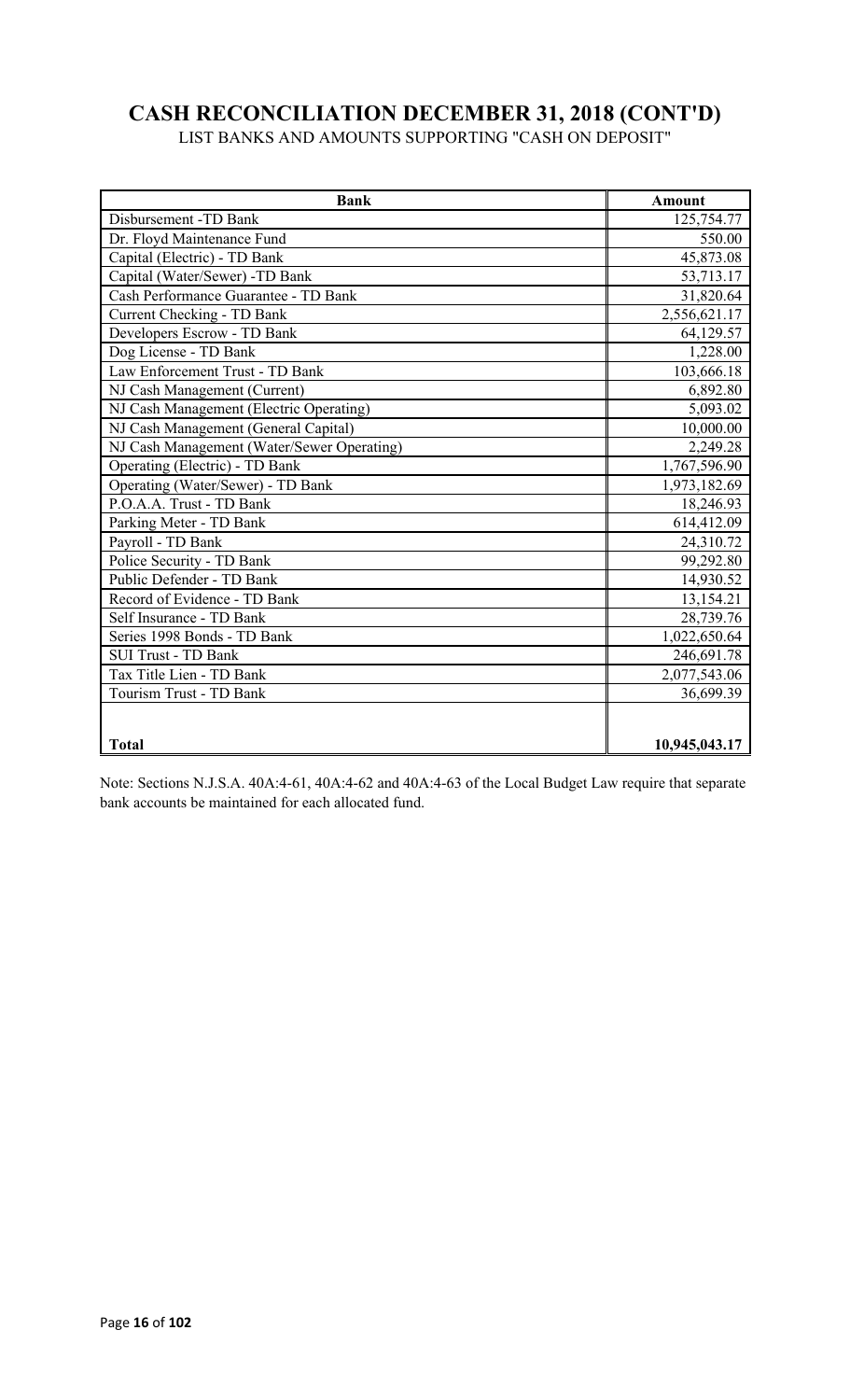# **MUNICIPALITIES AND COUNTIES FEDERAL AND STATE GRANTS RECEIVABLE**

| Grant                                       | Balance Jan. 1, 2018 | 2018 Budget<br>Revenue Realized | Received   | Canceled | Other | Balance<br>Dec. 31, 2018 | Other Grant Receivable<br>Description |
|---------------------------------------------|----------------------|---------------------------------|------------|----------|-------|--------------------------|---------------------------------------|
| <b>Clean Communities</b>                    | 0.00                 | 10,223.79                       | 10,223.79  |          |       | $0.00\,$                 |                                       |
| Municipal Alcohol Education &               |                      |                                 |            |          |       |                          |                                       |
| Rehabilitation                              |                      | 3,368.69                        | 3,368.69   |          |       | $0.00\,$                 |                                       |
| NJ DOT Blaine Avenue                        | 0.00                 | 180,000.00                      |            |          |       | 180,000.00               |                                       |
| Urban Areas Security Initiative-FY 2016     | 0.00                 | 150,000.00                      |            |          |       | 150,000.00               |                                       |
| NJ Electric                                 |                      | 20,000.00                       |            |          |       | 20,000.00                |                                       |
| Distracted Driving Crackdown                |                      | 6,600.00                        | 6,600.00   |          |       | $0.00\,$                 |                                       |
| 966 Stewart Grant                           | 0.00                 | 9,318.85                        | 9,318.85   |          |       | 0.00                     |                                       |
| <b>Emergency Sand for Dune Construction</b> | ,152.22              |                                 |            | 1,152.22 |       | $0.00\,$                 |                                       |
| <b>Energy Allocation Initiative Grant</b>   | 100,000.00           |                                 |            |          |       | 100,000.00               |                                       |
| NJDOT - Dupont Avenue                       | 25,402.15            |                                 |            |          |       | 25,402.15                |                                       |
| NJDOT - Franklin Ave                        | 47,440.15            |                                 | 41,042.89  |          |       | 6,397.26                 |                                       |
| NJDOT - Lincoln Avenue                      | 175,000.00           |                                 | 105,609.85 |          |       | 69,390.15                |                                       |
| NJDOT - Ocean Terrace Handicap              |                      |                                 |            |          |       |                          |                                       |
| Improvements                                | 157,011.25           |                                 |            |          |       | 157,011.25               |                                       |
| NJDOT - Webster Avenue                      | 59,690.15            |                                 | 47,104.38  |          |       | 12,585.77                |                                       |
| Ocean County Recycling Mini Grant           |                      |                                 |            |          |       |                          |                                       |
| 2009                                        | 0.00                 |                                 |            |          |       | 0.00                     |                                       |
| <b>Total</b>                                | 565,695.92           | 379,511.33                      | 223,268.45 | 1,152.22 | 0.00  | 720,786.58               |                                       |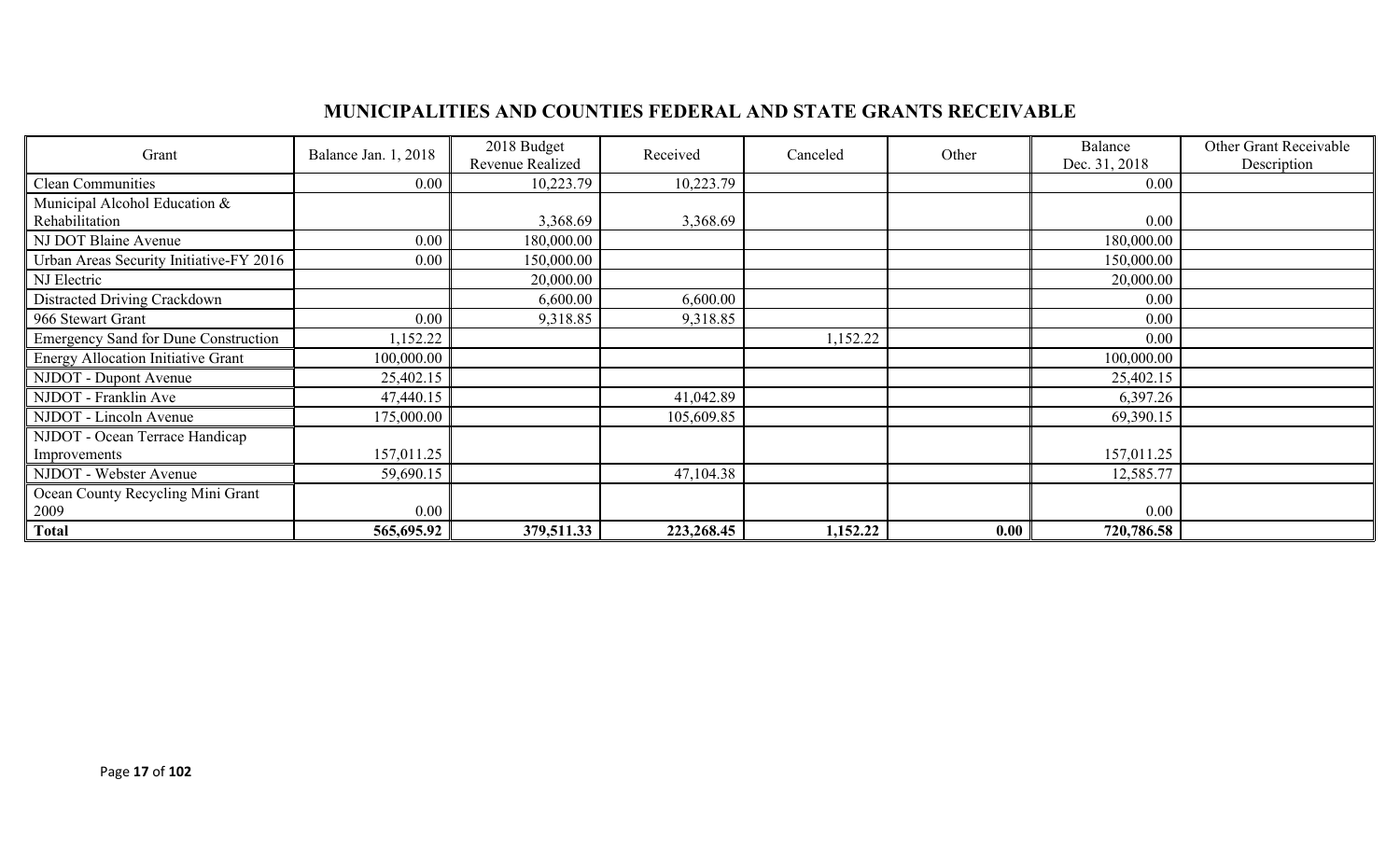# **SCHEDULE OF APPROPRIATED RESERVES FOR FEDERAL AND STATE GRANTS**

|                                           | Balance      | Transferred from 2018 Budget<br>Appropriations |                              |            |           |          | Balance      | Other Grant Receivable |
|-------------------------------------------|--------------|------------------------------------------------|------------------------------|------------|-----------|----------|--------------|------------------------|
| Grant                                     | Jan. 1, 2018 | <b>Budget</b>                                  | Appropriation by<br>40A:4-87 | Expended   | Cancelled | Other    | Dec. 31 2018 | Description            |
| 966 Stewart Grant                         |              | 9,318.85                                       |                              | 9,318.85   |           |          | 0.00         |                        |
| Body Armor Replacement Grant              | 2,640.02     | 2,347.94                                       |                              |            |           |          | 4,987.96     |                        |
| <b>Clean Communities Grant</b>            | 13,160.12    | 10,223.79                                      |                              | 5,112.50   |           |          | 18,271.41    |                        |
| Distracted Driving Crackdown              |              | 6,600.00                                       |                              | 6,600.00   |           |          | 0.00         |                        |
| Drunk Driving Enforcement                 | 6,299.34     |                                                |                              | 13,665.81  |           | 8,050.00 | 683.53       |                        |
| <b>Energy Allocation Initiative Grant</b> | 100,000.00   |                                                |                              | 100,000.00 |           |          | 0.00         |                        |
| Municipal Alcohol Education &             | 3,967.41     | 3,368.69                                       |                              |            |           |          | 7,336.10     |                        |
| Rehabilitation Program                    |              |                                                |                              |            |           |          |              |                        |
| NJ DOT: Blaine Avenue                     |              | 180,000.00                                     |                              |            |           |          | 180,000.00   |                        |
| NJ Electric Workplace                     |              | 20,000.00                                      |                              | 20,000.00  |           |          | 0.00         |                        |
| NJDOT - Dupont Avenue                     | 3,229.65     |                                                |                              |            |           |          | 3,229.65     |                        |
| NJDOT - Franklin Avenue                   | 4,336.12     |                                                |                              | 4,336.12   |           |          | 0.00         |                        |
| NJDOT - Lincoln Avenue                    | 175,000.00   |                                                |                              |            |           |          | 175,000.00   |                        |
| NJDOT - Ocean Terrace Handicap            | 33,747.84    |                                                |                              | 23,186.04  |           |          | 10,561.80    |                        |
| Improvements                              |              |                                                |                              |            |           |          |              |                        |
| NJDOT - Webster Avenue                    | 12,815.65    |                                                |                              | 8,994.88   |           |          | 3,820.77     |                        |
| Recycling Tonnage Grant                   | 22,576.88    | 8,349.51                                       |                              | 13,055.60  |           |          | 17,870.79    |                        |
| Urban Areas Security Initiative           |              | 150,000.00                                     |                              |            |           |          | 150,000.00   |                        |
| Total                                     | 377,773.03   | 390,208.78                                     | 0.00                         | 204,269.80 | 0.00      | 8,050.00 | 571,762.01   |                        |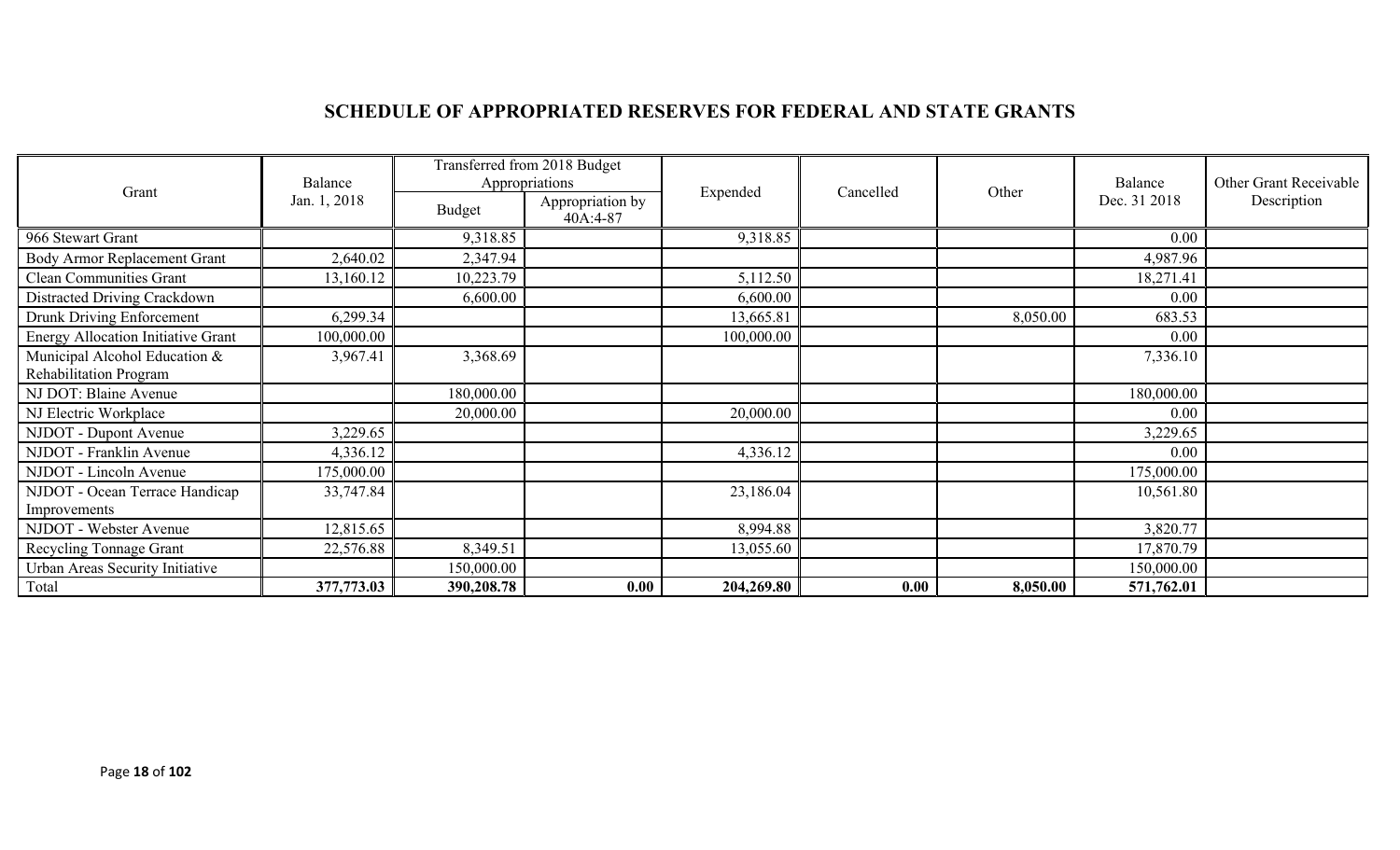## **SCHEDULE OF UNAPPROPRIATED RESERVES FOR FEDERAL AND STATE GRANTS**

|                                | Transferred from 2018 Budget<br>Appropriations<br>Balance |           |                              |           | Grants Receivable |       | Balance       | Other Grant Receivable |
|--------------------------------|-----------------------------------------------------------|-----------|------------------------------|-----------|-------------------|-------|---------------|------------------------|
| Grant                          | Jan. 1, 2018                                              | Budget    | Appropriation By<br>40A:4-87 | Receipts  |                   | Other | Dec. 31, 2018 | Description            |
| Body Armor Fund                | 2,347.94                                                  | 2,347.94  |                              |           |                   |       | 0.00          |                        |
| Drunk Driving Enforcement      | 0.00                                                      | $0.00\,$  | 0.00                         | 13,019.72 |                   |       | 13,019.72     |                        |
| <b>Recycling Tonnage Grant</b> | 8,349.51                                                  | 8,349.51  |                              |           |                   |       | 0.00          |                        |
| Total                          | 10,697.45                                                 | 10,697.45 | 0.00                         | 13,019.72 | 0.00              | 0.00  | 13,019.72     |                        |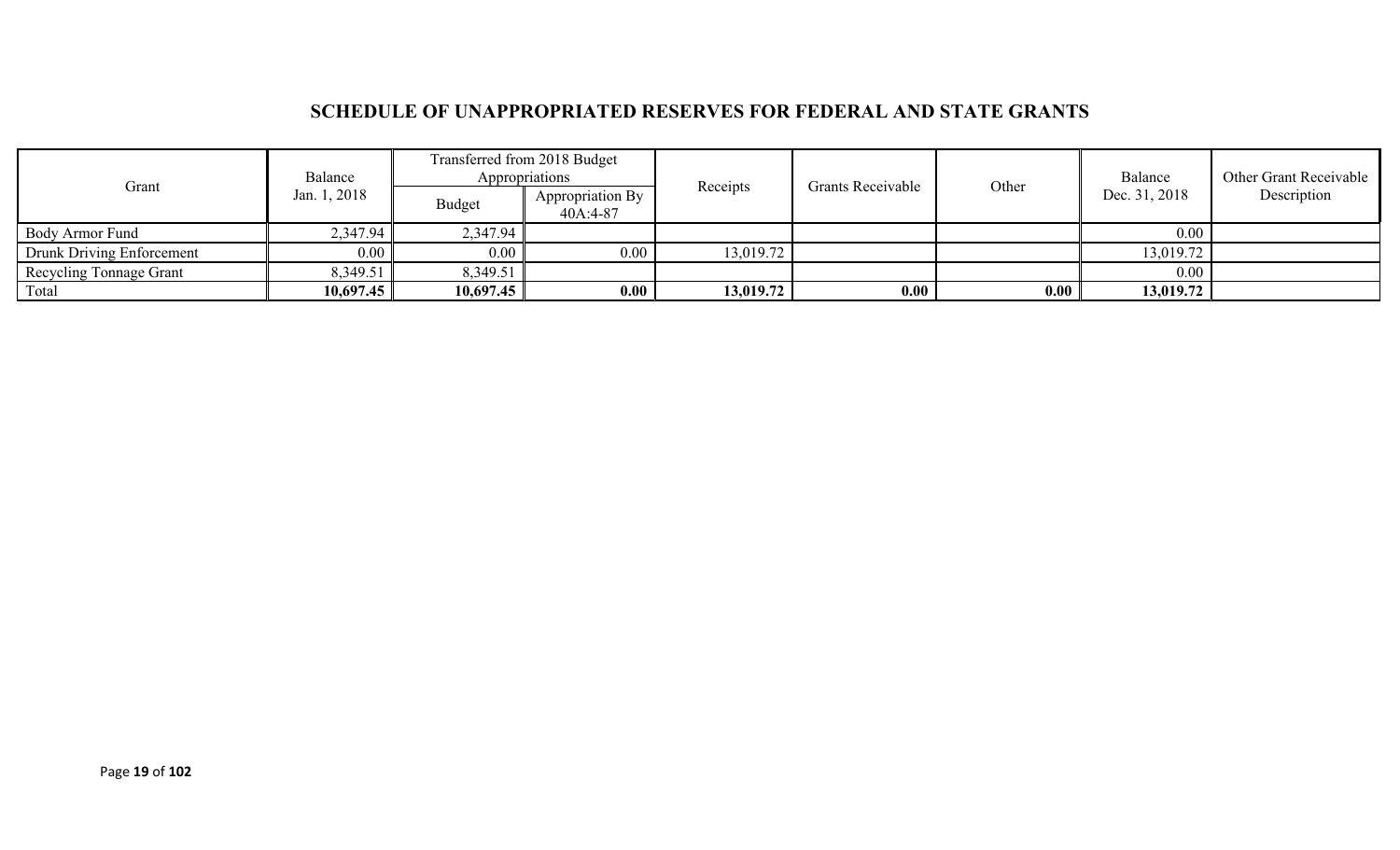# **LOCAL DISTRICT SCHOOL TAX**

|                                              | Debit        | Credit       |
|----------------------------------------------|--------------|--------------|
| <b>Balance January 1, 2018</b>               | XXXXXXXXXX   | XXXXXXXXXX   |
| School Tax Payable #                         | XXXXXXXXXX   | 5,468.48     |
| School Tax Deferred                          |              |              |
| (Not in excess of 50% of Levy - 2017 - 2018) | XXXXXXXXXX   | 1,368,715.50 |
| Prepaid Beginning Balance                    |              | XXXXXXXXXX   |
| Levy School Year July 1, 2018- June 30, 2019 | XXXXXXXXXX   |              |
| Levy Calendar Year 2018                      | XXXXXXXXXX   | 2,945,000.00 |
| Paid                                         | 2,869,184.00 | XXXXXXXXXX   |
| <b>Balance December 31, 2018</b>             | XXXXXXXXXX   | XXXXXXXXXX   |
| School Tax Payable #                         | 81,284.48    | XXXXXXXXXX   |
| School Tax Deferred                          |              |              |
| (Not in excess of 50% of Levy -2018 -2019)   | 1,368,715.50 | XXXXXXXXXX   |
| Prepaid Ending Balance                       |              | XXXXXXXXXX   |
|                                              | 4,319,183.98 | 4,319,183.98 |

Amount Deferred during year

\* Not including Type 1 school debt service, emergency authorizations-schools, transfer to Board of Education for use of local schools

# Must include unpaid requisitions

|                                  | Debit      | Credit     |
|----------------------------------|------------|------------|
|                                  |            |            |
| <b>Balance January 1, 2018</b>   | XXXXXXXXXX | 0.00       |
|                                  |            |            |
| <b>2018</b> Levy                 | XXXXXXXXXX |            |
|                                  |            |            |
| Added and Omitted Levy           | XXXXXXXXXX |            |
|                                  |            |            |
| <b>Interest Earned</b>           | XXXXXXXXXX |            |
|                                  |            |            |
| Expenditures                     |            | XXXXXXXXXX |
|                                  |            |            |
| <b>Balance December 31, 2018</b> | 0.00       | XXXXXXXXXX |
|                                  |            |            |
|                                  | 0.00       | 0.00       |

## **MUNICIPAL OPEN SPACE TAX**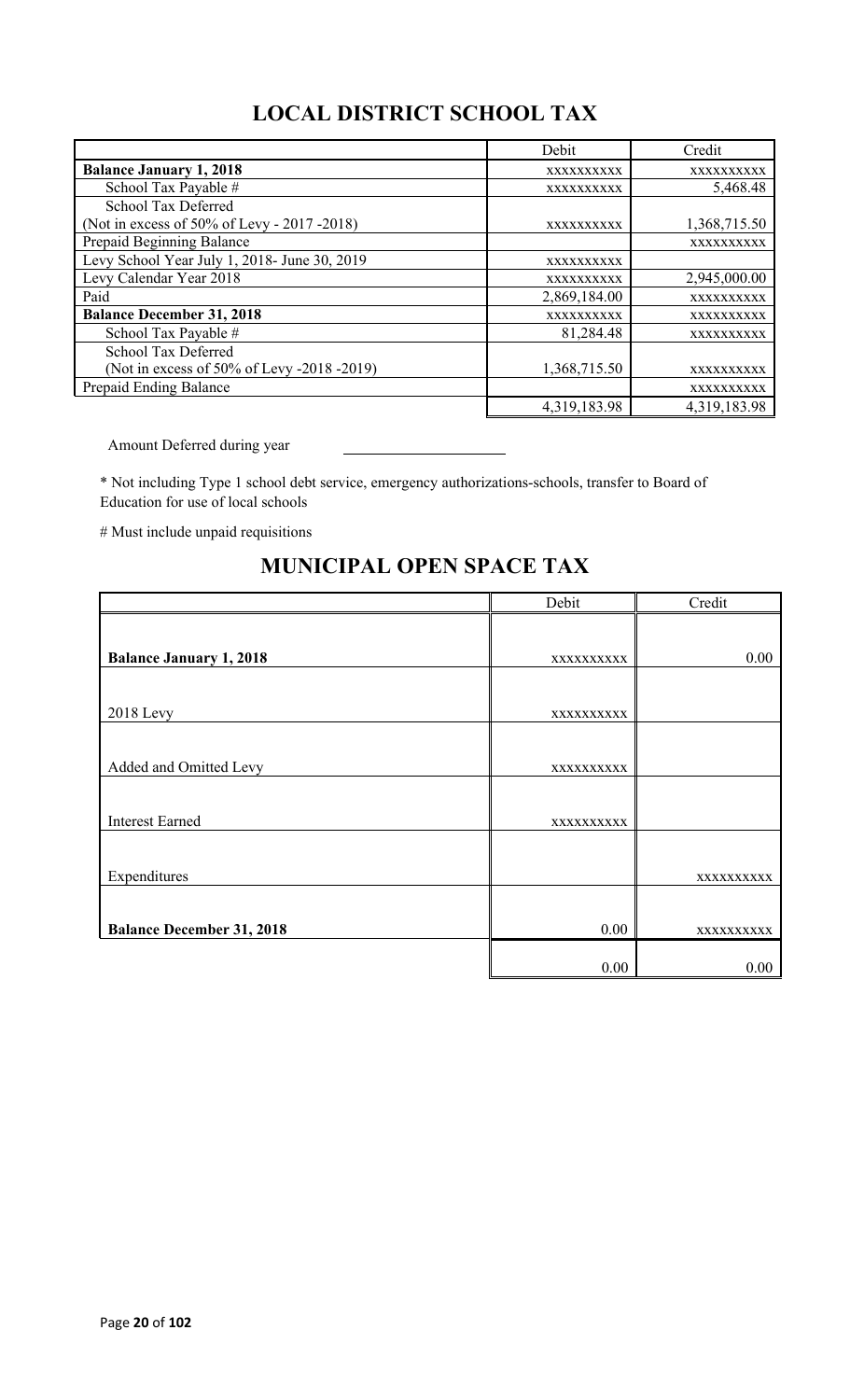# **REGIONAL SCHOOL TAX**

|                                              | Debit      | Credit     |
|----------------------------------------------|------------|------------|
| <b>Balance January 1, 2018</b>               | XXXXXXXXXX | XXXXXXXXXX |
| School Tax Payable                           | XXXXXXXXXX | 0.00       |
| School Tax Deferred                          |            |            |
| (Not in excess of 50% of Levy - 2017 -2018)  | XXXXXXXXXX | 0.00       |
| Prepaid Beginning Balance                    |            | XXXXXXXXXX |
| Levy School Year July 1, 2018- June 30, 2019 | XXXXXXXXXX |            |
| Levy Calendar Year 2018                      | XXXXXXXXXX |            |
| Paid                                         |            | XXXXXXXXXX |
| <b>Balance December 31, 2018</b>             | XXXXXXXXXX | XXXXXXXXXX |
| School Tax Payable                           | 0.00       | XXXXXXXXXX |
| <b>School Tax Deferred</b>                   |            |            |
| (Not in excess of 50% of Levy - 2018 -2019)  | 0.00       | XXXXXXXXXX |
| Prepaid Ending Balance                       |            | XXXXXXXXXX |
|                                              | 0.00       | 0.00       |

Amount Deferred during Year

# Must include unpaid requisitions

# **REGIONAL HIGH SCHOOL TAX**

|                                              | Debit        | Credit       |
|----------------------------------------------|--------------|--------------|
| <b>Balance January 1, 2018</b>               | XXXXXXXXXX   | XXXXXXXXXX   |
| School Tax Payable                           | XXXXXXXXXX   | 59,341.04    |
| School Tax Deferred                          |              |              |
| (Not in excess of 50% of Levy - 2017 - 2018) | XXXXXXXXXX   | 1,217,467.50 |
| Prepaid Beginning Balance                    |              | XXXXXXXXXX   |
| Levy School Year July 1, 2018- June 30, 2019 | XXXXXXXXXX   |              |
| Levy Calendar Year 2018                      | XXXXXXXXXX   | 2,660,885.00 |
| Paid                                         | 2,698,833.10 | XXXXXXXXXX   |
| <b>Balance December 31, 2018</b>             | XXXXXXXXXX   | XXXXXXXXXX   |
| School Tax Payable                           | 21,392.94    | XXXXXXXXXX   |
| School Tax Deferred                          |              |              |
| (Not in excess of 50% of Levy - 2018 -2019)  | 1,217,467.50 | XXXXXXXXXX   |
| Prepaid Ending Balance                       |              | XXXXXXXXXX   |
|                                              | 3,937,693.54 | 3,937,693.54 |

Amount Deferred during year

# Must include unpaid requisitions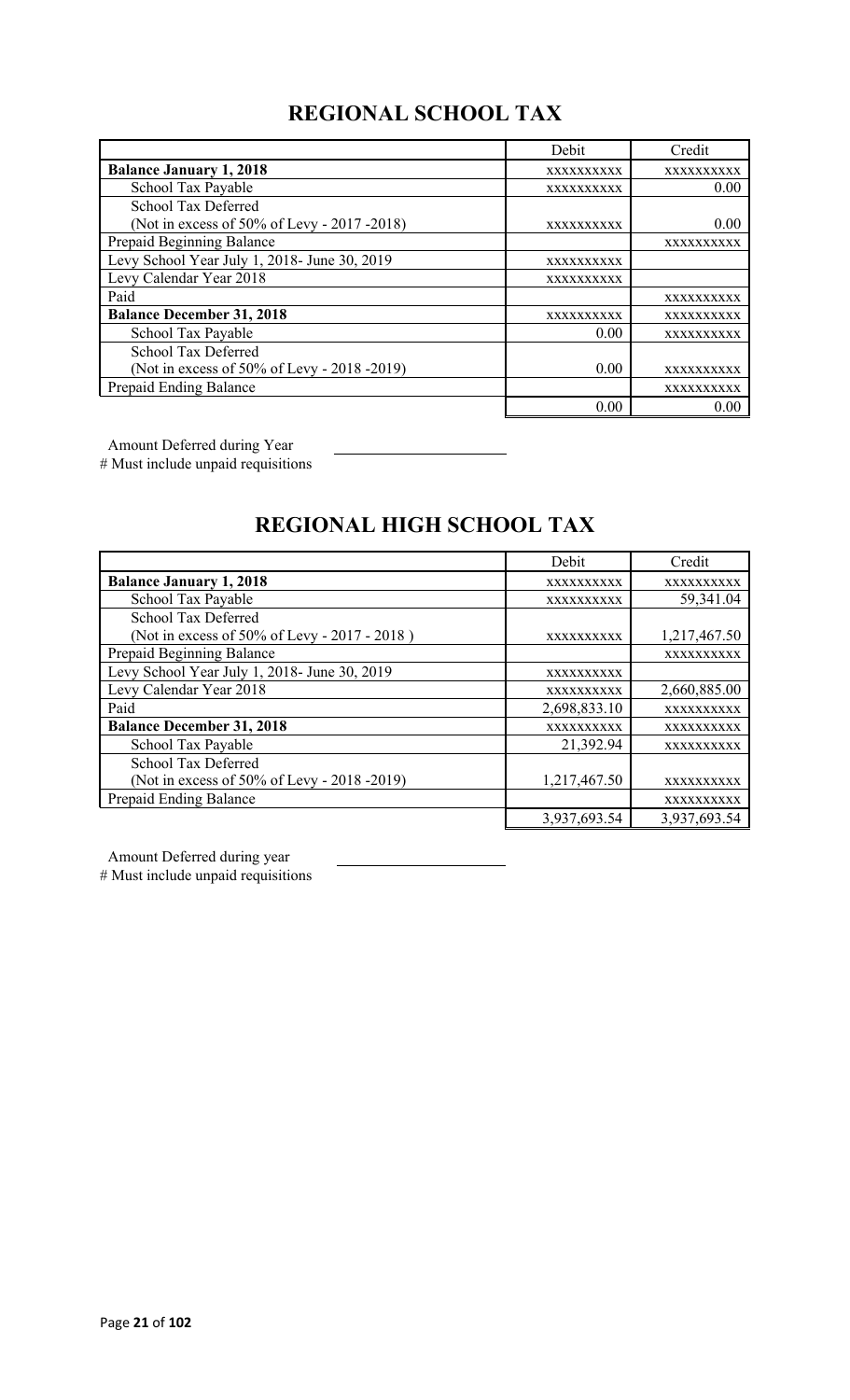## **COUNTY TAXES PAYABLE**

|                                        | Debit        | Credit       |
|----------------------------------------|--------------|--------------|
| <b>Balance January 1, 2018</b>         | XXXXXXXXXX   | XXXXXXXXXX   |
| <b>County Taxes</b>                    | XXXXXXXXXX   | 0.00         |
| Due County for Added and Omitted Taxes | XXXXXXXXXX   | 30,530.18    |
| $2018$ Levy                            | XXXXXXXXXX   | XXXXXXXXXX   |
| General County                         | XXXXXXXXXX   | 2,217,609.96 |
| County Library                         | XXXXXXXXXX   | 241,624.30   |
| <b>County Health</b>                   | XXXXXXXXXX   | 87,182.78    |
| <b>County Open Space Preservation</b>  | XXXXXXXXXX   | 76,271.67    |
| Due County for Added and Omitted Taxes | XXXXXXXXXX   | 2,832.06     |
| Paid                                   | 2,653,218.89 | XXXXXXXXXX   |
| <b>Balance December 31, 2018</b>       | XXXXXXXXXX   | XXXXXXXXXX   |
| <b>County Taxes</b>                    | 0.00         | XXXXXXXXXX   |
| Due County for Added and Omitted Taxes | 2,832.06     | XXXXXXXXXX   |
|                                        | 2,656,050.95 | 2,656,050.95 |

Paid for Regular County Levies 2,622,688.71 Paid for Added and Omitted Taxes 30,530.18

# **SPECIAL DISTRICT TAXES**

|                                          | Debit             | Credit     |
|------------------------------------------|-------------------|------------|
| <b>Balance January 1, 2018</b>           | XXXXXXXXXX        | 36,662.50  |
| 2018Levy (List Each Type of District Tax | <b>XXXXXXXXXX</b> | XXXXXXXXXX |
| Separately – see Footnote)               |                   |            |
| Special Improvement District             | <b>XXXXXXXXXX</b> | 200,000.00 |
| Total 2018 Levy                          | XXXXXXXXXX        | 200,000.00 |
| Paid                                     | 224,706.72        | XXXXXXXXXX |
| <b>Balance December 31, 2018</b>         | 11,955.78         | XXXXXXXXXX |
|                                          | 236,662.50        | 236,662.50 |

Footnote: Please state the number of districts in each instance.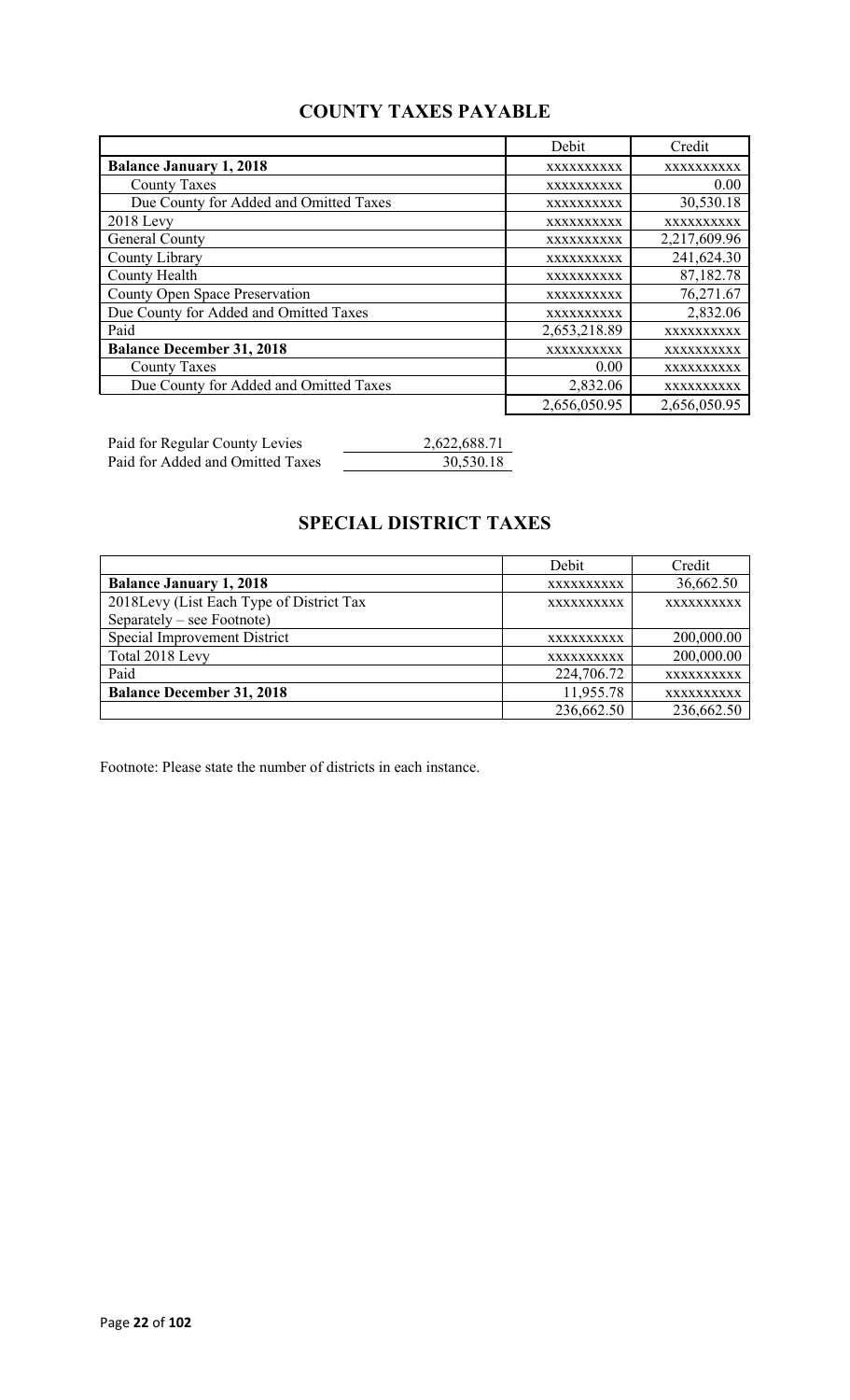| Source                                                     | Budget -01    | Realized -02  | Excess or<br>Deficit -03 |
|------------------------------------------------------------|---------------|---------------|--------------------------|
| Surplus Anticipated                                        | 1,900,000.00  | 1,900,000.00  | 0.00                     |
| Surplus Anticipated with Prior Written Consent of Director |               |               |                          |
| of Local Government                                        |               |               |                          |
| <b>Adopted Budget</b>                                      | 7,636,790.78  | 7,812,468.99  | 175,678.21               |
| Added by N.J.S.A. 40A:4-87                                 | 0.00          | 0.00          | 0.00                     |
| Total Miscellaneous Revenue Anticipated                    | 7,636,790.78  | 7,812,468.99  | 175,678.21               |
| Receipts from Delinquent Taxes                             | 12,000.00     | 1,257.39      | $-10,742.61$             |
|                                                            |               |               |                          |
| Amount to be Raised by Taxation:                           | XXXXXXXXXX    | XXXXXXXXXX    | XXXXXXXXXX               |
| (a) Local Tax for Municipal Purposes                       | 6,387,618.05  | XXXXXXXXXX    | XXXXXXXXXX               |
| (b) Addition to Local District School Tax                  |               | XXXXXXXXXX    | XXXXXXXXXX               |
| (c) Minimum Library Tax                                    |               | XXXXXXXXXX    | XXXXXXXXXX               |
| County Only: Total Raised by Taxation                      | XXXXXXXXXX    |               | XXXXXXXXXX               |
| Total Amount to be Raised by Taxation                      | 6,387,618.05  | 6,275,262.57  | $-112,355.48$            |
|                                                            | 15,936,408.83 | 15,988,988.95 | 52,580.12                |

## **STATEMENT OF GENERAL BUDGET REVENUES 2018**

## **ALLOCATION OF CURRENT TAX COLLECTIONS**

|                                                      | Debit         | Credit        |
|------------------------------------------------------|---------------|---------------|
| <b>Current Taxes Realized in Cash</b>                | XXXXXXXXXX    | 14,498,239.78 |
| <b>Amount to be Raised by Taxation:</b>              | XXXXXXXXXX    | XXXXXXXXXX    |
| Local District School Tax                            | 2,945,000.00  | XXXXXXXXXX    |
| Regional School Tax                                  |               | XXXXXXXXXX    |
| Regional High School Tax                             | 2,660,885.00  | XXXXXXXXXX    |
| <b>County Taxes</b>                                  | 2,622,688.71  | XXXXXXXXXX    |
| Due County for Added and Omitted Taxes               | 2,832.06      | XXXXXXXXXX    |
| <b>Special District Taxes</b>                        | 200,000.00    | XXXXXXXXXX    |
| Municipal Open Space Tax                             |               | XXXXXXXXXX    |
| <b>Reserve for Uncollected Taxes</b>                 | XXXXXXXXXX    | 208,428.56    |
| Deficit in Required Collection of Current Taxes (or) | XXXXXXXXXX    |               |
| Balance for Support of Municipal Budget (or)         | 6,275,262.57  | XXXXXXXXXX    |
| *Excess Non-Budget Revenue (see footnote)            |               | XXXXXXXXXX    |
| *Deficit Non-Budget Revenue (see footnote)           | XXXXXXXXXX    |               |
|                                                      | 14,706,668.34 | 14,706,668.34 |

\* These items are applicable only when there is no "Amount to be Raised by Taxation" in the "Budget" column of the statement at the top of this sheet. In such instances, any excess or deficit in the above allocation would apply to "Non-Budget Revenue" only.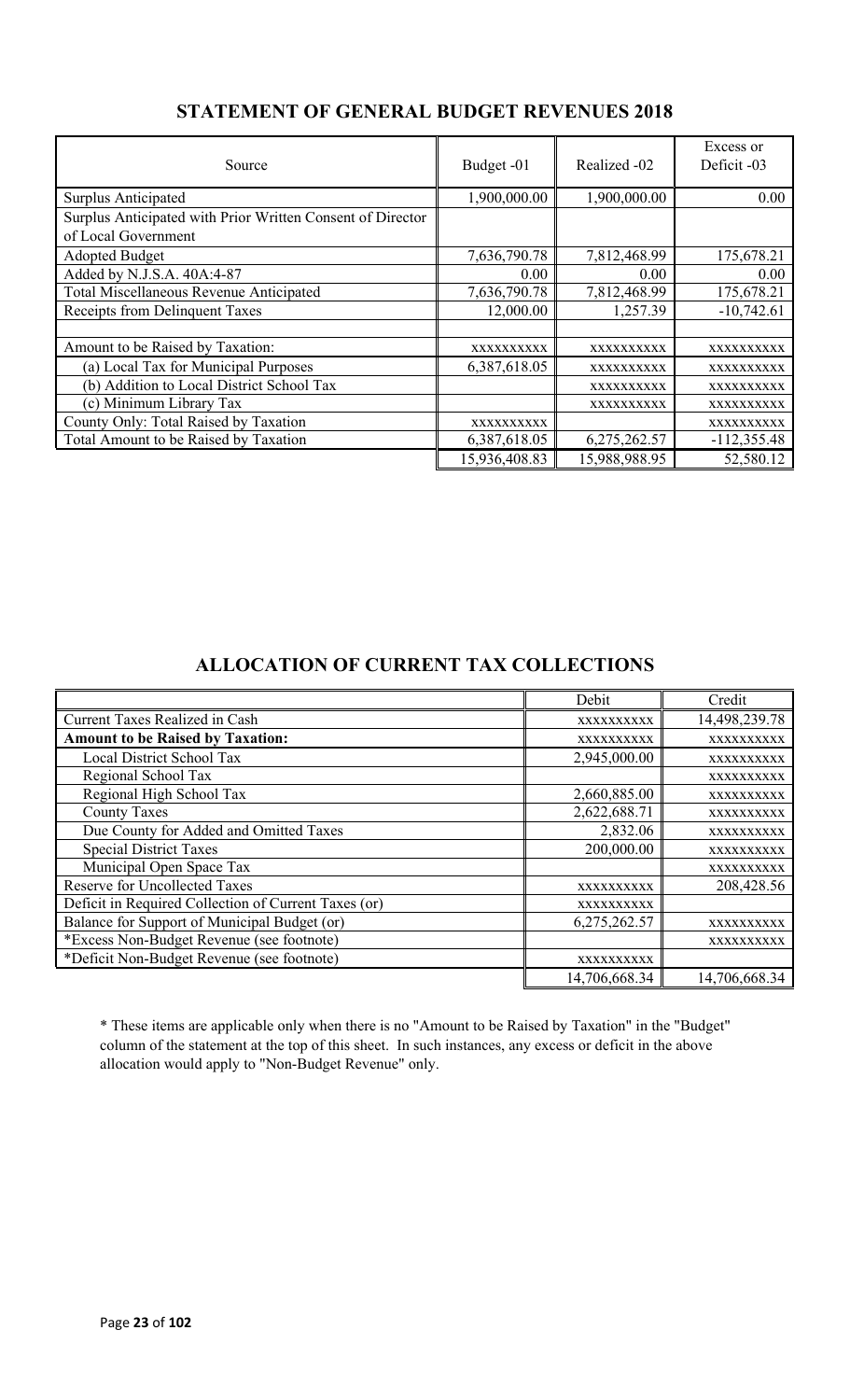### **STATEMENT OF GENERAL BUDGET REVENUES 2018** MISCELLANEOUS REVENUES ANTICIPATED: ADDED BY N.J.S.A. 40A:4-87

| Source       | <b>Budget</b> | Realized | Excess or (Deficit) |
|--------------|---------------|----------|---------------------|
|              |               |          |                     |
| <b>TOTAL</b> | 0.00          | 0.00     | 0.00                |

I hereby certify that the above list of Chapter 159 insertions of revenue have been realized in cash or I have received written notification of the award of public or private revenue. These insertions meet the statutory requirements of N.J.S.A. 40A:4-87 and matching funds have been provided if applicable.

CFO Signature: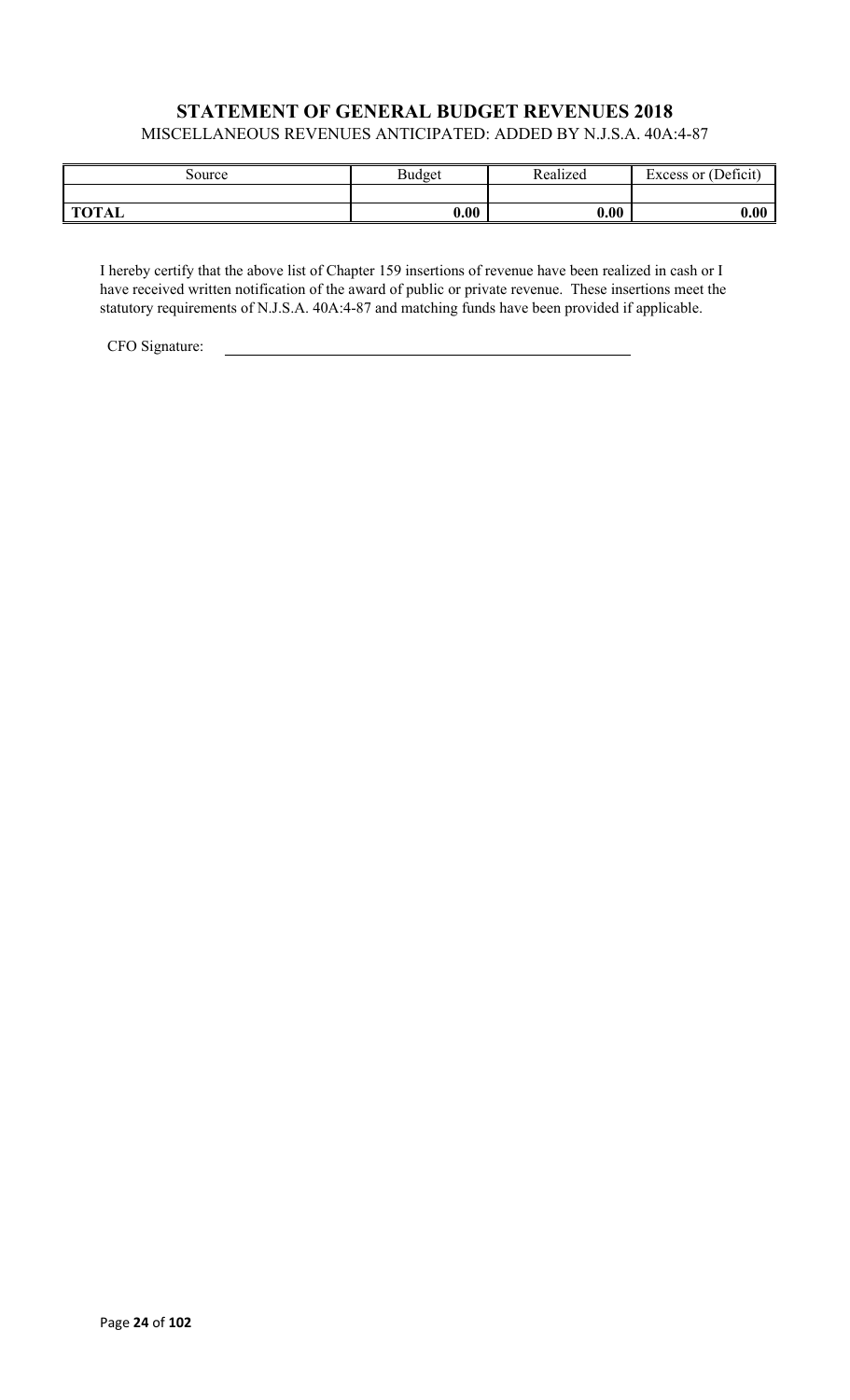## **STATEMENT OF GENERAL BUDGET APPROPRIATIONS 2018**

| 2018 Budget as Adopted                                                  |               | 15,936,408.83 |
|-------------------------------------------------------------------------|---------------|---------------|
| 2018 Budget - Added by N.J.S.A. 40A:4-87                                |               | 0.00          |
| Appropriated for 2018 (Budget Statement Item 9)                         |               | 15,936,408.83 |
| Appropriated for 2018 Emergency Appropriation (Budget Statement Item 9) |               |               |
| Total General Appropriations (Budget Statement Item 9)                  |               | 15,936,408.83 |
| Add: Overexpenditures (see footnote)                                    |               |               |
| Total Appropriations and Overexpenditures                               |               | 15,936,408.83 |
|                                                                         |               |               |
| Deduct Expenditures:                                                    |               |               |
| Paid or Charged [Budget Statement Item (L)]                             | 14,993,899.90 |               |
| Paid or Charged - Reserve for Uncollected Taxes<br>208,428.56           |               |               |
| 732,653.97<br>Reserved                                                  |               |               |
| <b>Total Expenditures</b>                                               |               | 15,934,982.43 |
| Unexpended Balances Cancelled (see footnote)                            |               | 1,426.40      |

### **FOOTNOTES** - RE: OVEREXPENDITURES

Every appropriation overexpended in the budget document must be marked with an \* and must agree in the aggregate with this item.

RE: UNEXPENDED BALANCES CANCELED:

Are not to be shown as "Paid or Charged" in the budget document. In all instances "Total Appropriations" and "Overexpenditures" must equal the sum of "Total Expenditures" and "Unexpended Balances Canceled."

# **SCHEDULE OF EMERGENCY APPROPRIATIONS FOR LOCAL DISTRICT SCHOOL PURPOSES**

(EXCEPT FOR TYPE I SCHOOL DEBT SERVICE)

| 2018 Authorizations                             |  |
|-------------------------------------------------|--|
| N.J.S.A. 40A:4-46 (After adoption of Budget)    |  |
| N.J.S.A. 40A:4-20 (Prior to adoption of Budget) |  |
| <b>Total Authorizations</b>                     |  |
| Deduct Expenditures:                            |  |
| Paid or Charged                                 |  |
| Reserved                                        |  |
| Total Expenditures                              |  |
|                                                 |  |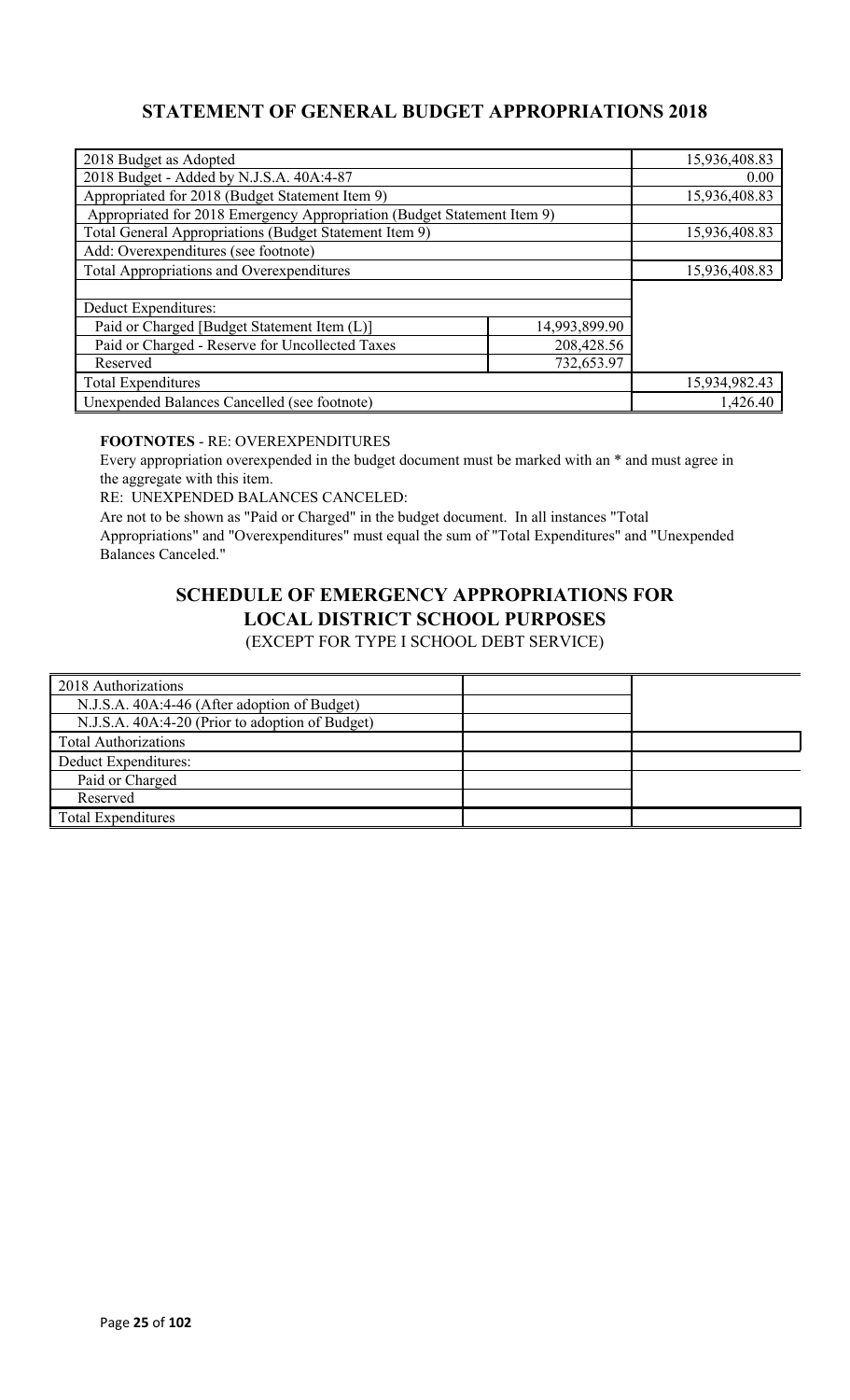## **RESULTS OF 2018 OPERATION**

CURRENT FUND

|                                                      | Debit        | Credit       |
|------------------------------------------------------|--------------|--------------|
| Cancelation of Reserves for Federal and State Grants |              |              |
| (Credit)                                             |              | 9,608.30     |
| Cancellation of Federal and State Grants Receivable  |              |              |
| (Debit)                                              |              |              |
| Deferred School Tax Revenue: Balance December 31,    |              |              |
| <b>CY</b>                                            |              | 2,586,183.00 |
| Deferred School Tax Revenue: Balance January 1, CY   | 2,586,183.00 |              |
| Deficit in Anticipated Revenues: Delinquent Tax      |              |              |
| Collections                                          | 10,742.61    |              |
| Deficit in Anticipated Revenues: Miscellaneous       |              |              |
| Revenues Anticipated                                 | 0.00         |              |
| Deficit in Anticipated Revenues: Required Collection |              |              |
| of Current Taxes                                     | 112,355.48   |              |
| Excess of Anticipated Revenues: Delinquent Tax       |              |              |
| Collections                                          |              |              |
| Excess of Anticipated Revenues: Miscellaneous        |              |              |
| <b>Revenues Anticipated</b>                          |              | 175,678.21   |
| Excess of Anticipated Revenues: Required Collection  |              |              |
| of Current Taxes                                     |              | 0.00         |
| Interfund Advances Originating in CY (Debit)         | 121.60       |              |
| Miscellaneous Revenue Not Anticipated                |              | 603,365.14   |
| Miscellaneous Revenue Not Anticipated: Proceeds of   |              |              |
| Sale of Foreclosed Property                          |              |              |
| Prior Years Interfunds Returned in CY (Credit)       |              | 272,172.76   |
| Refund of Prior Year Revenue (Debit)                 |              |              |
| Sale of Municipal Assets (Credit)                    |              |              |
| Senior Citizen Deductions Disallowed - Prior Year    |              |              |
| Taxes (Debit)                                        |              |              |
| Statutory Excess in Reserve for Dog Fund             |              |              |
| Expenditures (Credit)                                |              |              |
| Unexpended Balances of CY Budget Appropriations      |              | 1,426.40     |
| Unexpended Balances of PY Appropriation Reserves     |              |              |
| (Credit)                                             |              | 574,468.69   |
| <b>Surplus Balance</b>                               | 1,513,499.81 | XXXXXXXXX    |
| Deficit Balance                                      | XXXXXXXXX    |              |
|                                                      | 4,222,902.50 | 4,222,902.50 |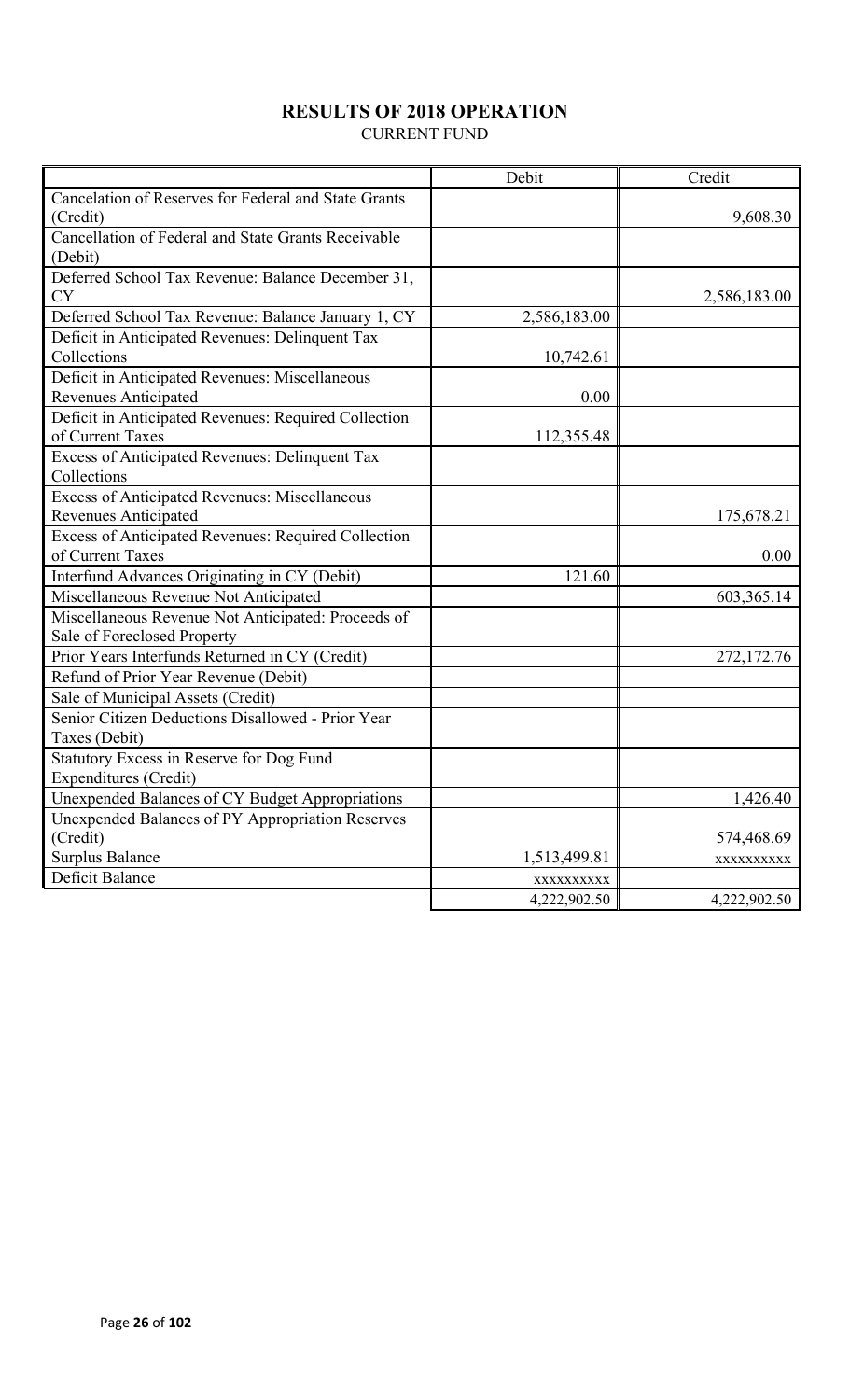# **SCHEDULE OF MISCELLANEOUS REVENUES NOT ANTICIPATED**

| <b>Source</b>                                                 | <b>Amount Realized</b> |
|---------------------------------------------------------------|------------------------|
| Public Defender                                               | 50,420.66              |
| Demo                                                          | 65,096.13              |
| Admin Fee                                                     | 26,256.15              |
| Senior Bus                                                    | 5,000.00               |
| Tax Search                                                    | 10.00                  |
| Copies                                                        | 29.14                  |
| Return Check                                                  | 300.00                 |
| Zoning                                                        | 3,170.00               |
| Radius Search                                                 | 160.00                 |
| Police Report                                                 | 425.00                 |
| Scrap                                                         | 3,869.00               |
| Recycling                                                     | 2,180.00               |
| Road Opening                                                  | 4,297.50               |
| Bid/Bonds                                                     | 710.00                 |
| Lease Bids                                                    | 21,611.50              |
| Planning Application                                          | 5,850.00               |
| <b>Event Application</b>                                      | 1,000.00               |
| Record Evidence                                               | 1,100.93               |
| Interest                                                      | 25,994.46              |
| <b>PILOT</b> Receipts                                         | 123,503.97             |
| <b>FEMA</b> Receipts                                          | 163,929.71             |
| Interest on Investments                                       |                        |
| JIF Dividend                                                  | 54,326.96              |
| Miscellaneous                                                 | 22,361.28              |
| Wine on the Beach Tickets                                     | 21,762.75              |
| <b>Total Amount of Miscellaneous Revenues Not Anticipated</b> | \$603,365.14           |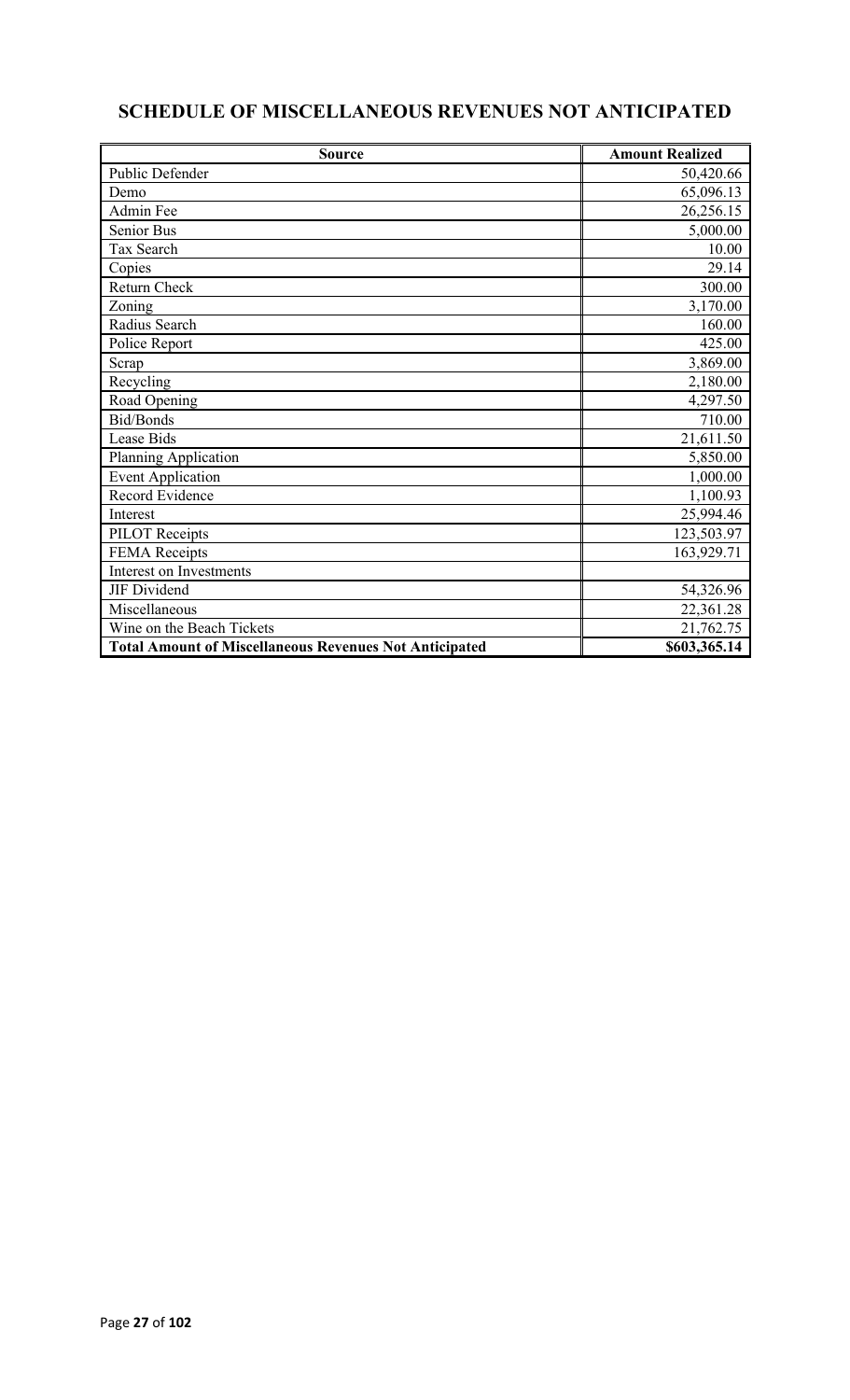## **SURPLUS – CURRENT FUND YEAR 2018**

|                                                 | Debit        | Credit       |
|-------------------------------------------------|--------------|--------------|
| Balance January 1, CY (Credit)                  |              | 2,347,503.79 |
| Amount Appropriated in the CY Budget - Cash     | 1,900,000.00 |              |
| Amount Appropriated in the CY Budget - with     |              |              |
| Prior Written Consent of Director of Local      |              |              |
| Government Services                             |              |              |
| Excess Resulting from CY Operations             |              | 1,513,499.81 |
| Miscellaneous Revenue Not Anticipated: Payments |              |              |
| in Lieu of Taxes on Real Property (Credit)      |              |              |
| Balance December 31, 2018                       | 1,961,003.60 | XXXXXXXXXX   |
|                                                 |              |              |
|                                                 | 3,861,003.60 | 3,861,003.60 |

## **ANALYSIS OF BALANCE DECEMBER 31, 2018 (FROM CURRENT FUND – TRIAL BALANCE)**

| Cash                                                     |      | 3,582,870.71 |
|----------------------------------------------------------|------|--------------|
| Investments                                              |      |              |
|                                                          |      |              |
| Sub-Total                                                |      | 3,582,870.71 |
| Deduct Cash Liabilities Marked with "C" on Trial Balance |      | 1,621,867.11 |
| Cash Surplus                                             |      | 1,961,003.60 |
| Deficit in Cash Surplus                                  |      |              |
| Other Assets Pledged to Surplus                          |      |              |
| Due from State of N.J. Senior Citizens and Veterans      |      |              |
| Deduction                                                | 0.00 |              |
| Deferred Charges #                                       | 0.00 |              |
| Cash Deficit                                             | 0.00 |              |
|                                                          |      |              |
|                                                          |      |              |
|                                                          |      |              |
|                                                          |      |              |
| <b>Total Other Assets</b>                                |      | 0.00         |
|                                                          |      |              |
|                                                          |      | 1,961,003.60 |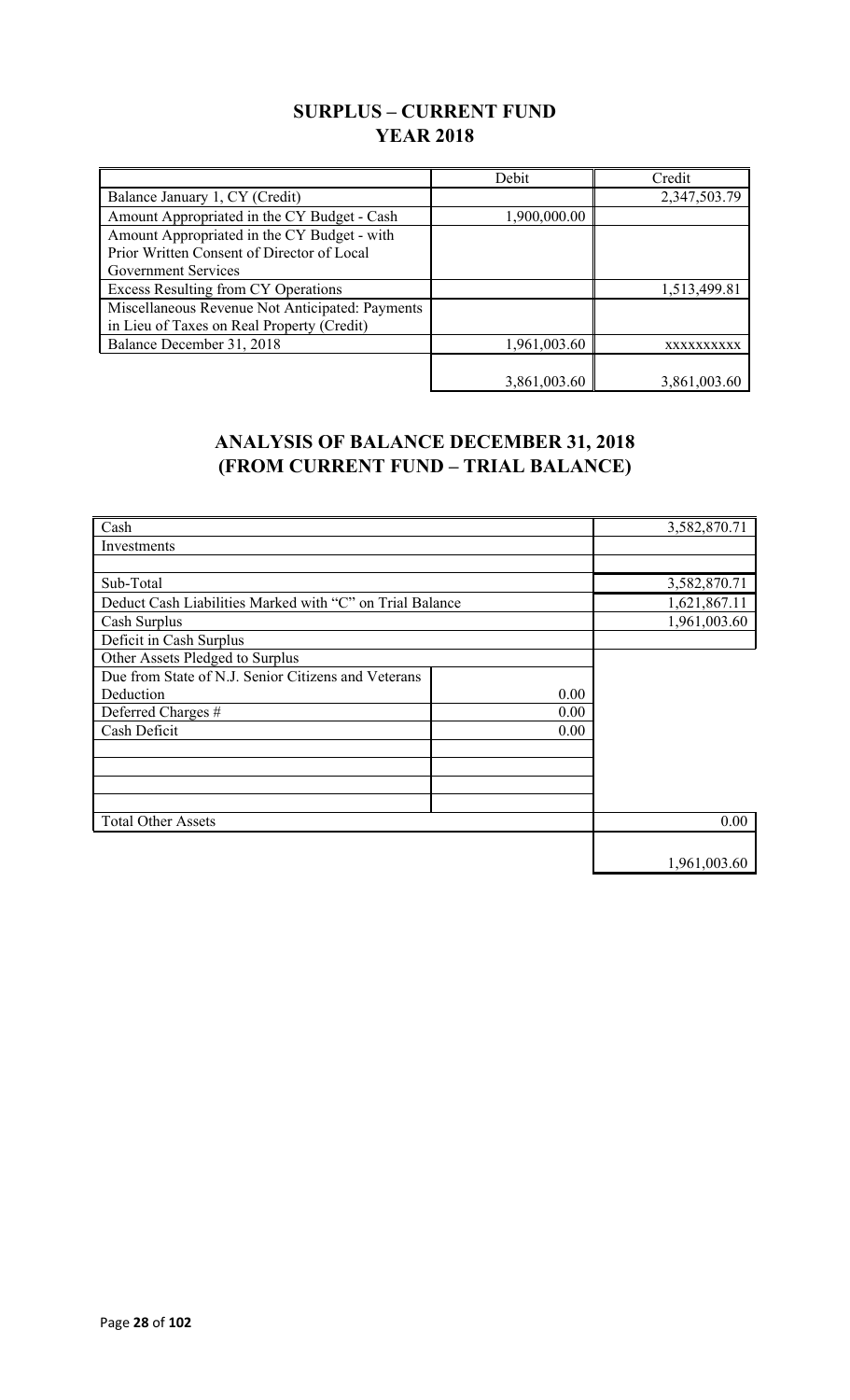### **(FOR MUNICIPALITIES ONLY) CURRENT TAXES – 2018 LEVY**

| 1.  | Amount of Levy as per Duplicate (Analysis) #                                    |                 | \$14,816,189.76 |
|-----|---------------------------------------------------------------------------------|-----------------|-----------------|
|     | or                                                                              |                 |                 |
|     | (Abstract of Ratables)                                                          |                 | \$              |
| 2.  | Amount of Levy Special District Taxes                                           |                 | \$              |
| 3.  | Amount Levied for Omitted Taxes under N.J.S.A. 54:4-63.12 et. seq.              |                 | \$15,374.32     |
| 4.  | Amount Levied for Added Taxes under                                             |                 | \$              |
|     | N.J.S.A. 54:4-63.1 et. seq.                                                     |                 |                 |
| 5a. | Subtotal 2018 Levy                                                              | \$14,831,564.08 |                 |
| 5b. | Reductions due to tax appeals **                                                | \$              |                 |
| 5c. | Total 2018 Tax Levy                                                             |                 | \$14,831,564.08 |
| 6.  | Transferred to Tax Title Liens                                                  |                 | \$              |
| 7.  | <b>Transferred to Foreclosed Property</b>                                       |                 | $\overline{\$}$ |
| 8.  | Remitted, Abated or Canceled                                                    |                 | \$17,508.00     |
| 9.  | Discount Allowed                                                                |                 | $\mathbb{S}$    |
| 10. | Collected in Cash: In 2017                                                      | \$415,045.59    |                 |
|     | In 2018*                                                                        | \$14,044,541.84 |                 |
|     | Homestead Benefit Revenue                                                       | \$26,152.35     |                 |
|     | State's Share of 2018 Senior Citizens and Veterans                              |                 |                 |
|     | <b>Deductions Allowed</b>                                                       | \$12,500.00     |                 |
|     | Total to Line 14                                                                | \$14,498,239.78 |                 |
| 11. | <b>Total Credits</b>                                                            |                 | \$14,515,747.78 |
| 12. | Amount Outstanding December 31, 2018                                            |                 | \$315,816.30    |
| 13. | Percentage of Cash Collections to Total 2018 Levy,                              |                 |                 |
|     | (Item 10 divided by Item 5c) is<br>97.7526                                      |                 |                 |
|     |                                                                                 |                 |                 |
|     | <b>Note: Did Municipality Conduct Accelerated Tax Sale or Tax Levy</b><br>Sale? |                 | Yes             |
| 14. | Calculation of Current Taxes Realized in Cash:                                  |                 |                 |
|     | Total of Line 10                                                                |                 | \$14,498,239.78 |
|     | Less: Reserve for Tax Appeals Pending                                           |                 | \$              |
|     |                                                                                 |                 |                 |

Note A: In showing the above percentage the following should be noted:

Where Item 5 shows \$14,831,564.08, and Item 10 shows \$14,498,239.78, the percentage represented by the cash collections would be \$14,498,239.78 / \$14,831,564.08 or 97.7526. The correct percentage to be shown as Item 13 is 97.7526%.

To Current Taxes Realized in Cash \$14,498,239.78

# Note: On Item 1 if Duplicate (Analysis) Figure is used; be sure to include Senior Citizens and Veterans Deductions.

\* Include overpayments applied as part of 2018 collections.

State Division of Tax Appeals

\*\* Tax appeals pursuant to R.S. 54:3-21 et seq and/or R.S. 54:48-1 et seq approved by resolution of the governing body prior to introduction of municipal budget. (N.J.S.A. 40A:4-41)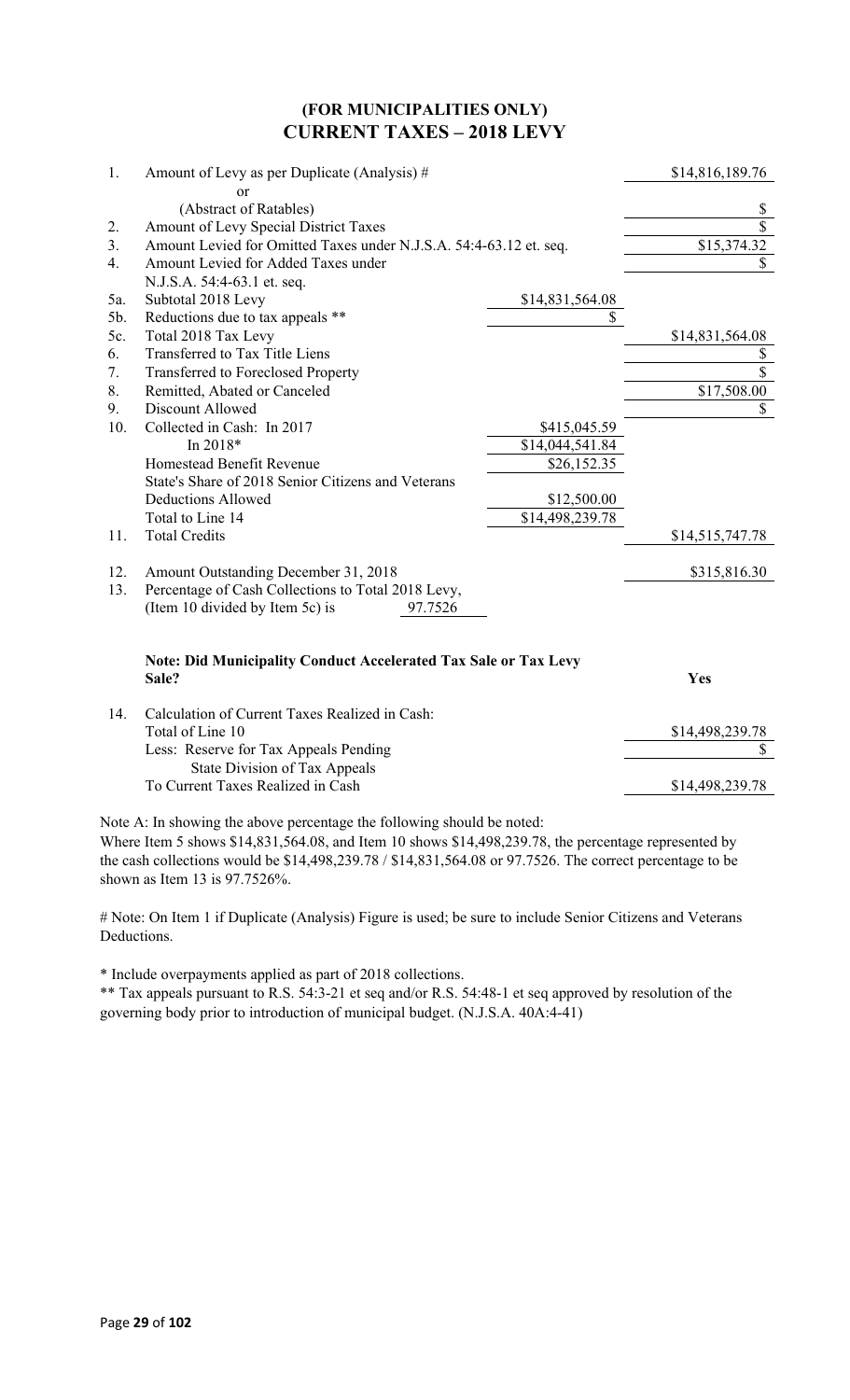### **ACCELERATED TAX SALE/TAX LEVY SALE – CHAPTER 99 To Calculate Underlying Tax Collection Rate for 2018**

Utilize this sheet only if you conducted an Accelerated Tax Sale or Tax Levy Sale pursuant to Chapter 99, P.L. 1997

| (1) Utilizing Accelerated Tax Sale                               |               |
|------------------------------------------------------------------|---------------|
|                                                                  | 14,498,239.78 |
|                                                                  | 318,605.57    |
|                                                                  | 14,179,634.21 |
| Line 5c Total 2018 Tax Levy                                      | 14,831,564.08 |
| Percentage of Collection Excluding Accelerated Tax Sale Proceeds |               |
|                                                                  | 95.60         |

### **(2)Utilizing Tax Levy Sale**

| LESS: Proceeds from Tax Levy Sale (excluding premium)            |
|------------------------------------------------------------------|
|                                                                  |
| Line 5c Total 2018 Tax Levy                                      |
| Percentage of Collection Excluding Accelerated Tax Sale Proceeds |
|                                                                  |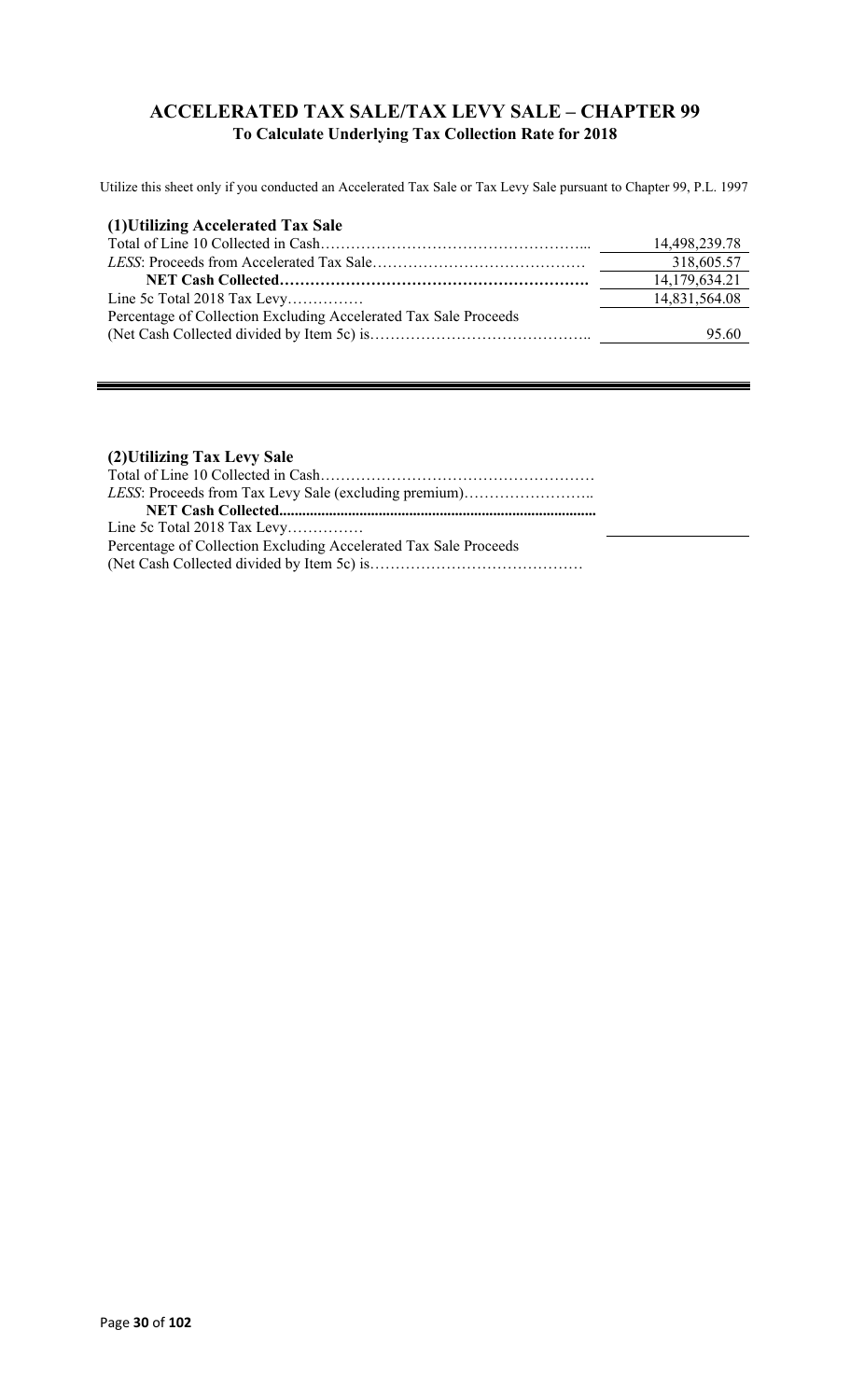## **SCHEDULE OF DUE FROM/TO STATE OF NEW JERSEY FOR SENIOR CITIZENS AND VETERANS DEDUCTIONS**

|                |                                             | Debit     | Credit    |
|----------------|---------------------------------------------|-----------|-----------|
| 1              | Balance Jan 1, CY: Due From State of New    | 959.45    |           |
|                | Jersey (Debit)                              |           |           |
| 1              | Balance Jan 1, CY: Due To State of New      |           | 0.00      |
|                | Jersey (Credit)                             |           |           |
| $\overline{2}$ | Sr. Citizens Deductions Per Tax Billings    | 1,000.00  | 0.00      |
|                | (Debit)                                     |           |           |
| $\overline{3}$ | <b>Veterans Deductions Per Tax Billings</b> | 11,750.00 |           |
|                | (Debit)                                     |           |           |
| $\overline{4}$ | Sr. Citizen & Veterans Deductions Allowed   | 250.00    |           |
|                | by Collector (Debit)                        |           |           |
| 5              | Sr Citizens Deductions Allowed By Tax       |           |           |
|                | Collector – Prior Years (Debit)             |           |           |
| $\tau$         | Sr. Citizen & Veterans Deductions           |           | 500.00    |
|                | Disallowed by Collector (Credit)            |           |           |
| 8              | Sr. Citizens Deductions Disallowed By Tax   |           |           |
|                | Collector PY Taxes (Credit)                 |           |           |
| 9              | Received in Cash from State (Credit)        |           | 13,500.00 |
|                | Balance December 31, 2018                   | 40.55     |           |
|                |                                             | 14,000.00 | 14,000.00 |

Calculation of Amount to be included on Sheet 22, Item 10- 2018 Senior Citizens and Veterans Deductions Allowed

| Line 2       | 1,000.00  |
|--------------|-----------|
| Line 3       | 11,750.00 |
| Line 4       | 250.00    |
| Sub-Total    | 13,000.00 |
| Less: Line 7 | 500.00    |
| To Item 10   | 12,500.00 |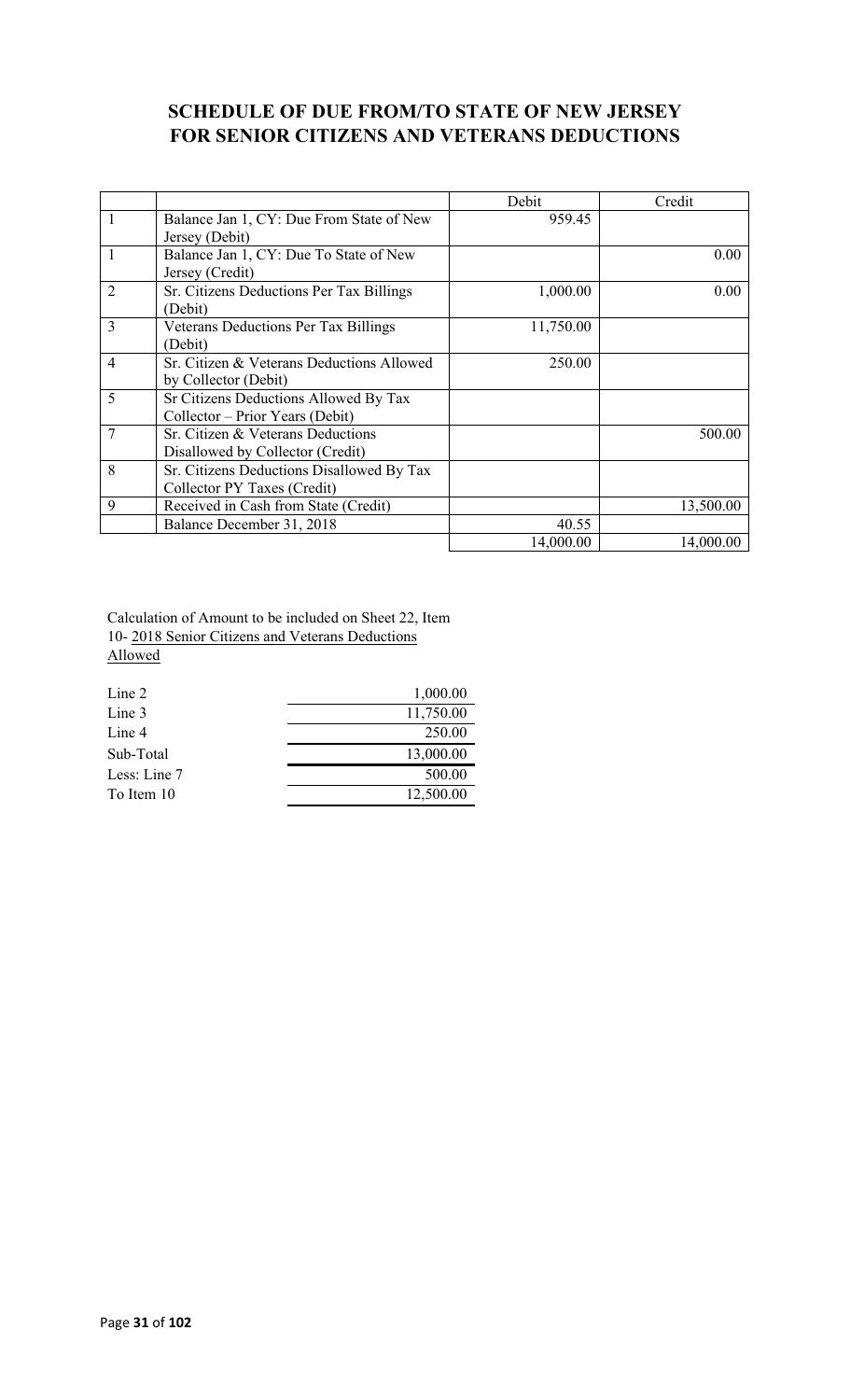## **SCHEDULE OF RESERVE FOR TAX APPEALS PENDING (N.J.S.A. 54:3-27)**

|                                                             |                   | Debit             | Credit            |  |  |  |
|-------------------------------------------------------------|-------------------|-------------------|-------------------|--|--|--|
| <b>Balance January 1, 2018</b>                              |                   | XXXXXXXXXX        | 0.00              |  |  |  |
| <b>Taxes Pending Appeals</b>                                | 0.00              | <b>XXXXXXXXXX</b> | XXXXXXXXXX        |  |  |  |
| <b>Interest Earned on Taxes Pending</b>                     |                   |                   |                   |  |  |  |
| Appeals                                                     | 0.00              | <b>XXXXXXXXXX</b> | <b>XXXXXXXXXX</b> |  |  |  |
| Contested Amount of 2018 Taxes Collected which are          |                   |                   |                   |  |  |  |
| Pending State Appeal                                        |                   | XXXXXXXXXX        |                   |  |  |  |
| <b>Interest Earned on Taxes Pending State Appeals</b>       |                   | <b>XXXXXXXXXX</b> |                   |  |  |  |
| <b>Budget Appropriation</b>                                 |                   | XXXXXXXXXX        |                   |  |  |  |
| Cash Paid to Appellants                                     |                   |                   |                   |  |  |  |
| (Including 5% Interest from Date of Payment                 |                   |                   | XXXXXXXXXX        |  |  |  |
| Closed to Results of Operations                             |                   |                   |                   |  |  |  |
| (Portion of Appeal won by Municipality, including Interest) |                   |                   | <b>XXXXXXXXXX</b> |  |  |  |
|                                                             |                   |                   |                   |  |  |  |
| <b>Balance December 31, 2018</b>                            |                   | 0.00              | <b>XXXXXXXXXX</b> |  |  |  |
| Taxes Pending Appeals*                                      | XXXXXXXXXX        | XXXXXXXXXX        |                   |  |  |  |
| <b>Interest Earned on Taxes Pending</b>                     |                   |                   |                   |  |  |  |
| Appeals                                                     | <b>XXXXXXXXXX</b> | xxxxxxxxxx        |                   |  |  |  |
|                                                             |                   | 0.00              | 0.00              |  |  |  |

\*Includes State Tax Court and County Board of Taxation Appeals Not Adjusted by December 31, 2018

Signature of Tax Collector

License # Date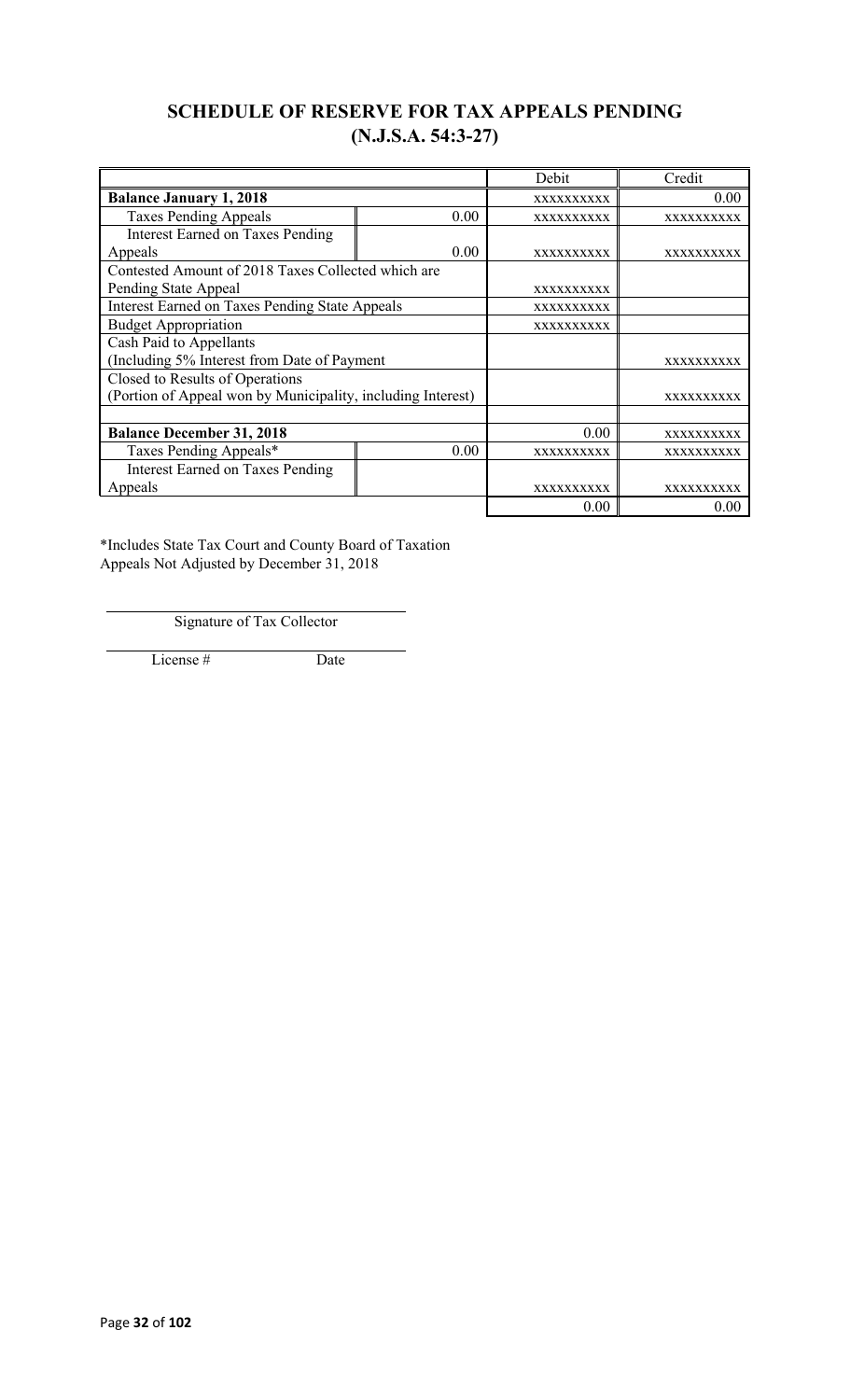# **SCHEDULE OF DELINQUENT TAXES AND TAX TITLE LIENS**

|                  |                                                        |            | Debit      | Credit     |
|------------------|--------------------------------------------------------|------------|------------|------------|
| 1.               | <b>Balance January 1, 2018</b>                         |            | 18,242.23  | XXXXXXXXXX |
|                  | A. Taxes                                               | 18,242.23  | XXXXXXXXXX | XXXXXXXXXX |
|                  | <b>B.</b> Tax Title Liens                              | 0.00       | XXXXXXXXXX | XXXXXXXXXX |
| 2.               | Cancelled                                              |            |            |            |
|                  | A. Taxes                                               |            | XXXXXXXXXX | 12,676.50  |
|                  | <b>B.</b> Tax Title Liens                              |            | XXXXXXXXXX |            |
| 3.               | Transferred to Foreclosed Tax Title Liens:             |            |            |            |
|                  | A. Taxes                                               |            | XXXXXXXXXX |            |
|                  | <b>B.</b> Tax Title Liens                              |            | XXXXXXXXXX |            |
| 4.               | <b>Added Taxes</b>                                     |            |            | XXXXXXXXXX |
| $\overline{5}$ . | <b>Added Tax Title Liens</b>                           |            |            | XXXXXXXXXX |
| 6.               | Adjustment between Taxes (Other than current year)     |            |            |            |
|                  | A. Taxes - Transfers to Tax Title Liens                |            | XXXXXXXXXX |            |
|                  | B. Tax Title Liens - Transfers from                    |            |            |            |
|                  | Taxes                                                  |            |            | XXXXXXXXXX |
| 7.               | <b>Balance Before Cash Payments</b>                    | XXXXXXXXXX | 5,565.73   |            |
| 8.               | Totals                                                 |            | 18,242.23  | 18,242.23  |
| 9.               | Collected:                                             |            | XXXXXXXXXX | 1,257.39   |
|                  | A. Taxes                                               | 1,257.39   | XXXXXXXXXX | XXXXXXXXXX |
|                  | <b>B.</b> Tax Title Liens                              |            | XXXXXXXXXX | XXXXXXXXXX |
| 10.              | Interest and Costs - 2018 Tax Sale                     |            |            | XXXXXXXXX  |
| 11.              | 2018 Taxes Transferred to Liens                        |            |            | XXXXXXXXXX |
| 12.              | 2018 Taxes                                             |            | 315,816.30 | XXXXXXXXXX |
| 13.              | <b>Balance December 31, 2018</b>                       |            | XXXXXXXXXX | 320,124.64 |
|                  | A. Taxes                                               | 320,124.64 | XXXXXXXXXX | XXXXXXXXXX |
|                  | B. Tax Title Liens                                     | 0.00       | XXXXXXXXXX | XXXXXXXXXX |
| 14.              | Totals                                                 |            | 321,382.03 | 321,382.03 |
| 15.              | Percentage of Cash Collections to                      |            |            |            |
|                  | <b>Adjusted Amount Outstanding</b>                     |            |            |            |
|                  | (Item No. 9 divided by Item<br>22.5916<br>No. $7$ ) is |            |            |            |
|                  | Itam $\mathbf{M}_{\alpha}$ , 14 multiplied by november |            |            |            |

16. Item No. 14 multiplied by percentage <br>  $\begin{array}{|l|l|}\n 72,321.28 \\
\hline\n 0,321.28\n \end{array}$  and represents the

maximum amount that may be anticipated in 2019.

(See Note A on Sheet 22 - Current Taxes) (1) These amounts will always be the

same.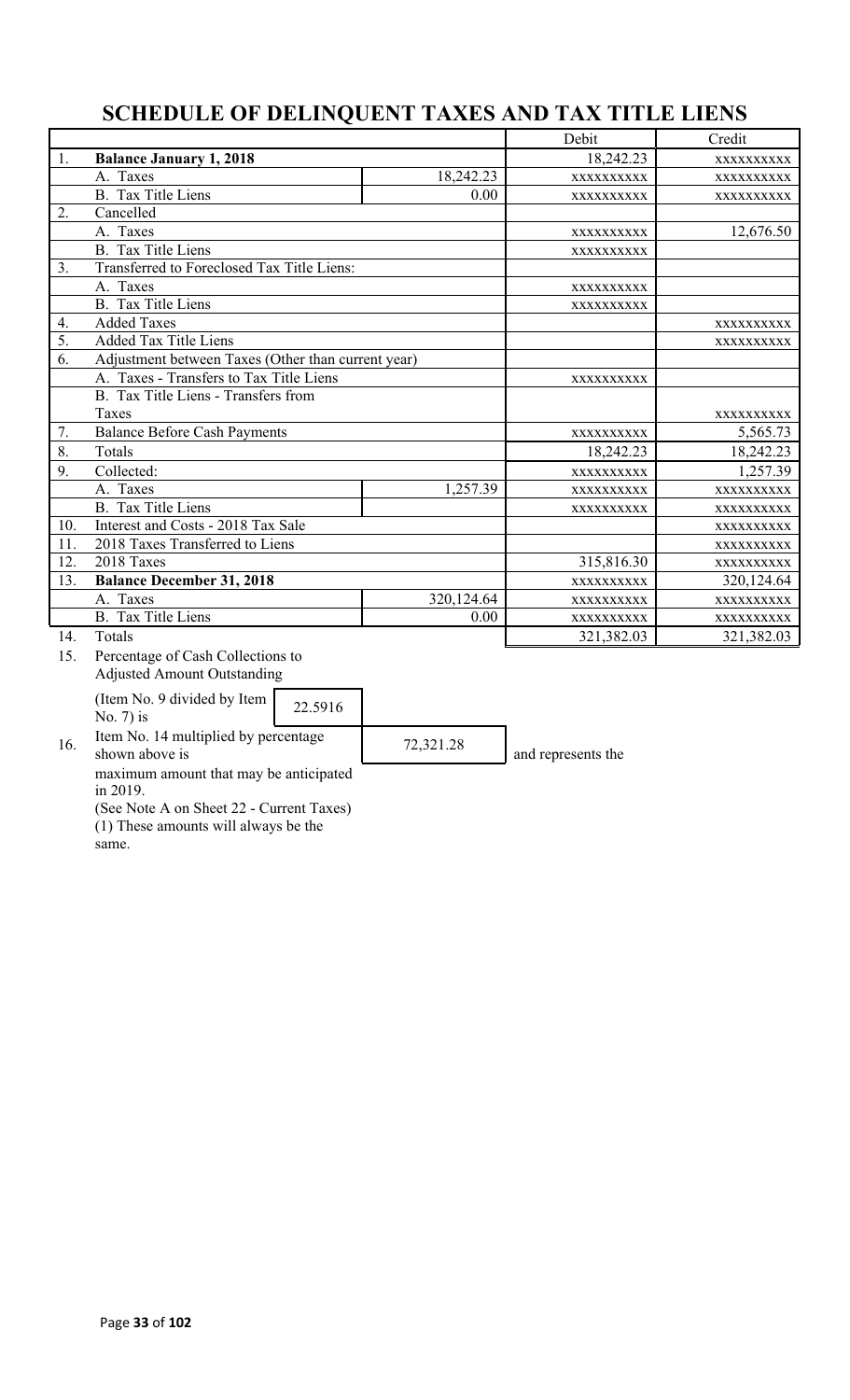## **SCHEDULE OF FORECLOSED PROPERTY (PROPERTY ACQUIRED BY TAX TITLE LIEN LIQUIDATION)**

|                                                     | Debit      | Credit |
|-----------------------------------------------------|------------|--------|
| Balance January 1, CY (Debit)                       | 0.00       |        |
| Adjustment to Assessed Valuation (Credit)           |            |        |
| Adjustment to Assessed Valuation (Debit)            |            |        |
| Foreclosed or Deeded in CY: Tax Title Liens (Debit) |            |        |
| Foreclosed or Deeded in CY: Taxes Receivable        |            |        |
| (Debit)                                             |            |        |
| Sales: Cash* (Credit)                               |            |        |
| Sales: Contract (Credit)                            |            |        |
| Sales: Gain on Sales (Debit)                        |            |        |
| Sales: Loss on Sales (Credit)                       |            |        |
| Sales: Mortgage (Credit)                            |            |        |
| Balance December 31, 2018                           | XXXXXXXXXX |        |
|                                                     |            |        |

# **CONTRACT SALES**

|                                           | Debit      | <b>Tredit</b> |
|-------------------------------------------|------------|---------------|
| Balance January 1, CY (Debit)             | 0.00       |               |
| Collected * (Credit)                      |            |               |
| CY Sales from Foreclosed Property (Debit) |            |               |
| Balance December 31, 2018                 | XXXXXXXXXX |               |
|                                           |            |               |

# **MORTGAGE SALES**

|                                           | Debit      | Credit |
|-------------------------------------------|------------|--------|
| Balance January 1, CY (Debit)             | 0.00       |        |
| Collected * (Credit)                      |            |        |
| CY Sales from Foreclosed Property (Debit) |            |        |
| Balance December 31, 2018                 | XXXXXXXXXX |        |
|                                           |            |        |

| Analysis of Sale of Property: |  |
|-------------------------------|--|
| *Total Cash Collected in 2018 |  |
| Realized in 2018 Budget       |  |
| To Results of Operation       |  |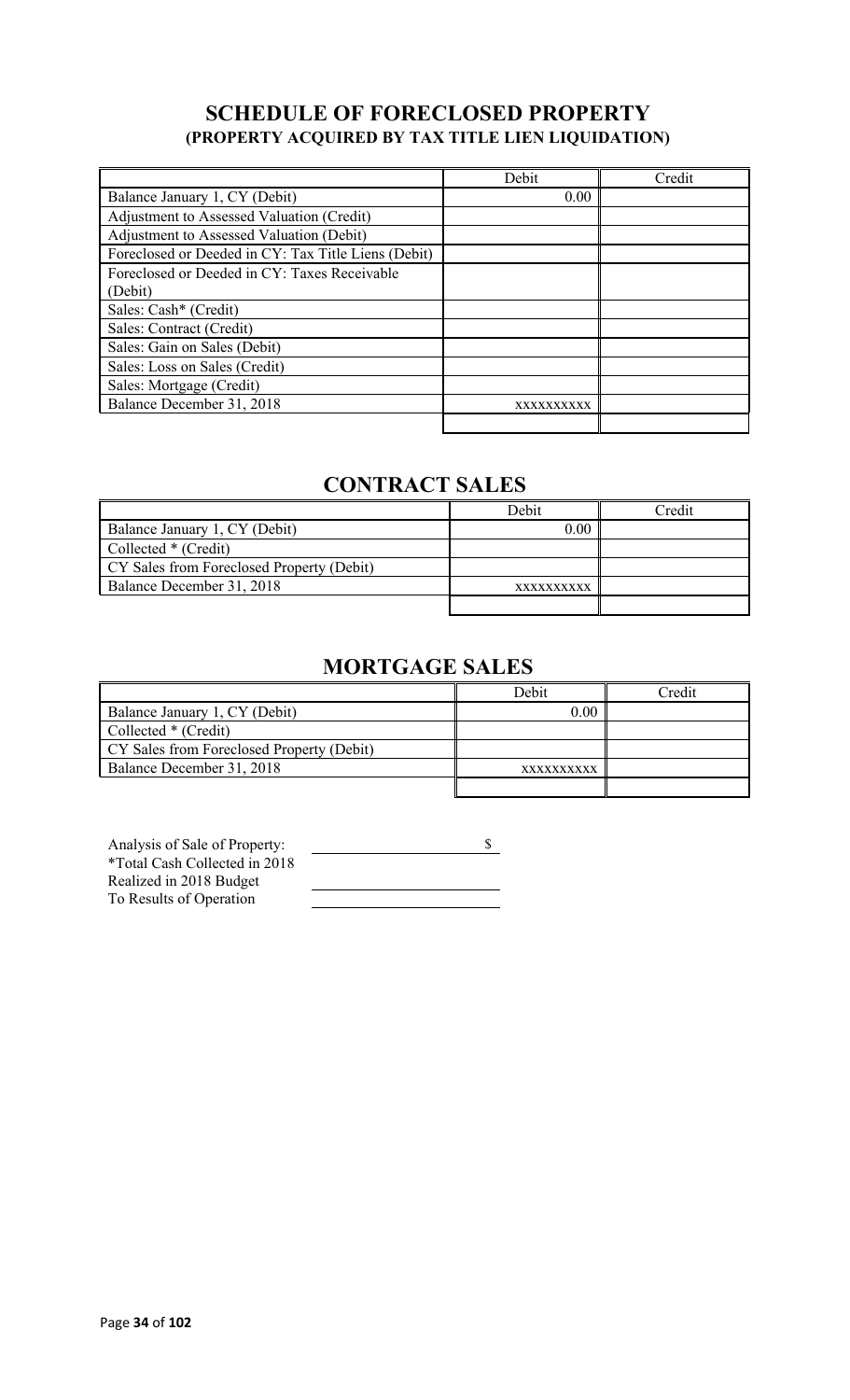### **DEFERRED CHARGES - MANDATORY CHARGES ONLY - CURRENT, TRUST, AND GENERAL CAPITAL FUNDS (Do not include the emergency authorizations pursuant to**

**N.J.S.A. 40A:4-55, N.J.S.A. 40A:4-55.1 or N.J.S.A. 40A:4-55.13)**

|                               | Amount        |             |                |               |
|-------------------------------|---------------|-------------|----------------|---------------|
|                               | Dec. 31, 2017 |             | Amount         |               |
|                               | per Audit     | Amount in   | Resulting from | Balance as at |
| Caused By                     | Report        | 2018 Budget | 2018           | Dec. 31, 2018 |
| Animal Control Fund           | \$0.00        |             |                |               |
| Capital -                     | \$0.00        |             |                |               |
| Deficit from Operations       | \$0.00        |             | \$0.00         | \$0.00        |
| <b>Trust Assessment</b>       | \$0.00        |             |                |               |
| Trust Other                   | \$0.00        |             |                |               |
| <b>Subtotal Current Fund</b>  | \$0.00        |             | \$0.00         | \$0.00        |
| <b>Subtotal Trust Fund</b>    | \$0.00        |             |                |               |
| Subtotal Capital Fund         | \$0.00        |             |                |               |
| <b>Total Deferred Charges</b> | \$0.00        |             | \$0.00         | \$0.00        |

### **EMERGENCY AUTHORIZATIONS UNDER N.J.S.A. 40A:4-47 WHICH HAVE BEEN FUNDED OR REFUNDED UNDER N.J.S.A. 40A:2-3 OR N.J.S.A. 40A:2-51**

Date Purpose **Purpose** Amount

 $\overline{\$}$ 

## **JUDGEMENTS ENTERED AGAINST MUNICIPALITY AND NOT SATISFIED**

|             |               |              |        | Appropriated for in |
|-------------|---------------|--------------|--------|---------------------|
|             |               |              |        | Budget of Year      |
| In Favor Of | On Account Of | Date Entered | Amount | 2019                |
|             |               |              |        |                     |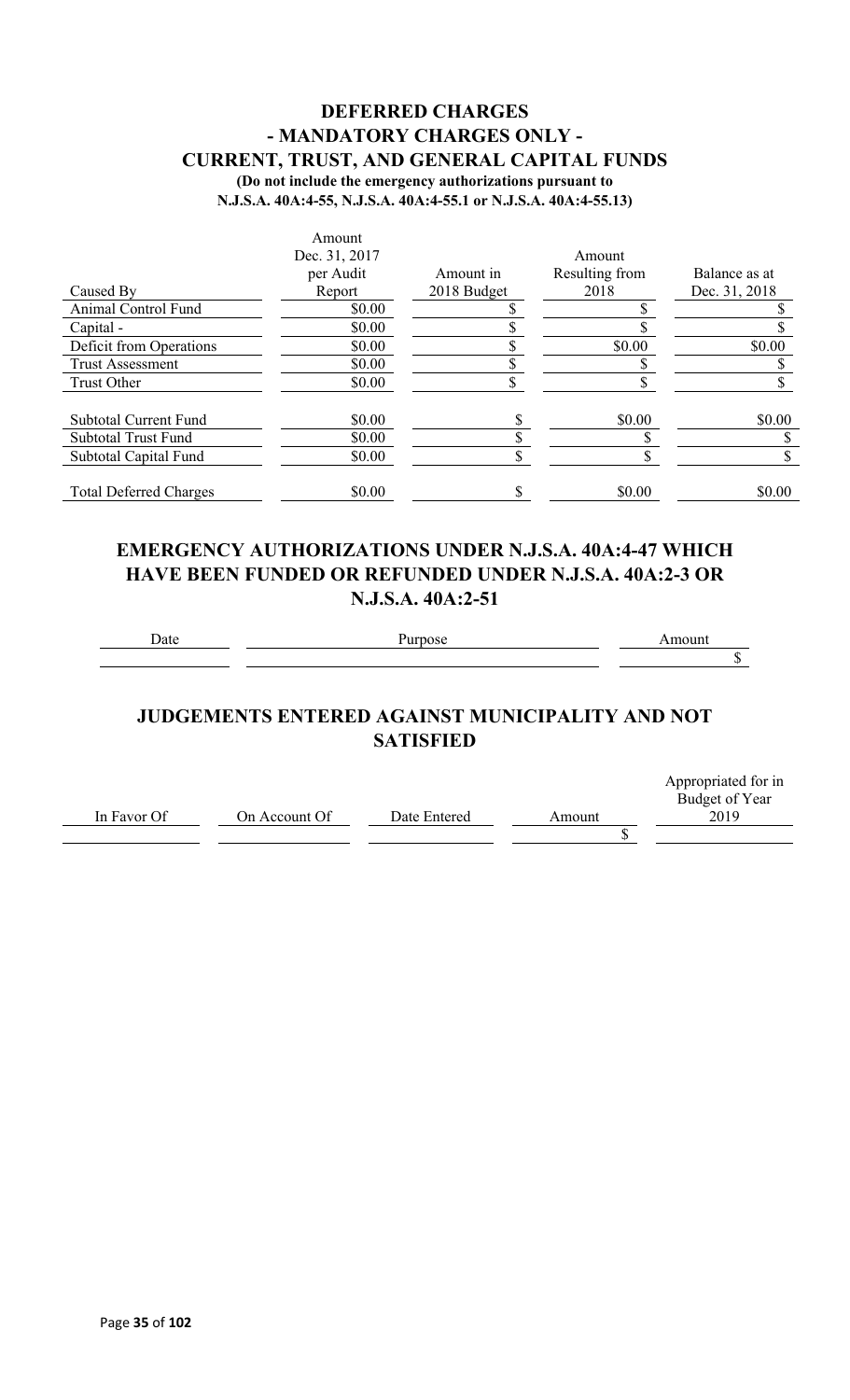**N.J.S.A. 40A:4-53 SPECIAL EMERGENCY** - TAX MAP; REVALUATION; MASTER PLAN; REVISION AND CODIFICATION OF ORDINANCES; DRAINAGE MAPS FOR FLOOD CONTROL; PRELIMINARY ENGINEERING STUDIES, ETC. FOR SANITARY SEWER SYSTEM; MUNICI- PAL CONSOLIDATION ACT; FLOOD OR HURRICANE DAMAGE.

| Date   | Purpose | Amount<br>Authorized | Not Less Than 1/5<br>of Amount<br>Authorized* | Balance<br>Dec. 31, 2017 | By 2018 Budget | Reduced in 2018<br>Cancelled by<br>Resolution | Balance<br>Dec. 31, 2018 |
|--------|---------|----------------------|-----------------------------------------------|--------------------------|----------------|-----------------------------------------------|--------------------------|
|        |         |                      |                                               |                          |                |                                               |                          |
| Totals |         |                      |                                               |                          |                |                                               |                          |

It is hereby certified that all outstanding "Special Emergency" appropriations have been adopted by the governing body in full compliance with N.J.S.A. 40A:4-53 et seq. and are recorded on this page.

Chief Financial Officer

\* Not less than one-fifth (1/5) of amount authorized but not more than the amount shown in the column Balance Dec. 31, 2018 must be entered here and then raised in the 2019 budget.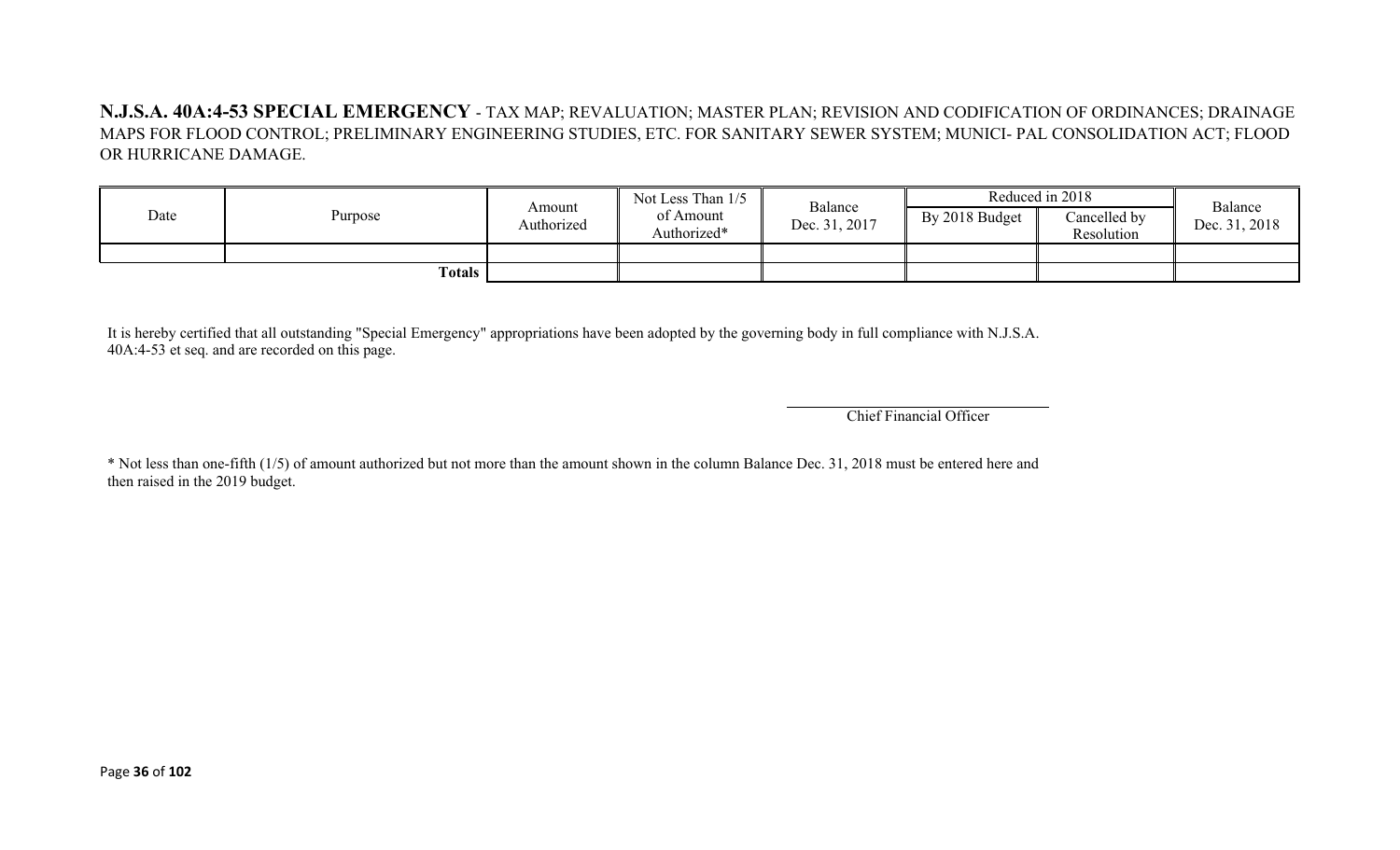## **N.J.S.A. 40A:4-55.1, ET SEQ., SPECIAL EMERGENCY - DAMAGE CAUSED TO ROADS/BRIDGES BY SNOW, ICE, FROST OR FLOOD N.J.S.A. 40A:4-55.13, ET SEQ., SPECIAL EMERGENCY - PUBLIC EXIGENCIES CAUSED BY CIVIL DISTURBANCES**

|      |         |                      | Not Less Than 1/3        |                          |                | Reduced in 2018            | Balance       |
|------|---------|----------------------|--------------------------|--------------------------|----------------|----------------------------|---------------|
| Date | Purpose | Amount<br>Authorized | of Amount<br>Authorized* | Balance<br>Dec. 31, 2017 | By 2018 Budget | Cancelled by<br>Resolution | Dec. 31, 2018 |
|      |         |                      |                          |                          |                |                            |               |
|      | Totals  |                      |                          |                          |                |                            |               |

It is hereby certified that all outstanding "Special Emergency" appropriations have been adopted by the governing body in full compliance with N.J.S.A. 40A:4-55 et seq. and N.J.S.A 40A:4-55.13 et seq. are recorded on this page.

Chief Financial Officer

\* Not less than one-third (1/3) of amount authorized but not more than the amount shown in the column Balance Dec. 31, 2018 must be entered here and then raised in the 2019 budget.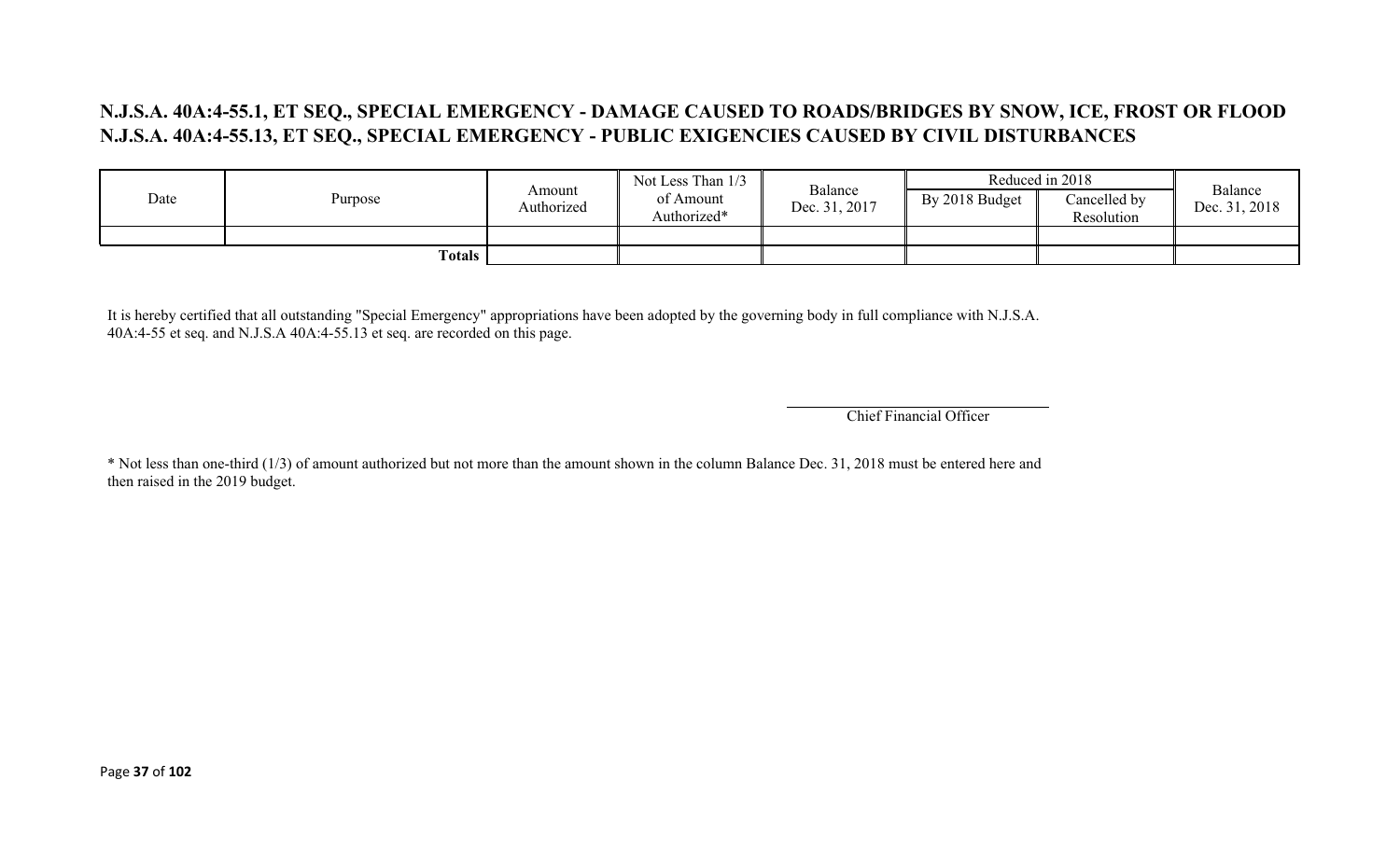## **SCHEDULE OF BONDS ISSUED AND OUTSTANDING AND 2019 DEBT SERVICE FOR BONDS MUNICIPAL GENERAL CAPITAL BONDS**

|                                              | Debit         | Credit        | 2019 Debt Service |
|----------------------------------------------|---------------|---------------|-------------------|
| Outstanding January 1, CY (Credit)           |               | 11,374,000.00 |                   |
| Cancelled (Debit)                            |               |               |                   |
| Issued (Credit)                              |               |               |                   |
| Paid (Debit)                                 | 692,000.00    |               |                   |
| Outstanding Dec. 31, 2018                    | 10,682,000.00 | XXXXXXXXXX    |                   |
|                                              | 11,374,000.00 | 11,374,000.00 |                   |
| 2019 Bond Maturities – General Capital Bonds |               |               | \$695,000.00      |
| 2019 Interest on Bonds                       |               | 370,885.01    |                   |

#### **ASSESSMENT SERIAL BONDS**

| Outstanding January 1, CY (Credit)           | 0.00       |  |
|----------------------------------------------|------------|--|
| Paid (Debit)                                 |            |  |
| Outstanding Dec. 31, 2018                    | XXXXXXXXXX |  |
|                                              |            |  |
| 2019 Bond Maturities – General Capital Bonds |            |  |
| 2019 Interest on Bonds                       |            |  |

### **LIST OF BONDS ISSUED DURING 2018**

| Purpose      | 2019 Maturity | Amount Issued | Date of<br>Issue | Interest<br>Rate |
|--------------|---------------|---------------|------------------|------------------|
|              |               |               |                  |                  |
| <b>Total</b> |               |               |                  |                  |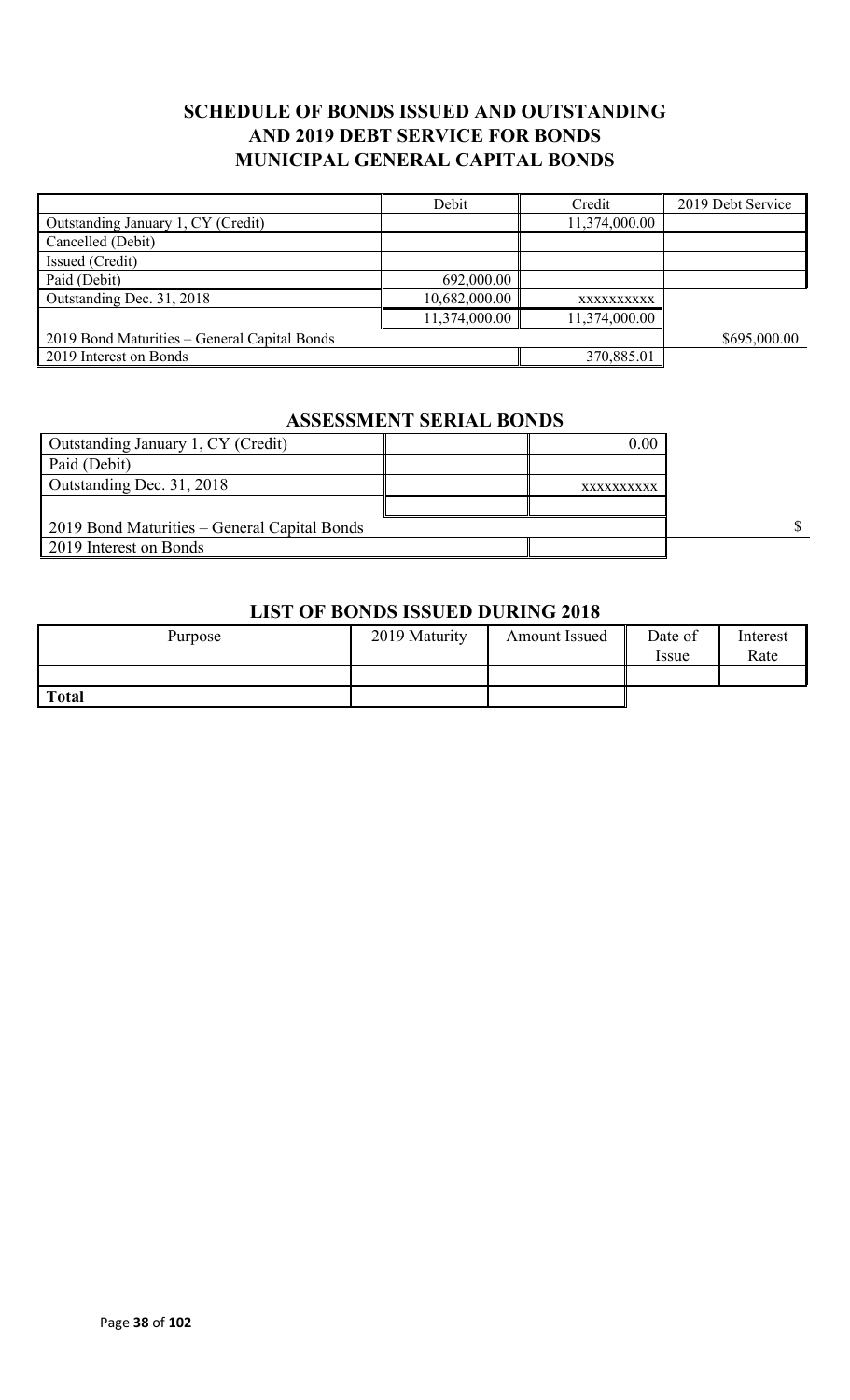# **SCHEDULE OF LOANS ISSUED AND OUTSTANDING**

# **AND 2019 DEBT SERVICE FOR LOANS MUNICIPAL GREEN ACRES TRUST LOAN**

|                                    | Debit      | Credit      | 2019 Debt Service |
|------------------------------------|------------|-------------|-------------------|
| Outstanding January 1, CY (Credit) |            | 132,333.44  |                   |
| Issued (Credit)                    |            |             |                   |
| Paid (Debit)                       | 32,102.41  |             |                   |
| Outstanding Dec. 31,2018           | 100,231.03 | XXXXXXXXXXX |                   |
|                                    | 132,333.44 | 132,333.44  |                   |
| 2019 Loan Maturities               |            |             | \$32,747.70       |
| 2019 Interest on Loans             |            |             | \$1,841.70        |
| Total 2019 Debt Service for Loan   |            |             | \$34,589.40       |

### **GREEN ACRES TRUST LOAN**

| Outstanding January 1, CY (Credit) | 0.00       |  |
|------------------------------------|------------|--|
| Issued (Credit)                    |            |  |
| Paid (Debit)                       |            |  |
| Outstanding Dec. 31,2018           | XXXXXXXXXX |  |
|                                    |            |  |
| 2019 Loan Maturities               |            |  |
| 2019 Interest on Loans             |            |  |
| Total 2019 Debt Service for Loan   |            |  |

### **LIST OF LOANS ISSUED DURING 2018**

| Purpose      | 2019 Maturity | <b>Amount Issued</b> | Date of<br><i>Issue</i> | Interest<br>Rate |
|--------------|---------------|----------------------|-------------------------|------------------|
|              |               |                      |                         |                  |
| <b>Total</b> |               |                      |                         |                  |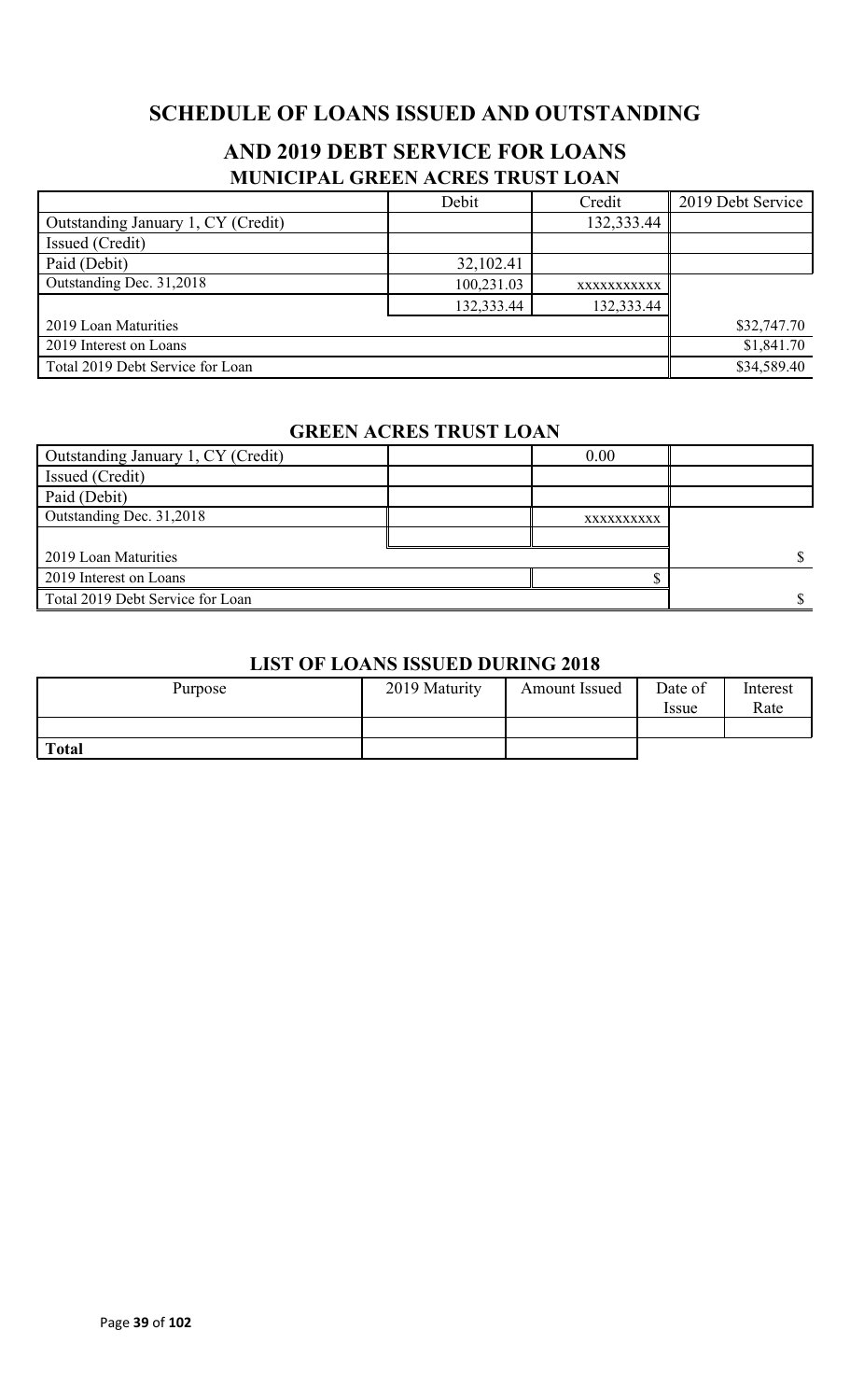# **SCHEDULE OF LOANS ISSUED AND OUTSTANDING AND 2018 DEBT SERVICE FOR LOANS**

|                             | Debit | Credit | Debt Service |
|-----------------------------|-------|--------|--------------|
| Outstanding January 1,      |       |        |              |
| Issued                      |       |        |              |
|                             |       |        |              |
|                             |       |        |              |
|                             |       |        |              |
| Paid                        |       |        |              |
| Outstanding December 31,    |       |        |              |
| Loan Maturities             |       |        |              |
| Interest on Loans           |       |        |              |
| Total Debt Service for Loan |       |        |              |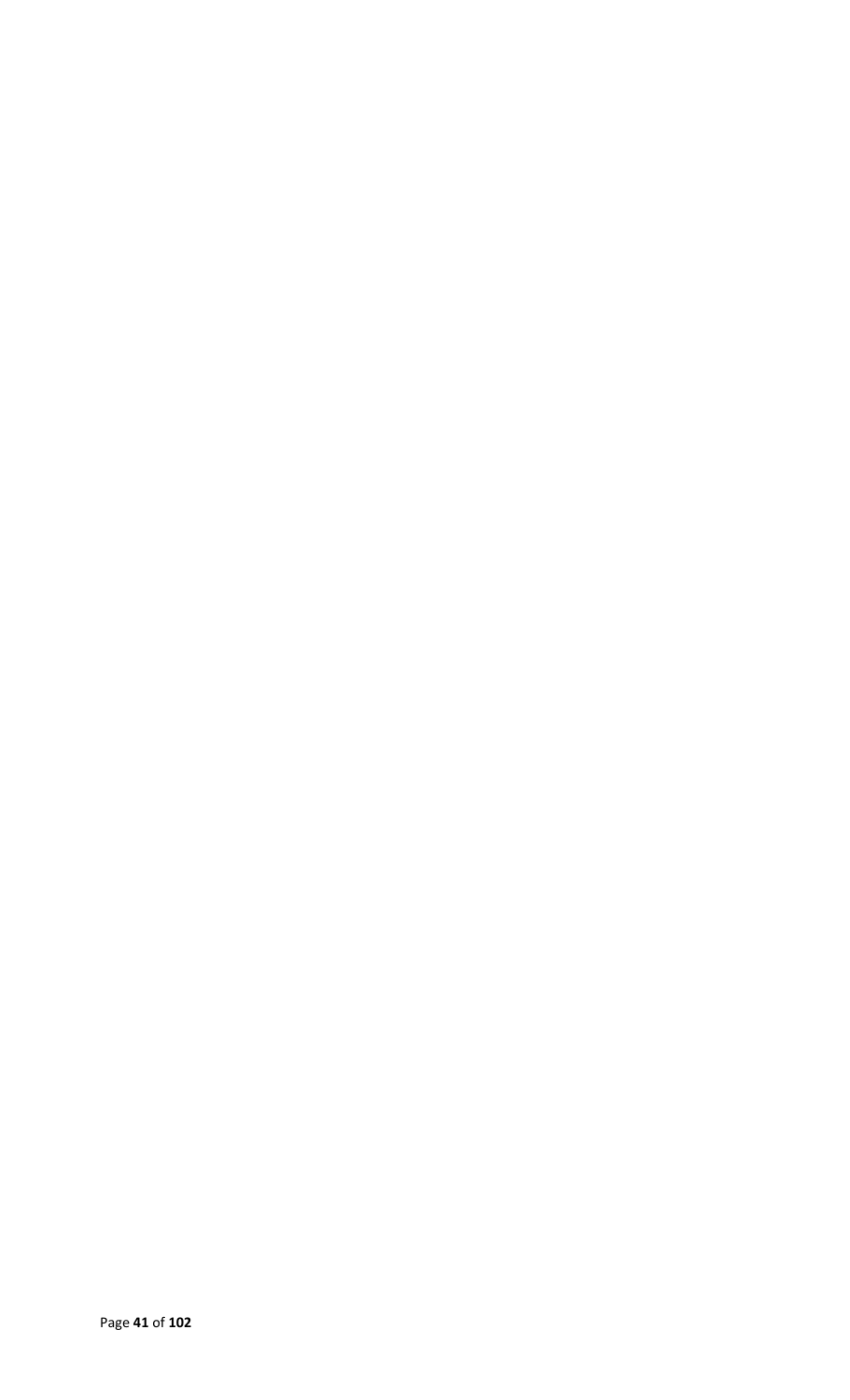# **SCHEDULE OF BONDS ISSUED AND OUTSTANDING**

### **AND 2019 DEBT SERVICE FOR BONDS TYPE I SCHOOL TERM BONDS**

|                                    | Debit | Credit     | 2019 Debt Service |
|------------------------------------|-------|------------|-------------------|
| Outstanding January 1, CY (Credit) |       | 0.00       |                   |
| Paid (Debit)                       |       |            |                   |
| Outstanding Dec. 31, 2018          |       | XXXXXXXXXX |                   |
|                                    |       |            |                   |
| 2019 Bond Maturities – Term Bonds  |       |            |                   |
| 2019 Interest on Bonds             |       |            |                   |

### **TYPE I SCHOOL SERIAL BOND**

| Outstanding January 1, CY (Credit)            | 0.00       |  |
|-----------------------------------------------|------------|--|
| Issued (Credit)                               |            |  |
| Paid (Debit)                                  |            |  |
| Outstanding Dec. 31, 2018                     | XXXXXXXXXX |  |
|                                               |            |  |
| 2019 Interest on Bonds                        |            |  |
| 2019 Bond Maturities - Serial Bonds           |            |  |
| Total "Interest on Bonds – Type 1 School Debt |            |  |
| Service"                                      |            |  |

### **LIST OF BONDS ISSUED DURING 2018**

| Purpose      | 2019 Maturity -01 | Amount Issued -02 | Date of<br><i>Issue</i> | Interest<br>Rate |
|--------------|-------------------|-------------------|-------------------------|------------------|
|              |                   |                   |                         |                  |
| <b>Total</b> |                   |                   |                         |                  |

### **2019 INTEREST REQUIREMENT – CURRENT FUND DEBT ONLY**

| Outstanding   | 2019 Interest |
|---------------|---------------|
| Dec. 31, 2018 | Requirement   |
|               |               |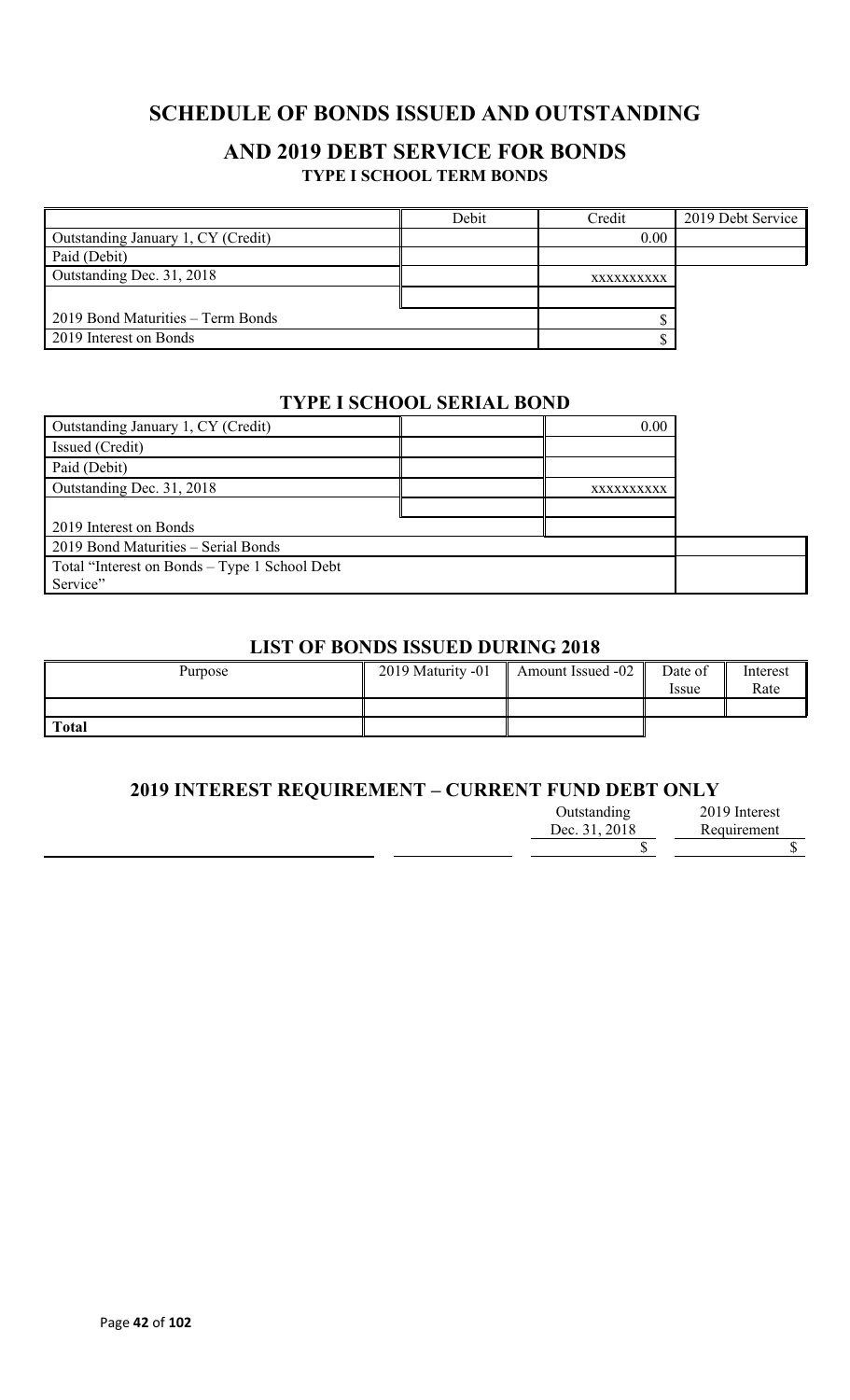### **DEBT SERVICE FOR NOTES (OTHER THAN ASSESSMENT NOTES)**

|                           | Original Amount | Original Date of | Amount of Note |                  |                  | 2019 Budget Requirement |              | Interest      |
|---------------------------|-----------------|------------------|----------------|------------------|------------------|-------------------------|--------------|---------------|
| Title or Purpose of Issue | Issued          |                  | Outstanding    | Date of Maturity | Rate of Interest | For Principal           | For Interest | Computed to   |
|                           |                 | Issue            | Dec. 31, 2018  |                  |                  |                         |              | (Insert Date) |
| <b>BAN</b>                | 266,000.00      | 11/27/2018       | 266,000.00     | $7/5/2019$       | 2 77             | $0.00\,$                | 4,502.79     |               |
| 16-05 Tax Refund Note     | 522,000.00      | 3/29/2016        | 261,000.00     | 5/9/2019         | 2.25             | 130,500.00              | 5,872.50     |               |
|                           | 788,000.00      | XXXXXXXXXX       | 527,000.00     | XXXXXXXXXX       | XXXXXXXXXX       | 130,500.00              | 10,375.29    | XXXXXXXXXX    |

Memo: Type I School Notes should be separately listed and totaled.

Memo: Refunding Bond Anticipation Notes should be separately listed and totaled.

\* " Original Date of Issue" refers to the date when the first money was borrowed for a particular improvement, not the renewal date of subsequent notes which were issued.

All notes with an original date of issue of or prior require one legally payable installment to be budgeted if it is contemplated that such notes will be renewed in 2019 or written intent of permanent financing submitted with statement.

\*\* If interest on notes is financed by ordinance, designate same, otherwise an amount must be included in this column.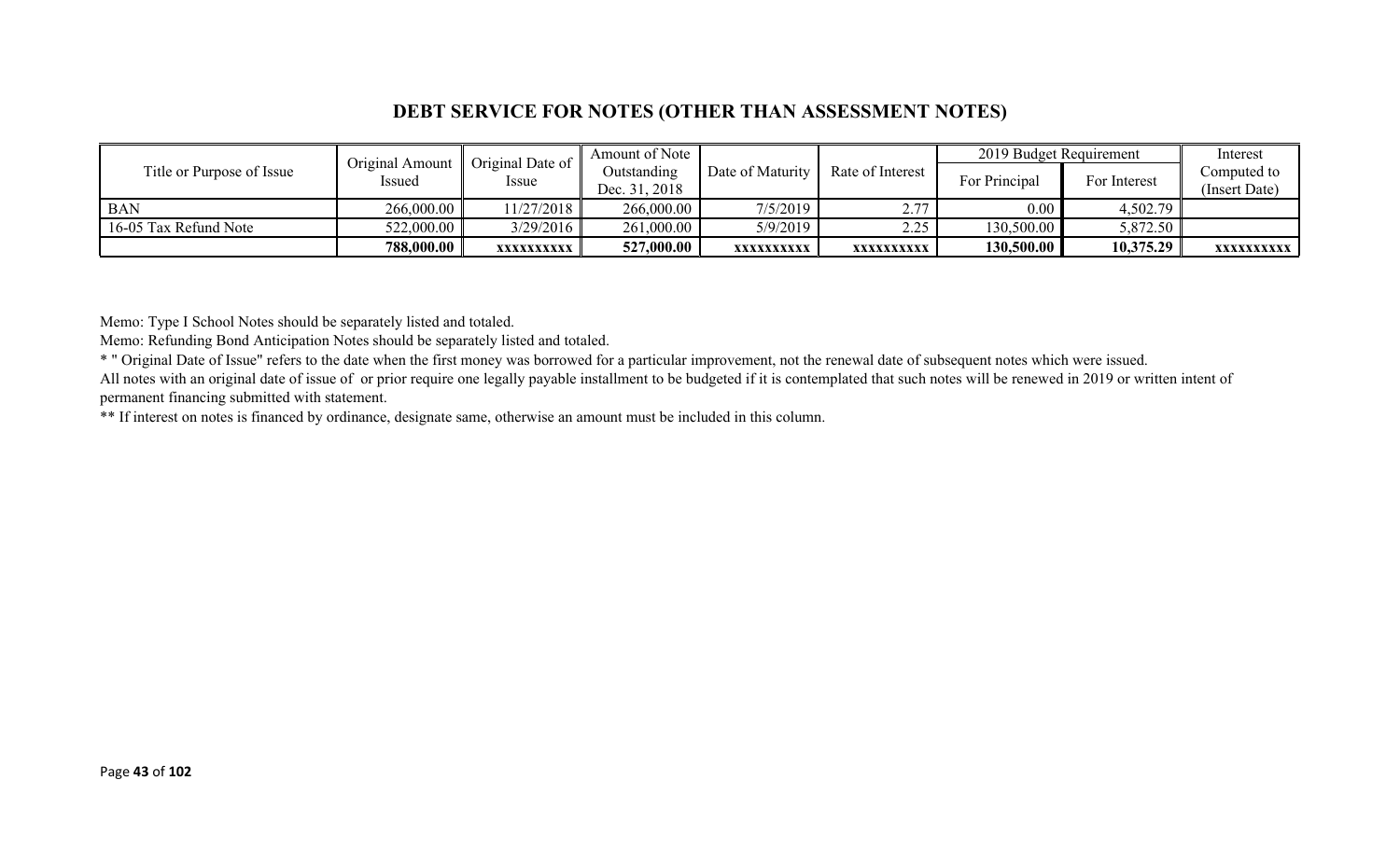### **DEBT SERVICE SCHEDULE FOR ASSESSMENT NOTES**

|                           |                           |                                 | Amount of                            |                  |                  | 2019 Budget Requirement |              | Interest                     |
|---------------------------|---------------------------|---------------------------------|--------------------------------------|------------------|------------------|-------------------------|--------------|------------------------------|
| Title or Purpose of Issue | Original Amount<br>Issued | Original Date of<br><i>ssue</i> | Note<br>Outstanding<br>Dec. 31, 2018 | Date of Maturity | Rate of Interest | For Principal           | For Interest | Computed to<br>(Insert Date) |
|                           |                           |                                 |                                      |                  |                  |                         |              |                              |
|                           |                           | XXXXXXXXXX                      |                                      | XXXXXXXXXX       | xxxxxxxxxx       |                         |              | <b>XXXXXXXXXX</b>            |

Assessment Notes with an original date of issue of December 31, or prior must be appropriated in full in the 2019 Dedicated Assessment Budget or written intent of permanent financing submitted with statement.

\*\*Interest on Assessment Notes must be included in the Current Fund Budget appropriation "Interest on Notes".

(Do not crowd - add additional sheets)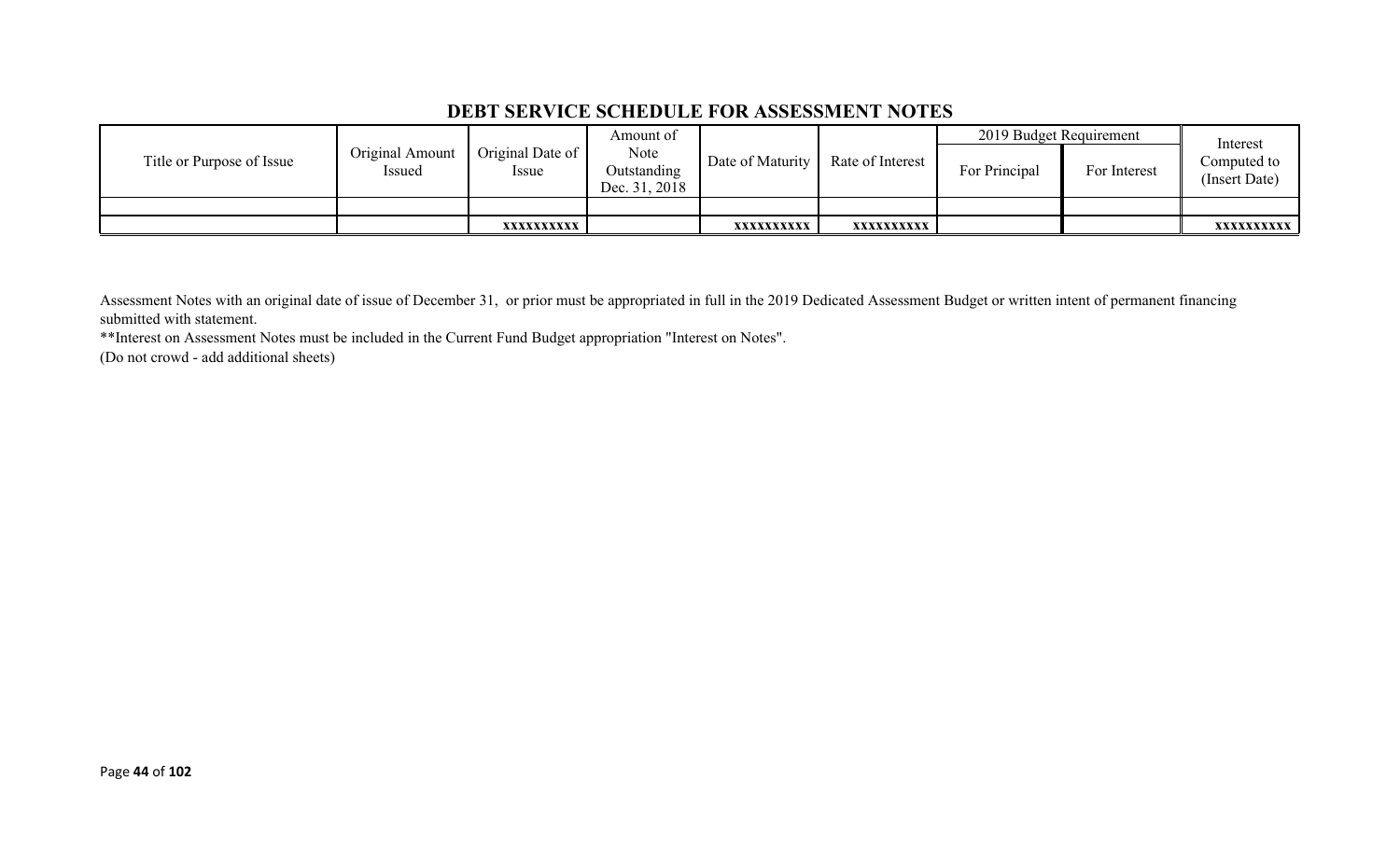# **SCHEDULE OF CAPITAL LEASE PROGRAM OBLIGATIONS**

|                                              | Amount of Obligation             | 2019 Budget Requirement |                   |  |
|----------------------------------------------|----------------------------------|-------------------------|-------------------|--|
| Purpose                                      | $\Box$ Outstanding Dec. 31, 2018 | For Principal           | For Interest/Fees |  |
| Leases approved by LFB after July 1, 2007    |                                  |                         |                   |  |
|                                              |                                  |                         |                   |  |
| Subtotal                                     |                                  |                         |                   |  |
| Leases approved by LFB prior to July 1, 2007 |                                  |                         |                   |  |
|                                              |                                  |                         |                   |  |
| Subtotal                                     |                                  |                         |                   |  |
| <b>Total</b>                                 |                                  |                         |                   |  |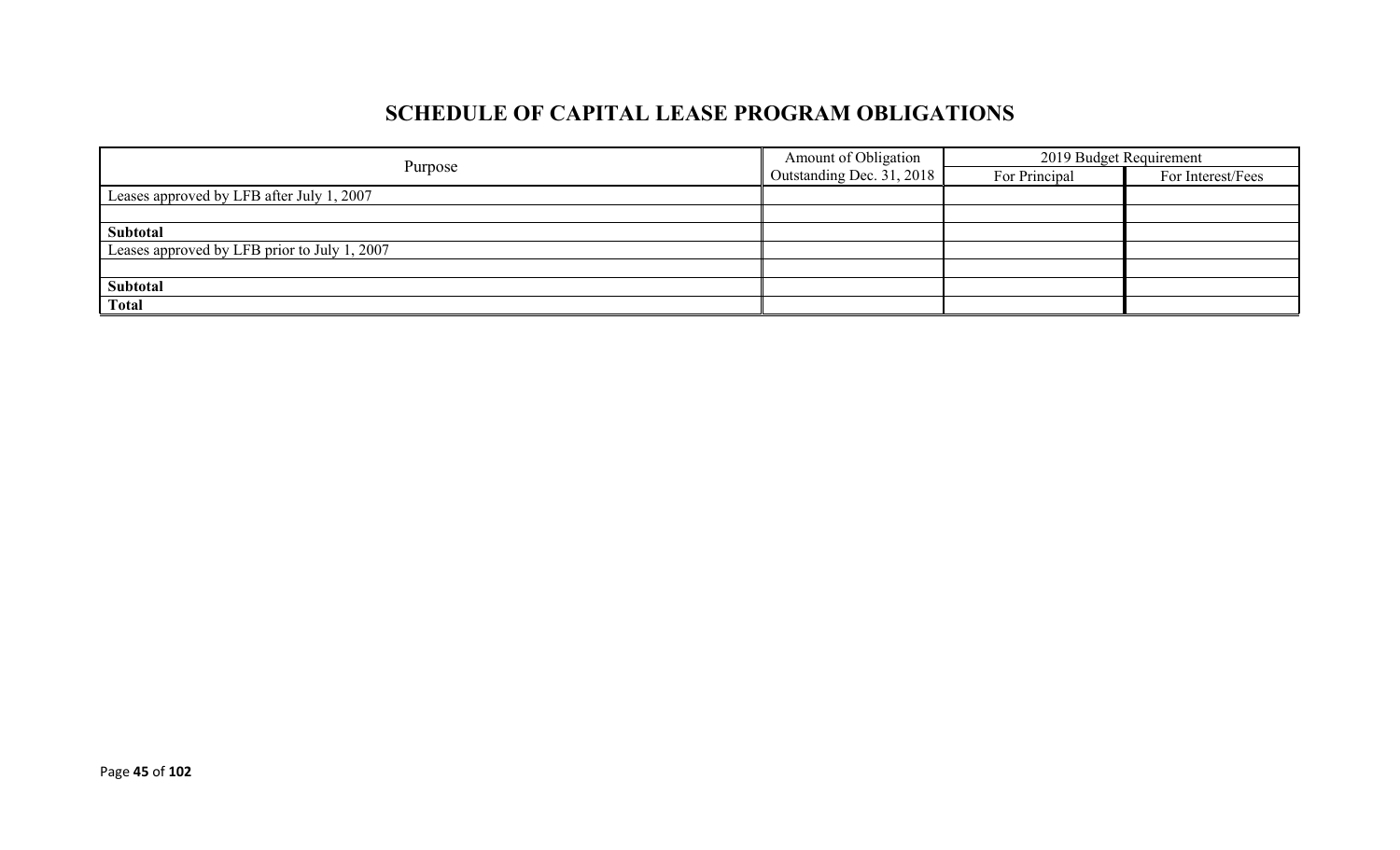# **SCHEDULE OF IMPROVEMENT AUTHORIZATIONS (GENERAL CAPITAL FUND)**

| <b>IMPROVEMENTS</b>                                                                   |            | Balance – January 1, 2018 |                        | Refunds,                     |           |                            |           | Balance – December 31, 2018 |
|---------------------------------------------------------------------------------------|------------|---------------------------|------------------------|------------------------------|-----------|----------------------------|-----------|-----------------------------|
| Specify each authorization by purpose.<br>Do not merely designate by a code<br>number | Funded     | Unfunded                  | 2018<br>Authorizations | Transfers, &<br>Encumbrances | Expended  | Authorizations<br>Canceled | Funded    | Unfunded                    |
| 18-18 Street Sweeper                                                                  |            |                           | 280,000.00             | 161,752.00                   | 1,100.00  |                            | 0.00      | 117,148.00                  |
| 14-12 Various Improvement                                                             |            |                           |                        | $-31,400.87$                 |           |                            | 31,400.87 |                             |
| 02-06 Boulevard Improvements Phase II                                                 | 27,438.99  | $0.00\,$                  |                        |                              |           | 27,438.99                  |           |                             |
| 04-04 Refunding of Certain Unfunded                                                   | 39,037.52  | $0.00\,$                  |                        |                              |           | 39,037.52                  |           |                             |
| <b>Pension Liabilities</b>                                                            |            |                           |                        |                              |           |                            |           |                             |
| 08-21 Acquisition of Property                                                         | 74,353.47  | $0.00\,$                  |                        |                              | 73,632.00 |                            | 721.47    |                             |
| 15-14 Various Capital Improvements                                                    | 0.00       | 382,688.99                |                        | $-29,925.00$                 | 810.00    |                            |           | 406,803.99                  |
| 16-06 Acquisition of Vehicle                                                          | 18,500.00  | 351,500.00                |                        |                              |           | 351,500.00                 | 18,500.00 |                             |
| <b>Total</b>                                                                          | 159,329.98 | 734,188.99                | 280,000.00             | 100,426.13                   | 75,542.00 | 417,976.51                 | 50,622.34 | 523,951.99                  |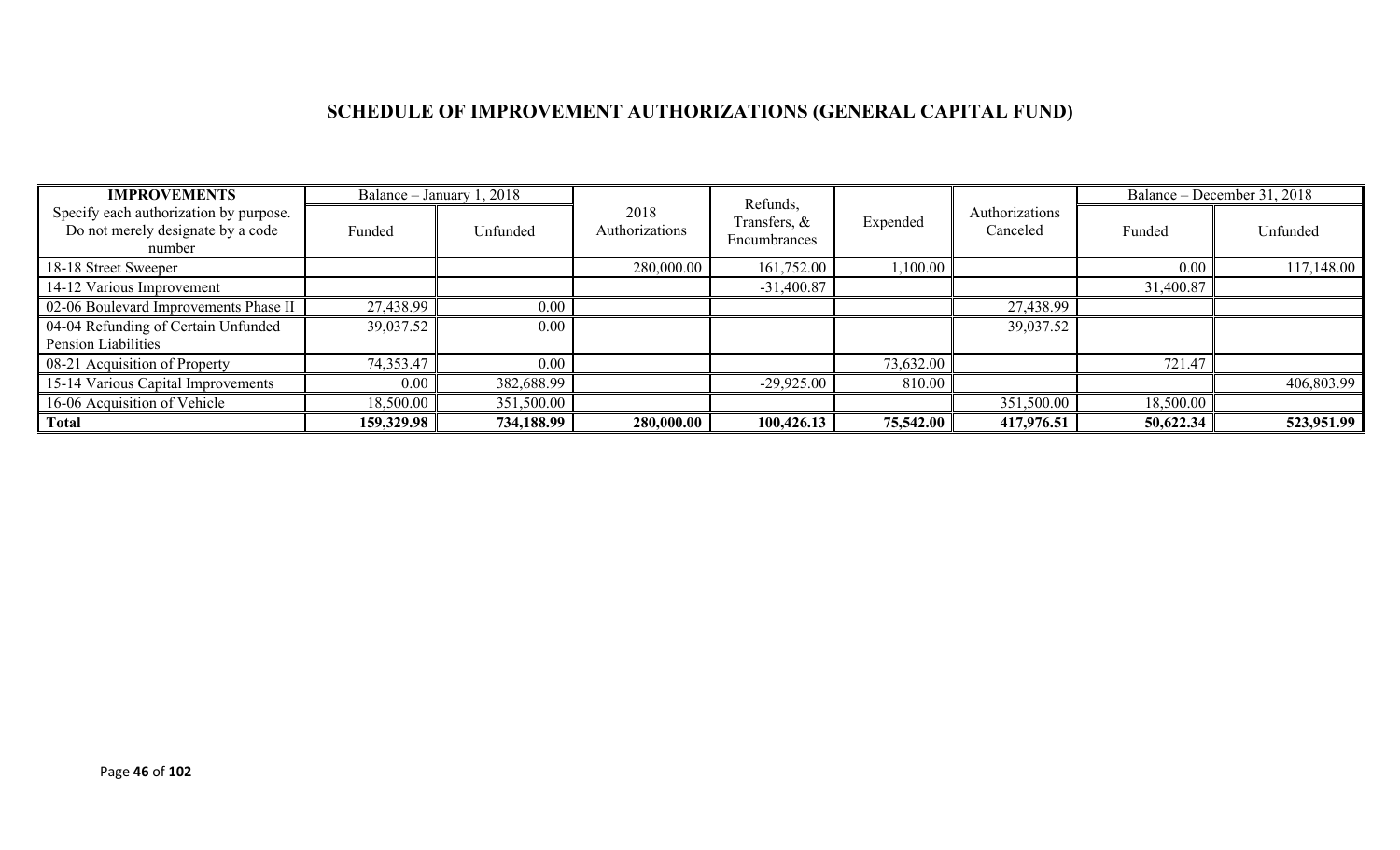# **GENERAL CAPITAL FUND SCHEDULE OF CAPITAL IMPROVEMENT FUND**

|                                                               | Debit      | Credit     |
|---------------------------------------------------------------|------------|------------|
| Balance January 1, CY (Credit)                                |            | 61,904.19  |
| Appropriated to Finance Improvement Authorizations (Debit)    | 14,000.00  |            |
| Improvement Authorizations Canceled (financed in whole by the |            |            |
| Capital Improvement Fund) (Credit)                            |            |            |
| Received from CY Budget Appropriation * (Credit)              |            | 85,000.00  |
| Balance December 31, 2018                                     | 132,904.19 | XXXXXXXXXX |
|                                                               |            |            |
|                                                               | 146,904.19 | 146,904.19 |

\* The full amount of the 2018 budget appropriation should be transferred to this account unless the balance of the appropriation is to be permitted to lapse.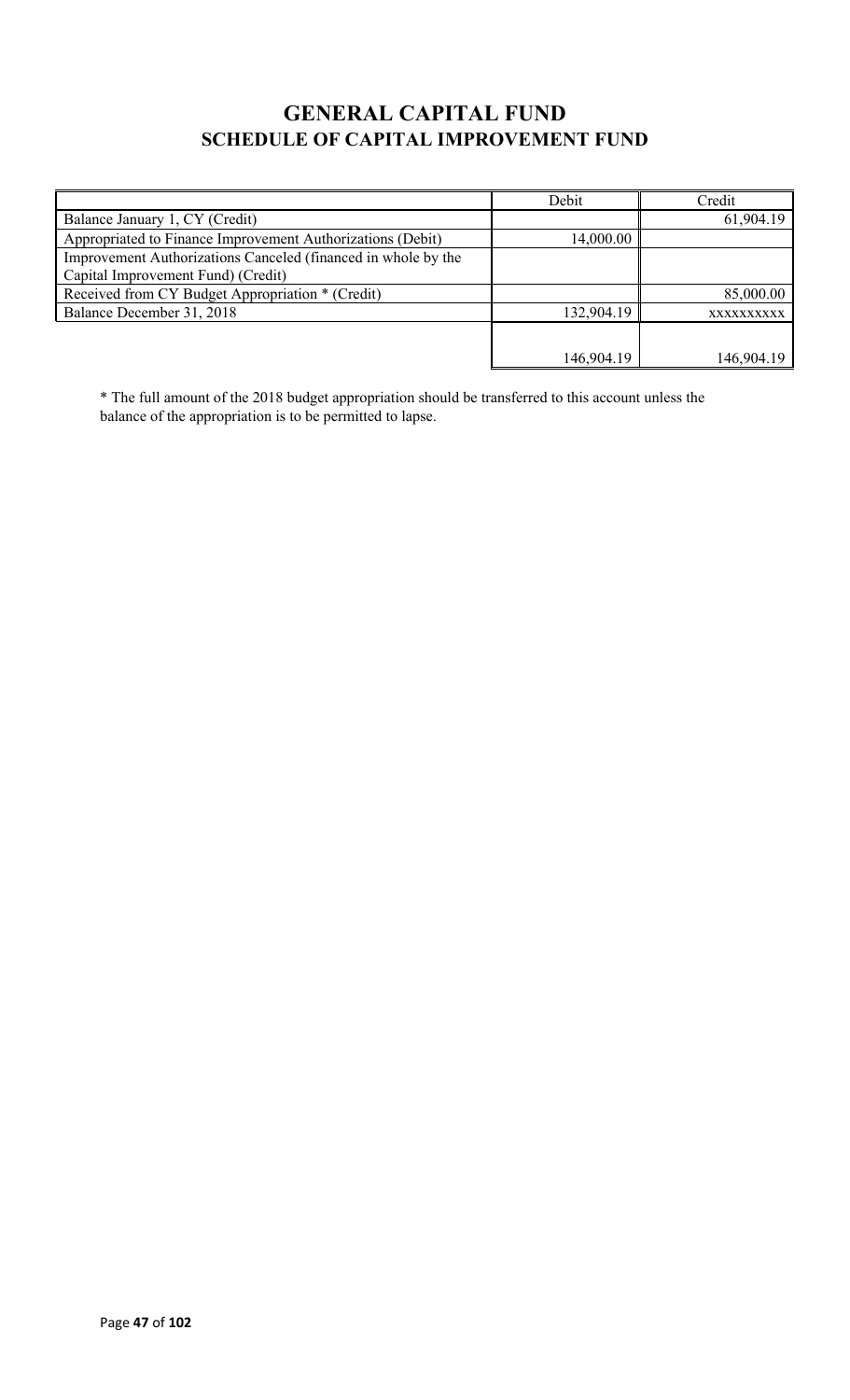# **GENERAL CAPITAL FUND SCHEDULE OF DOWN PAYMENTS ON IMPROVEMENTS**

|                                                            | Debit | Credit     |
|------------------------------------------------------------|-------|------------|
| Balance January 1, CY (Credit)                             |       | 0.00       |
| Appropriated to Finance Improvement Authorizations (Debit) |       |            |
| Received from CY Budget Appropriation * (Credit)           |       |            |
| Received from CY Emergency Appropriation * (Credit)        |       |            |
| Balance December 31, 2018                                  |       | XXXXXXXXXX |
|                                                            |       |            |
|                                                            |       |            |

\*The full amount of the 2018 appropriation should be transferred to this account unless the balance of the appropriation is permitted to lapse.

## **CAPITAL IMPROVEMENTS AUTHORIZED IN 2018 AND DOWN PAYMENTS (N.J.S.A. 40A:2-11) GENERAL CAPITAL FUND ONLY**

| Purpose                    | Amount<br>Appropriated | Total Obligations<br>Authorized | Down Payment<br>Provided by<br>Ordinance | Amount of Down<br>Payment in<br>Budget of 2018 or<br>Prior Years |
|----------------------------|------------------------|---------------------------------|------------------------------------------|------------------------------------------------------------------|
| 2018-18 New Street Sweeper | 280,000.00             | 266,000.00                      | 14,000.00                                | 14,000.00                                                        |
| <b>Total</b>               | 280,000.00             | 266,000.00                      | 14,000.00                                | 14,000.00                                                        |

NOTE - Where amount in column "Down Payment Provided by Ordinance" is **LESS** than 5% of amount in column "Total Obligations Authorized", explanation must be made part of or attached to this sheet.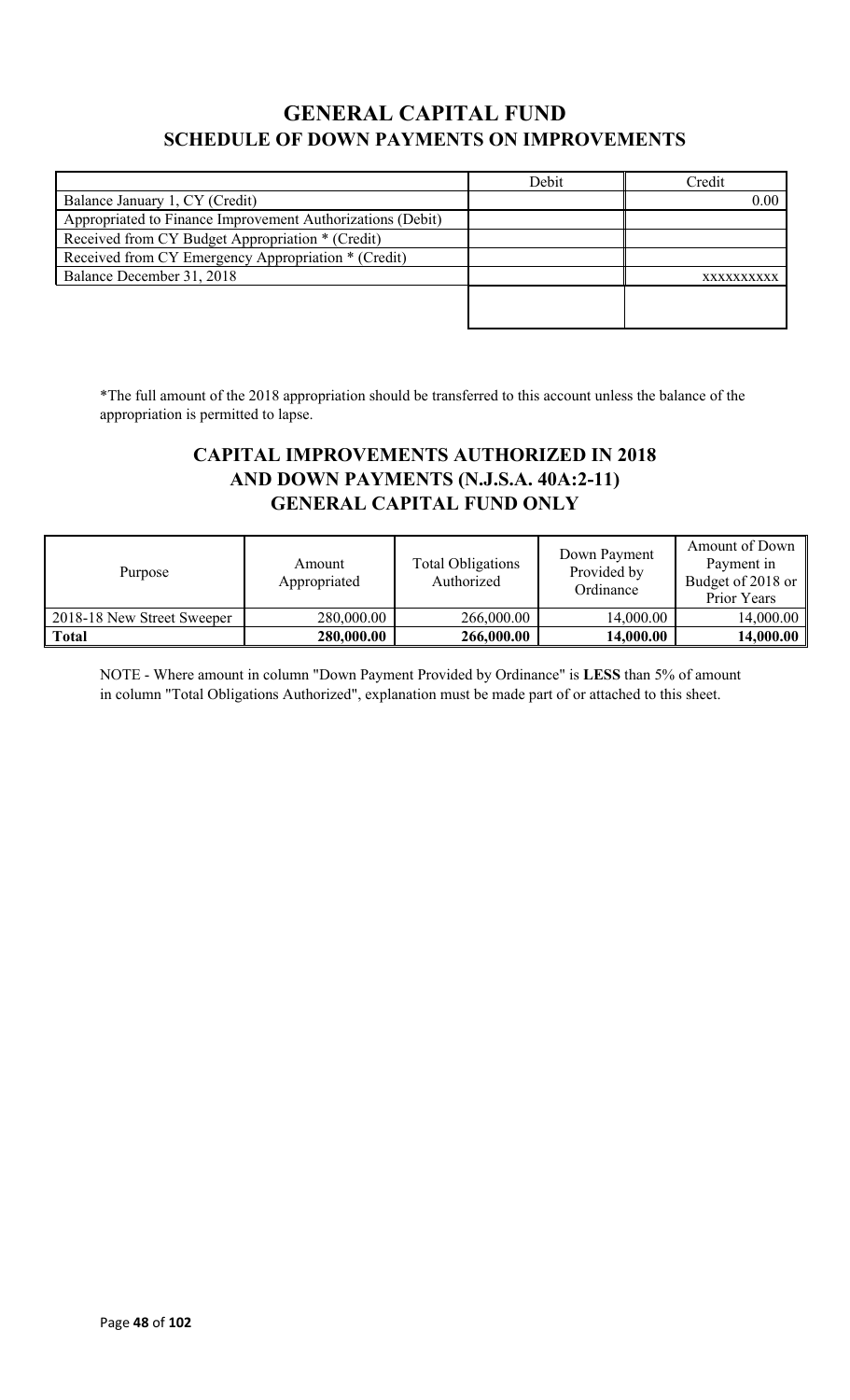## **GENERAL CAPITAL FUND STATEMENT OF CAPITAL SURPLUS YEAR – 2018**

|                                                            | Debit      | Credit     |
|------------------------------------------------------------|------------|------------|
| Balance January 1, CY (Credit)                             |            | 240,381.58 |
| Appropriated to CY Budget Revenue (Debit)                  | 125,000.00 |            |
| Appropriated to Finance Improvement Authorizations (Debit) |            |            |
| Funded Improvement Authorizations Canceled (Credit)        |            | 66,476.51  |
| Miscellaneous - Premium on Sale of Serial Bonds (Credit)   |            |            |
| Premium on Sale of Bonds (Credit)                          |            |            |
| Balance December 31, 2018                                  | 181,858.09 | XXXXXXXXXX |
|                                                            | 306,858.09 | 306,858.09 |

## **BONDS ISSUED WITH A COVENANT OR COVENANTS**

- 1. Amount of Serial Bonds Issued Under Provisions of Chapter 233, P.L. 1944, Chapter 268, P.L. 1944, Chapter 428, P.L. 1943 or Chapter 77, Article VI-A, P.L. 1945, with Covenant or Covenants; Outstanding December 31, 2018
- 2. Amount of Cash in Special Trust Fund as of December 31, 2018(Note A)
- 3. Amount of Bonds Issued Under Item 1 Maturing in 2019
- 4. Amount of Interest on Bonds with a Covenant - 2019 Requirement
- 5. Total of 3 and 4 Gross Appropriation
- 6. Less Amount of Special Trust Fund to be Used
- 7. Net Appropriation Required

**NOTE A** - This amount to be supported by confirmation from bank or banks

Footnote: Any formula other than the one shown above and required to be used by covenant or covenants is to be attached here to item 5 must be shown as an item of appropriation, short extended, with Item 6 shown directly following as a deduction and with the amount of Item 7 extended into the 2019 appropriation column.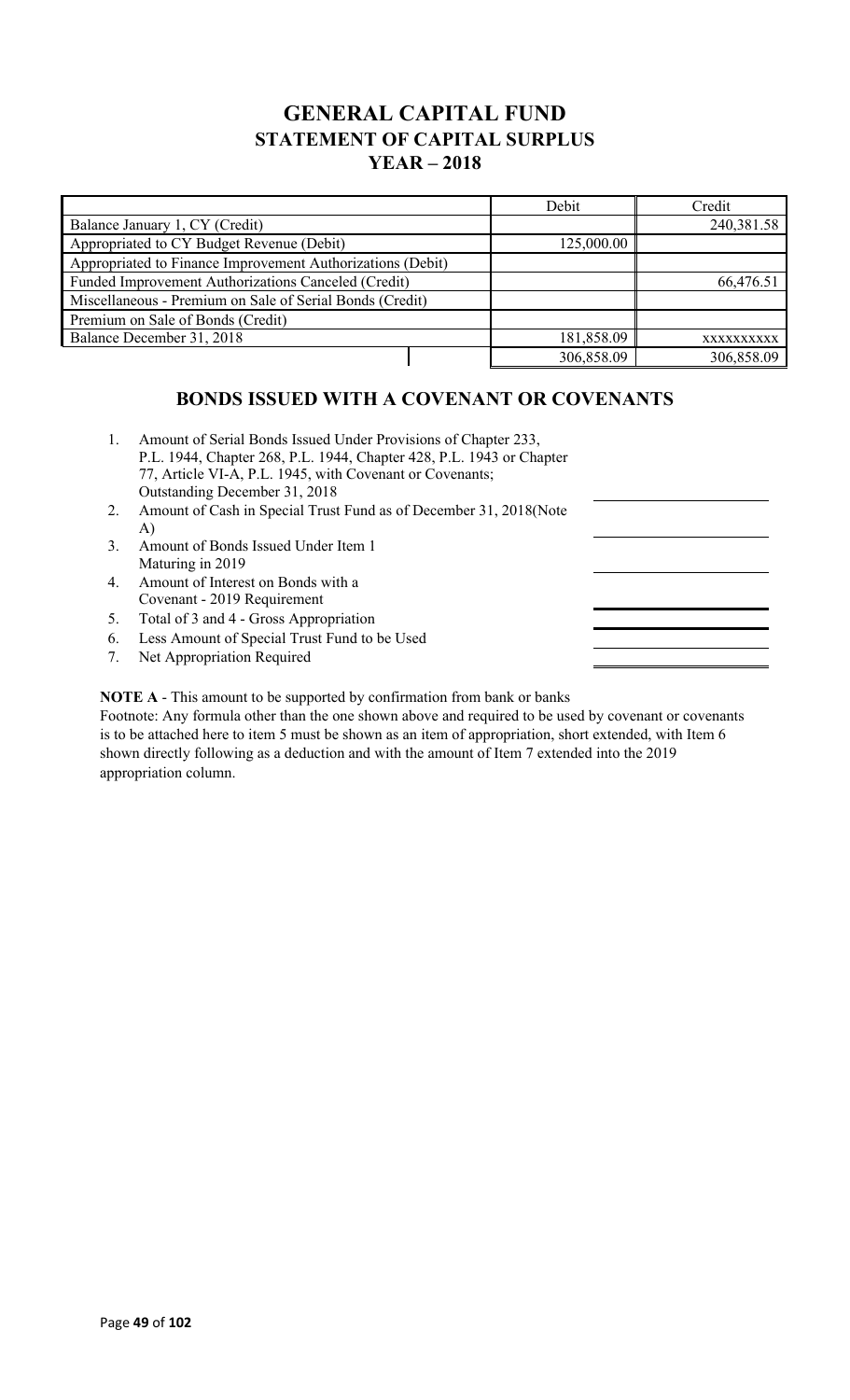### **MUNICIPALITIES ONLY IMPORTANT!**

*This Sheet Must Be Completely Filled in or the Statement Will Be Considered Incomplete* **(N.J.S.A.52:27BB-55 as Amended by Chap. 211, P.L 1981)**

| А.                                                                                                  |                                                                  |                           |               |
|-----------------------------------------------------------------------------------------------------|------------------------------------------------------------------|---------------------------|---------------|
| 1. Total Tax Levy for the Year 2018 was                                                             |                                                                  |                           | 14,831,564.08 |
| 2. Amount of Item 1 Collected in 2018 (*)                                                           |                                                                  | 14,498,239.78             |               |
| 3. Seventy (70) percent of Item 1                                                                   |                                                                  |                           | 10,382,094.86 |
| (*) Including prepayments and overpayments applied.                                                 |                                                                  |                           |               |
|                                                                                                     |                                                                  |                           |               |
| B.                                                                                                  |                                                                  |                           |               |
| 1. Did any maturities of bonded obligations or notes fall due during the year 2018?                 |                                                                  |                           |               |
| Answer YES or NO:                                                                                   |                                                                  | <u>Yes</u>                |               |
| 2. Have payments been made for all bonded obligations or notes due on or before December 31, 2018?  |                                                                  |                           |               |
| Answer YES or NO:                                                                                   |                                                                  | <b>Yes</b>                |               |
| If answer is "NO" give details                                                                      |                                                                  |                           |               |
|                                                                                                     |                                                                  |                           |               |
|                                                                                                     |                                                                  |                           |               |
|                                                                                                     | NOTE: If answer to Item B1 is YES, then Item B2 must be answered |                           |               |
| $C$ .                                                                                               |                                                                  |                           |               |
| Does the appropriation required to be included in the 2019 budget for the liquidation of all bonded |                                                                  |                           |               |
| obligations or notes exceed 25% of the total of appropriations for operating purposes in the        |                                                                  |                           |               |
| budget for the year just ended?                                                                     |                                                                  |                           |               |
| Answer YES or NO:                                                                                   |                                                                  | $\underline{\mathbf{No}}$ |               |
|                                                                                                     |                                                                  |                           |               |
| D.                                                                                                  |                                                                  |                           |               |
| 1. Cash Deficit 2017                                                                                |                                                                  |                           | 0.00          |
| 2a. 2017 Tax Levy                                                                                   |                                                                  |                           |               |
| 2b. 4% of 2017 Tax Levy for all purposes:                                                           |                                                                  |                           |               |
| 3. Cash Deficit 2018                                                                                |                                                                  |                           |               |
| 4.4% of 2018 Tax Levy for all purposes:                                                             |                                                                  |                           | 0.00          |
|                                                                                                     |                                                                  |                           |               |
| Ε.                                                                                                  |                                                                  |                           |               |
| Unpaid                                                                                              | 2017                                                             | 2018                      | Total         |
| 1. State Taxes                                                                                      | \$0.00                                                           | \$                        | \$            |
| 2. County Taxes                                                                                     | \$0.00                                                           | \$2,832.06                | \$2,832.06    |
| 3. Amounts due Special                                                                              |                                                                  |                           |               |
| Districts                                                                                           | \$0.00                                                           | \$11,955.78               | \$11,955.78   |
| 4. Amounts due School                                                                               |                                                                  |                           |               |
| Districts for Local School Tax                                                                      | \$0.00                                                           | \$81,284.48               | \$81,284.48   |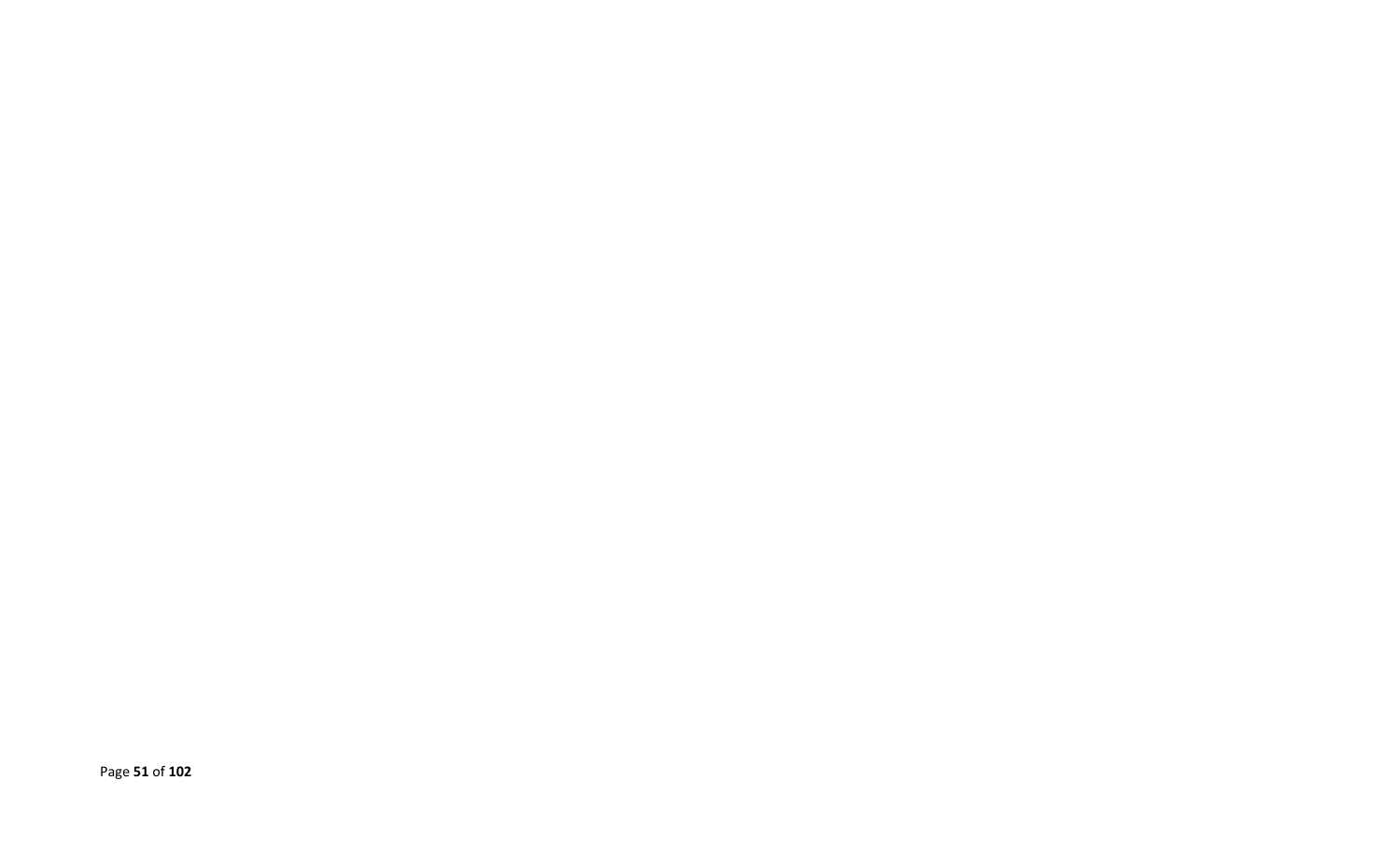UTILITIES ONLY

Note: If no "utility fund" existed on the books of account and if no utility was owned and operated by the municipality during the year 2018, please observe instructions of Sheet 2.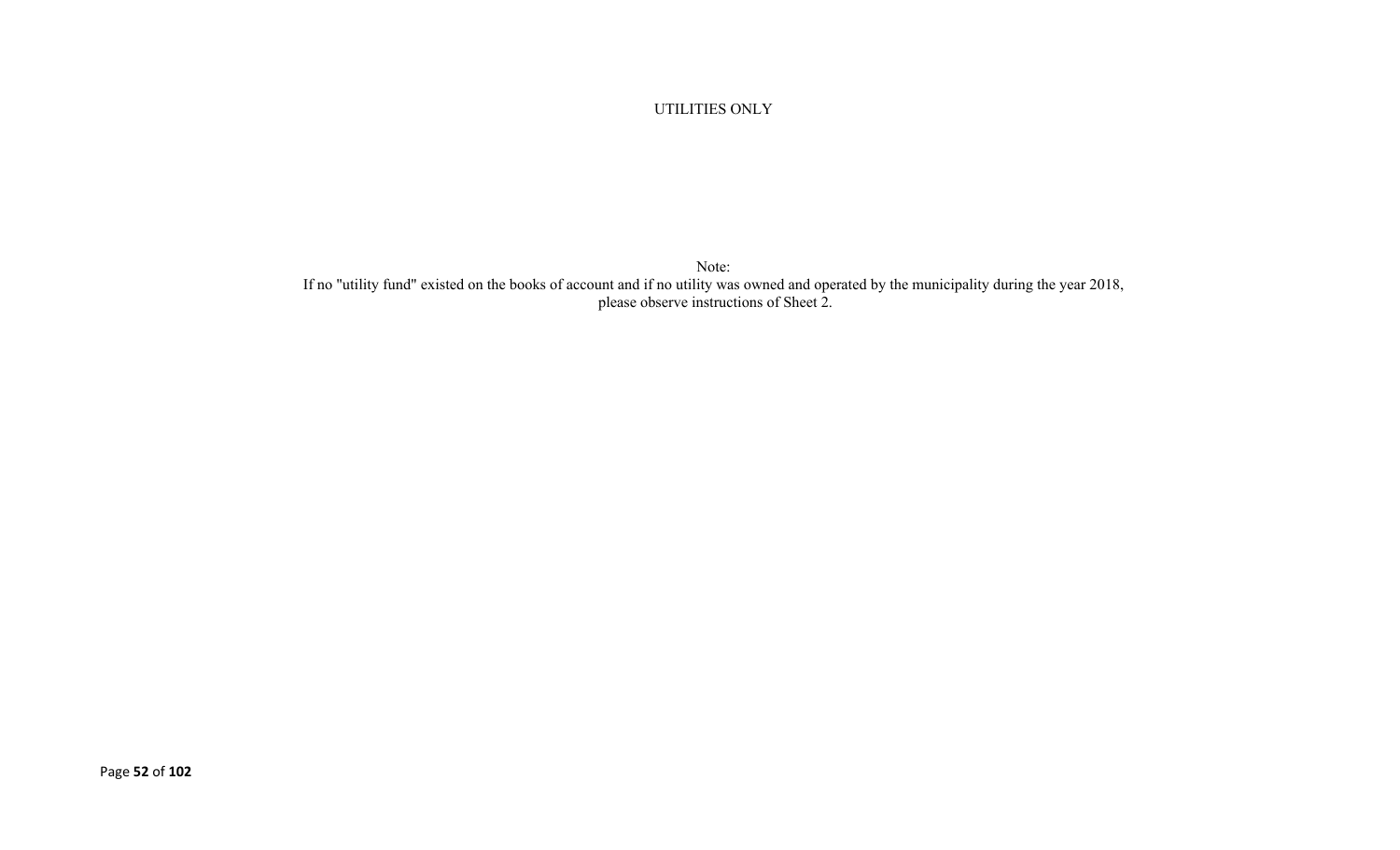#### **Balance Sheet - Electric Utility Operating Fund Assets AS OF DECEMBER 31, 2018**

|                                                                                              | 2018                         |  |
|----------------------------------------------------------------------------------------------|------------------------------|--|
| Cash:<br>Cash<br>Sub Total Cash                                                              | 1,840,514.87<br>1,840,514.87 |  |
| Investments:                                                                                 |                              |  |
|                                                                                              |                              |  |
| Accounts Receivable:<br><b>Consumer Accounts Receivable</b><br>Sub Total Accounts Receivable | 143,317.88<br>143,317.88     |  |
| Interfunds Receivable:                                                                       |                              |  |
|                                                                                              |                              |  |
| Deferred Charges<br>Deferred Charges                                                         | 14,771.76                    |  |
| Sub Total Deferred Charges                                                                   | 14,771.76                    |  |
|                                                                                              |                              |  |
| <b>Total Assets</b>                                                                          | 1,998,604.51                 |  |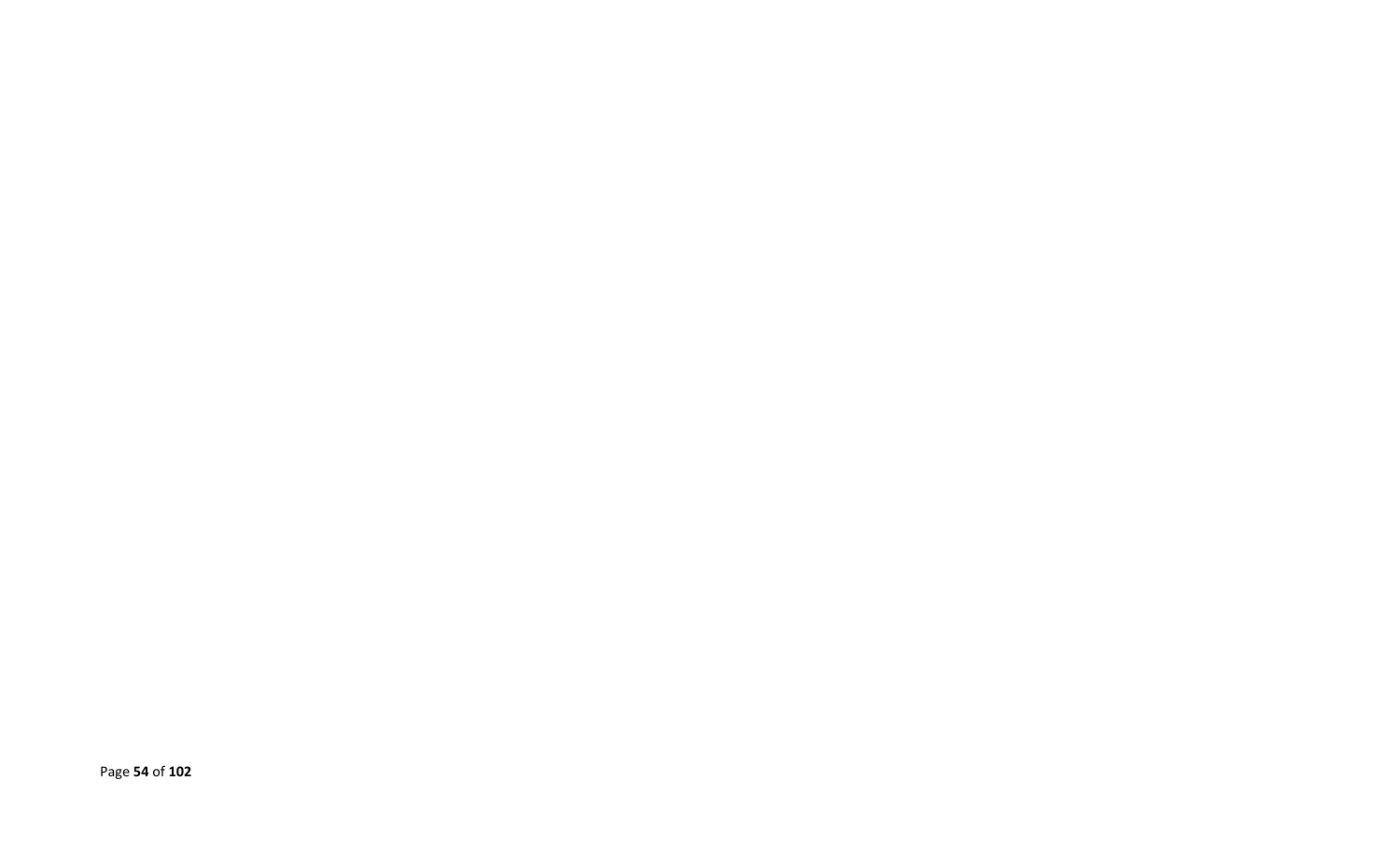#### **Balance Sheet - Electric Utility Operating Fund Liabilities, Reserves & Fund Balance AS OF DECEMBER 31, 2018**

|                                                   | 2018         |  |
|---------------------------------------------------|--------------|--|
|                                                   |              |  |
| Liabilities:                                      |              |  |
| Reserve for Encumbrances                          | 78,673.94    |  |
| <b>Appropriation Reserves</b>                     | 474,871.17   |  |
| Electric Overpayments                             | 25,797.76    |  |
| <b>Consumer Deposits</b>                          | 6,318.80     |  |
| Accrued Interest on Bonds, Loans and Notes        | 40,912.50    |  |
| <b>Total Liabilities</b>                          | 626,574.17   |  |
| Fund Balance:                                     |              |  |
| Reserve for Consumer Accounts and Lien Receivable | 143,317.88   |  |
| Fund Balance                                      | 1,228,712.46 |  |
| <b>Total Utility Fund</b>                         | 1,998,604.51 |  |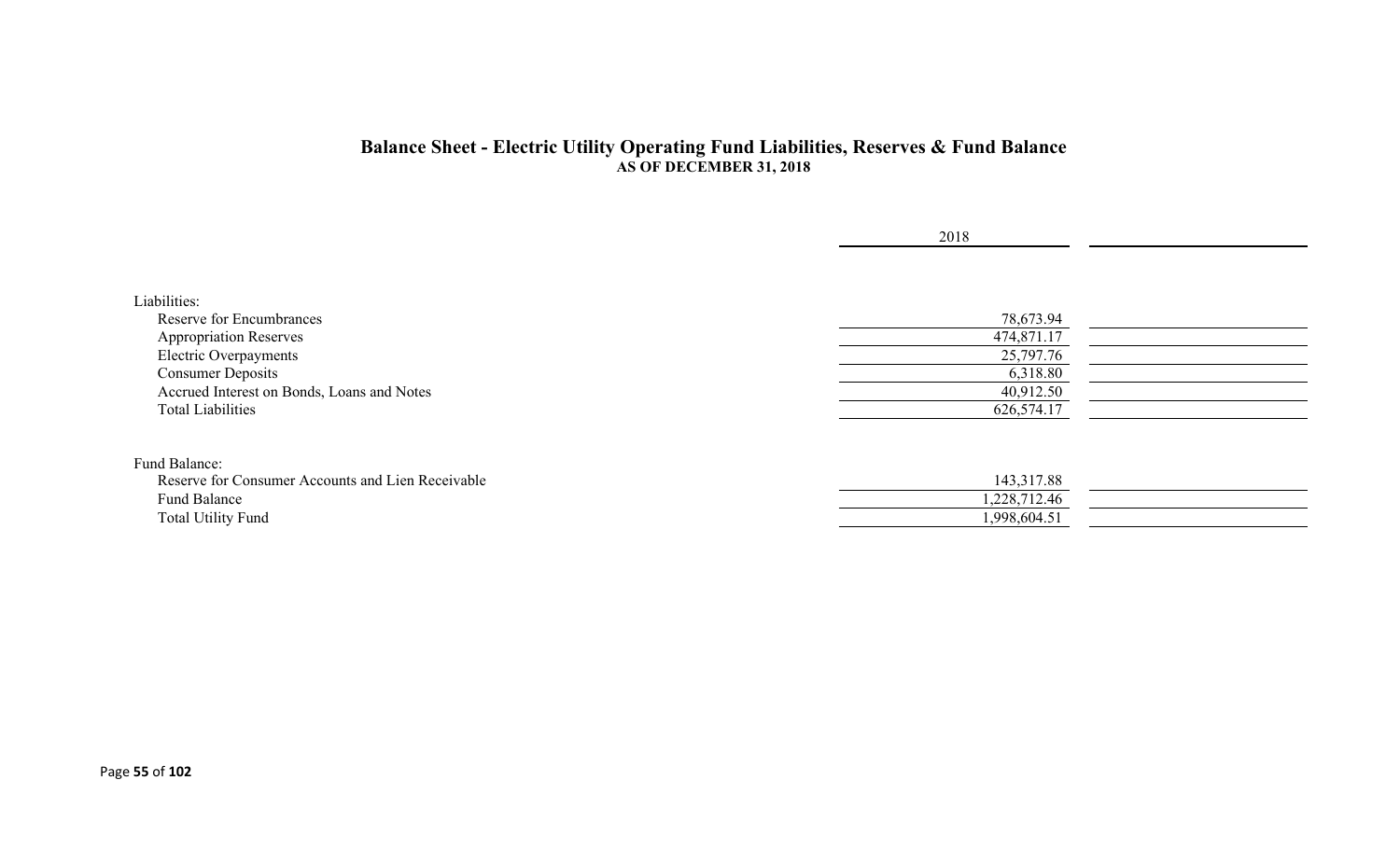#### **Balance Sheet - Electric Utility Capital Fund Assets AS OF DECEMBER 31, 2018**

|                                                                               | 2018                         |  |
|-------------------------------------------------------------------------------|------------------------------|--|
| Cash:<br>Cash<br>Sub Total Cash                                               | 45,873.08<br>45,873.08       |  |
| <b>Accounts Receivable:</b><br>Fixed Capital<br>Sub Total Accounts Receivable | 8,956,157.43<br>8,956,157.43 |  |
| <b>Total Assets</b>                                                           | 9,002,030.51                 |  |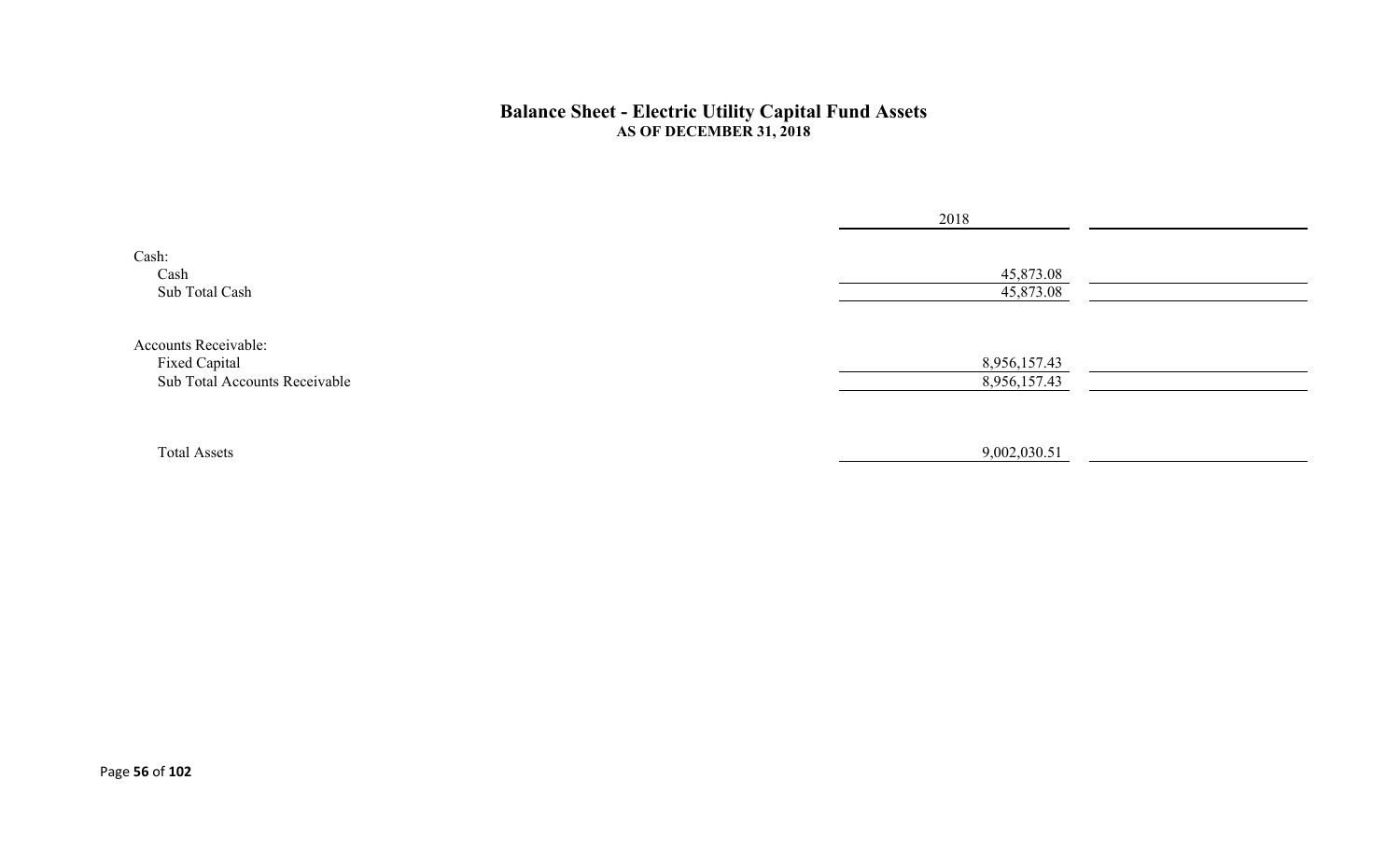#### **Balance Sheet - Electric Utility Capital Fund Liabilities, Reserves & Fund Balance AS OF DECEMBER 31, 2018**

|                                                                                                                          | 2018                                                      |  |
|--------------------------------------------------------------------------------------------------------------------------|-----------------------------------------------------------|--|
| Liabilities:<br>Serial Bonds Payable<br>Capital Improvement Fund<br>Reserve for Amortization<br><b>Total Liabilities</b> | 4,120,000.00<br>41,435.00<br>4,836,157.43<br>8,997,592.43 |  |
| Total Liabilities, Reserves & Fund Balance:<br>Capital Surplus<br>Total Liabilities, Reserves and Surplus                | 4,438.08<br>9,002,030.51                                  |  |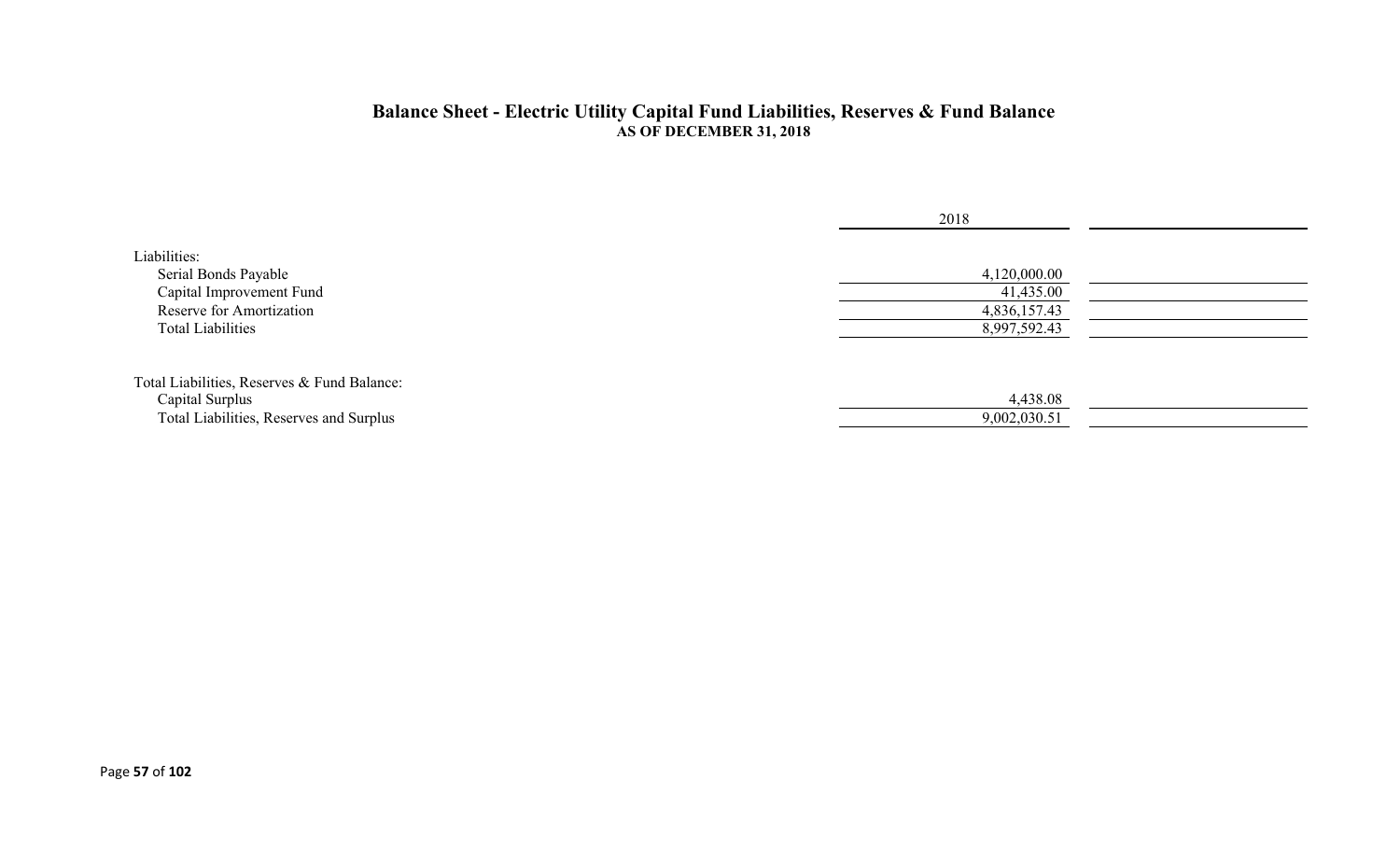#### **Balance Sheet - Electric Utility Assessment Fund AS OF DECEMBER 31, 2018**

Assets:

Liabilities and Reserves:

Liabilities, Reserves, and Fund Balance:

2018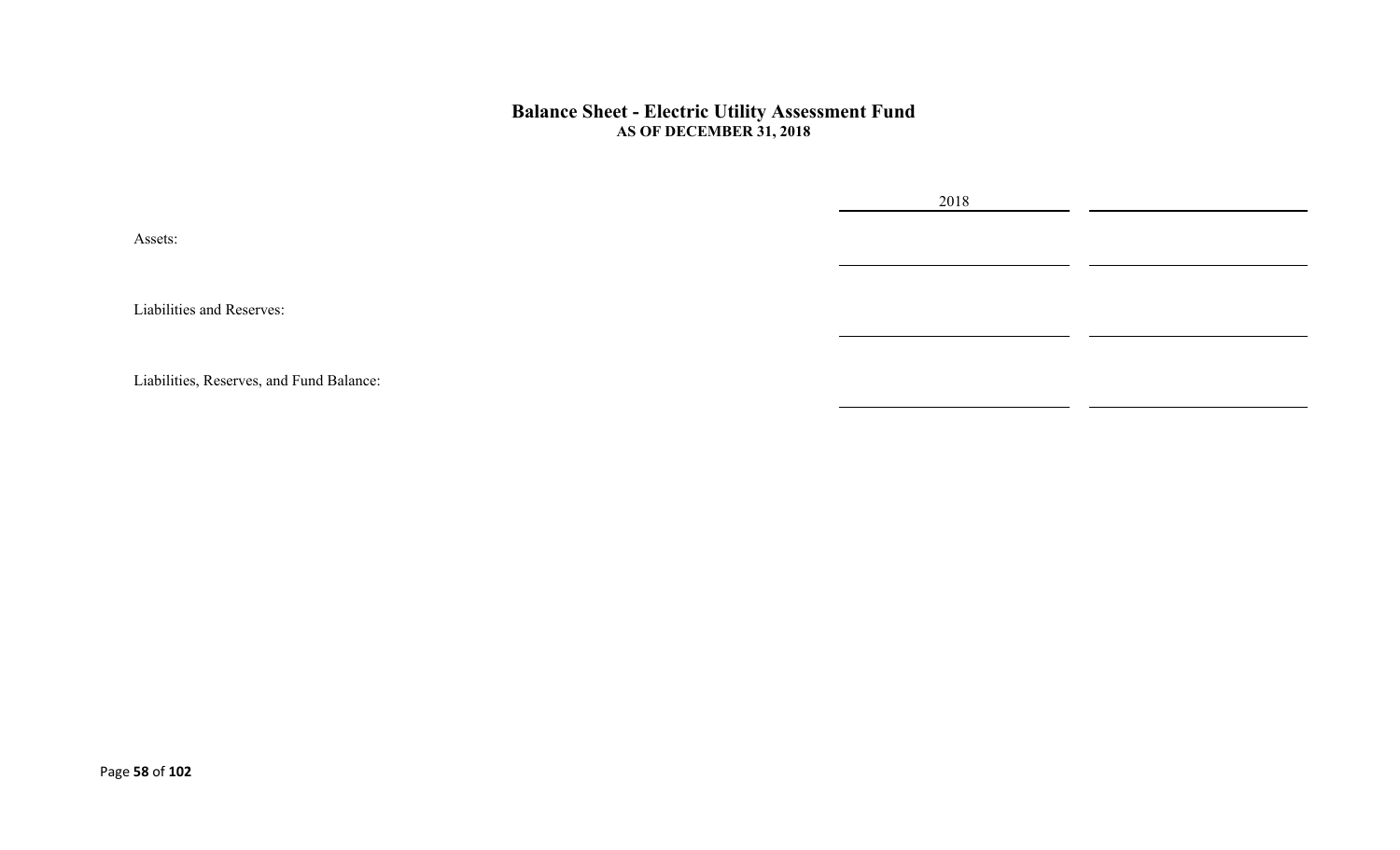### **Analysis of Electric Utility Assessment Trust Cash and Investments Pledged to Liabilities and Surplus**

|                                                                 | <b>Audit Balance</b> |                          | Receipts                |       |               |                              |
|-----------------------------------------------------------------|----------------------|--------------------------|-------------------------|-------|---------------|------------------------------|
| Title of Liability to which Cash and Investments are<br>Pledged | Dec. 31, 2017        | Assessments and<br>Liens | <b>Operating Budget</b> | Other | Disbursements | <b>Balance Dec. 31, 2018</b> |
| Assessment Serial Bond Issues:                                  |                      |                          |                         |       |               |                              |
|                                                                 |                      |                          |                         |       |               |                              |
| <b>Assessment Bond Anticipation Notes</b>                       |                      |                          |                         |       |               |                              |
| <b>Trust Surplus</b>                                            | 0.00                 |                          |                         |       |               | $0.00\,$                     |
| Other Liabilities                                               |                      |                          |                         |       |               |                              |
|                                                                 |                      |                          |                         |       |               |                              |
| <b>Trust Surplus</b>                                            |                      |                          |                         |       |               |                              |
|                                                                 |                      |                          |                         |       |               |                              |
| Less Assets "Unfinanced"                                        |                      |                          |                         |       |               |                              |
|                                                                 |                      |                          |                         |       |               |                              |
| Total                                                           | 0.00                 |                          |                         |       |               | $0.00\,$                     |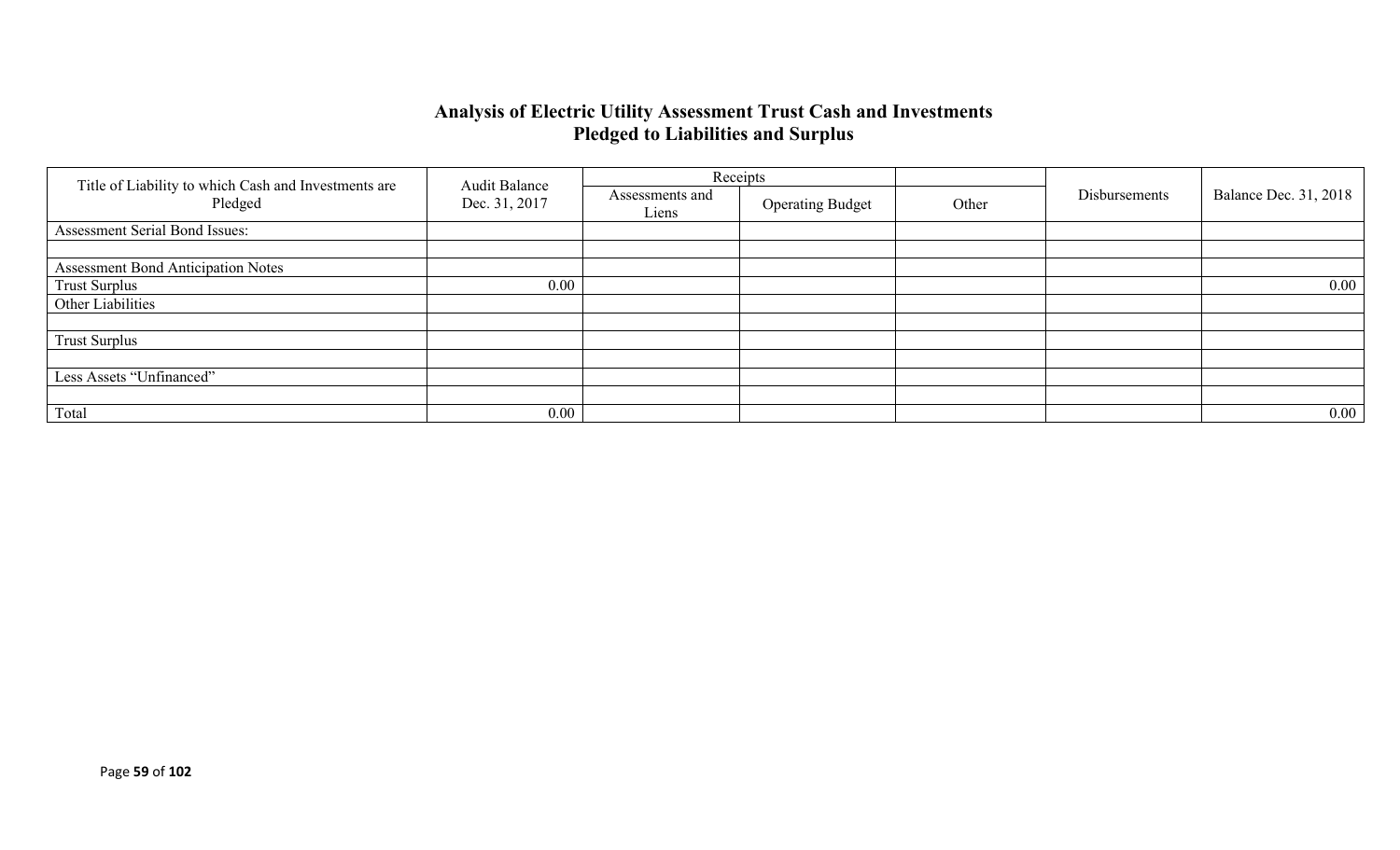### **Schedule of Electric Utility Budget - 2018 Budget Revenues**

| Source                                                          | Budget       | Received in Cash | <b>Excess or Deficit</b> |
|-----------------------------------------------------------------|--------------|------------------|--------------------------|
| <b>Operating Surplus Anticipated</b>                            | 0.00         | 0.00             | 0.00                     |
| Operating Surplus Anticipated with Consent of Director of Local |              |                  |                          |
| Govt. Services                                                  |              |                  |                          |
| Rents                                                           | 4,767,825.79 | 5,211,133.81     | 443,308.02               |
| Miscellaneous Revenue Anticipated                               | 100,000.00   | 14,230.91        | $-85,769.09$             |
| Miscellaneous                                                   |              |                  |                          |
|                                                                 |              |                  |                          |
| Added by N.J.S.A. 40A:4-87: (List)                              |              |                  |                          |
|                                                                 |              |                  |                          |
| <b>Subtotal Additional Miscellaneous Revenues</b>               | 0.00         | 0.00             | 0.00                     |
| Subtotal                                                        | 4,867,825.79 | 5,225,364.72     | 357,538.93               |
| Deficit (General Budget)                                        |              |                  |                          |
|                                                                 | 4,867,825.79 | 5,225,364.72     | 357,538.93               |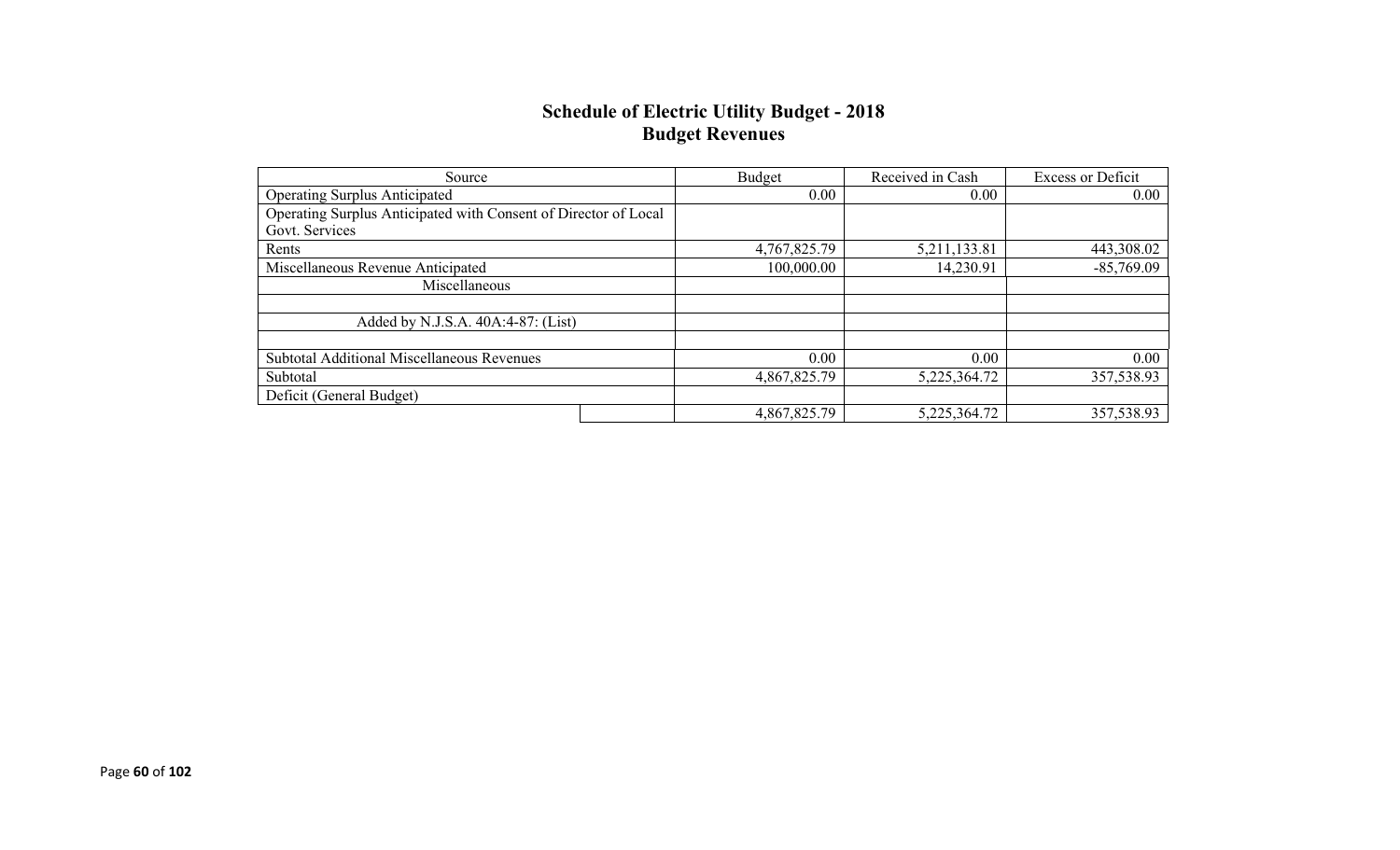# **Statement of Budget Appropriations**

| Appropriations                          |              |
|-----------------------------------------|--------------|
| Adopted Budget                          | 4,867,825.79 |
| <b>Total Appropriations</b>             | 4,867,825.79 |
| Add: Overexpenditures                   |              |
| Overexpenditures                        |              |
| Total Overexpenditures                  |              |
| Total Appropriations & Overexpenditures | 4,867,825.79 |
| Deduct Expenditures                     |              |
| Paid or Charged                         | 4,390,350.36 |
| Reserved                                | 474,871.17   |
| Surplus                                 |              |
|                                         |              |
| <b>Total Surplus</b>                    |              |
| Total Expenditure & Surplus             | 4,865,221.53 |
| <b>Unexpended Balance Cancelled</b>     | 2,604.26     |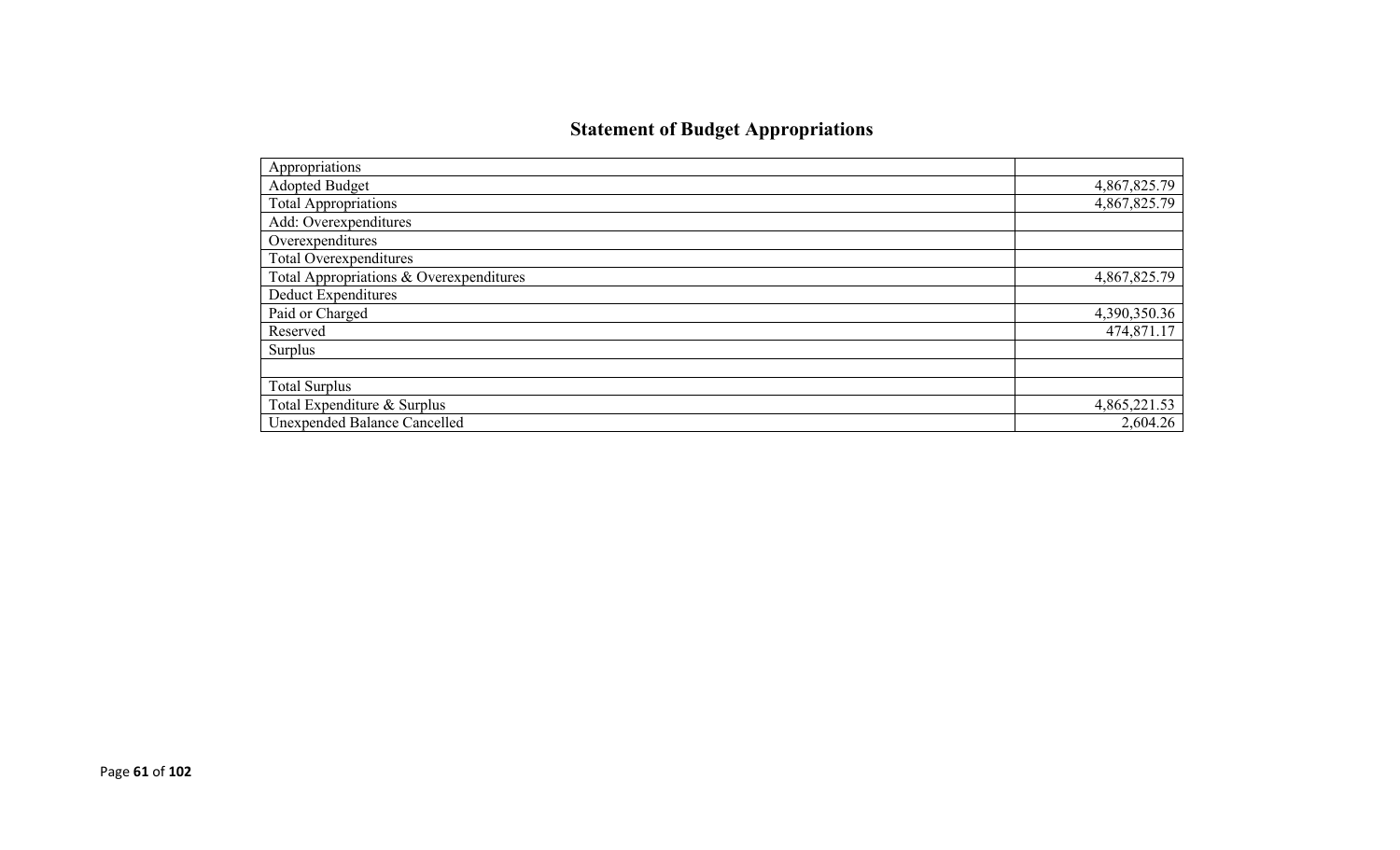## **Statement of 2018 Operation Electric Utility**

NOTE: Section 1 of this sheet is required to be filled out ONLY IF the 2018 budget year Electric Utility Budget contained either an item of revenue "Deficit (General Budget)" or an item of appropriation "Surplus (General Budget)"

Section 2 should be filled out in every case.

| <b>Section 1:</b>                                                                          |              |              |
|--------------------------------------------------------------------------------------------|--------------|--------------|
| Revenue Realized                                                                           | 5,225,364.72 |              |
| Miscellaneous Revenue Not Anticipated                                                      |              |              |
| <b>Appropriation Reserves Canceled</b><br>2017                                             | 687,382.89   |              |
|                                                                                            |              |              |
|                                                                                            |              |              |
| <b>Total Revenue Realized</b>                                                              |              | 5,912,747.61 |
| Expenditures                                                                               | 4,865,221.53 |              |
| <b>Expended Without Appropriation</b>                                                      |              |              |
| Cash Refund of Prior Year's Revenue                                                        |              |              |
| Overexpenditure of Appropriation Reserves                                                  |              |              |
| Total Expenditures                                                                         | 4,865,221.53 |              |
| Less: Deferred Charges Included in Above "Total Expenditures"                              | 14,771.76    |              |
| Total Expenditures - As Adjusted                                                           |              | 4,850,449.77 |
|                                                                                            |              |              |
| Excess                                                                                     |              | 1,062,297.84 |
| Balance of "Results of 2017 Operation"                                                     |              |              |
| Remainder= ("Excess in Operations")                                                        | 1,062,297.84 |              |
| Deficit                                                                                    |              |              |
| Balance of "Results of 2017 Operation" Remainder= ("Operating Deficit - to Trial Balance") | 0.00         |              |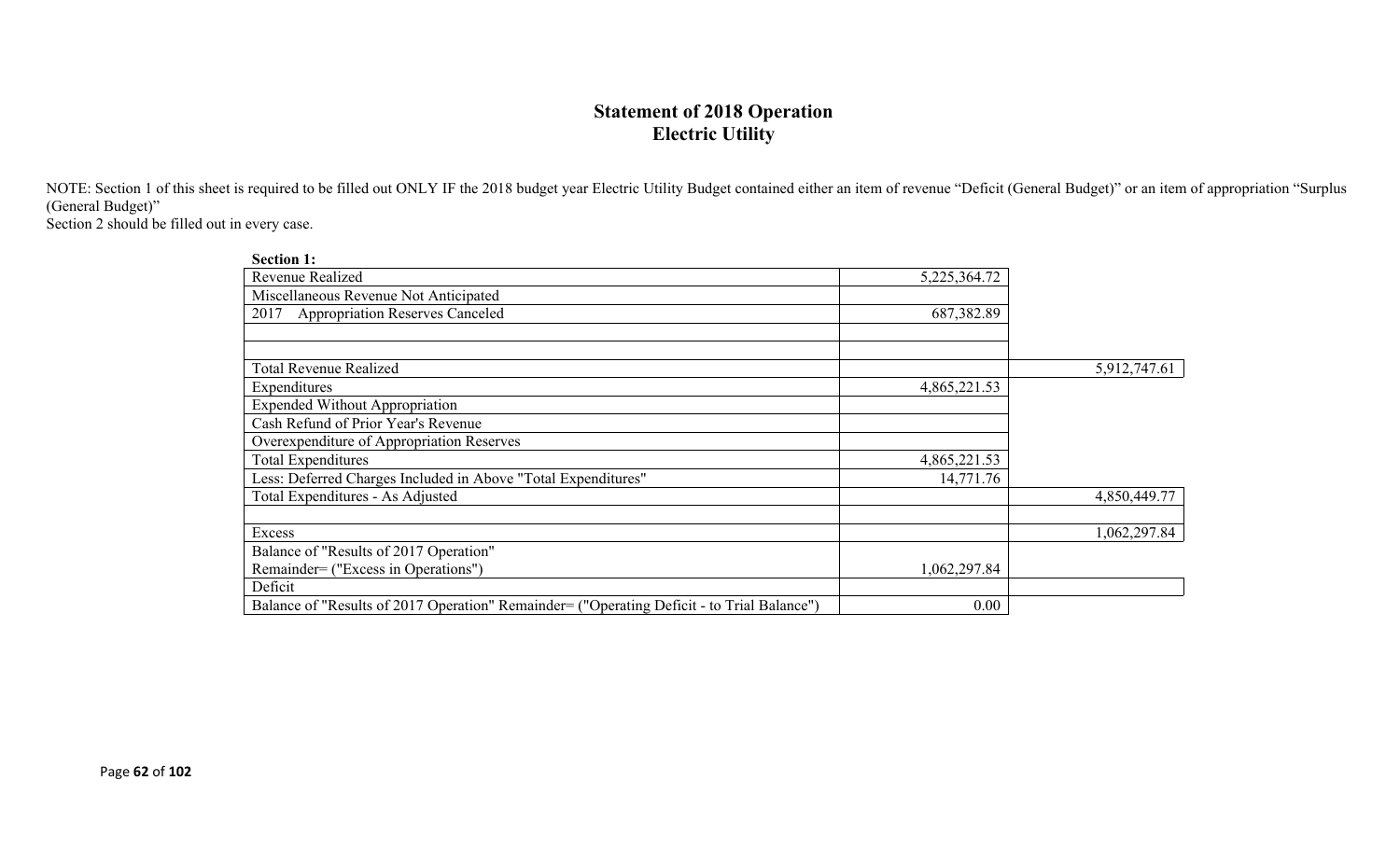#### **Section 2:**

The following Item of 2017 Appropriation Reserves Canceled in 2018 Is Due to the Current Fund TO THE EXTENT OF the amount Received and Due from the General Budget of 2017 for an Anticipated Deficit in the Electric Utility for: 2017

| 2017 Appropriation Reserves Canceled in 2018                                              | 687, 382.89 |            |
|-------------------------------------------------------------------------------------------|-------------|------------|
| Less: Anticipated Deficit in 2017 Budget - Amount Received and Due from Current Fund - If |             |            |
| none, check "None" $\boxtimes$                                                            |             |            |
| *Excess (Revenue Realized)                                                                |             | 687,382.89 |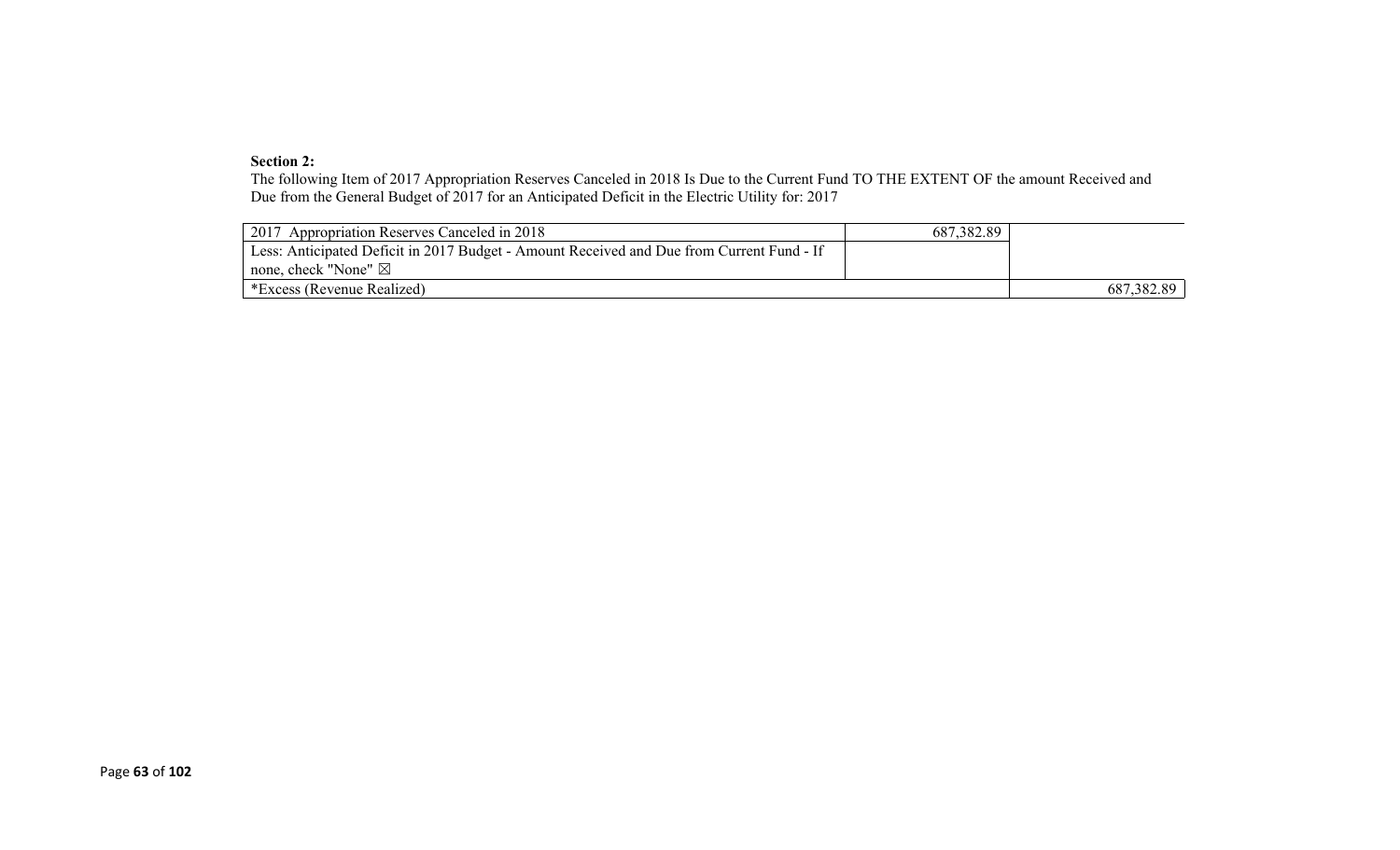# **Results of 2018 Operations – Electric Utility**

|                                                    | Debit        | Credit       |
|----------------------------------------------------|--------------|--------------|
| Deficit in Anticipated Revenue                     | 0.00         |              |
| <b>Excess in Anticipated Revenues</b>              |              | 357,538.93   |
| Miscellaneous Revenue Not Anticipated              |              |              |
| Operating Deficit - to Trial Balance               |              |              |
| Unexpended Balances of Appropriations              |              | 2,604.26     |
| Unexpended Balances of PY Appropriation Reserves * |              | 687,382.89   |
| <b>Operating Excess</b>                            | 1,047,526.08 |              |
| <b>Operating Deficit</b>                           |              |              |
| Total Results of Current Year Operations           | 1,047,526.08 | 1,047,526.08 |

# **Operating Surplus– Electric Utility**

|                                                                                  | Debit        | Credit       |
|----------------------------------------------------------------------------------|--------------|--------------|
| Amount Appropriated in CY Budget - Cash                                          |              |              |
| Amount Appropriated in CY Budget with Prior Written Consent of Director of Local |              |              |
| Government Services (Debit)                                                      | 700,000.00   |              |
| Balance January 1, CY (Credit)                                                   |              | 881,186.38   |
| Excess in Results of CY Operations                                               |              | 1,047,526.08 |
| Balance December 31, 2018                                                        | 1,228,712.46 |              |
| <b>Total Operating Surplus</b>                                                   | 1,928,712.46 | 1,928,712.46 |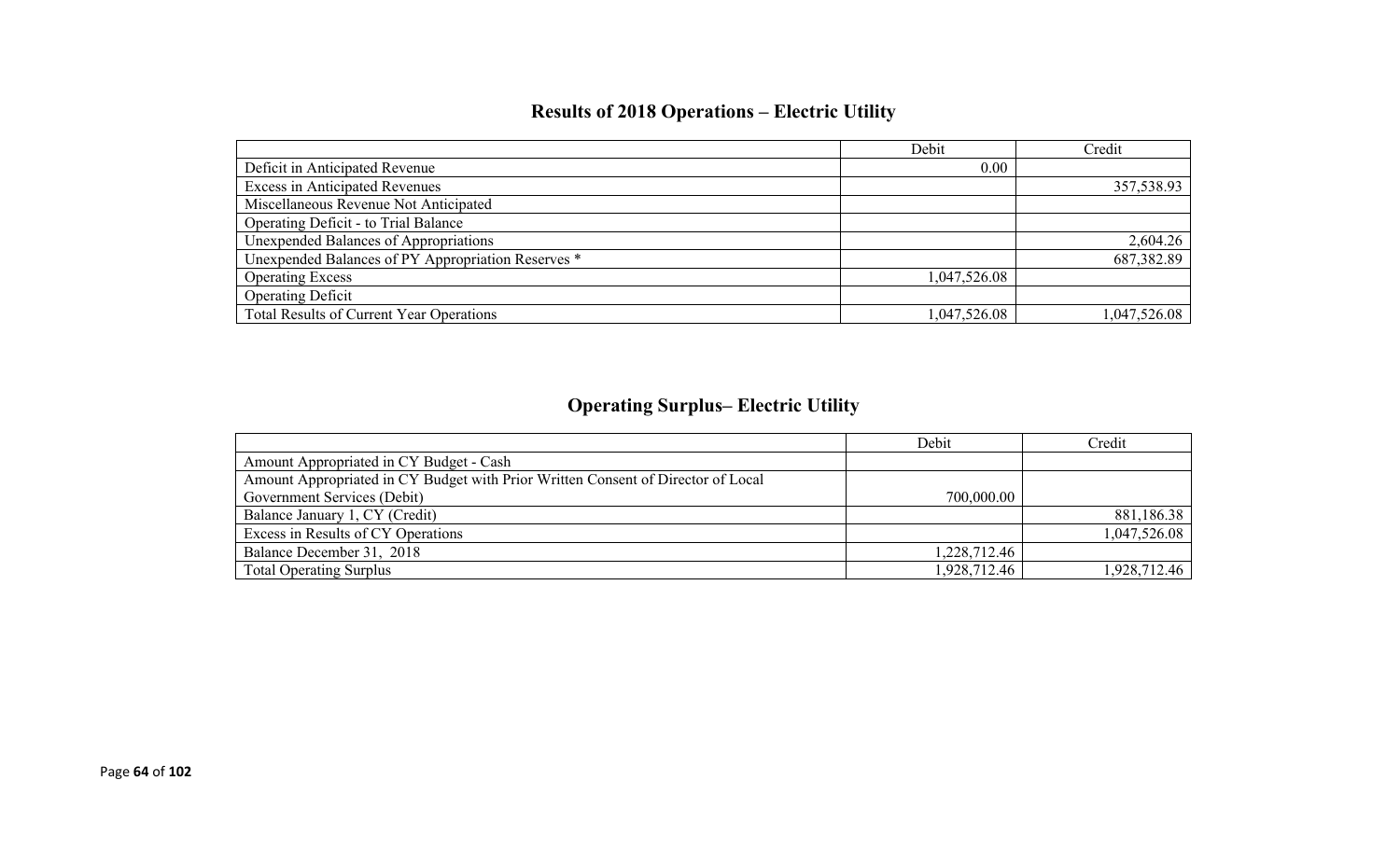### **Analysis of Balance December 31, 2018 (From Utility – Trial Balance)**

| Cash                                                          |           | 1,840,514.87 |
|---------------------------------------------------------------|-----------|--------------|
| Investments                                                   |           |              |
| <b>Interfund Accounts Receivable</b>                          |           |              |
| Subtotal                                                      |           | 1,840,514.87 |
| Deduct Cash Liabilities Marked with "C" on Trial Balance      |           | 626,574.17   |
| Operating Surplus Cash or (Deficit in Operating Surplus Cash) |           | 1,213,940.70 |
| Other Assets Pledged to Operating Surplus*                    |           |              |
| Deferred Charges #                                            | 14,771.76 |              |
| Operating Deficit #                                           | 0.00      |              |
| <b>Total Other Assets</b>                                     |           | 14,771.76    |
|                                                               |           | 1,228,712.46 |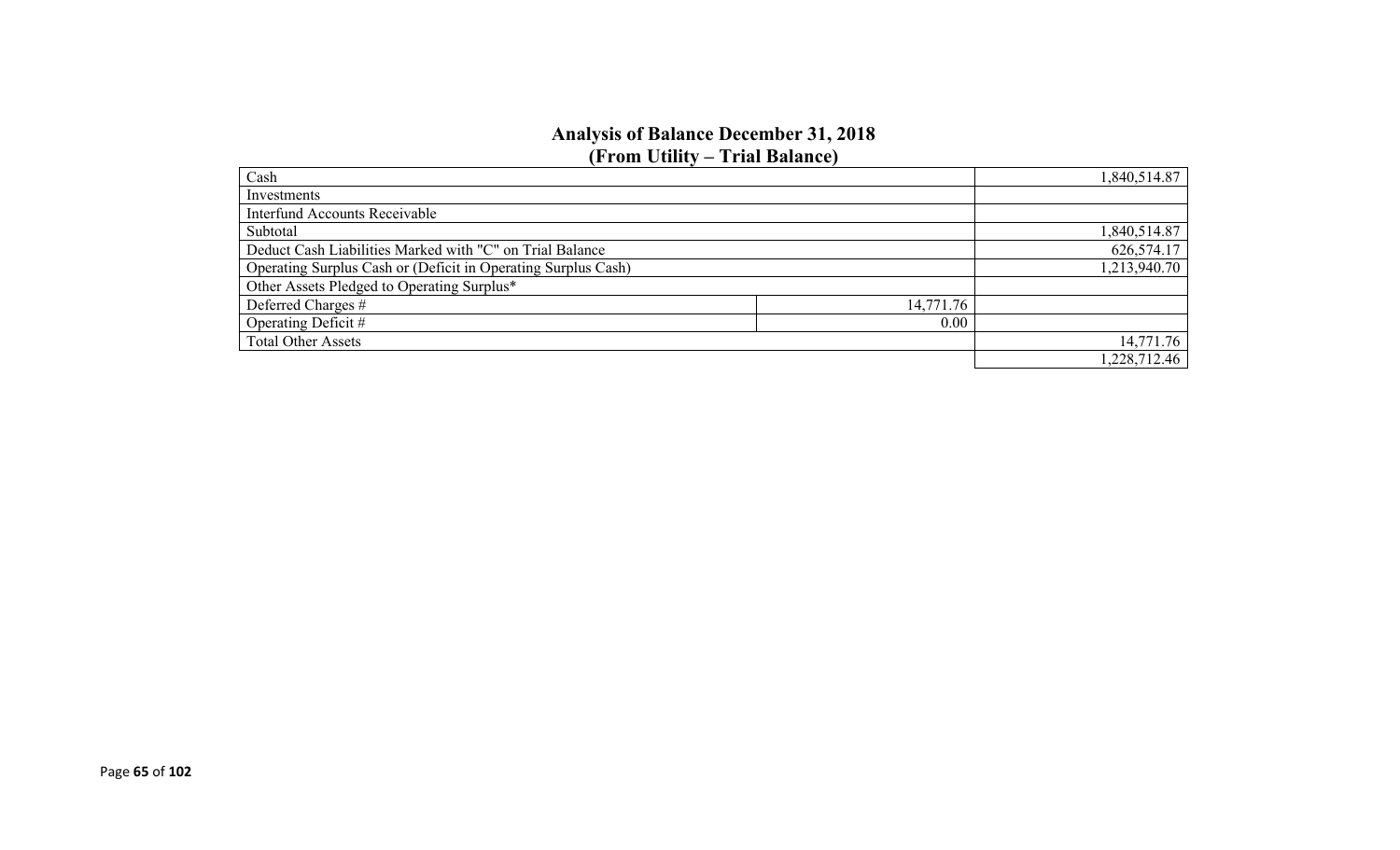# **Schedule of Electric Utility Accounts Receivable**

| Balance December 31, 2017                                                                  |                                           | 133,321.93   |
|--------------------------------------------------------------------------------------------|-------------------------------------------|--------------|
| Increased by:<br>Rents Levied                                                              |                                           | 5,226,108.84 |
| Decreased by:<br>Collections<br>Overpayments applied<br>Transfer to Utility Lien<br>Other  | 5,183,960.17<br>27,173.64<br>4,979.08     | 5,216,112.89 |
| Balance December 31, 2018                                                                  |                                           | 143,317.88   |
| Balance December 31, 2017                                                                  | <b>Schedule of Electric Utility Liens</b> | 0.00         |
| Increased by:<br><b>Transfers from Accounts Receivable</b><br>Penalties and Costs<br>Other |                                           |              |
| Decreased by:<br>Collections<br>Other                                                      |                                           |              |
| Balance December 31, 2018                                                                  | 0.00                                      |              |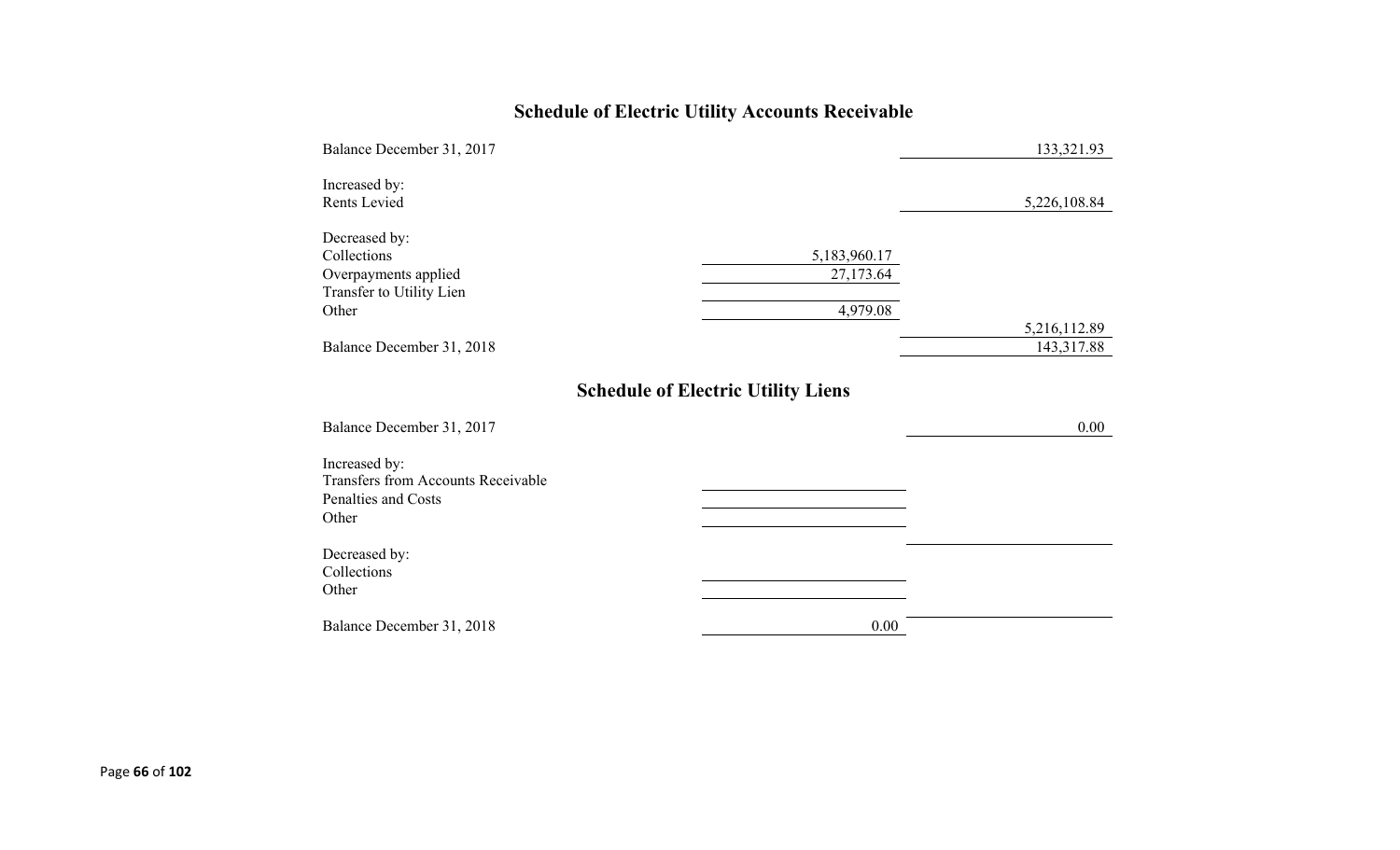### **Deferred Charges - Mandatory Charges Only - Electric Utility Fund**

(Do not include the emergency authorizations pursuant to N.J.S.A. 40A:4-55)

| Caused by                     | Amount Dec. 31, 2017 per<br>Audit Report | Amount in 2018 Budget | Amount Resulting from 2018 | Balance as at Dec. 31, 2018 |
|-------------------------------|------------------------------------------|-----------------------|----------------------------|-----------------------------|
| Utility Operating Fund        | 0.00                                     |                       | 0.00                       | $0.00\,$                    |
| <b>Utility Operating Fund</b> | 44,394.55                                | 29,622.79             |                            | 14,771.76                   |
| Total Operating               | 44,394.55                                | 29,622.79             | 0.00                       | 14,771.76                   |
|                               |                                          |                       |                            |                             |
| Total Capital                 | 0.00                                     |                       |                            |                             |

\*Do not include items funded or refunded as listed below.

### **Emergency Authorizations Under N.J.S.A. 40A:4-47 Which Have Been Funded or Refunded Under N.J.S.A. 40A:2-3 OR N.J.S.A. 40A:2-51**

| Date        | Purpose       |                                                                  |        | Amount                                     |
|-------------|---------------|------------------------------------------------------------------|--------|--------------------------------------------|
|             |               |                                                                  |        |                                            |
|             |               | <b>Judgements Entered Against Municipality and Not Satisfied</b> |        |                                            |
| In Favor Of | On Account Of | Date Entered                                                     | Amount | Appropriated for in Budget<br>of Year 2019 |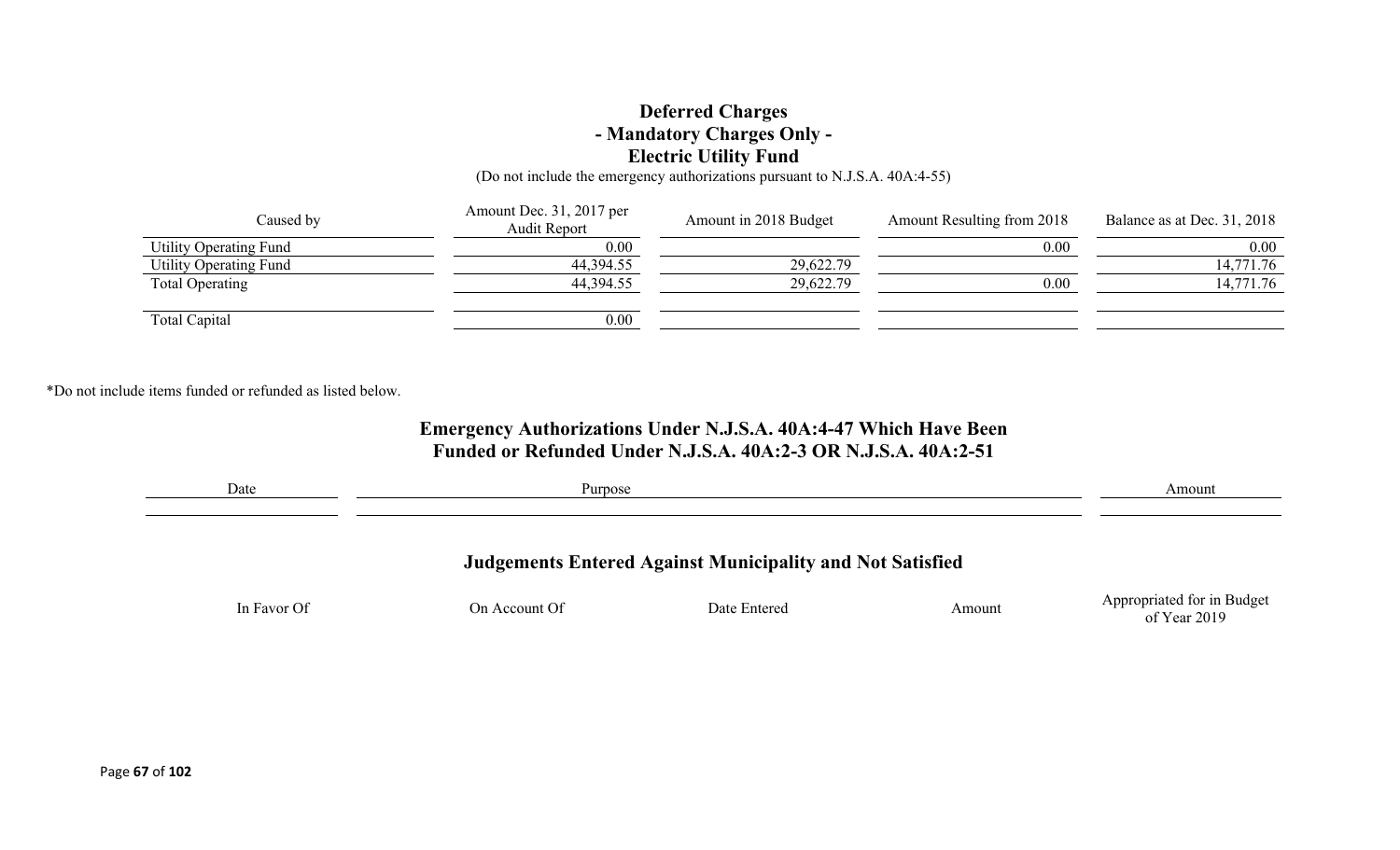### **Schedule of Bonds Issued and Outstanding and 2019 Debt Service for Bonds** Electric UTILITY ASSESSMENT BONDS

|                                         | Debit | Credit | 2019 Debt Service |
|-----------------------------------------|-------|--------|-------------------|
|                                         |       |        |                   |
| Outstanding December 31, 2018           |       |        |                   |
|                                         |       |        |                   |
| 2019 Bond Maturities – Assessment Bonds |       |        |                   |
| <sup>1</sup> 2019 Interest on Bonds     |       |        |                   |

### **Electric Utility Capital Bonds**

|                                         | Debit        | Credit       | 2019 Debt Service |
|-----------------------------------------|--------------|--------------|-------------------|
| Issued (Credit)                         |              |              |                   |
| Outstanding January 1, CY (Credit)      |              | 4,420,000.00 |                   |
| Paid (Debit)                            | 300,000.00   | 0.00         |                   |
| Outstanding December 31, 2018           | 4,120,000.00 |              |                   |
|                                         | 4,420,000.00 | 4,420,000.00 |                   |
| 2019 Bond Maturities – Assessment Bonds |              |              | 305,000.00        |
| 2019 Interest on Bonds                  |              | 159,075.00   |                   |

# **Interest on Bonds – Electric Utility Budget**

| $\frac{1}{2019}$ Interest on Bonds (*Items)          | 159,075.00 |            |
|------------------------------------------------------|------------|------------|
| Less: Interest Accrued to 12/31/2018 (Trial Balance) | 40,912.50  |            |
| Subtotal                                             | 118,162.50 |            |
| Add: Interest to be Accrued as of $12/31/2019$       | 38,625.00  |            |
| Required Appropriation 2019                          |            | 156,787.50 |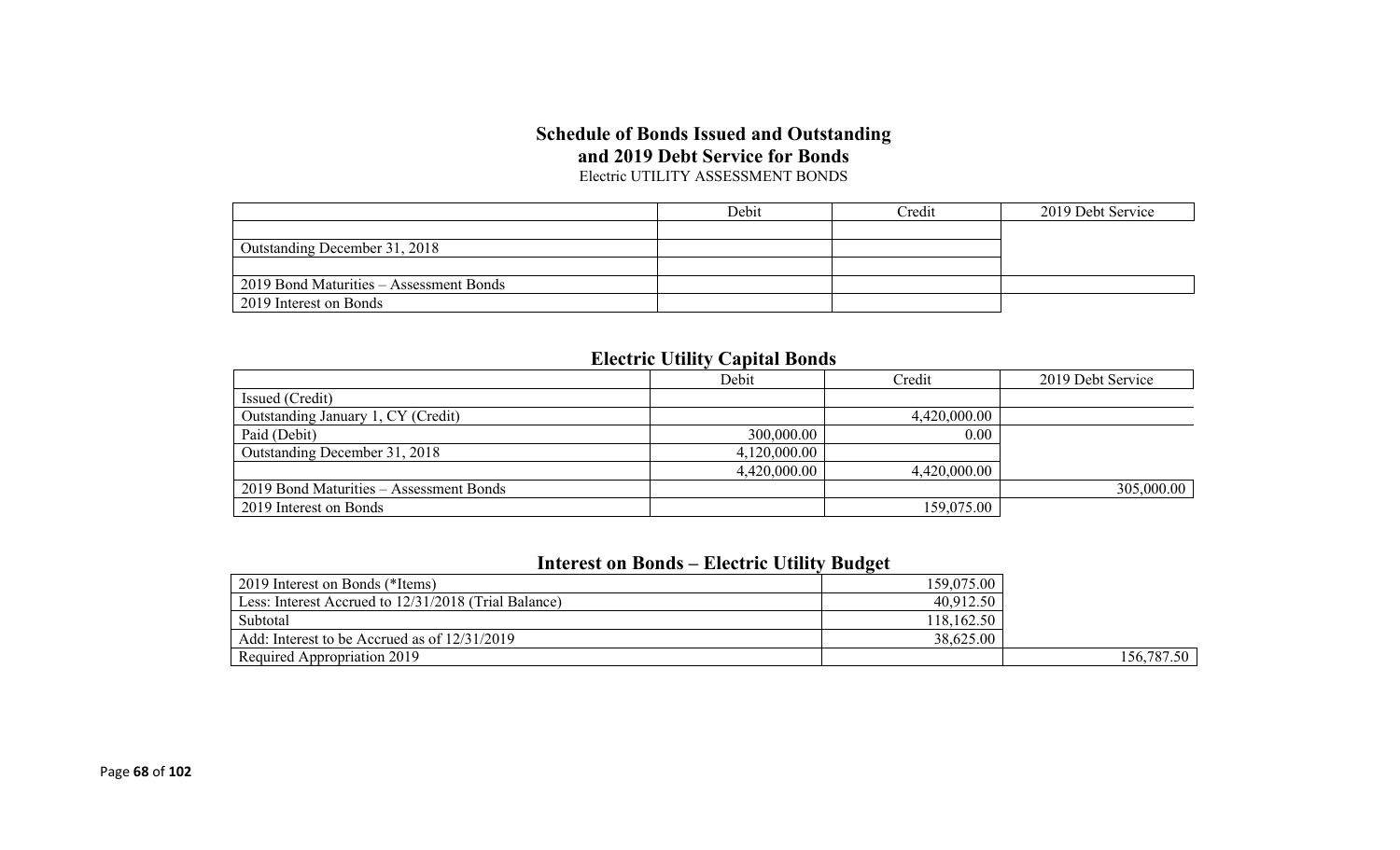# **List of Bonds Issued During 2018**

| пп<br>$\sim$ | nΛ.<br>⊆U | $E$ $C$ $E$ $D$ $C$<br>วบทt | 72 L<br>ou. | ۱nt<br>ate, |
|--------------|-----------|-----------------------------|-------------|-------------|
|              |           |                             |             |             |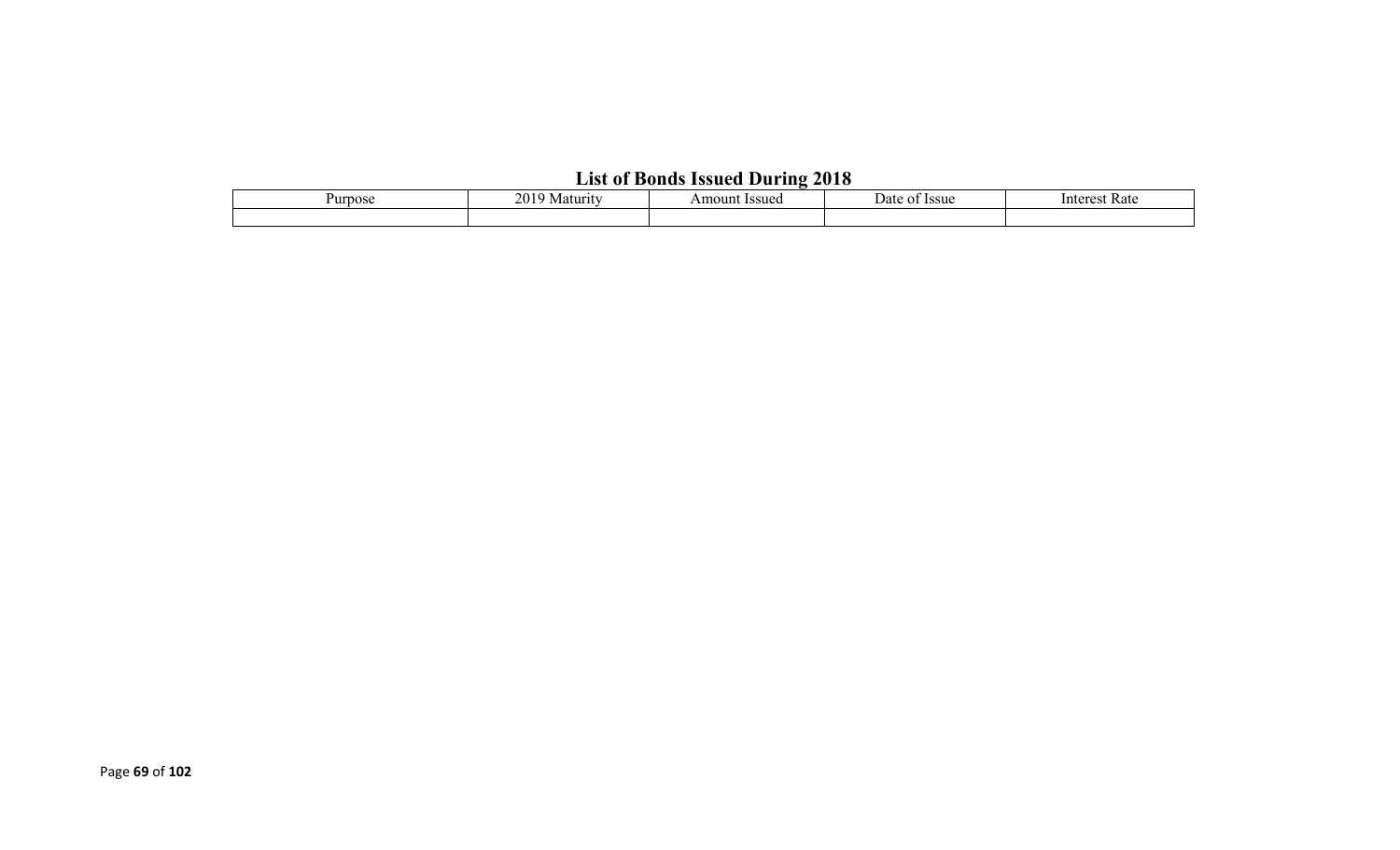# **Schedule of Loans Issued and Outstanding and 2019 Debt Service for Loans**

Electric UTILITY LOAN

| Loan | Outstanding<br>Issued<br>1,2018<br>Januarv | Paio | Other<br>Description | Other Debit | Other Credit | Jutstanding<br>December 31,<br>2018 | Loan Maturities | Interest on Loans |
|------|--------------------------------------------|------|----------------------|-------------|--------------|-------------------------------------|-----------------|-------------------|
|      |                                            |      |                      |             |              |                                     |                 |                   |

# **Interest on Loans – Electric Utility Budget**

| 2019 Interest on Loans (*Items)                      |  |
|------------------------------------------------------|--|
| Less: Interest Accrued to 12/31/2018 (Trial Balance) |  |
| Subtotal                                             |  |
| Add: Interest to be Accrued as of 12/31/2019         |  |
| Required Appropriation 2019                          |  |

# **List of Loans Issued During 2018**

| Purpose | 20103<br>  9Maturity<br>$\sim$ | <b>Issued</b><br>Amount | $\overline{\phantom{0}}$<br>)ate<br><b>Issue</b> | Intorc<br>vak |
|---------|--------------------------------|-------------------------|--------------------------------------------------|---------------|
|         |                                |                         |                                                  |               |
|         |                                |                         |                                                  |               |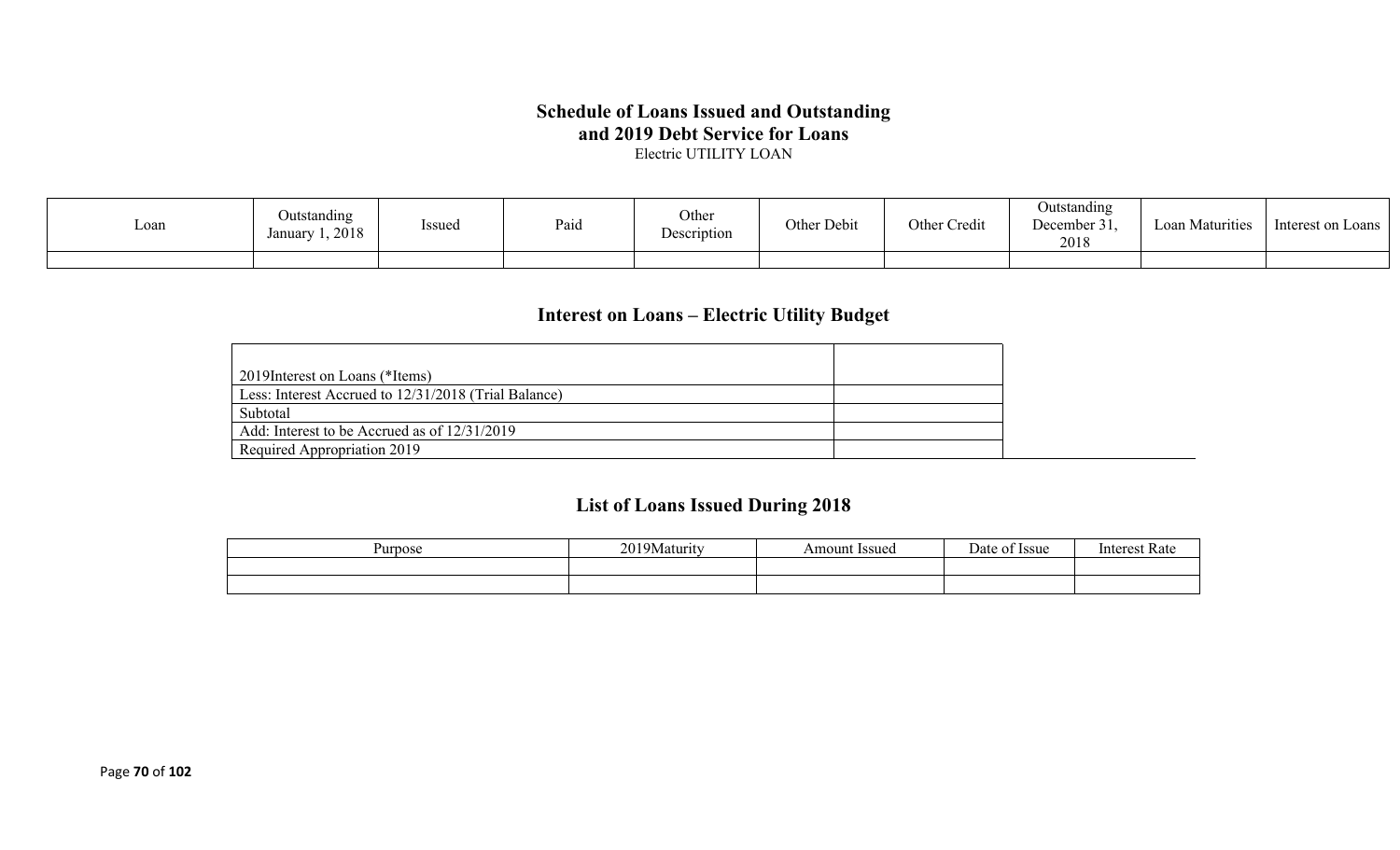### **Debt Service Schedule for Utility Notes (Other than Utility Assessment Notes)**

|                               | Original Amount | Original Date of | Amount of Note             | Date of  | Rate of  | 2019 Budget Requirement |              | Date Interest |
|-------------------------------|-----------------|------------------|----------------------------|----------|----------|-------------------------|--------------|---------------|
| Title or Purpose of the Issue | Issued          | <i>Issue</i>     | Outstanding Dec.<br>, 2018 | Maturity | Interest | For Principal           | For Interest | Computed to   |
|                               |                 |                  |                            |          |          |                         |              |               |
|                               |                 |                  |                            |          |          |                         |              |               |

Important: If there is more than one utility in the municipality, identify each note.

All notes with an original date of issue of or prior require one legal payable installment to be budgeted if it is contemplated that such notes will be renewed in 2019 or written intent of permanent financing submitted.

\*\* If interest on note is financed by ordinance, designate same, otherwise an amount must be included in this column.

| INTERST ON NOTES – Electric UTILITY BUDGET           |  |
|------------------------------------------------------|--|
| 2019 Interest on Notes                               |  |
| Less: Interest Accrued to 12/31/2018 (Trial Balance) |  |
| Subtotal                                             |  |
| Add: Interest to be Accrued as of $12/31/2019$       |  |
| Required Appropriation - 2019                        |  |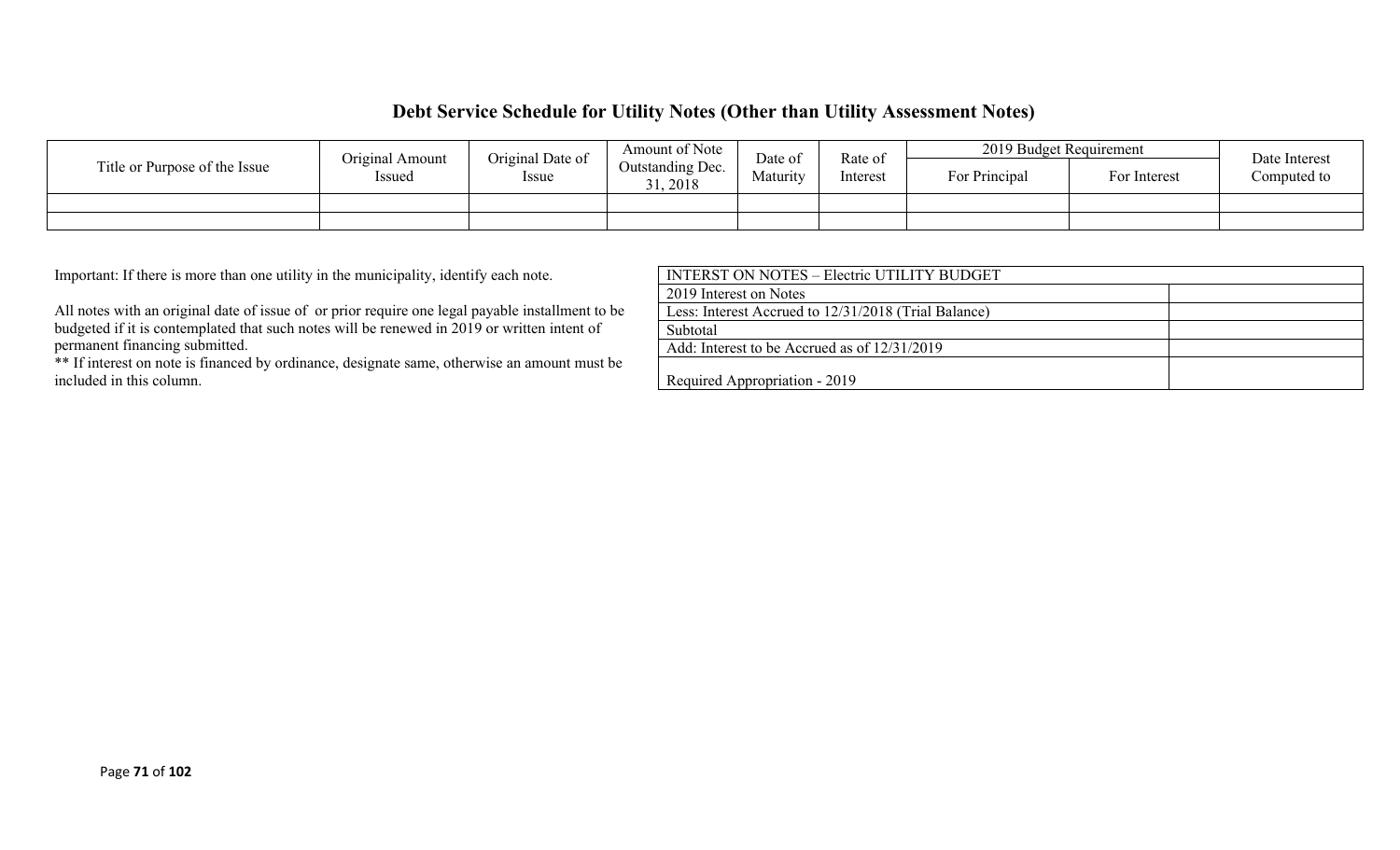# **Debt Service Schedule for Utility Assessment Notes**

|                           | Original Amount | Original Date of | Amount of Note               | Date of  | Rate of<br>Interest | 2019 Budget Requirement |              | <b>Interest Computed</b> |
|---------------------------|-----------------|------------------|------------------------------|----------|---------------------|-------------------------|--------------|--------------------------|
| Title or Purpose of Issue | Issued          | Issue            | Outstanding Dec.<br>31, 2018 | Maturity |                     | For Principal           | For Interest | to (Insert Date)         |
|                           |                 |                  |                              |          |                     |                         |              |                          |
|                           |                 |                  |                              |          |                     |                         |              |                          |

Important: If there is more than one utility in the municipality, identify each note.

Utility Assessment Notes with an original date of issue of December 31, or prior require one legally payable installment to be budgeted in the 2019 Dedicated Utility Assessment Budget if it is contemplated that such notes will be renewed in 2019 or written intent of permanent financing submitted with statement.

\*\* Interest on Utility Assessment Notes must be included in the Utility Budget appropriation "Interest on Notes".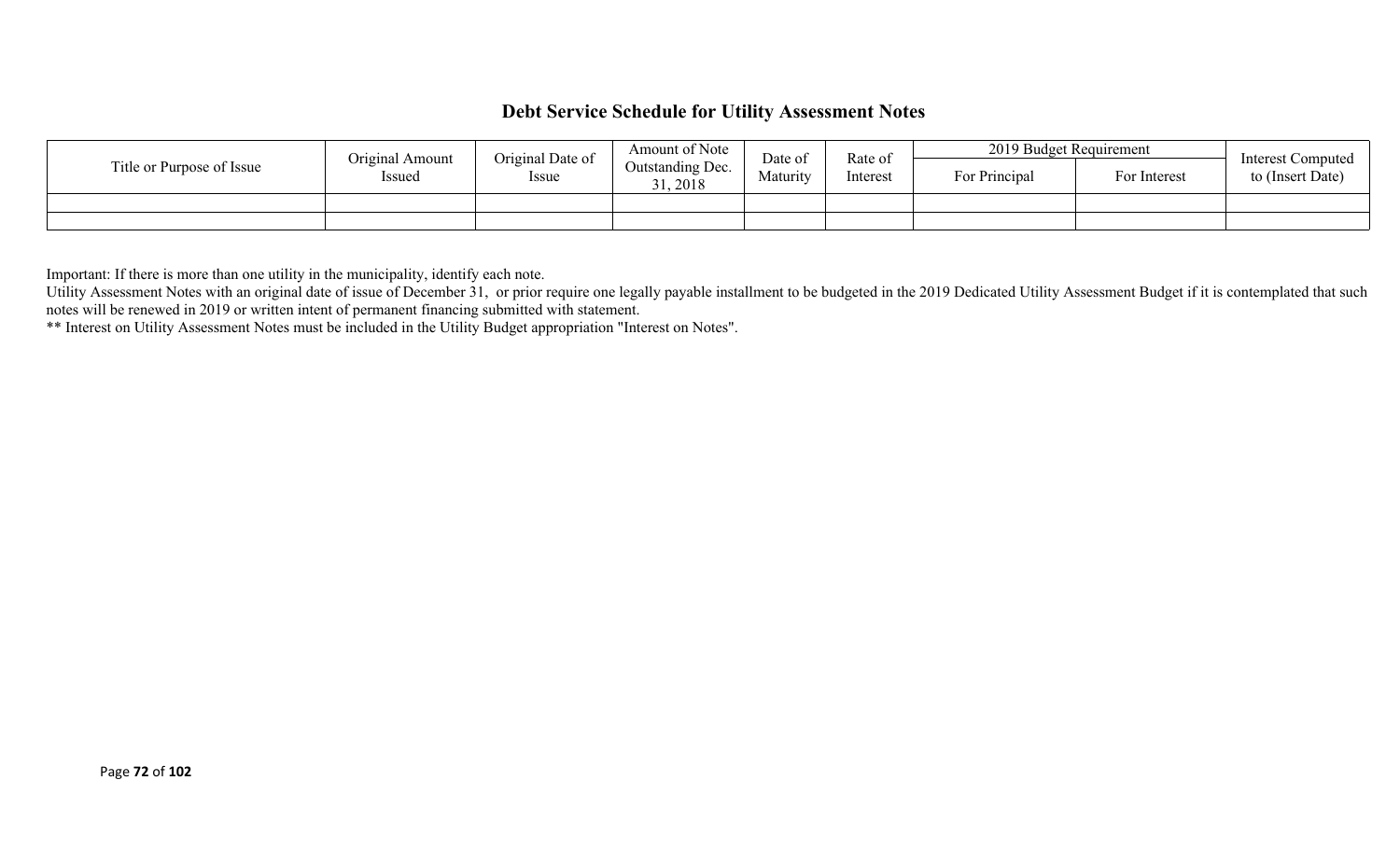## **Schedule of Capital Lease Program Obligations**

|                                              | Amount of Obligation      | 2019 Budget Requirement |                   |
|----------------------------------------------|---------------------------|-------------------------|-------------------|
| Purpose                                      | Outstanding Dec. 31, 2018 | For Principal           | For Interest/Fees |
| Leases approved by LFB after July 1, 2007    |                           |                         |                   |
|                                              |                           |                         |                   |
| Subtotal                                     |                           |                         |                   |
| Leases approved by LFB prior to July 1, 2007 |                           |                         |                   |
|                                              |                           |                         |                   |
|                                              |                           |                         |                   |
| Subtotal                                     |                           |                         |                   |
| Total                                        |                           |                         |                   |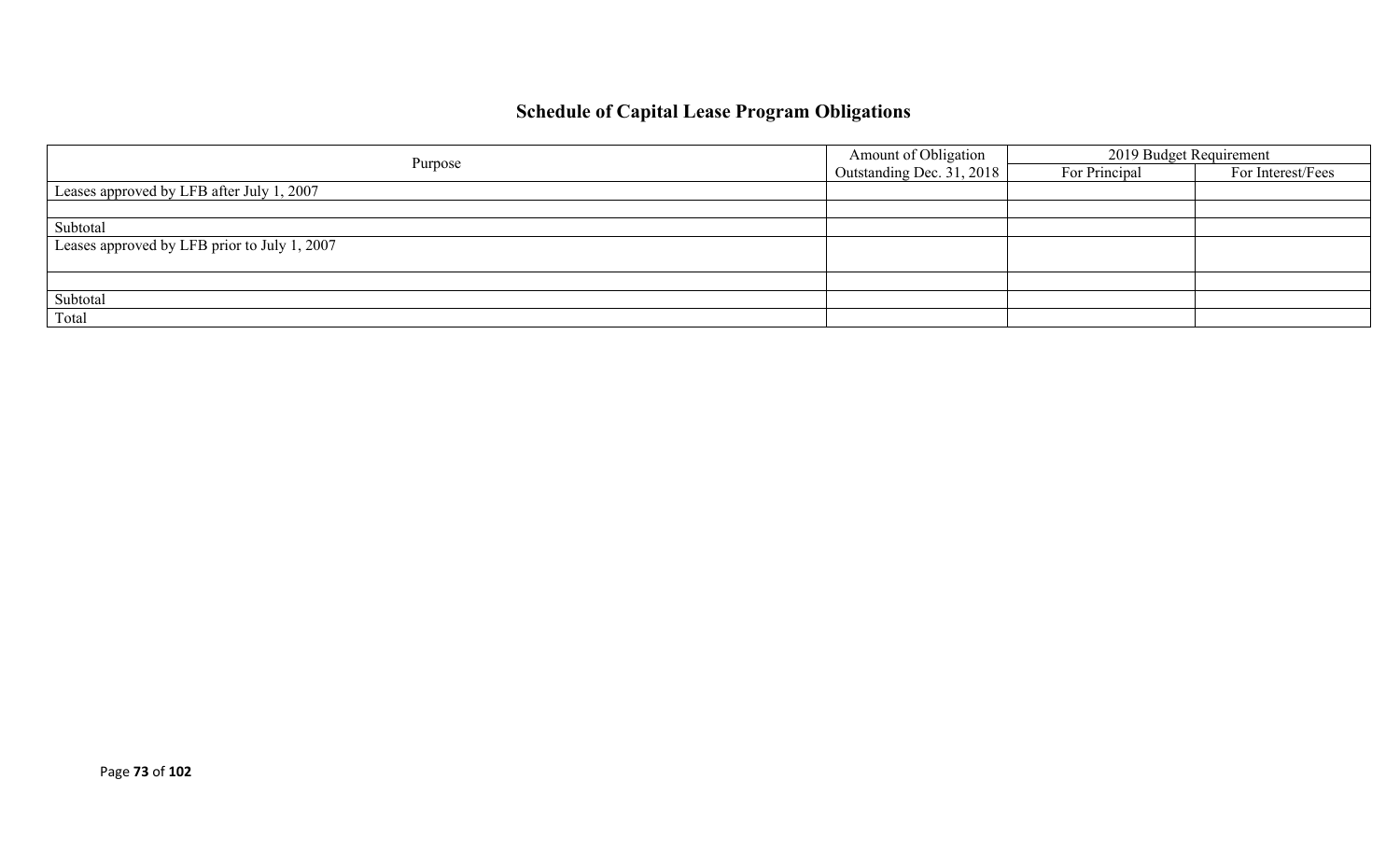# **Schedule of Improvement Authorizations (Utility Capital Fund)**

| <b>IMPROVEMENTS</b>                                                                     |                   | Balance - January 1, 2018 |                     | Refunds, Transfers |          |                            | Balance December 31, 2018 |          |
|-----------------------------------------------------------------------------------------|-------------------|---------------------------|---------------------|--------------------|----------|----------------------------|---------------------------|----------|
| Specify each authorization by<br>purpose. Do not merely designate  <br>by a code number | Funded            | Unfunded                  | 2018 Authorizations | and Encumbrances   | Expended | Authorizations<br>Canceled | Funded                    | Unfunded |
|                                                                                         |                   |                           |                     |                    |          |                            |                           |          |
| Total                                                                                   | 0.00 <sub>1</sub> | $0.00\,$                  |                     |                    |          |                            |                           |          |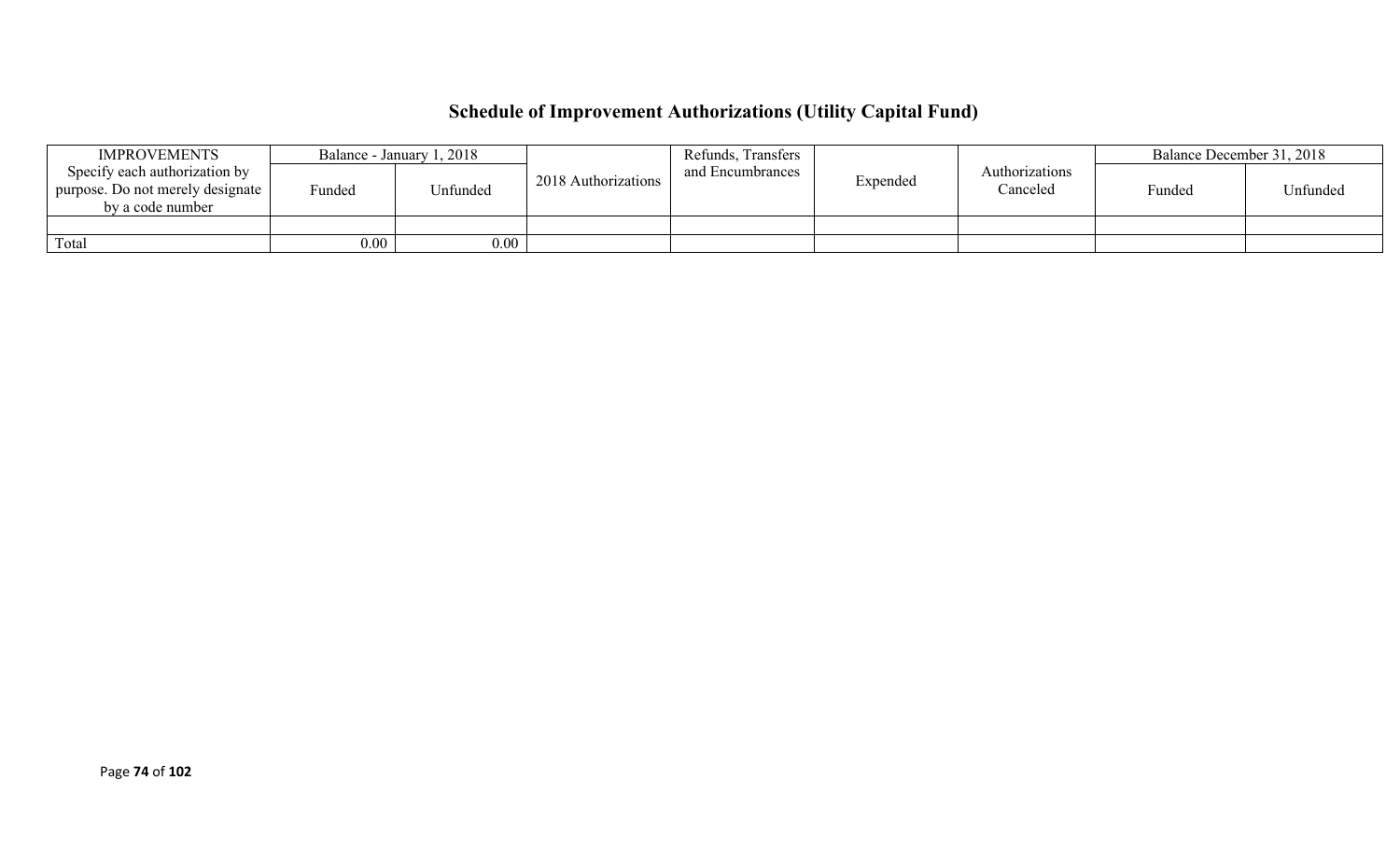#### **Electric Utility Capital Surplus** SCHEDULE OF CAPITAL IMPROVEMENT FUND

|                                                                                   | Debit     | Credit    |
|-----------------------------------------------------------------------------------|-----------|-----------|
| Appropriated to Finance Improvement Authorizations (Debit)                        |           |           |
| Balance January 1, CY (Credit)                                                    |           | 41,435.00 |
| Improvement Authorizations Canceled (financed in whole by the Capital Improvement |           |           |
| Fund) (Credit)                                                                    |           |           |
| Received from CY Budget Appropriation * (Credit)                                  |           |           |
| Balance December 31, 2018                                                         | 41,435.00 |           |
|                                                                                   | 41,435.00 | 41,435.00 |

#### **Electric Utility Capital Surplus**

SCHEDULE OF DOWN PAYMENTS ON IMPROVEMENTS

|                           | Debit | Credit |
|---------------------------|-------|--------|
|                           |       |        |
| Balance December 31, 2018 |       |        |
|                           |       |        |

\*The full amount of the 2018 appropriation should be transferred to this account unless the balance of the appropriation is permitted to lapse.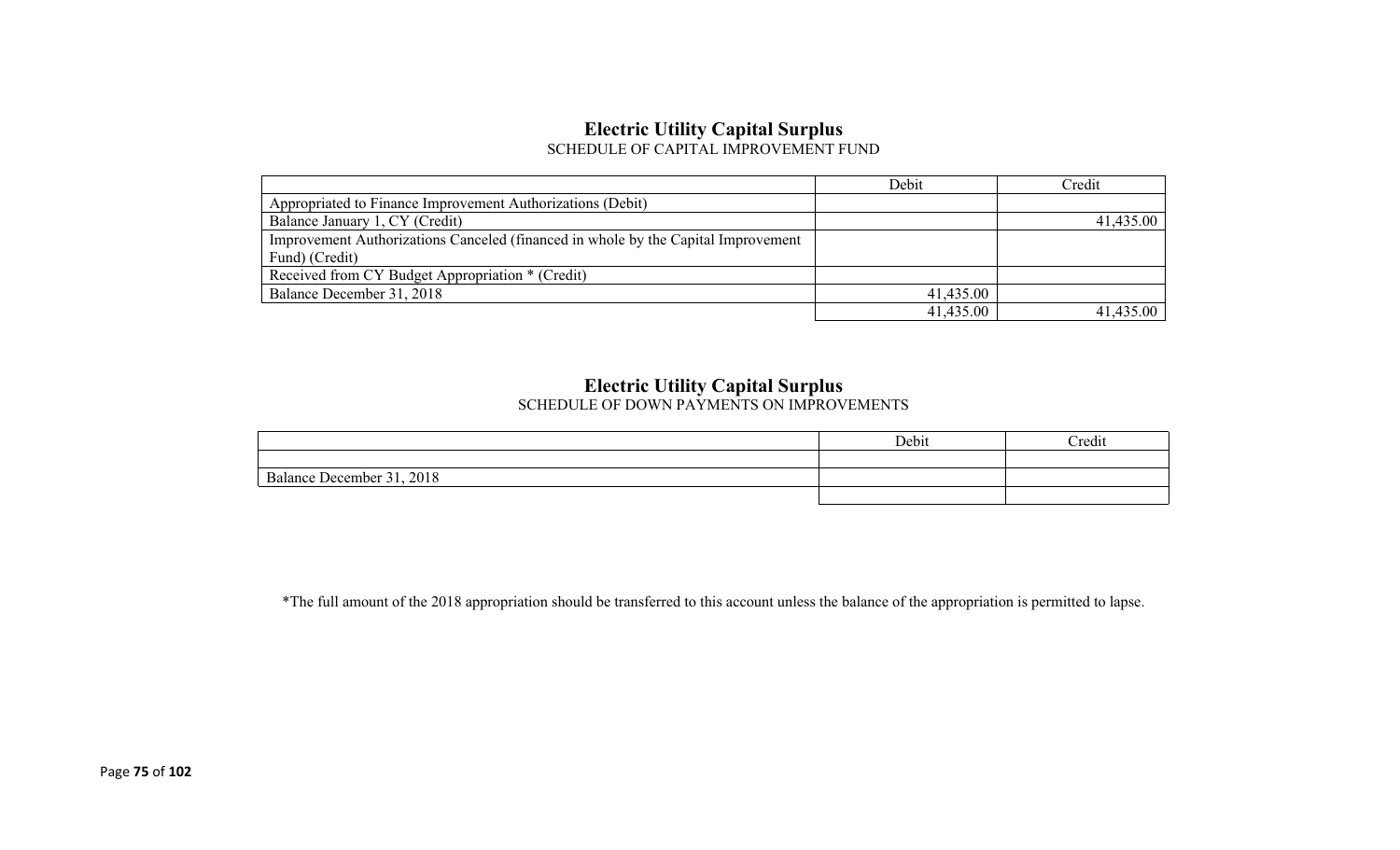#### **Utility Fund** CAPITAL IMPROVEMENTS AUTHORIZED IN 2018 AND DOWN PAYMENTS (N.J.S. 40A:2-11) UTILITIES ONLY

| Purpose | <b>Amount Appropriated</b> | <b>Total Obligations</b><br>Authorized | Down Payment<br>Provided by<br>Ordinance | Amount of Down<br>Payment in Budget of<br>2018 or Prior Years |
|---------|----------------------------|----------------------------------------|------------------------------------------|---------------------------------------------------------------|
|         |                            |                                        |                                          |                                                               |
|         |                            |                                        |                                          |                                                               |

#### **Electric Utility Capital Fund Statement of Capital Surplus** YEAR 2018

|                                                            | Debit    | Credit   |
|------------------------------------------------------------|----------|----------|
| Adjustment Due to Rounding                                 |          |          |
| Appropriated to CY Budget Revenue (Debit)                  |          |          |
| Appropriated to Finance Improvement Authorizations (Debit) |          |          |
| Balance January 1, CY (Credit)                             |          | 4,438.08 |
| Funded Improvement Authorizations Canceled (Credit)        |          |          |
| Premium on Sale of Bonds (Credit)                          |          |          |
| Balance December 31, 2018                                  | 4,438.08 |          |
|                                                            | 4,438.08 | 4,438.08 |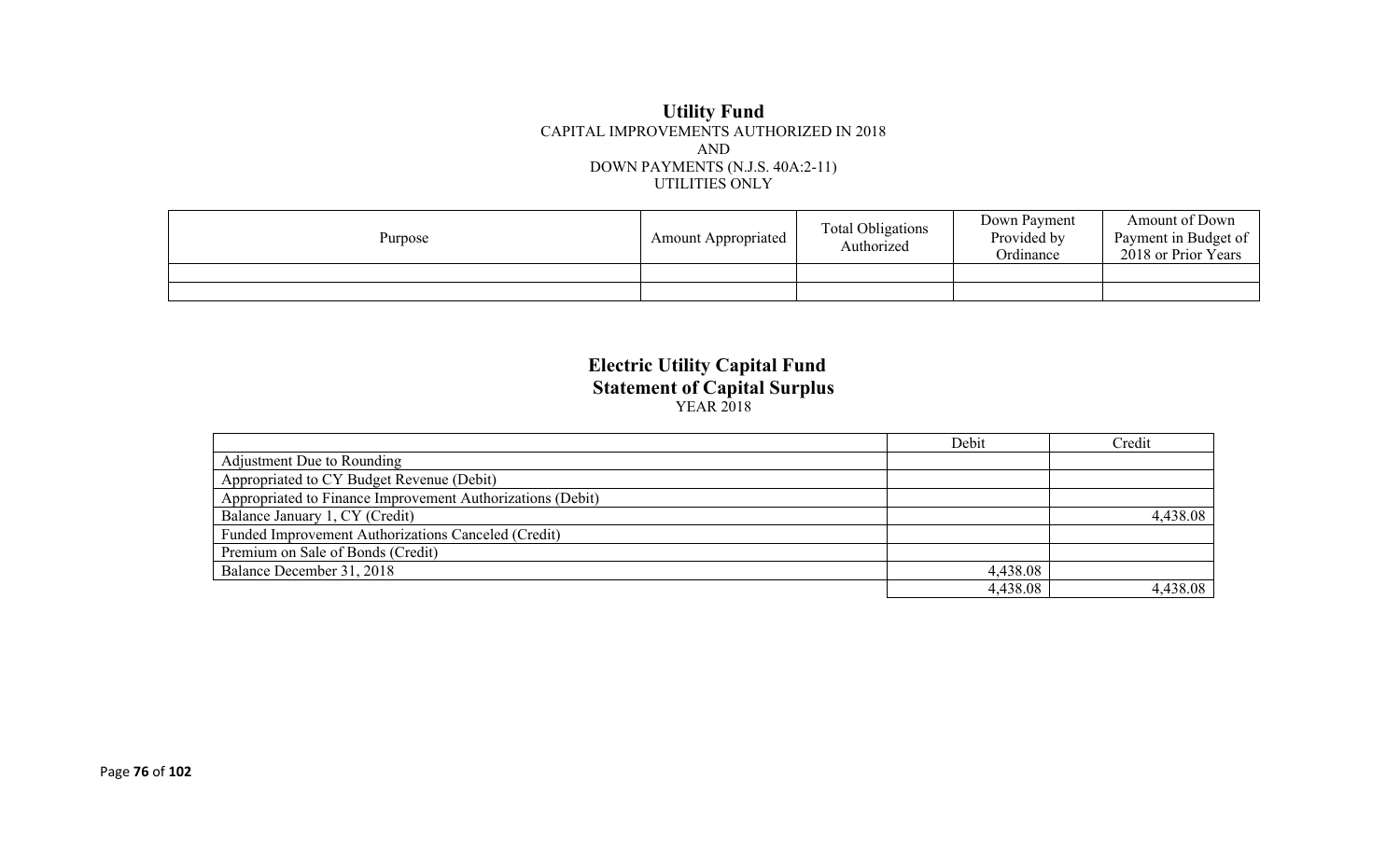UTILITIES ONLY

Note: If no "utility fund" existed on the books of account and if no utility was owned and operated by the municipality during the year 2018, please observe instructions of Sheet 2.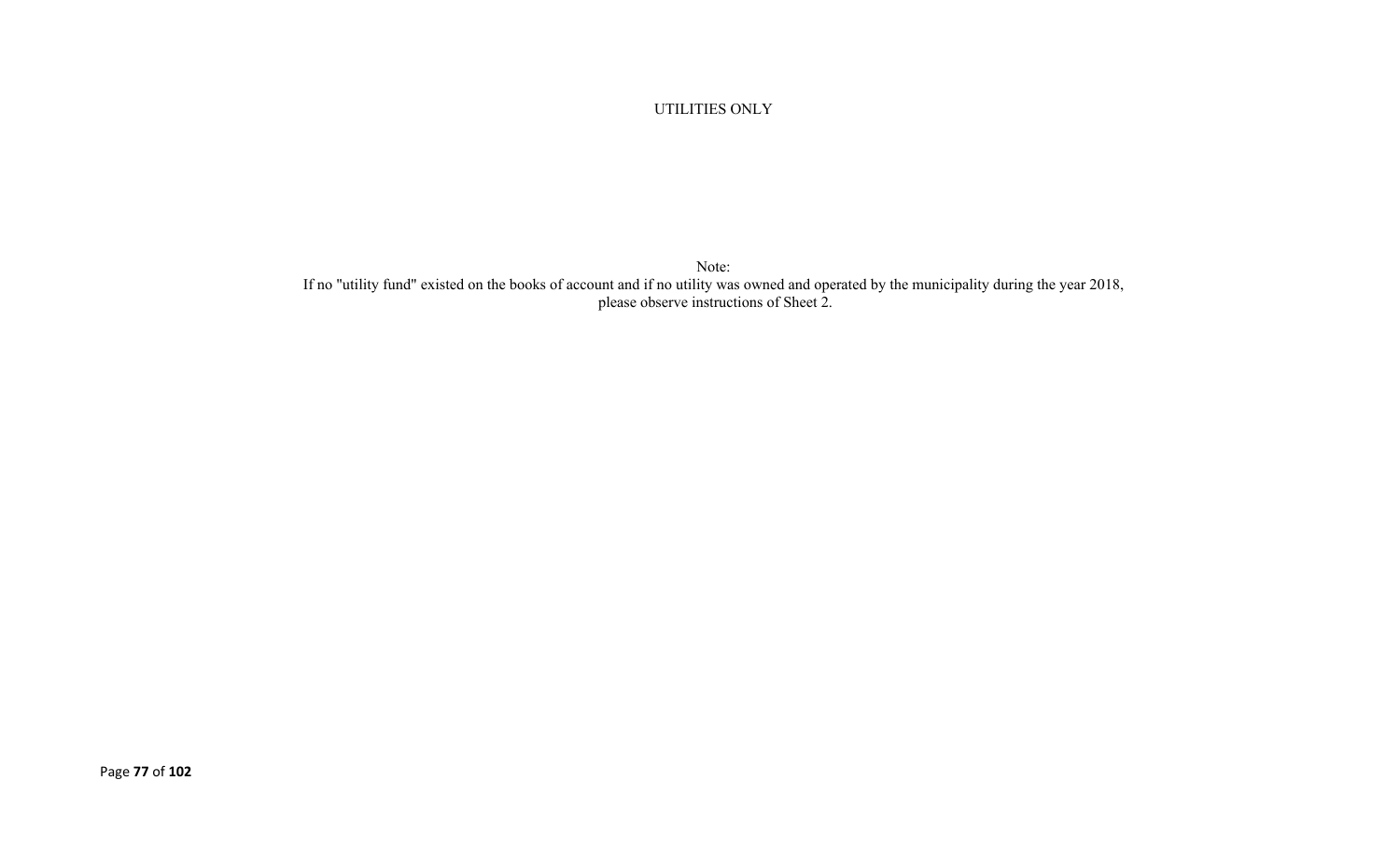#### **Balance Sheet - Water & Sewer Utility Operating Fund Assets AS OF DECEMBER 31, 2018**

|                                                                                                                                     | 2018                                  |  |
|-------------------------------------------------------------------------------------------------------------------------------------|---------------------------------------|--|
| Cash:<br>Cash<br>Sub Total Cash                                                                                                     | 2,032,334.80<br>2,032,334.80          |  |
| Investments:                                                                                                                        |                                       |  |
|                                                                                                                                     |                                       |  |
| Accounts Receivable:<br>Utility Consumer Account Receivable<br><b>Consumer Accounts Receivable</b><br>Sub Total Accounts Receivable | 12,253.31<br>102,249.82<br>114,503.13 |  |
| Interfunds Receivable:                                                                                                              |                                       |  |
| Deferred Charges                                                                                                                    |                                       |  |
| <b>Total Assets</b>                                                                                                                 | 2,146,837.93                          |  |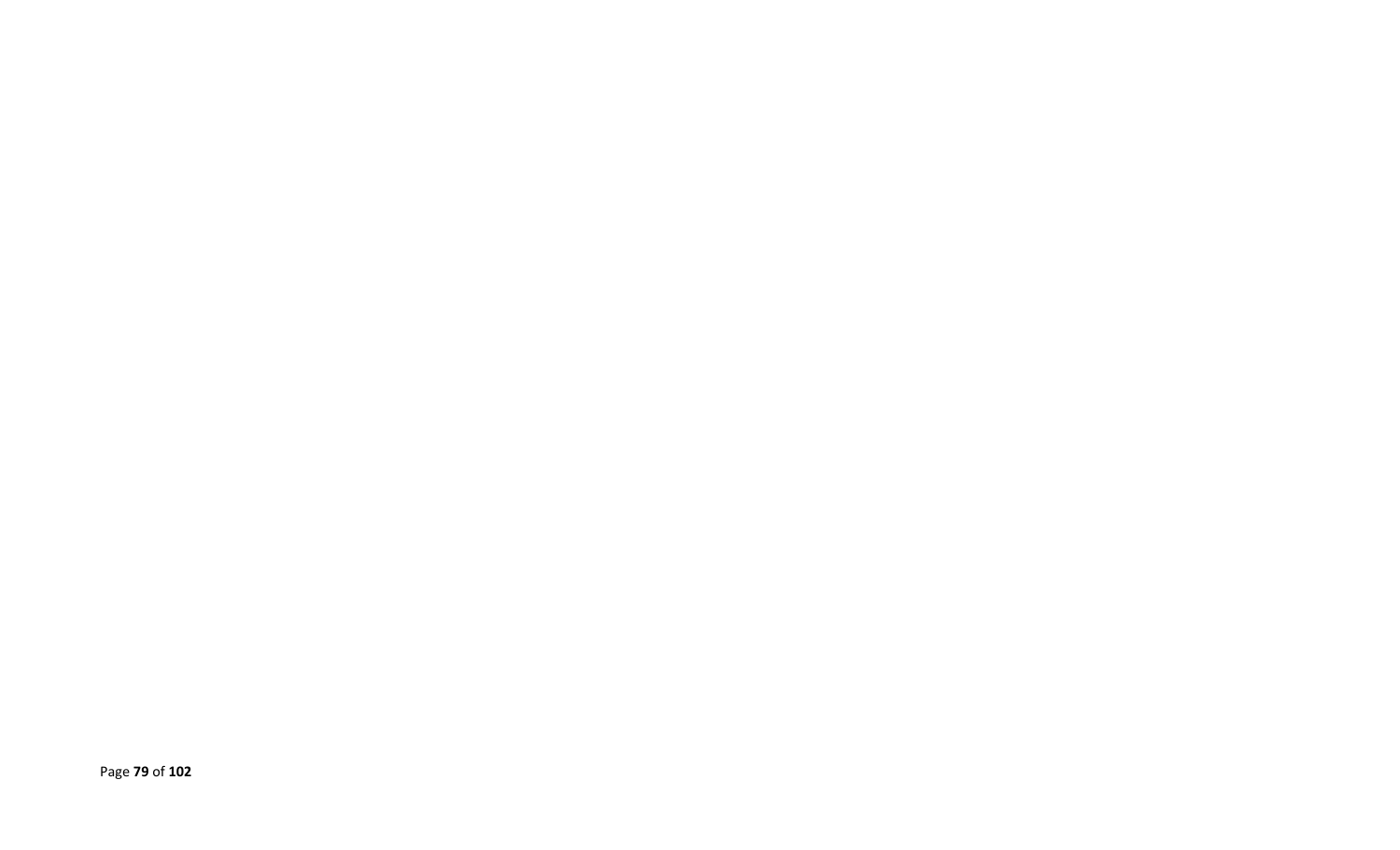#### **Balance Sheet - Water & Sewer Utility Operating Fund Liabilities, Reserves & Fund Balance AS OF DECEMBER 31, 2018**

|                                                   | 2018         |  |
|---------------------------------------------------|--------------|--|
|                                                   |              |  |
| Liabilities:                                      |              |  |
| Reserve for Encumbrances                          | 140,172.39   |  |
| <b>Appropriation Reserves</b>                     | 78,994.42    |  |
| <b>Accounts Payable</b>                           | 48,789.40    |  |
| Water Overpayments                                | 14,924.88    |  |
| Accrued Interest on Bonds, Loans and Notes        | 53,557.99    |  |
| Due to Water/Sewer Capital                        | 250.00       |  |
| <b>Total Liabilities</b>                          | 336,689.08   |  |
| Fund Balance:                                     |              |  |
| Reserve for Consumer Accounts and Lien Receivable | 114,503.13   |  |
| Fund Balance                                      | 1,695,645.72 |  |
| <b>Total Utility Fund</b>                         | 2,146,837.93 |  |
|                                                   |              |  |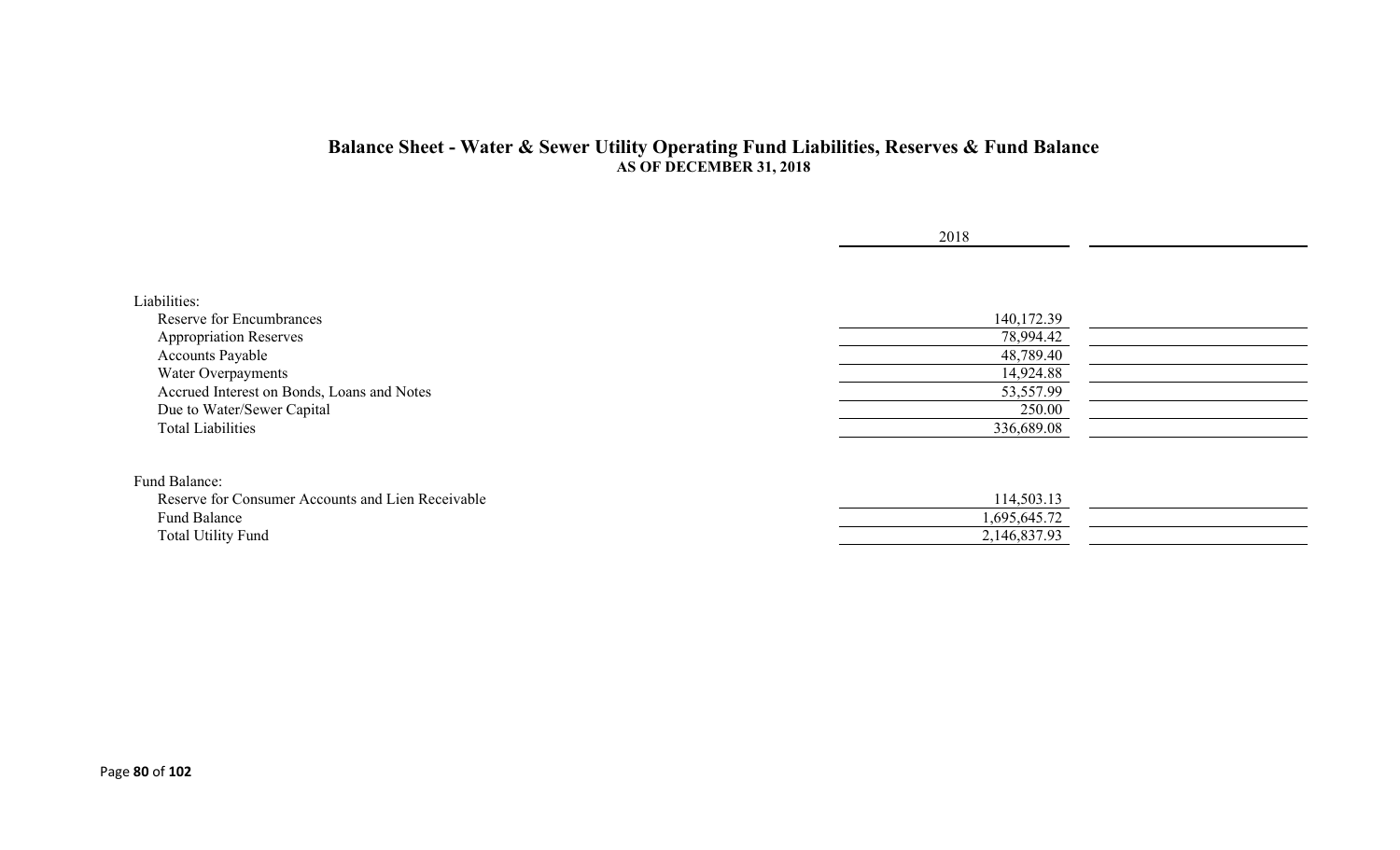#### **Balance Sheet - Water & Sewer Utility Capital Fund Assets AS OF DECEMBER 31, 2018**

|                                                                                                                                     | 2018                                                  |  |
|-------------------------------------------------------------------------------------------------------------------------------------|-------------------------------------------------------|--|
| Cash:<br>Cash<br>Sub Total Cash                                                                                                     | 53,713.17<br>53,713.17                                |  |
| Accounts Receivable:<br><b>Grant Receivable</b><br>Fixed Capital<br>Due from Water/Sewer Operating<br>Sub Total Accounts Receivable | 47,077.00<br>16,232,605.83<br>250.00<br>16,279,932.83 |  |
| <b>Total Assets</b>                                                                                                                 | 16,333,646.00                                         |  |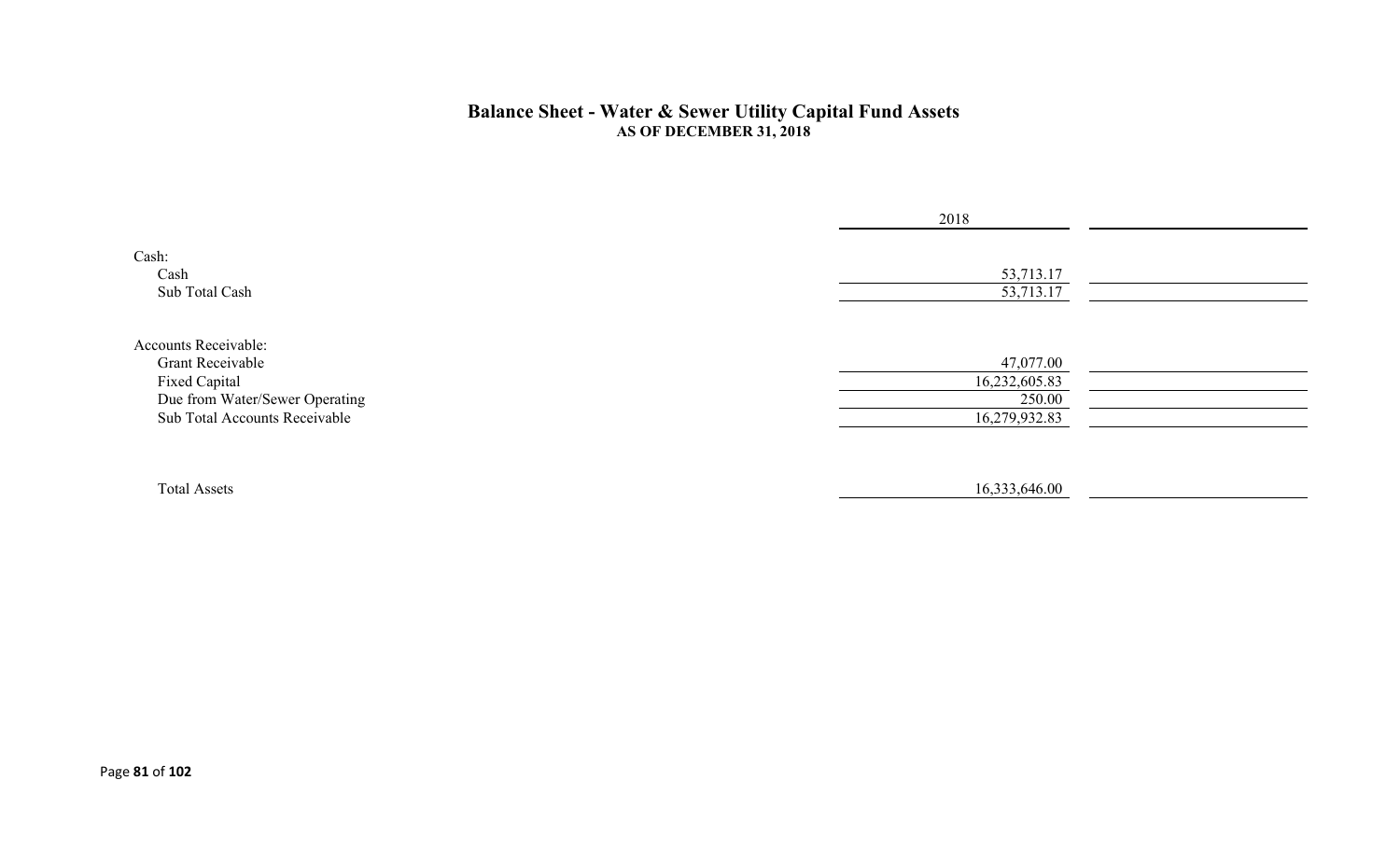#### **Balance Sheet - Water & Sewer Utility Capital Fund Liabilities, Reserves & Fund Balance AS OF DECEMBER 31, 2018**

|                                             | 2018          |  |
|---------------------------------------------|---------------|--|
| Liabilities:                                |               |  |
| Serial Bonds Payable                        | 904,000.00    |  |
| <b>Bond Anticipation Notes Payable</b>      | 736,840.00    |  |
| Rural Economic Development Loan             | 3,806,309.49  |  |
| Capital Improvement Fund                    | 93,108.53     |  |
| Reserve for Amortization                    | 10,623,560.34 |  |
| <b>Reserve for Deferred Amortization</b>    | 161,896.00    |  |
| <b>Total Liabilities</b>                    | 16,325,714.36 |  |
| Total Liabilities, Reserves & Fund Balance: |               |  |
| Capital Surplus                             | 7,931.64      |  |
| Total Liabilities, Reserves and Surplus     | 16,333,646.00 |  |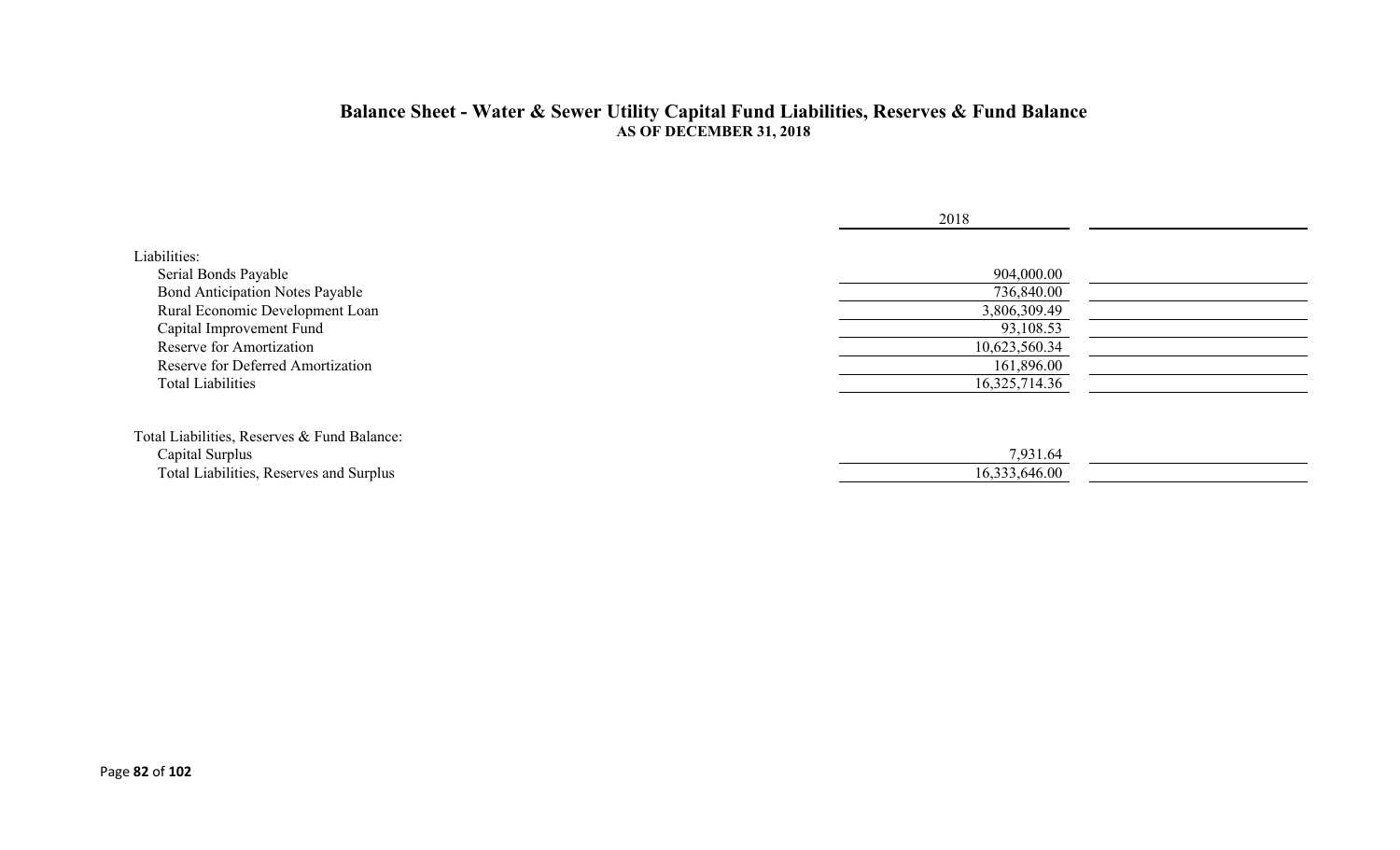#### **Balance Sheet - Water & Sewer Utility Assessment Fund AS OF DECEMBER 31, 2018**

2018

Assets:

Liabilities and Reserves:

Liabilities, Reserves, and Fund Balance: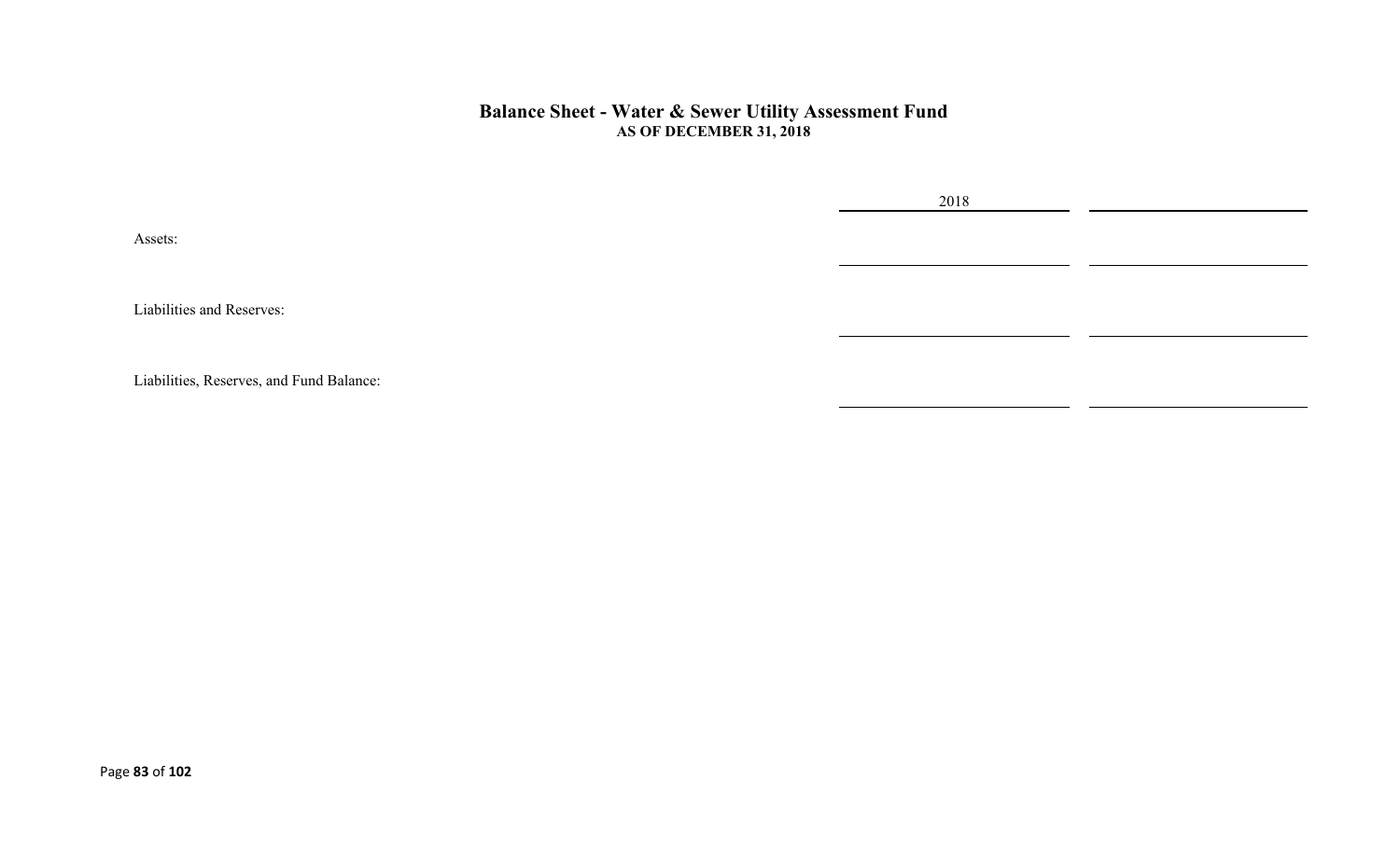### **Analysis of Water & Sewer Utility Assessment Trust Cash and Investments Pledged to Liabilities and Surplus**

|                                                                 | <b>Audit Balance</b> |                          | Receipts                |       |               |                              |
|-----------------------------------------------------------------|----------------------|--------------------------|-------------------------|-------|---------------|------------------------------|
| Title of Liability to which Cash and Investments are<br>Pledged | Dec. 31, 2017        | Assessments and<br>Liens | <b>Operating Budget</b> | Other | Disbursements | <b>Balance Dec. 31, 2018</b> |
| Assessment Serial Bond Issues:                                  |                      |                          |                         |       |               |                              |
|                                                                 |                      |                          |                         |       |               |                              |
| <b>Assessment Bond Anticipation Notes</b>                       |                      |                          |                         |       |               |                              |
| <b>Trust Surplus</b>                                            | 0.00                 |                          |                         |       |               | $0.00\,$                     |
| Other Liabilities                                               |                      |                          |                         |       |               |                              |
|                                                                 |                      |                          |                         |       |               |                              |
| <b>Trust Surplus</b>                                            |                      |                          |                         |       |               |                              |
|                                                                 |                      |                          |                         |       |               |                              |
| Less Assets "Unfinanced"                                        |                      |                          |                         |       |               |                              |
|                                                                 |                      |                          |                         |       |               |                              |
| Total                                                           | 0.00                 |                          |                         |       |               | $0.00\,$                     |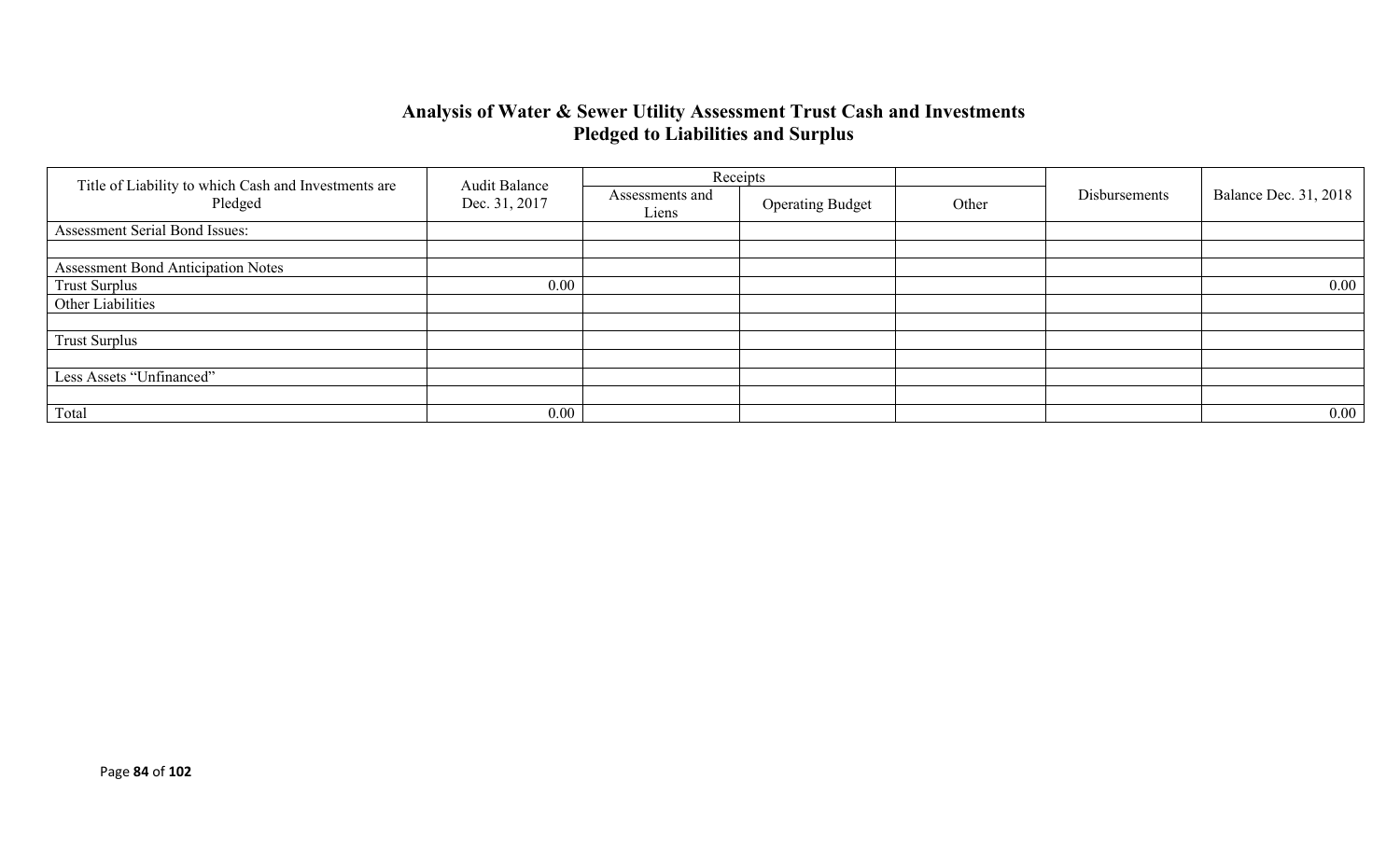#### **Schedule of Water & Sewer Utility Budget - 2018 Budget Revenues**

| Source                                                          | Budget       | Received in Cash | <b>Excess or Deficit</b> |
|-----------------------------------------------------------------|--------------|------------------|--------------------------|
| <b>Operating Surplus Anticipated</b>                            |              |                  |                          |
| Operating Surplus Anticipated with Consent of Director of Local |              |                  |                          |
| Govt. Services                                                  |              |                  |                          |
| Rents                                                           | 1,891,837.00 | 3,223,910.82     | 1,332,073.82             |
| Miscellaneous Revenue Anticipated                               | 0.00         | 0.00             | $0.00\,$                 |
| Miscellaneous                                                   |              |                  |                          |
| Rate Increase                                                   | 300,000.00   | 300,000.00       | 0.00                     |
| Added by N.J.S.A. 40A:4-87: (List)                              |              |                  |                          |
|                                                                 |              |                  |                          |
| Subtotal Additional Miscellaneous Revenues                      | 300,000.00   | 300,000.00       | 0.00                     |
| Subtotal                                                        | 2,191,837.00 | 3,523,910.82     | 1,332,073.82             |
| Deficit (General Budget)                                        | 923, 353.52  | 923,353.52       | 0.00                     |
|                                                                 | 3,115,190.52 | 4,447,264.34     | 1,332,073.82             |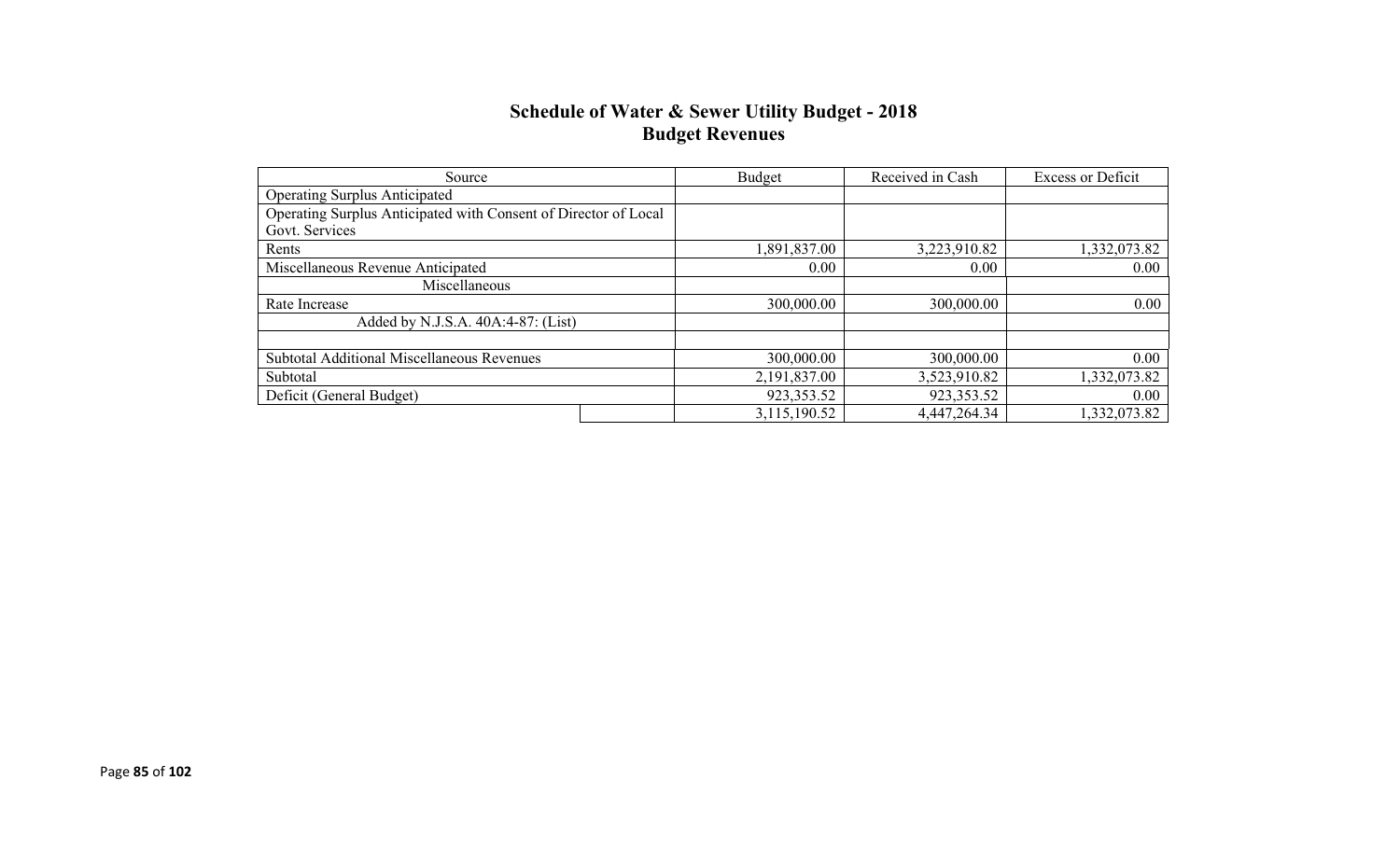## **Statement of Budget Appropriations**

| Appropriations                          |              |
|-----------------------------------------|--------------|
| Adopted Budget                          | 3,115,190.52 |
| <b>Total Appropriations</b>             | 3,115,190.52 |
| Add: Overexpenditures                   |              |
|                                         |              |
| Total Overexpenditures                  |              |
| Total Appropriations & Overexpenditures | 3,115,190.52 |
| Deduct Expenditures                     |              |
| Paid or Charged                         | 2,972,620.06 |
| Reserved                                | 78,994.42    |
| Surplus                                 |              |
|                                         |              |
| <b>Total Surplus</b>                    |              |
| Total Expenditure & Surplus             | 3,051,614.48 |
| <b>Unexpended Balance Cancelled</b>     | 63,576.04    |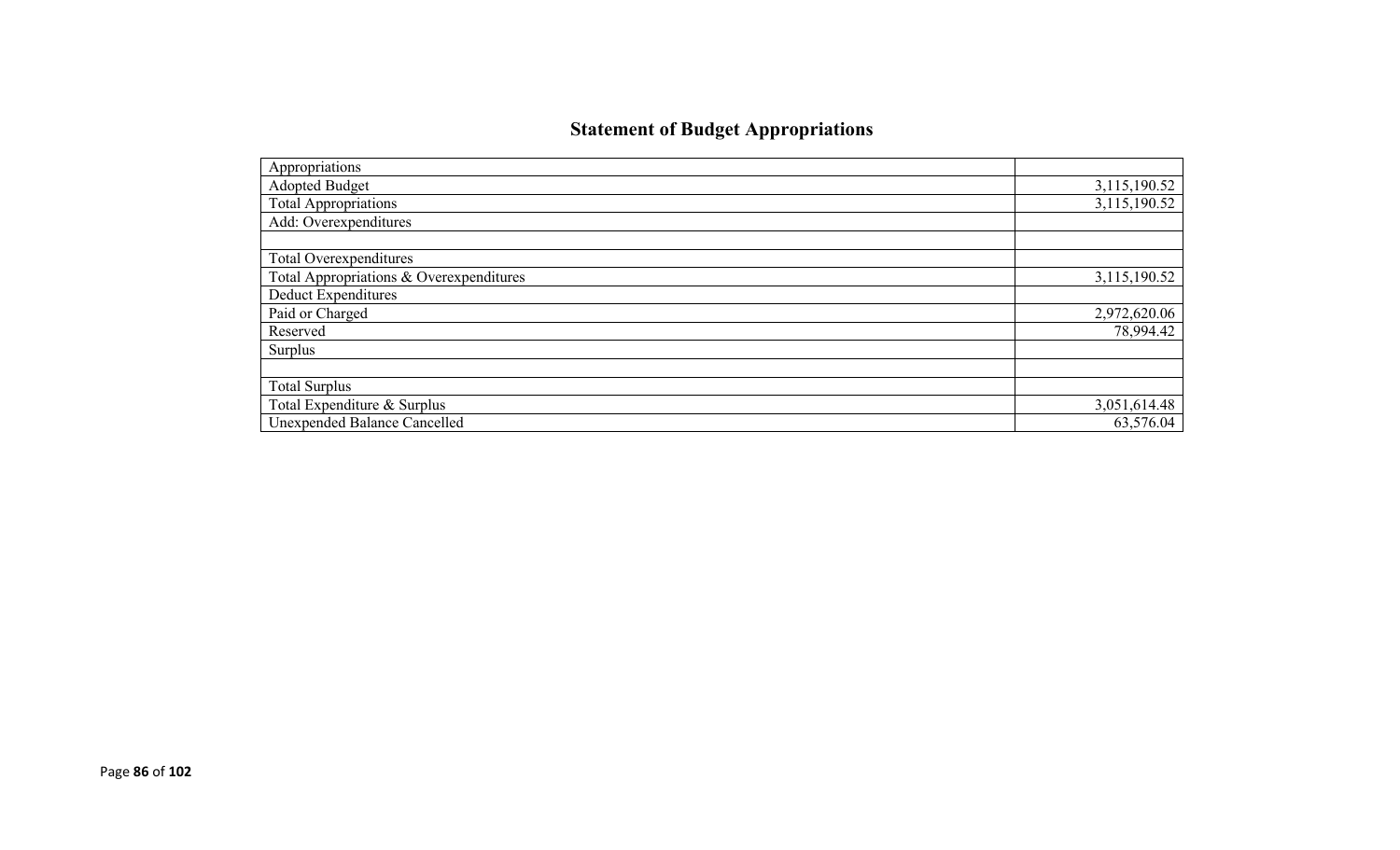### **Statement of 2018 Operation Water & Sewer Utility**

NOTE: Section 1 of this sheet is required to be filled out ONLY IF the 2018 budget year Water & Sewer Utility Budget contained either an item of revenue "Deficit (General Budget)" or an item of appropriation "Surplus (General Budget)"

Section 2 should be filled out in every case.

| <b>Section 1:</b>                                                                          |               |              |
|--------------------------------------------------------------------------------------------|---------------|--------------|
| Revenue Realized                                                                           | 3,523,910.82  |              |
| Miscellaneous Revenue Not Anticipated                                                      | 12,023.50     |              |
| <b>Appropriation Reserves Canceled</b><br>2017                                             | 238,684.77    |              |
|                                                                                            |               |              |
|                                                                                            |               |              |
| <b>Total Revenue Realized</b>                                                              |               | 3,774,619.09 |
| Expenditures                                                                               | 3,051,614.48  |              |
| <b>Expended Without Appropriation</b>                                                      |               |              |
| Cash Refund of Prior Year's Revenue                                                        |               |              |
| Overexpenditure of Appropriation Reserves                                                  |               |              |
| <b>Total Expenditures</b>                                                                  | 3,051,614.48  |              |
| Less: Deferred Charges Included in Above "Total Expenditures"                              |               |              |
| Total Expenditures - As Adjusted                                                           |               | 3,051,614.48 |
|                                                                                            |               |              |
| Excess                                                                                     |               | 723,004.61   |
| Balance of "Results of 2017 Operation"                                                     |               |              |
| Remainder= ("Excess in Operations")                                                        | 723,004.61    |              |
| Deficit                                                                                    |               |              |
| Balance of "Results of 2017 Operation" Remainder= ("Operating Deficit - to Trial Balance") | $-923,353.52$ |              |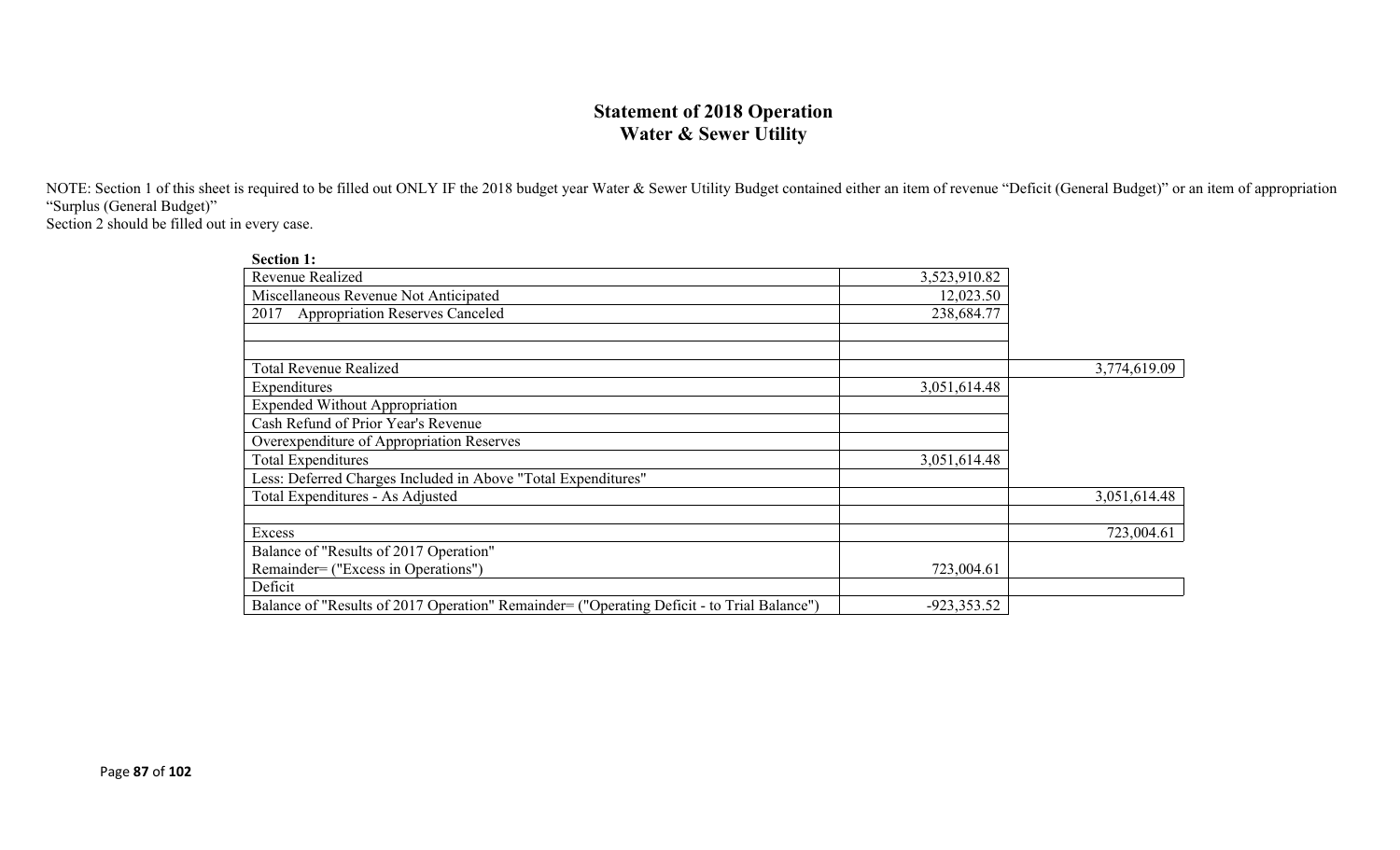#### **Section 2:**

The following Item of 2017 Appropriation Reserves Canceled in 2018 Is Due to the Current Fund TO THE EXTENT OF the amount Received and Due from the General Budget of 2017 for an Anticipated Deficit in the Water & Sewer Utility for: 2017

| 2017 Appropriation Reserves Canceled in 2018                                              | 238,684.77 |            |
|-------------------------------------------------------------------------------------------|------------|------------|
| Less: Anticipated Deficit in 2017 Budget - Amount Received and Due from Current Fund - If |            |            |
| none, check "None" $\boxtimes$                                                            |            |            |
| *Excess (Revenue Realized)                                                                |            | 238,684.77 |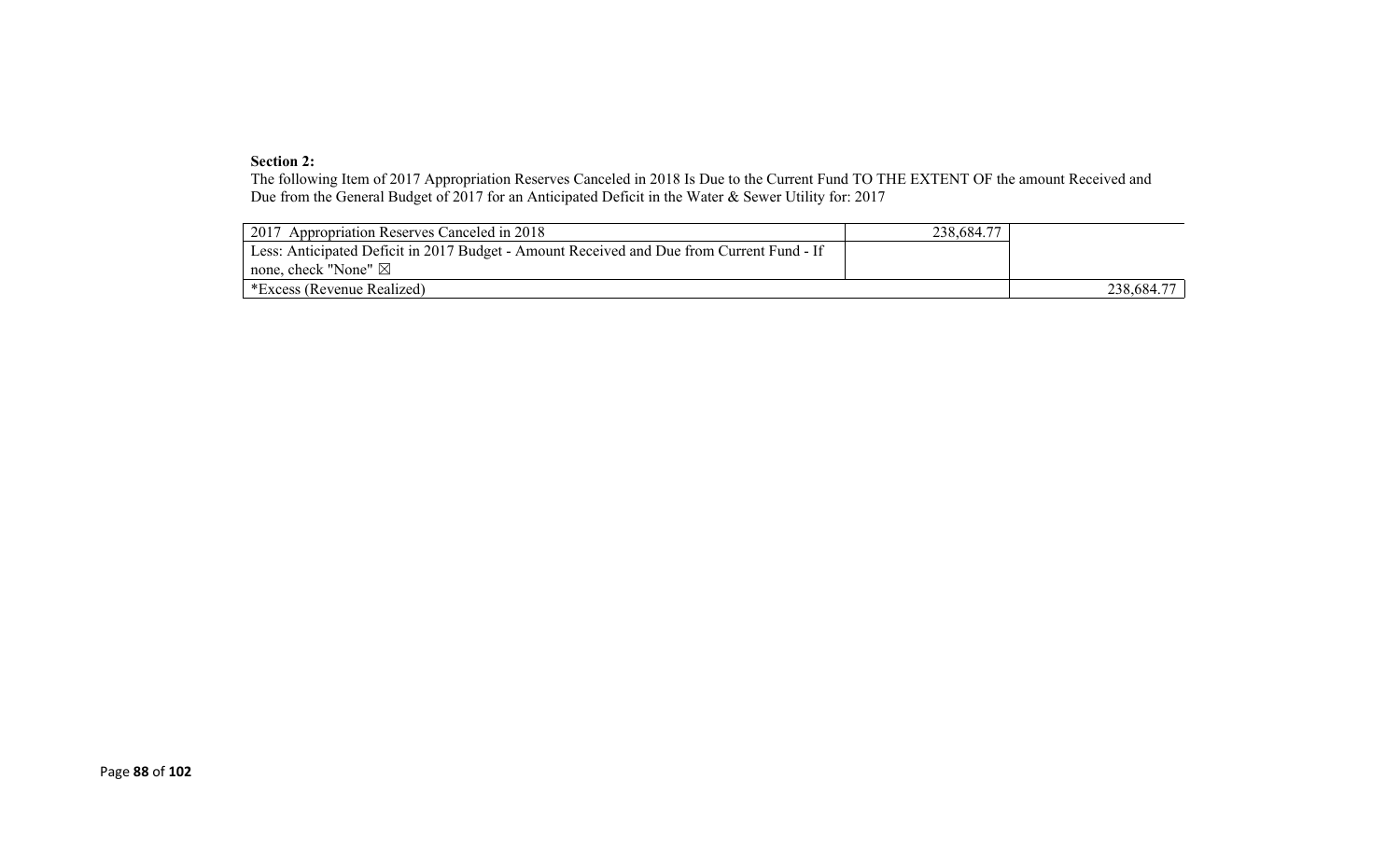## **Results of 2018 Operations – Water & Sewer Utility**

|                                                    | Debit        | Credit       |
|----------------------------------------------------|--------------|--------------|
| Deficit in Anticipated Revenue                     | 0.00         |              |
| <b>Excess in Anticipated Revenues</b>              |              | 1,332,073.82 |
| Miscellaneous Revenue Not Anticipated              |              | 12,023.50    |
| Operating Deficit - to Trial Balance               |              |              |
| Unexpended Balances of Appropriations              |              | 63,576.04    |
| Unexpended Balances of PY Appropriation Reserves * |              | 238,684.77   |
| <b>Operating Excess</b>                            | 1,646,358.13 |              |
| <b>Operating Deficit</b>                           |              |              |
| <b>Total Results of Current Year Operations</b>    | 1,646,358.13 | 1,646,358.13 |

## **Operating Surplus– Water & Sewer Utility**

|                                                                                  | Debit        | Credit       |
|----------------------------------------------------------------------------------|--------------|--------------|
| Amount Appropriated in CY Budget - Cash                                          |              |              |
| Amount Appropriated in CY Budget with Prior Written Consent of Director of Local |              |              |
| Government Services (Debit)                                                      |              |              |
| Balance January 1, CY (Credit)                                                   |              | 49,287.59    |
| Excess in Results of CY Operations                                               |              | 1,646,358.13 |
| Balance December 31, 2018                                                        | 1,695,645.72 |              |
| <b>Total Operating Surplus</b>                                                   | 1,695,645.72 | 1,695,645.72 |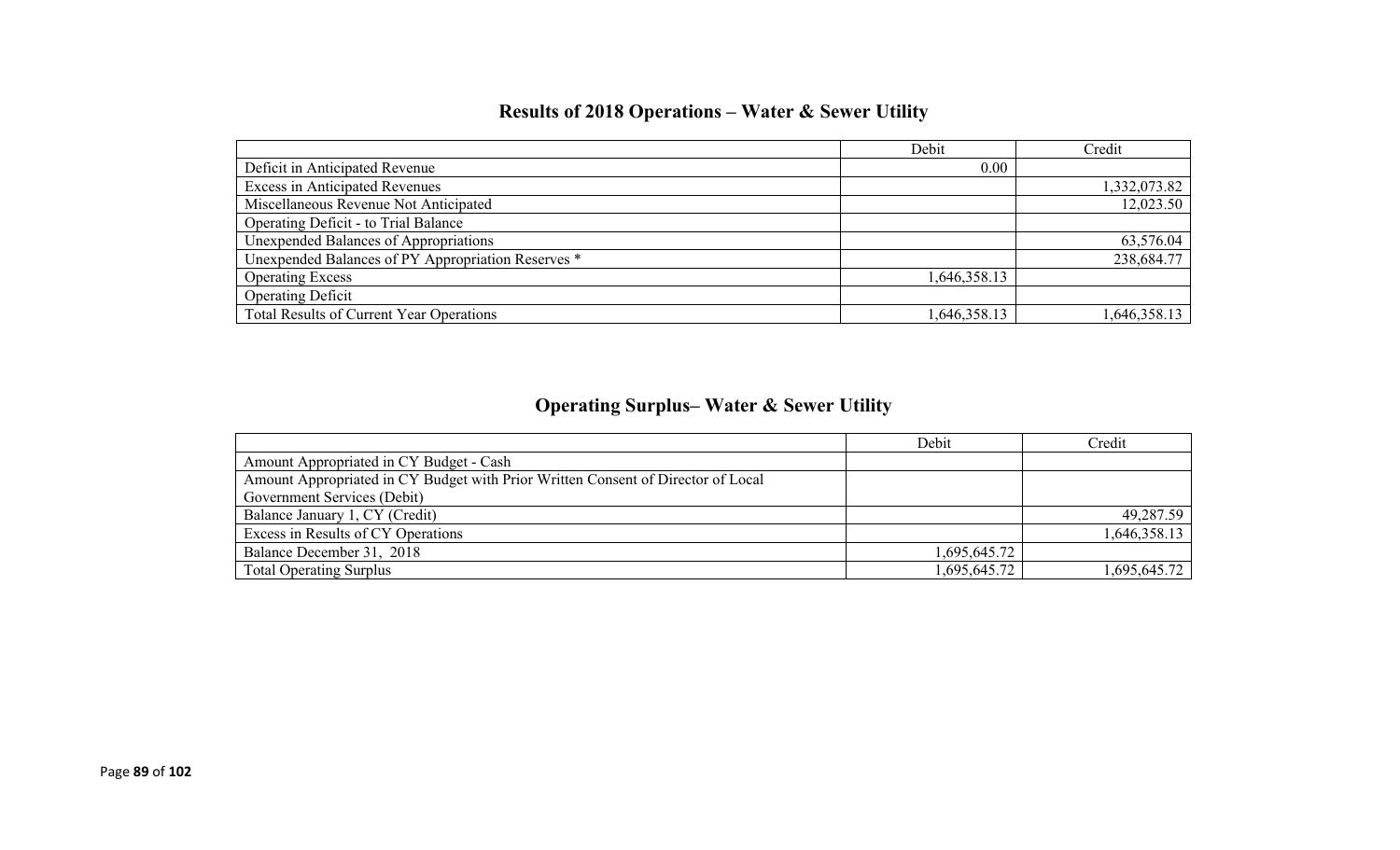#### **Analysis of Balance December 31, 2018 (From Utility – Trial Balance)**

| Cash                                                          | 2,032,334.80 |
|---------------------------------------------------------------|--------------|
| Investments                                                   |              |
| <b>Interfund Accounts Receivable</b>                          | 12,253.31    |
| Subtotal                                                      | 2,044,588.11 |
| Deduct Cash Liabilities Marked with "C" on Trial Balance      | 336,689.08   |
| Operating Surplus Cash or (Deficit in Operating Surplus Cash) | 1,707,899.03 |
| Other Assets Pledged to Operating Surplus*                    |              |
| Deferred Charges #                                            |              |
| Operating Deficit #<br>0.00                                   |              |
| <b>Total Other Assets</b>                                     | 0.00         |
|                                                               | 1,707,899.03 |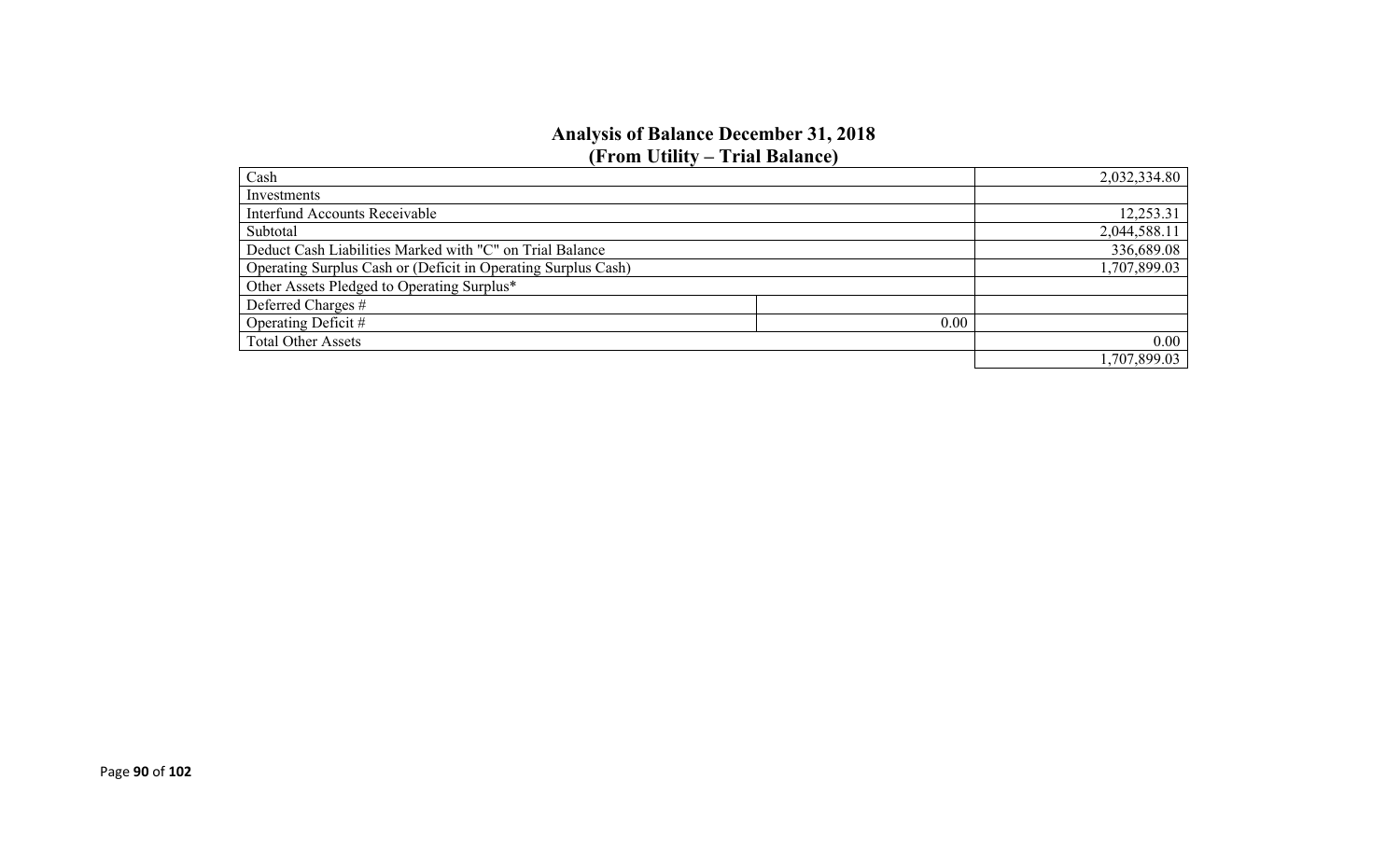## **Schedule of Water & Sewer Utility Accounts Receivable**

| Balance December 31, 2017                                                                  |                                                    | 9,791.52                   |
|--------------------------------------------------------------------------------------------|----------------------------------------------------|----------------------------|
| Increased by:<br>Rents Levied                                                              |                                                    | 3,631,966.66               |
| Decreased by:<br>Collections<br>Overpayments applied<br>Transfer to Utility Lien<br>Other  | 3,523,910.82<br>14,924.88<br>672.66                |                            |
| Balance December 31, 2018                                                                  |                                                    | 3,539,508.36<br>102,249.82 |
| Balance December 31, 2017                                                                  | <b>Schedule of Water &amp; Sewer Utility Liens</b> | 0.00                       |
| Increased by:<br><b>Transfers from Accounts Receivable</b><br>Penalties and Costs<br>Other |                                                    |                            |
| Decreased by:<br>Collections<br>Other                                                      |                                                    |                            |
| Balance December 31, 2018                                                                  | 0.00                                               |                            |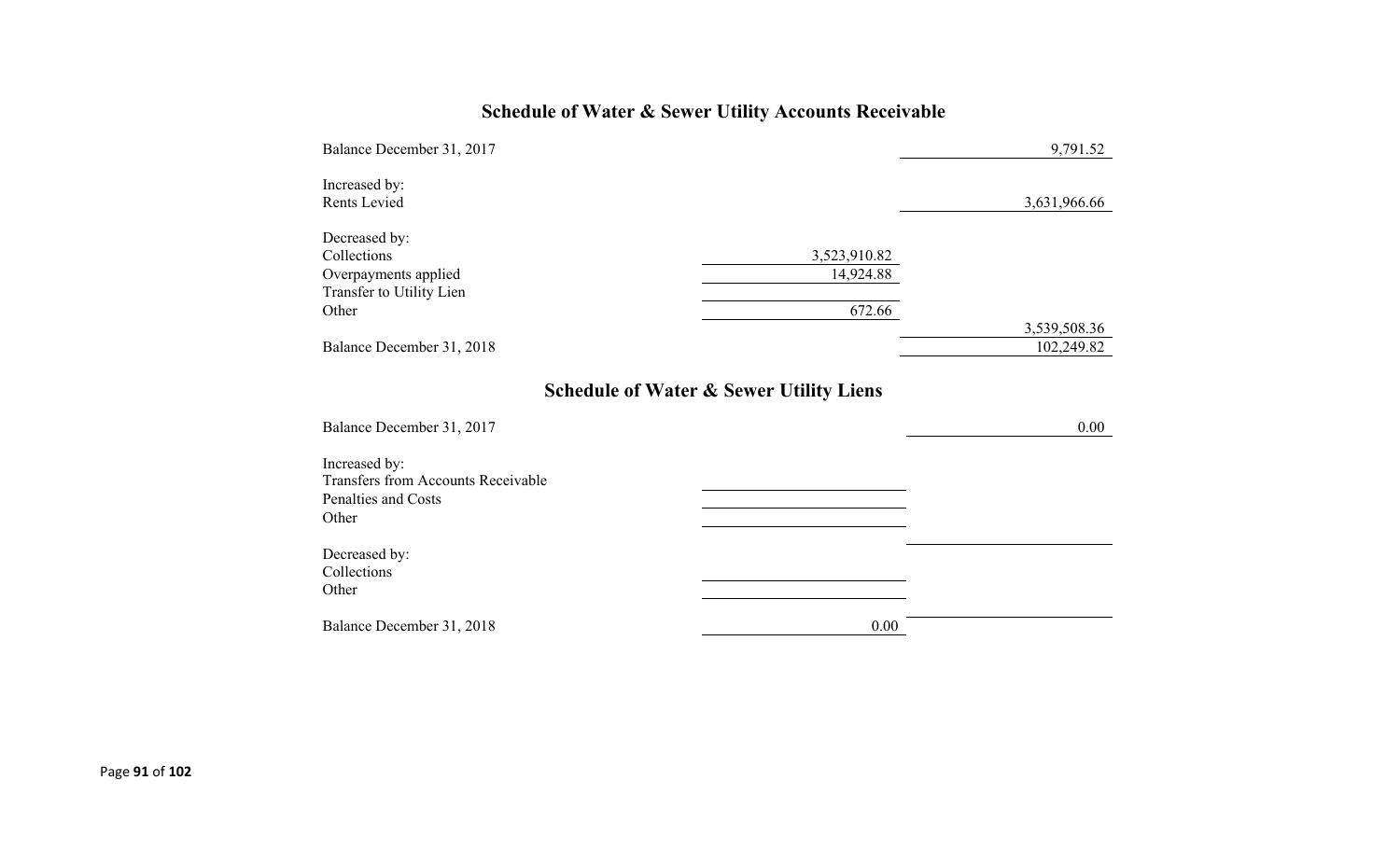### **Deferred Charges - Mandatory Charges Only - Water & Sewer Utility Fund**

(Do not include the emergency authorizations pursuant to N.J.S.A. 40A:4-55)

| Caused by              | Amount Dec. 31, 2017 per<br><b>Audit Report</b> | Amount in 2018 Budget | Amount Resulting from 2018 | Balance as at Dec. 31, 2018 |
|------------------------|-------------------------------------------------|-----------------------|----------------------------|-----------------------------|
| Utility Operating Fund | 95,168.19                                       | 95,168.19             |                            | $0.00\,$                    |
| Utility Operating Fund | 0.00                                            |                       |                            |                             |
| <b>Total Operating</b> | 95,168.19                                       | 95,168.19             |                            | $0.00\,$                    |
|                        |                                                 |                       |                            |                             |
| Total Capital          | 0.00                                            |                       |                            |                             |

\*Do not include items funded or refunded as listed below.

### **Emergency Authorizations Under N.J.S.A. 40A:4-47 Which Have Been Funded or Refunded Under N.J.S.A. 40A:2-3 OR N.J.S.A. 40A:2-51**

| Date                                                             | Purpose       |              |        | Amount                                       |
|------------------------------------------------------------------|---------------|--------------|--------|----------------------------------------------|
|                                                                  |               |              |        |                                              |
| <b>Judgements Entered Against Municipality and Not Satisfied</b> |               |              |        |                                              |
| In Favor Of                                                      | On Account Of | Date Entered | Amount | Appropriated for in Budget<br>of Year $2019$ |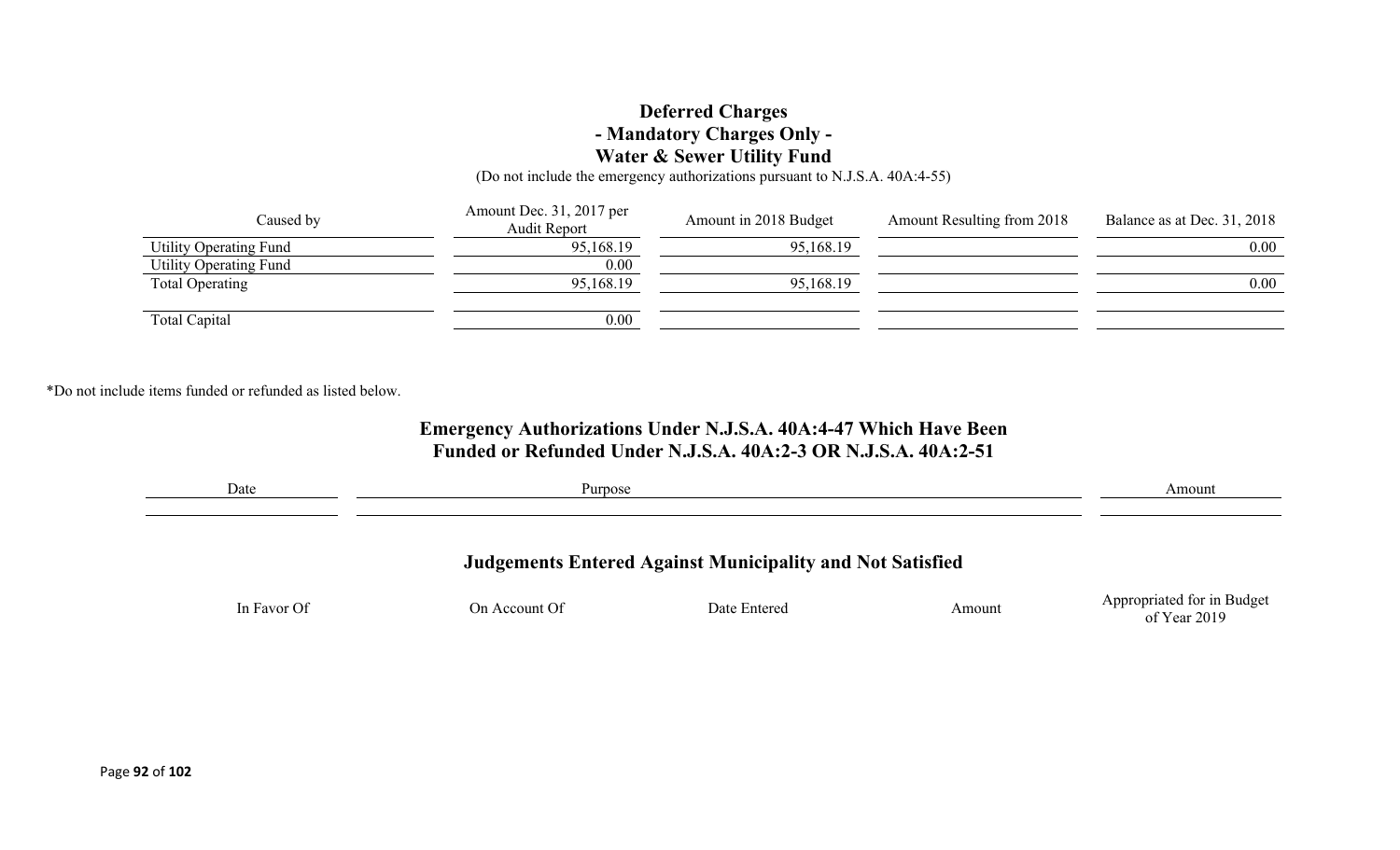## **Schedule of Bonds Issued and Outstanding and 2019 Debt Service for Bonds**

Water & Sewer UTILITY ASSESSMENT BONDS

|                                         | Debit | Credit | 2019 Debt Service |
|-----------------------------------------|-------|--------|-------------------|
| Issued (Credit)                         |       |        |                   |
| Outstanding January 1, CY (Credit)      |       | 0.00   |                   |
| Paid (Debit)                            |       |        |                   |
| Outstanding December 31, 2018           |       |        |                   |
|                                         |       |        |                   |
| 2019 Bond Maturities - Assessment Bonds |       |        |                   |
| 2019 Interest on Bonds                  |       |        |                   |

### **Water & Sewer Utility Capital Bonds**

|                                         | Debit        | Credit       | 2019 Debt Service |
|-----------------------------------------|--------------|--------------|-------------------|
| Issued (Credit)                         |              |              |                   |
| Outstanding January 1, CY (Credit)      |              | 1,034,000.00 |                   |
| Paid (Debit)                            | 130,000.00   |              |                   |
| Outstanding December 31, 2018           | 904,000.00   |              |                   |
|                                         | 1,034,000.00 | 1,034,000.00 |                   |
| 2019 Bond Maturities – Assessment Bonds |              |              | 125,000.00        |
| 2019 Interest on Bonds                  |              | 25,181.26    |                   |

## **Interest on Bonds – Water & Sewer Utility Budget**

| 2019 Interest on Bonds (*Items)                      | 25,181.26 |           |
|------------------------------------------------------|-----------|-----------|
| Less: Interest Accrued to 12/31/2018 (Trial Balance) | 6,642.98  |           |
| Subtotal                                             | 18,538.28 |           |
| Add: Interest to be Accrued as of 12/31/2019         | 6,253.40  |           |
| Required Appropriation 2019                          |           | 24,791.68 |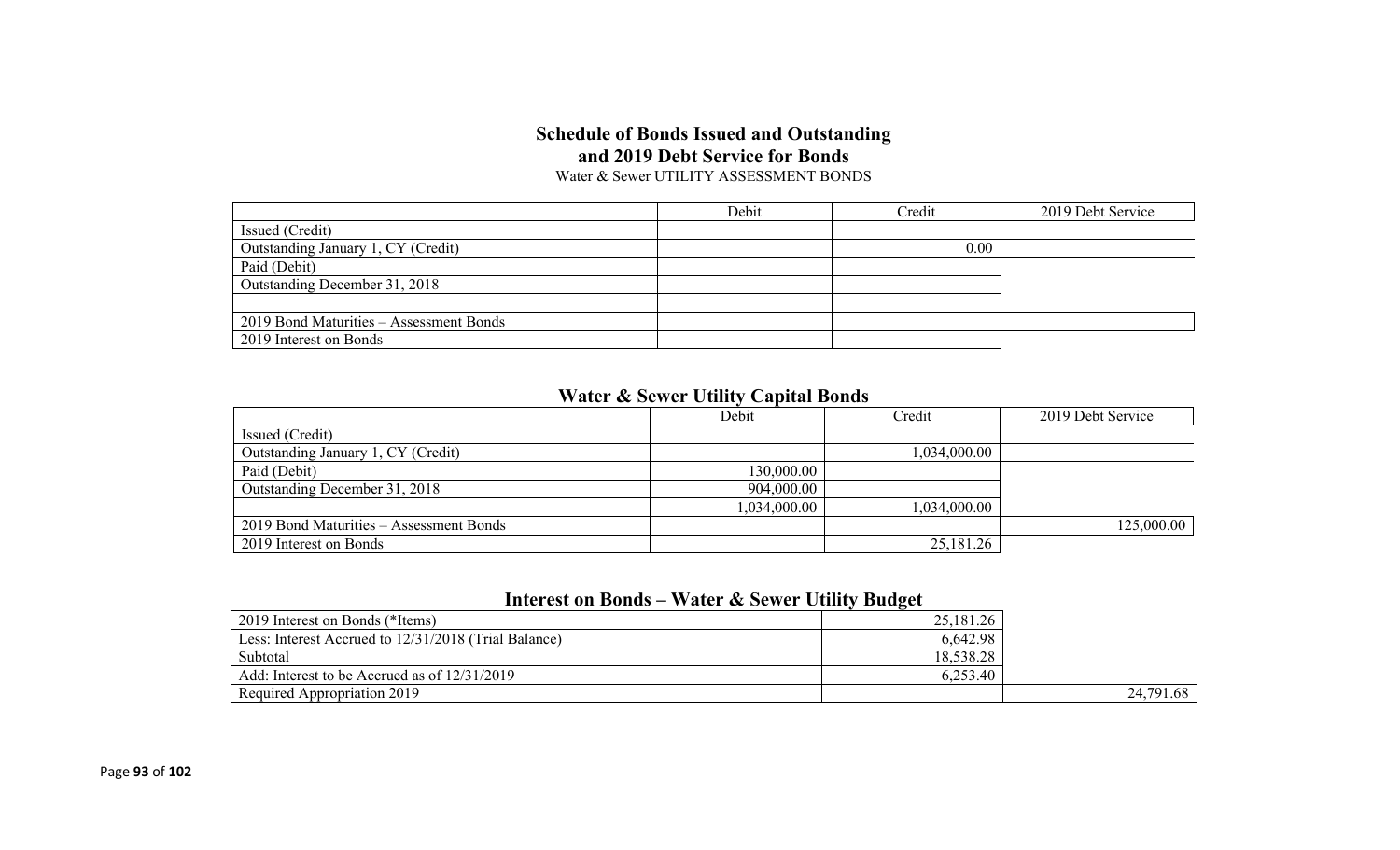## **List of Bonds Issued During 2018**

| Purpose | 201<br>Amount Issued<br>Maturity |  | <b>Issue</b><br>Date<br>ΩT | Rate<br>Interest |  |  |  |  |
|---------|----------------------------------|--|----------------------------|------------------|--|--|--|--|
|         |                                  |  |                            |                  |  |  |  |  |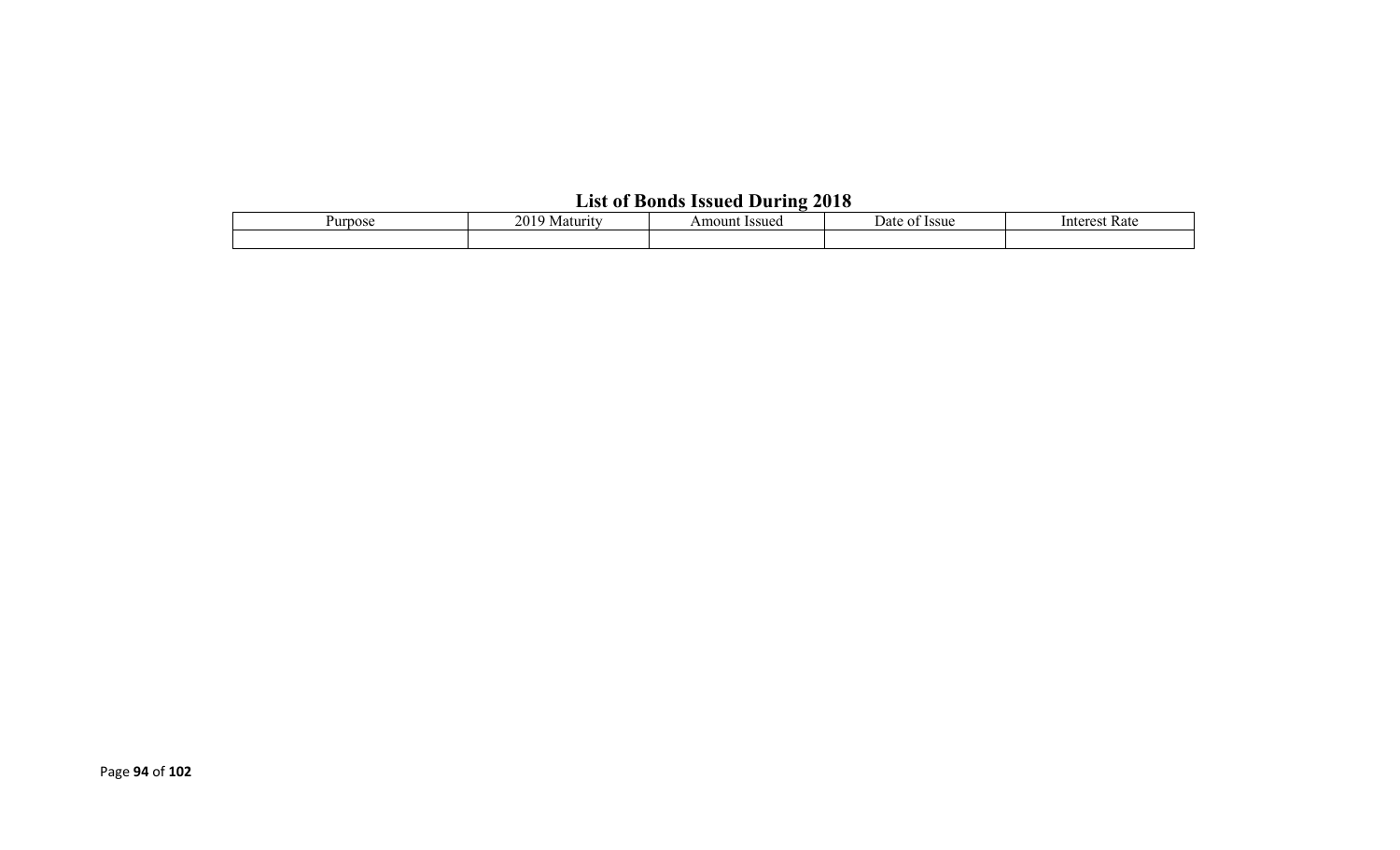### **Schedule of Loans Issued and Outstanding and 2019 Debt Service for Loans**

Water & Sewer UTILITY LOAN

| Loan                                      | Outstanding<br>January 1, 2018 | Issued | Paid      | Other<br>Description | Other Debit | Other Credit | Outstanding<br>December 31.<br>2018 | <b>Loan Maturities</b> | Interest on Loans |
|-------------------------------------------|--------------------------------|--------|-----------|----------------------|-------------|--------------|-------------------------------------|------------------------|-------------------|
| <b>Rural Economic Development</b><br>Loan | 3,884,410.81                   |        | 78,101.32 |                      |             |              | 3,806,309.49                        | 81,612.96              | 168,316.15        |

## **Interest on Loans – Water & Sewer Utility Budget**

|                                                      | 168,316.51 |            |
|------------------------------------------------------|------------|------------|
| 2019 Interest on Loans (*Items)                      |            |            |
| Less: Interest Accrued to 12/31/2018 (Trial Balance) | 37,521.09  |            |
| Subtotal                                             | 130,795.42 |            |
| Add: Interest to be Accrued as of 12/31/2019         | 36,674.55  |            |
| Required Appropriation 2019                          |            | 167,469.97 |

## **List of Loans Issued During 2018**

| Purpose | 20101<br>/Maturity<br>$\angle U$ | Issued<br>Amount | <i>ssue</i><br>Jate | Interes<br>катє |
|---------|----------------------------------|------------------|---------------------|-----------------|
|         |                                  |                  |                     |                 |
|         |                                  |                  |                     |                 |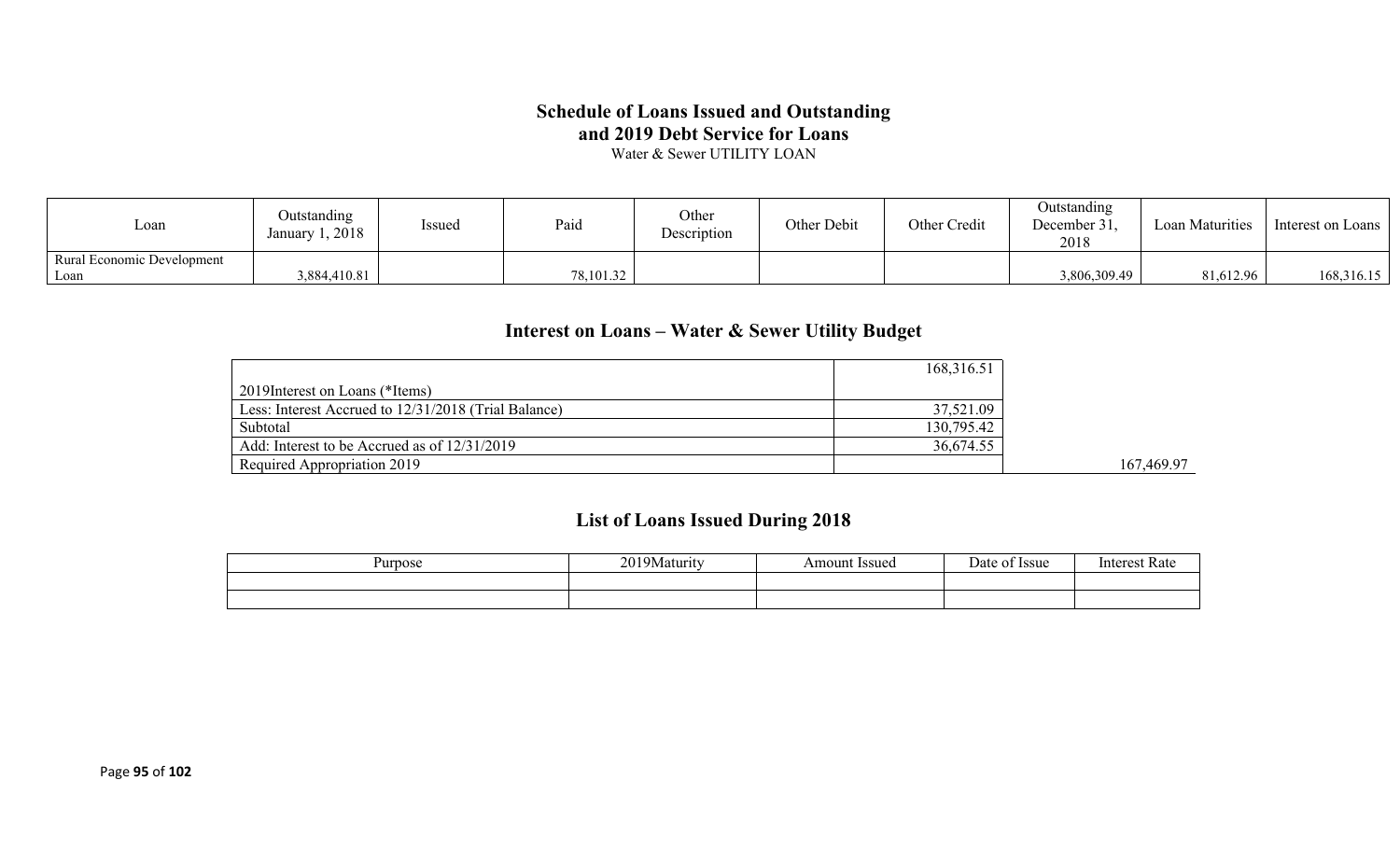### **Debt Service Schedule for Utility Notes (Other than Utility Assessment Notes)**

| Title or Purpose of the Issue | Original Amount | Original Date of | Amount of Note<br>Date of    |          | Rate of           | 2019 Budget Requirement |              | Date Interest |
|-------------------------------|-----------------|------------------|------------------------------|----------|-------------------|-------------------------|--------------|---------------|
|                               | Issued          | <i>Issue</i>     | Outstanding Dec.<br>31, 2018 | Maturity | Interest          | For Principal           | For Interest | Computed to   |
| 11-08 Various Improvements    | 000,000.00      | 2/3/2012         | 736,840.00                   | 6/5/2019 | າ າ ເ<br><u>.</u> | 52,632.00               | 16,564.16    |               |
|                               | 1,000,000.00    |                  | 736,840.00                   |          |                   | 52,632.00               | 16,564.16    |               |

| <b>INTERST ON NOTES – Water &amp; Sewer UTILITY BUDGET</b> |           |
|------------------------------------------------------------|-----------|
| 2019 Interest on Notes                                     | 16,564.16 |
| Less: Interest Accrued to 12/31/2018 (Trial Balance)       | 9,393.92  |
| Subtotal                                                   | 7,170.24  |
| Add: Interest to be Accrued as of 12/31/2019               | 9,393.92  |
|                                                            |           |
| Required Appropriation - 2019                              | 16,564.16 |
|                                                            |           |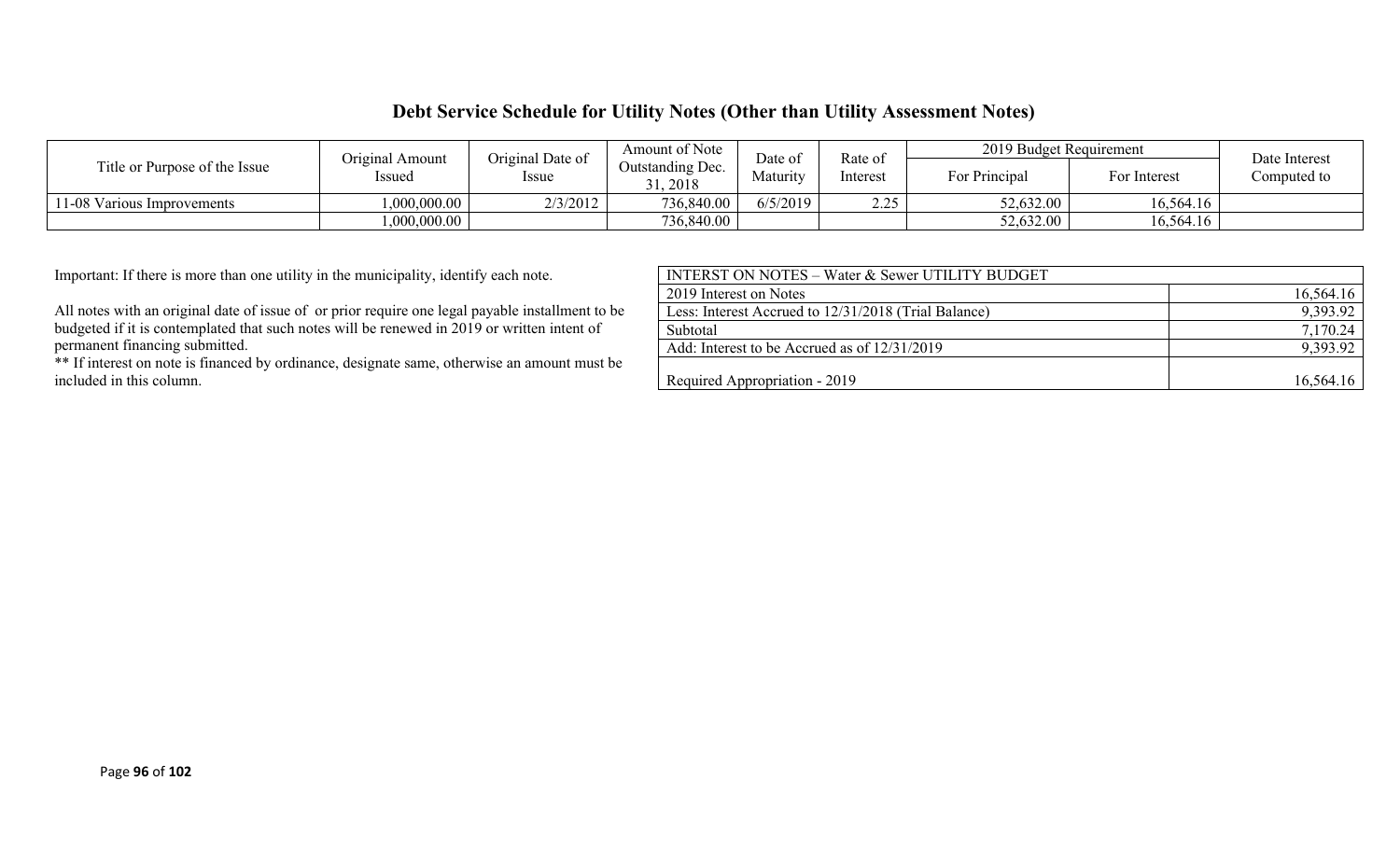## **Debt Service Schedule for Utility Assessment Notes**

|                           | Original Amount | Original Date of | Amount of Note               | Date of  | Rate of<br>Interest | 2019 Budget Requirement |              | Interest Computed |
|---------------------------|-----------------|------------------|------------------------------|----------|---------------------|-------------------------|--------------|-------------------|
| Title or Purpose of Issue | Issued          | Issue            | Outstanding Dec.<br>31, 2018 | Maturity |                     | For Principal           | For Interest | to (Insert Date)  |
|                           |                 |                  |                              |          |                     |                         |              |                   |
|                           |                 |                  |                              |          |                     |                         |              |                   |

Important: If there is more than one utility in the municipality, identify each note.

Utility Assessment Notes with an original date of issue of December 31, or prior require one legally payable installment to be budgeted in the 2019 Dedicated Utility Assessment Budget if it is contemplated that such notes will be renewed in 2019 or written intent of permanent financing submitted with statement.

\*\* Interest on Utility Assessment Notes must be included in the Utility Budget appropriation "Interest on Notes".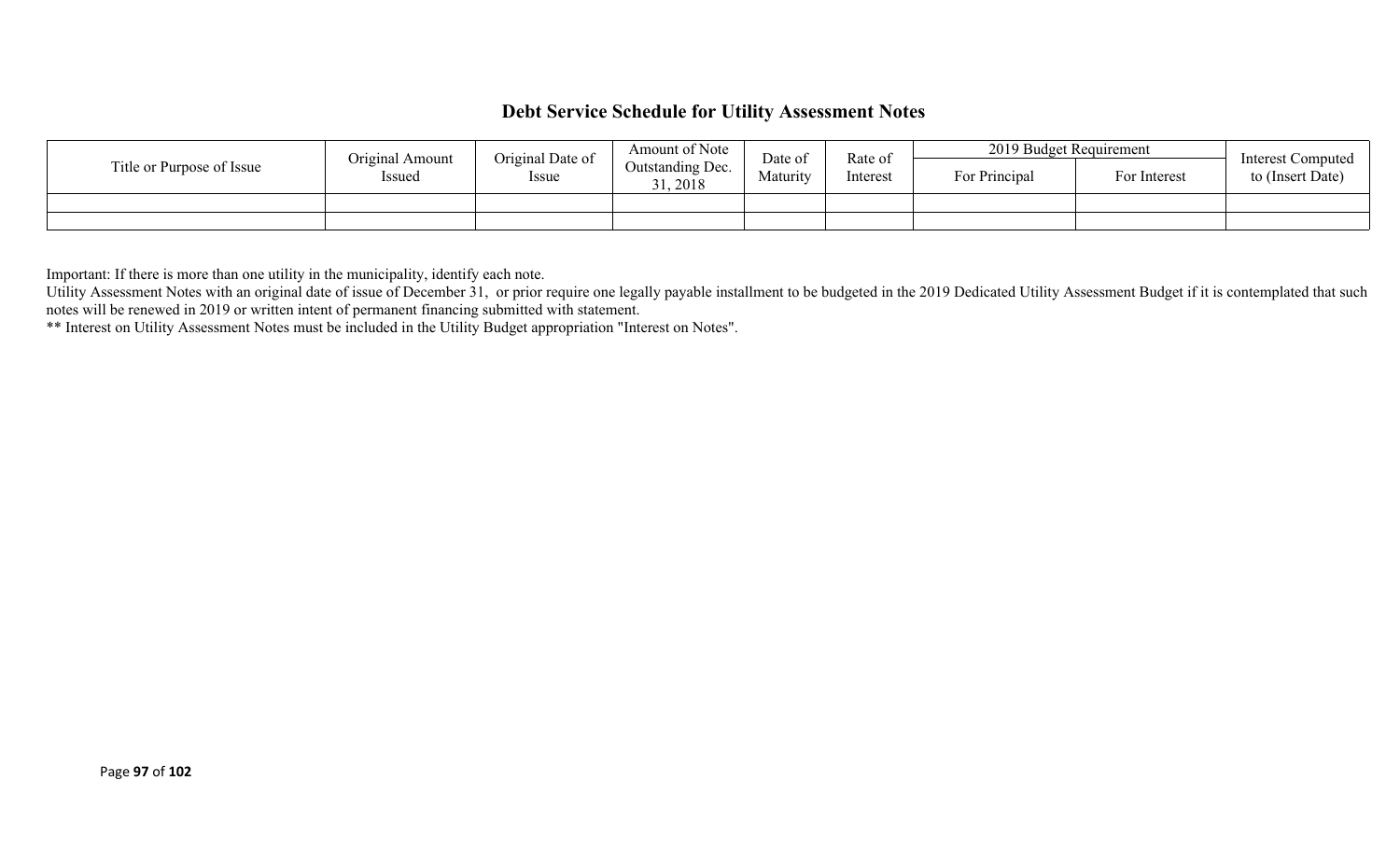## **Schedule of Capital Lease Program Obligations**

|                                              | Amount of Obligation      | 2019 Budget Requirement |                   |  |
|----------------------------------------------|---------------------------|-------------------------|-------------------|--|
| Purpose                                      | Outstanding Dec. 31, 2018 | For Principal           | For Interest/Fees |  |
| Leases approved by LFB after July 1, 2007    |                           |                         |                   |  |
|                                              |                           |                         |                   |  |
| Subtotal                                     |                           |                         |                   |  |
| Leases approved by LFB prior to July 1, 2007 |                           |                         |                   |  |
|                                              |                           |                         |                   |  |
|                                              |                           |                         |                   |  |
| Subtotal                                     |                           |                         |                   |  |
| Total                                        |                           |                         |                   |  |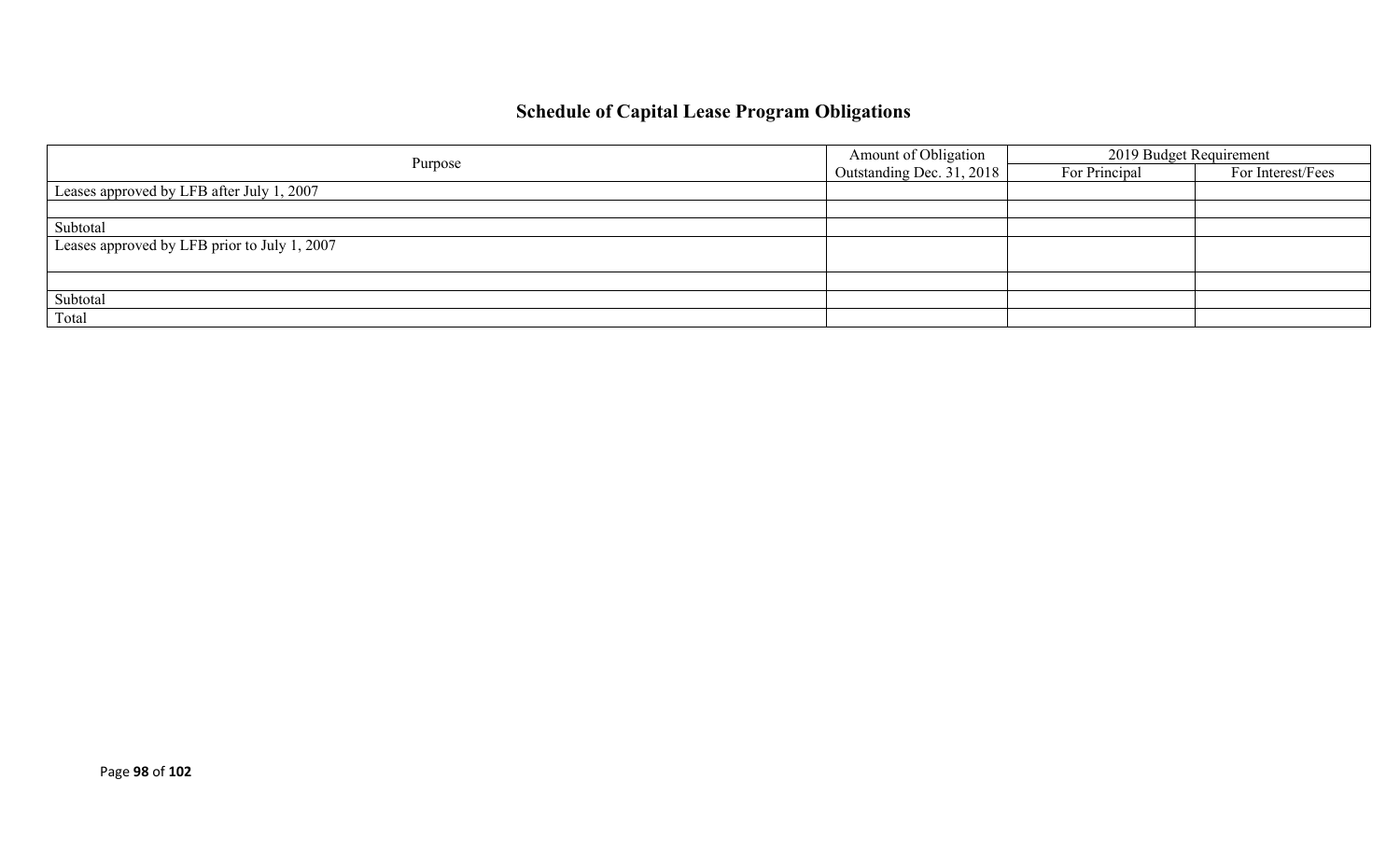# **Schedule of Improvement Authorizations (Utility Capital Fund)**

| <b>IMPROVEMENTS</b>                                                                     |                   | Balance - January 1, 2018 |                     | Refunds, Transfers |          |                            | Balance December 31, 2018 |          |
|-----------------------------------------------------------------------------------------|-------------------|---------------------------|---------------------|--------------------|----------|----------------------------|---------------------------|----------|
| Specify each authorization by<br>purpose. Do not merely designate  <br>by a code number | Funded            | Unfunded                  | 2018 Authorizations | and Encumbrances   | Expended | Authorizations<br>Canceled | Funded                    | Unfunded |
|                                                                                         |                   |                           |                     |                    |          |                            |                           |          |
| Total                                                                                   | 0.00 <sub>1</sub> | $0.00\,$                  |                     |                    |          |                            |                           |          |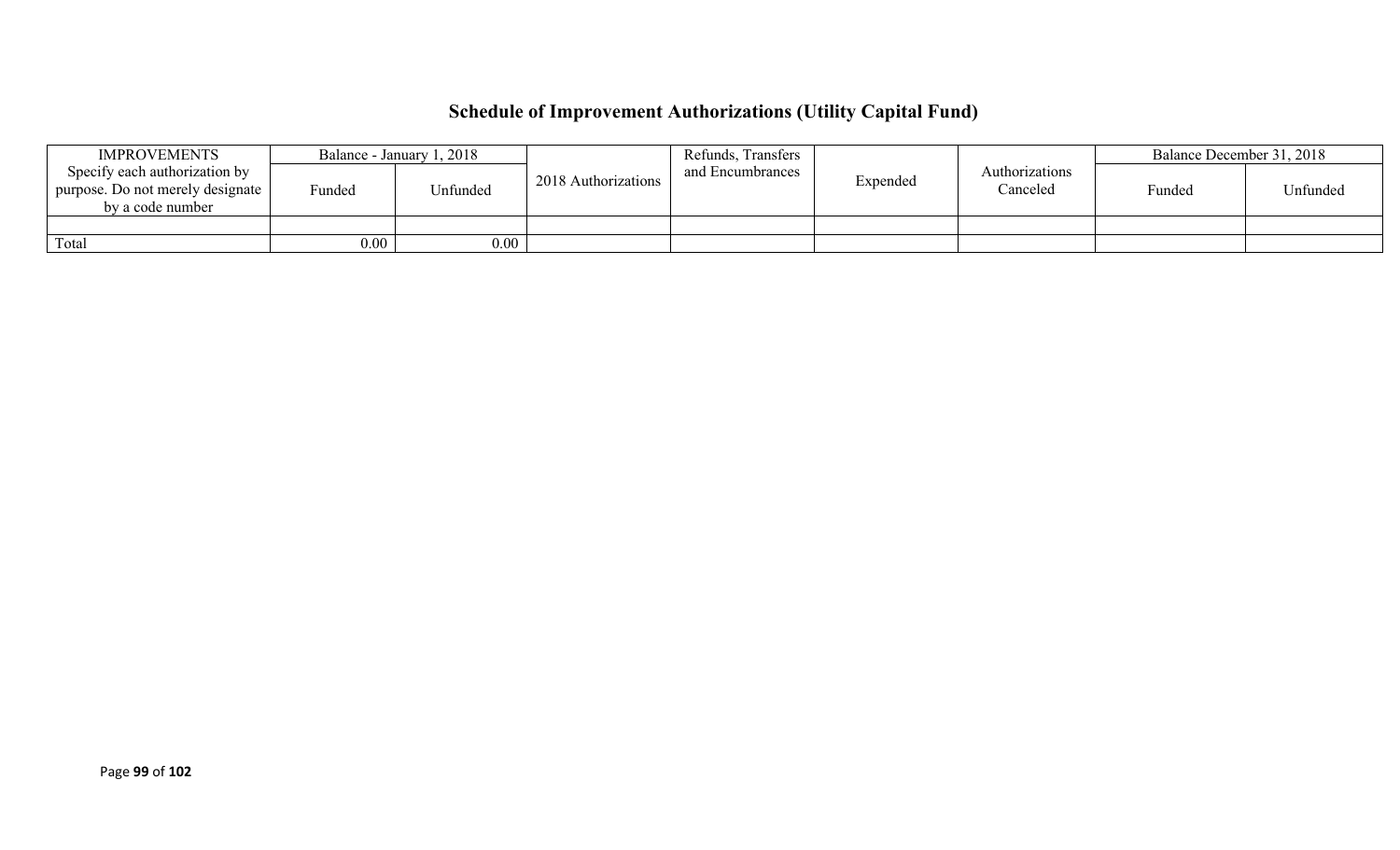#### **Water & Sewer Utility Capital Surplus** SCHEDULE OF CAPITAL IMPROVEMENT FUND

|                                                                                   | Debit     | Credit    |
|-----------------------------------------------------------------------------------|-----------|-----------|
| Appropriated to Finance Improvement Authorizations (Debit)                        |           |           |
| Balance January 1, CY (Credit)                                                    |           | 93,108.53 |
| Improvement Authorizations Canceled (financed in whole by the Capital Improvement |           |           |
| Fund) (Credit)                                                                    |           |           |
| Received from CY Budget Appropriation * (Credit)                                  |           |           |
| Balance December 31, 2018                                                         | 93,108.53 |           |
|                                                                                   | 93,108.53 | 93,108.53 |

# **Water & Sewer Utility Capital Surplus**

SCHEDULE OF DOWN PAYMENTS ON IMPROVEMENTS

|                                                            | Debit | Credit |
|------------------------------------------------------------|-------|--------|
| Appropriated to Finance Improvement Authorizations (Debit) |       |        |
| Balance January 1, CY (Credit)                             |       | 0.00   |
| Received from CY Budget Appropriation (Credit)             |       |        |
| Received from CY Emergency Appropriation * (Credit)        |       |        |
| Balance December 31, 2018                                  |       |        |
|                                                            |       |        |

\*The full amount of the 2018 appropriation should be transferred to this account unless the balance of the appropriation is permitted to lapse.